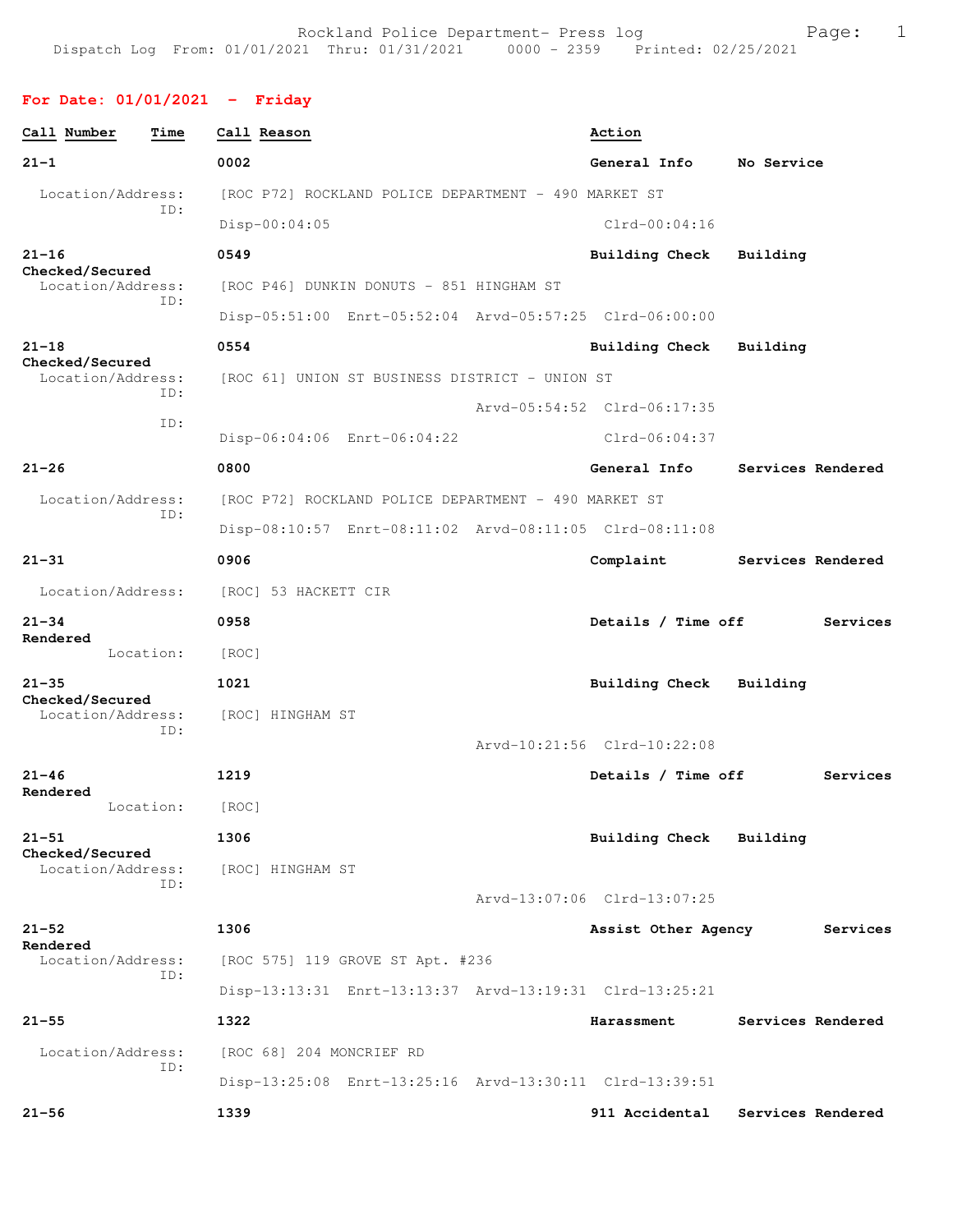| Dispatch Log From: 01/01/2021 Thru: 01/31/2021 0000 - 2359 Printed: 02/25/2021 |                                        | Rockland Police Department- Press log                |                                                         |                 | Page:             | 2 |
|--------------------------------------------------------------------------------|----------------------------------------|------------------------------------------------------|---------------------------------------------------------|-----------------|-------------------|---|
| Location/Address:                                                              | [ROC] 558 SALEM ST                     |                                                      |                                                         |                 |                   |   |
| TD:                                                                            | $Disp-13:43:42$                        |                                                      | Arvd-13:43:47 Clrd-13:48:39                             |                 |                   |   |
| $21 - 65$                                                                      | 1345                                   |                                                      | Motor Vehicle Stop                                      |                 |                   |   |
| Citation/Warning Issued<br>Location/Address:                                   |                                        | [ROC] 689 MARKET ST @ 11 DAMON RD                    |                                                         |                 |                   |   |
| ID:                                                                            |                                        |                                                      | Disp-13:45:08 Enrt-13:45:08 Arvd-13:45:08 Clrd-13:53:06 |                 |                   |   |
| $21 - 58$                                                                      | 1355                                   |                                                      | Sudden Death                                            |                 | Services Rendered |   |
| Location/Address:                                                              | [ROC 132] 40 MORNINGSIDE DR            |                                                      |                                                         |                 |                   |   |
| TD:                                                                            |                                        | Disp-14:02:37 Enrt-14:02:51                          | Clrd-14:02:57                                           |                 |                   |   |
| ID:                                                                            |                                        | Disp-14:02:45 Enrt-14:02:51                          | $Clrd-14:02:57$                                         |                 |                   |   |
| ID:                                                                            |                                        |                                                      | Disp-14:03:13 Enrt-14:03:23 Arvd-14:03:30 Clrd-14:27:41 |                 |                   |   |
| ID:                                                                            |                                        |                                                      | Disp-14:03:19 Enrt-14:03:23 Arvd-14:03:30 Clrd-16:02:32 |                 |                   |   |
| ID:                                                                            | Disp-14:38:27                          |                                                      | Arvd-14:38:47 Clrd-15:24:46                             |                 |                   |   |
| $21 - 64$                                                                      | 1410                                   |                                                      | MVA Property Damage Only                                |                 | Services          |   |
| Rendered<br>Vicinity of:                                                       |                                        | [ROC P81] OCEAN STATE JOB LOT - 360 MARKET ST        |                                                         |                 |                   |   |
| ID:                                                                            |                                        |                                                      | Disp-14:12:18 Enrt-14:12:25 Arvd-14:14:06 Clrd-14:36:16 |                 |                   |   |
| $21 - 70$                                                                      | 1605                                   |                                                      | Traffic Enforcement                                     |                 | Services          |   |
| Rendered<br>Location:                                                          | [ROC] TOWN WIDE                        |                                                      |                                                         |                 |                   |   |
| ID:                                                                            |                                        |                                                      | Disp-16:08:55 Enrt-16:08:59 Arvd-16:09:01 Clrd-17:21:14 |                 |                   |   |
| ID:                                                                            |                                        |                                                      | Disp-17:39:07 Enrt-17:39:27 Arvd-17:39:29 Clrd-19:43:12 |                 |                   |   |
| $21 - 71$                                                                      | 1607                                   |                                                      | SHIFT ASSIGNMENTSNo Service                             |                 |                   |   |
| Location/Address: [ROC P72] ROCKLAND POLICE DEPARTMENT - 490 MARKET ST         |                                        |                                                      |                                                         |                 |                   |   |
| $21 - 76$                                                                      | 1702                                   |                                                      | General Info                                            | No Service      |                   |   |
| Location/Address:                                                              |                                        | [ROC P72] ROCKLAND POLICE DEPARTMENT - 490 MARKET ST |                                                         |                 |                   |   |
| $21 - 80$                                                                      | 1719                                   |                                                      | Motor Vehicle Stop                                      |                 | Arrest (s)        |   |
| Made<br>Location/Address:                                                      | [ROC] HARLOW RD                        |                                                      |                                                         |                 |                   |   |
| ID:                                                                            |                                        |                                                      | Disp-17:21:14 Enrt-17:21:18 Arvd-17:21:20 Clrd-17:39:07 |                 |                   |   |
| Refer To Summons:<br>Summons:                                                  | $21$ ROC-80-AR<br>LACEY, DAVID J JR    |                                                      |                                                         |                 |                   |   |
| Address:<br>Age:                                                               | 71 HOWARD ST ROCKLAND, MA<br>48        |                                                      |                                                         |                 |                   |   |
| Charges:                                                                       | STOP/YIELD, FAIL TO<br>SIGNAL, FAIL TO | LICENSE SUSPENDED, OP MV WITH (CRIMINAL SUBSQ.OFF.)  |                                                         |                 |                   |   |
| $21 - 81$                                                                      | 1735                                   |                                                      | Disturbance                                             | Gone on arrival |                   |   |
| Location/Address:                                                              |                                        | [ROC P51] DOUBLE TREE - 929 HINGHAM ST               |                                                         |                 |                   |   |
| ID:                                                                            |                                        |                                                      | Disp-17:38:07 Enrt-17:38:51 Arvd-17:42:12 Clrd-17:52:29 |                 |                   |   |
| ID:                                                                            |                                        | Disp-17:40:17 Enrt-17:40:25                          | Clrd-17:52:41                                           |                 |                   |   |
| ID:                                                                            |                                        |                                                      | Disp-17:45:27 Enrt-17:45:30 Arvd-17:45:32 Clrd-17:52:34 |                 |                   |   |
| $21 - 83$                                                                      | 1754                                   |                                                      | Health & Welfare Check                                  |                 | Services          |   |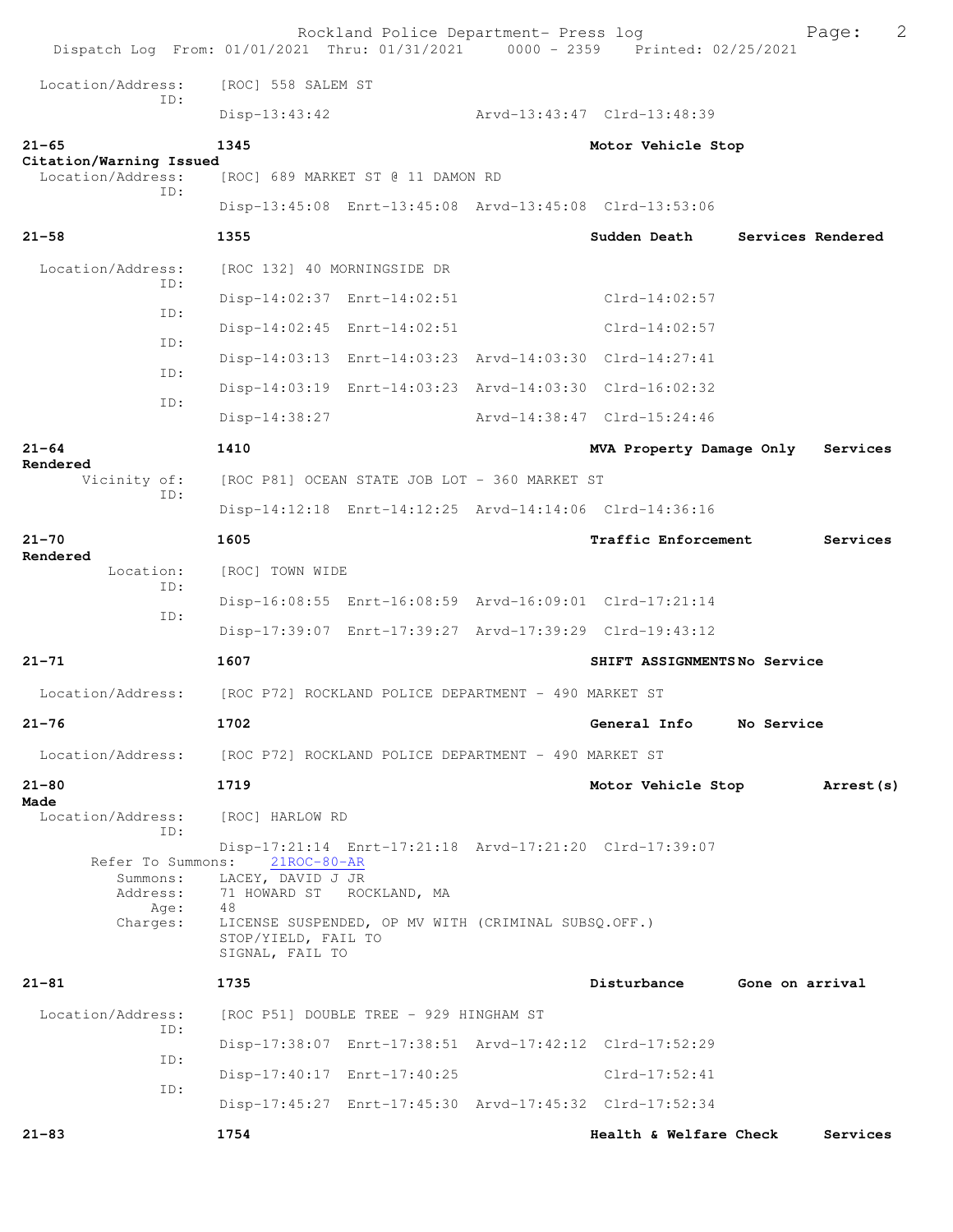|                                      | Rockland Police Department- Press log<br>Dispatch Log From: 01/01/2021 Thru: 01/31/2021 0000 - 2359 Printed: 02/25/2021 |  |                               | 3<br>Page:                        |  |  |
|--------------------------------------|-------------------------------------------------------------------------------------------------------------------------|--|-------------------------------|-----------------------------------|--|--|
| Rendered                             |                                                                                                                         |  |                               |                                   |  |  |
| Location/Address:<br>ID:             | [ROC] 19 SAW MILL LN                                                                                                    |  |                               |                                   |  |  |
|                                      | Disp-18:03:53                                                                                                           |  | Clrd-18:07:37                 |                                   |  |  |
| $21 - 85$                            | 1804                                                                                                                    |  | Building Check                | Appears Secure                    |  |  |
| Location/Address:<br>ID:             | [ROC] HINGHAM ST                                                                                                        |  |                               |                                   |  |  |
|                                      |                                                                                                                         |  | Arvd-18:04:34 Clrd-18:04:50   |                                   |  |  |
| $21 - 93$                            | 1815                                                                                                                    |  |                               | Assist Public Services Rendered   |  |  |
| Location/Address:<br>ID:             | [ROC] 117 LIBERTY ST                                                                                                    |  |                               |                                   |  |  |
|                                      | $Disp-19:01:12$                                                                                                         |  | $Clrd-19:01:28$               |                                   |  |  |
| $21 - 90$                            | 1844                                                                                                                    |  | Unwanted Party Peace Restored |                                   |  |  |
| Location/Address:<br>ID:             | [ROC] 117 LIBERTY ST                                                                                                    |  |                               |                                   |  |  |
| ID:                                  | Disp-18:46:57 Enrt-18:47:08 Arvd-19:05:47 Clrd-19:05:53                                                                 |  |                               |                                   |  |  |
|                                      | Disp-18:47:06 Enrt-18:47:08 Arvd-19:05:46 Clrd-19:05:50                                                                 |  |                               |                                   |  |  |
| $21 - 100$                           | 1947                                                                                                                    |  | General Info                  | No Service                        |  |  |
| Location/Address:                    | [ROC P72] ROCKLAND POLICE DEPARTMENT - 490 MARKET ST @ ***UNKNOWN***                                                    |  |                               |                                   |  |  |
| $21 - 105$                           | 2028                                                                                                                    |  | Assist Public                 | Gone on arrival                   |  |  |
| Location/Address:                    | [ROC] 191 CENTRAL ST                                                                                                    |  |                               |                                   |  |  |
| ID:                                  | Disp-20:31:04 Enrt-20:31:28 Arvd-20:31:40 Clrd-20:42:33                                                                 |  |                               |                                   |  |  |
| $21 - 108$                           | 2129                                                                                                                    |  | General Info                  | Services Rendered                 |  |  |
| Location/Address:                    | [ROC P72] ROCKLAND POLICE DEPARTMENT - 490 MARKET ST                                                                    |  |                               |                                   |  |  |
| ID:                                  |                                                                                                                         |  | Arvd-21:32:42 Clrd-21:33:46   |                                   |  |  |
| $21 - 109$                           | 2155                                                                                                                    |  | Building Check                | Appears Secure                    |  |  |
| Location/Address:                    | [ROC] HINGHAM ST                                                                                                        |  |                               |                                   |  |  |
| ID:                                  |                                                                                                                         |  | Arvd-21:55:48 Clrd-21:56:11   |                                   |  |  |
| $21 - 116$                           | 2342                                                                                                                    |  | <b>Building Check</b>         | Building                          |  |  |
| Checked/Secured<br>Location/Address: | [ROC P47] BEST WESTERN - 909 HINGHAM ST                                                                                 |  |                               |                                   |  |  |
| ID:                                  |                                                                                                                         |  | Arvd-23:42:18 Clrd-23:43:50   |                                   |  |  |
| For Date: $01/02/2021$ - Saturday    |                                                                                                                         |  |                               |                                   |  |  |
| $21 - 119$                           | 0000                                                                                                                    |  | SHIFT ASSIGNMENTSNo Service   |                                   |  |  |
| Location/Address:<br>ID:             | [ROC P72] ROCKLAND POLICE DEPARTMENT - 490 MARKET ST                                                                    |  |                               |                                   |  |  |
|                                      |                                                                                                                         |  | Arvd-00:00:00 Clrd-00:02:05   |                                   |  |  |
| $21 - 121$                           | 0002                                                                                                                    |  |                               | Noise Complaint Services Rendered |  |  |
| Location/Address:                    | [ROC 338] 111 MARKET ST Apt. #12                                                                                        |  |                               |                                   |  |  |
| ID:                                  | Disp-00:07:07 Enrt-00:07:11 Arvd-00:10:21 Clrd-00:16:57                                                                 |  |                               |                                   |  |  |
| ID:                                  | Disp-00:07:26 Enrt-00:08:43 Arvd-00:10:28 Clrd-00:16:59                                                                 |  |                               |                                   |  |  |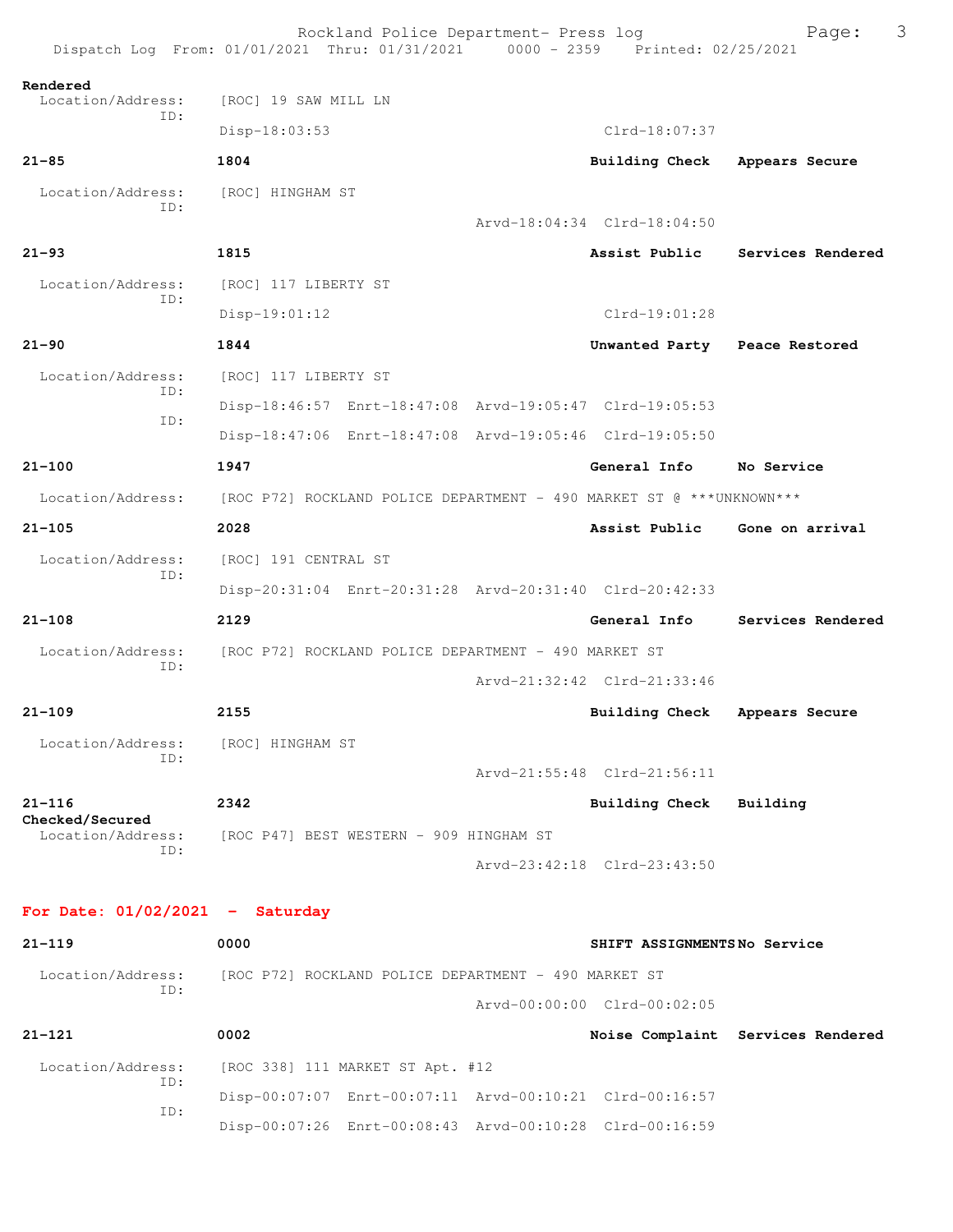Rockland Police Department- Press log Fage: 4

```
21-126 0055 Motor Vehicle Stop Verbal
Warning 
               [ROC] EAST WATER ST @ CHRISTOPHER DR
           ID: 
                                     Arvd-00:55:00 Clrd-00:59:51
            ID: 
                Disp-00:57:24 Arvd-00:57:26 Clrd-00:57:40
21-127 0059 Details / Time off No Service
       Location: [ROC] 
21-128 0129 Motor Vehicle Stop Verbal
Warning 
     Vicinity of: [ROC] 240 LIBERTY ST
           ID: 
                                     Arvd-01:29:00 Clrd-01:32:47
            ID: 
                Disp-01:31:43 Arvd-01:31:48 Clrd-01:32:41
21-139 0509 Burglar Alarm Building
Checked/Secured 
               [ROC 20] POLYMER DESIGN - 180 PLEASANT ST
            ID: 
                Disp-05:10:33 Enrt-05:10:45 Arvd-05:14:58 Clrd-05:27:00
           ID: 
                Disp-05:17:15 Enrt-05:17:17 Arvd-05:17:19 Clrd-05:26:58
21-140 0558 Building Check Services Rendered
  Location/Address: [ROC 61] UNION ST BUSINESS DISTRICT - UNION ST
           ID: 
                                     Arvd-06:00:12 Clrd-06:22:53
21-146 0800 SHIFT ASSIGNMENTS Services Rendered
 Location/Address: [ROC P72] ROCKLAND POLICE DEPARTMENT - 490 MARKET ST
21-148 0851 Burglar Alarm Services Rendered
  Location/Address: [ROC] 308 UNION ST
           ID: 
                Disp-08:53:02 Enrt-08:53:34 Clrd-08:54:48
21-174 1304 Threats Services Rendered
  Location/Address: [ROC] 7 BOXBERRY LANE
           ID: 
                Disp-13:06:21 Enrt-13:07:27 Arvd-13:34:51 Clrd-13:37:14
           ID: 
                Disp-13:06:21 Enrt-13:06:44 Arvd-13:07:51 Clrd-13:36:50
            ID: 
                Disp-13:06:21 Enrt-13:07:27 Clrd-13:20:29
            ID: 
                Disp-13:34:37 Arvd-13:34:44 Clrd-13:34:47
21-177 1336 911 Accidental Services Rendered
  Location/Address: [ROC] 160 MARTHA DR Apt. #B
           ID: 
                Disp-13:38:23 Enrt-13:38:28 Arvd-13:41:11 Clrd-13:47:05
21-181 1411 Motor Vehicle Stop Verbal
Warning 
               [ROC] 288 UNION ST @ 3 TAUNTON AVE
           ID: 
                                     Arvd-14:11:00 Clrd-14:13:32
21-183 1447 Threats Services Rendered
```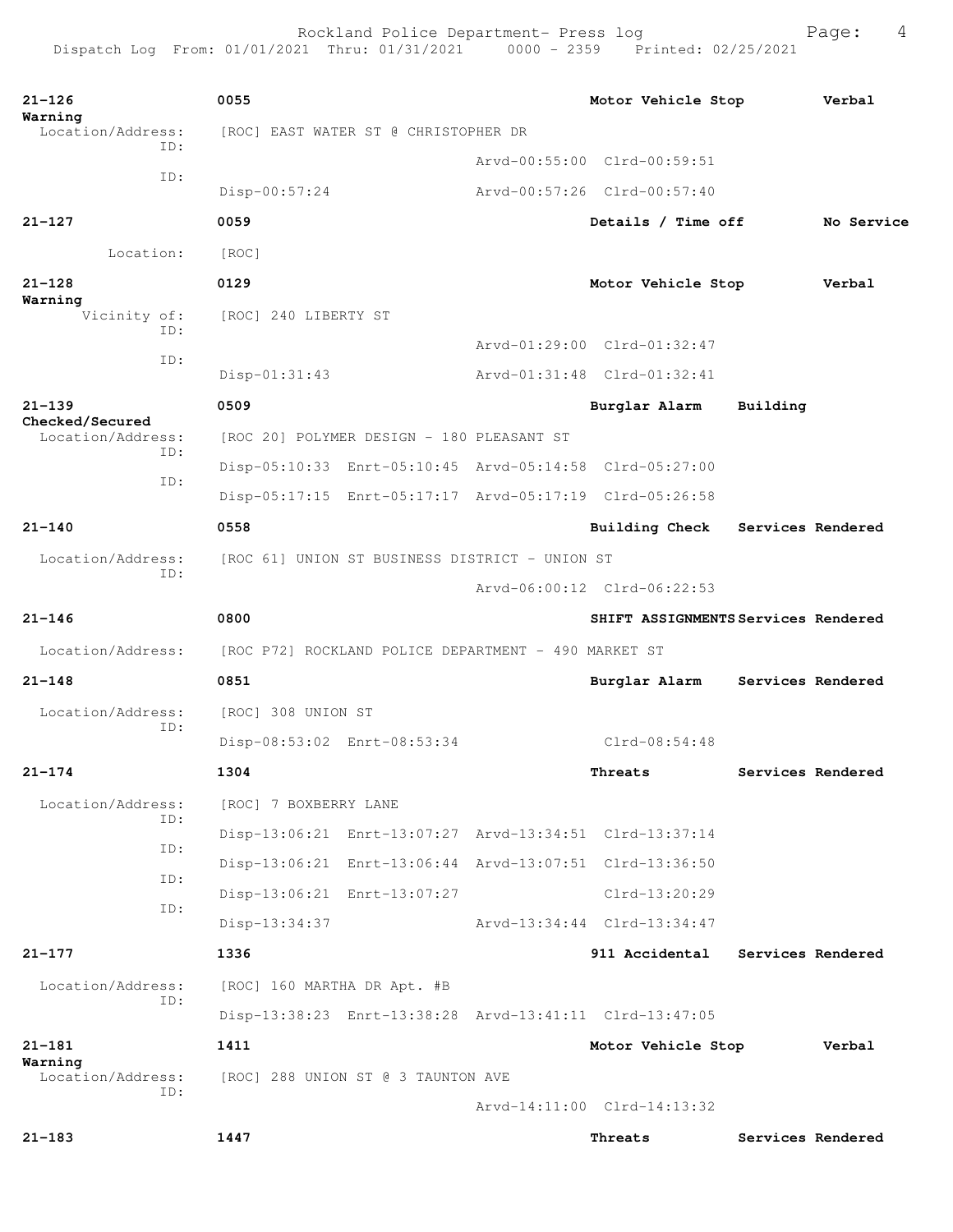Rockland Police Department- Press log Fage: 5<br>21 Thru: 01/31/2021 0000 - 2359 Printed: 02/25/2021 Dispatch Log From:  $01/01/2021$  Thru:  $01/31/2021$  0000 - 2359 Location/Address: [ROC] 7 BOXBERRY LANE ID: Disp-14:48:05 Enrt-14:48:21 Arvd-15:02:24 Clrd-15:12:12 ID: Disp-14:48:05 Arvd-14:48:13 Clrd-15:12:08 ID: Disp-14:48:05 Enrt-14:48:17 Arvd-14:48:35 Clrd-14:55:50 ID: Disp-14:52:32 Arvd-14:52:36 Clrd-15:12:15 **21-186 1553 Motor Vehicle Complaint Services Rendered**  Location/Address: [ROC] ALPINE ST ID: Disp-16:10:19 Enrt-16:10:56 Arvd-16:27:41 Clrd-16:30:23 **21-228 1600 SHIFT ASSIGNMENTS Services Rendered** Location/Address: [ROC P72] ROCKLAND POLICE DEPARTMENT - 490 MARKET ST **21-188 1609 MVA Property Damage Only Services Rendered**  Location/Address: [ROC 59] RICE BUILDING - 346 UNION ST Apt. #3 ID: Disp-16:13:18 Clrd-16:13:31 **21-189 1627 Disturbance 911 Wireless call (Transfered)**  [ROC] 31 CRESTVIEW ST ID: Disp-16:28:46 Enrt-16:29:33 Clrd-16:30:09 ID: Disp-16:30:35 Enrt-16:30:39 Clrd-16:38:22 **21-191 1651 MVA Property Damage Only Services Rendered**  [ROC] 450 UNION ST ID: Arvd-16:51:00 Clrd-17:24:46 **21-193 1710 Motor Vehicle Complaint Services Rendered**  Vicinity of: [ROC] 31 CRESTVIEW ST ID: Disp-17:15:01 Clrd-17:15:23 ID: Disp-17:15:18 Enrt-17:15:29 Clrd-17:19:50 ID: Disp-17:25:07 Enrt-17:25:12 Arvd-17:38:31 Clrd-17:39:54 **21-196 1741 General Incident Services Rendered** Location/Address: [ROC P55] HOME DEPOT - 1149 HINGHAM ST ID: Disp-17:44:57 Clrd-17:45:05 Fire Unit: ABIENG4-Aerial-Abington Engine 4 Disp-17:45:10 Clrd-17:45:18 InQrtsUnavl-17:45:18 InSrvce-17:45:18 **21-201 1813 Disturbance Peace Restored** Location/Address: [ROC 340] 92 WEST WATER ST Apt. #A ID: Disp-18:16:53 Enrt-18:20:11 Arvd-18:20:15 Clrd-18:42:33 ID: Disp-18:18:24 Enrt-18:18:26 Arvd-18:23:27 Clrd-18:42:33 **21-207 1912 Vandalism Gone on arrival**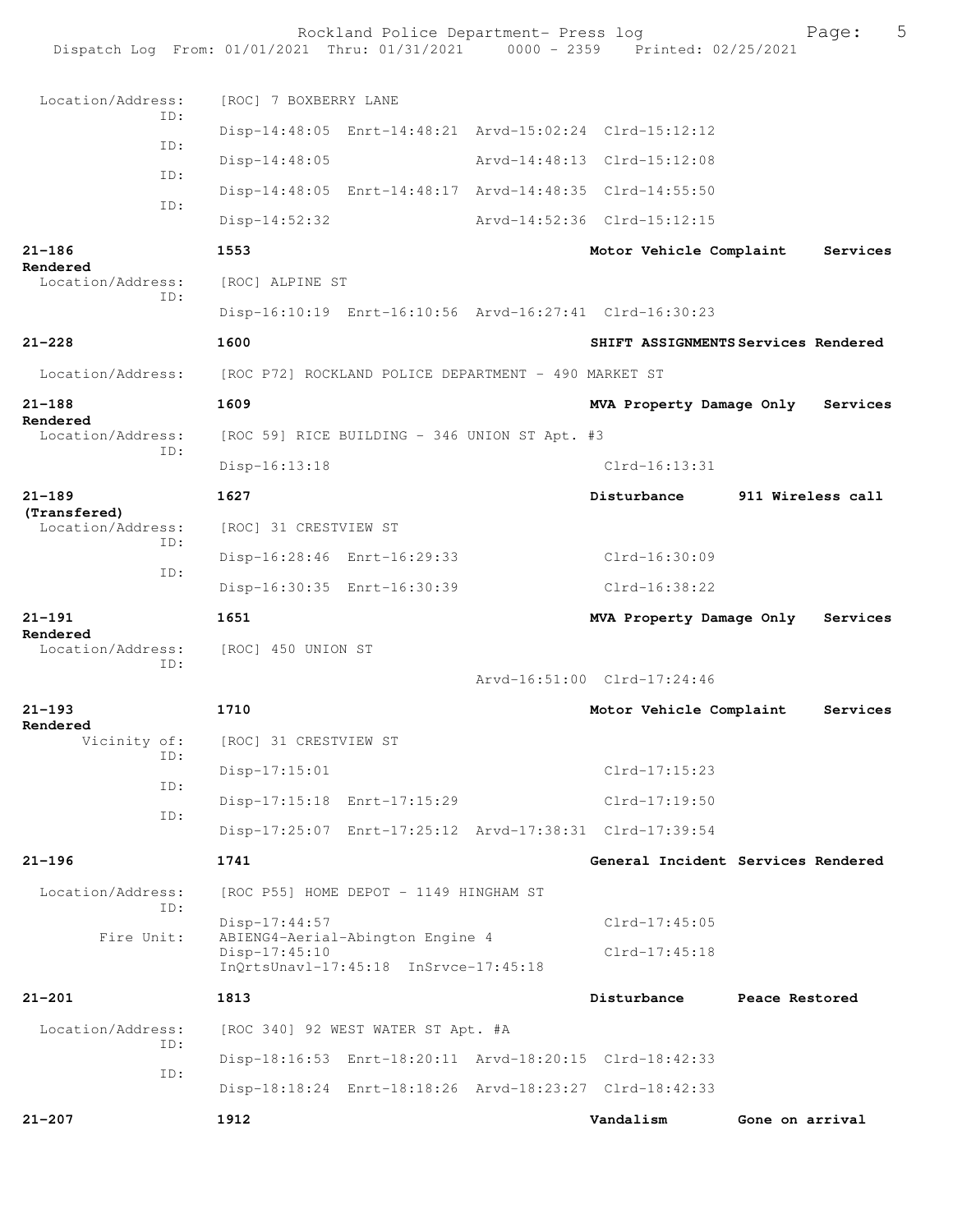|                                                 | Rockland Police Department- Press log<br>Dispatch Log From: 01/01/2021 Thru: 01/31/2021 0000 - 2359 Printed: 02/25/2021                |                                          |                   | 6<br>Page: |
|-------------------------------------------------|----------------------------------------------------------------------------------------------------------------------------------------|------------------------------------------|-------------------|------------|
| Location/Address:                               | [ROC P66] DOMINO'S PIZZA - 100 MARKET ST                                                                                               |                                          |                   |            |
| ID:                                             | Disp-19:13:51 Enrt-19:13:55 Arvd-19:17:23 Clrd-19:25:44                                                                                |                                          |                   |            |
| $21 - 210$                                      | 1914                                                                                                                                   | Disturbance                              | Arrest (s) Made   |            |
| Location/Address:<br>ID:                        | [ROC] 7 BOXBERRY LN                                                                                                                    |                                          |                   |            |
| ID:                                             | Disp-19:26:28 Enrt-19:26:43 Arvd-19:29:36 Clrd-19:46:29                                                                                |                                          |                   |            |
| ID:                                             | Disp-19:26:37 Enrt-19:26:40 Arvd-19:28:53 Clrd-20:40:20                                                                                |                                          |                   |            |
| Refer To $P/C$ :<br>$P/C$ :<br>Address:<br>Age: | Disp-19:29:26 Enrt-19:29:29 Arvd-19:29:31 Clrd-19:46:20<br>$21$ ROC- $210$ -AR<br>DOYLE, JOHN J<br>7 BOXBERRY LN<br>ROCKLAND, MA<br>41 |                                          |                   |            |
| Charges:                                        | PROTECTIVE CUSTODY                                                                                                                     |                                          |                   |            |
| $21 - 213$<br>Rendered                          | 1949                                                                                                                                   | Traffic Enforcement                      |                   | Services   |
| Location:<br>ID:                                | [ROC] TOWNWIDE                                                                                                                         |                                          |                   |            |
|                                                 |                                                                                                                                        | Arvd-19:49:00 Clrd-23:50:17              |                   |            |
| $21 - 215$                                      | 2049                                                                                                                                   | General Info                             | Services Rendered |            |
| Location/Address:<br>ID:                        | [ROC P72] ROCKLAND POLICE DEPARTMENT - 490 MARKET ST                                                                                   |                                          |                   |            |
|                                                 | Disp-20:52:05                                                                                                                          | $Clrd-20:52:14$                          |                   |            |
| $21 - 216$                                      | 2051                                                                                                                                   | Disturbance                              | Services Rendered |            |
| Location/Address:<br>ID:                        | [ROC] 197 UNION ST                                                                                                                     |                                          |                   |            |
| ID:                                             | Disp-20:52:46 Enrt-20:53:28 Arvd-20:54:29 Clrd-20:58:55                                                                                |                                          |                   |            |
|                                                 | Disp-20:52:53 Enrt-20:53:28 Arvd-20:54:27 Clrd-20:58:55                                                                                |                                          |                   |            |
| $21 - 221$<br>Rendered                          | 2144                                                                                                                                   | Disabled Motor Vehicle                   |                   | Services   |
| Location/Address:<br>ID:                        | [ROC P86] MOBIL GAS STATION - 158 MARKET ST                                                                                            | Arvd-21:44:00 Clrd-21:58:56              |                   |            |
| $21 - 229$                                      | 2359                                                                                                                                   | Assist Public Services Rendered          |                   |            |
|                                                 | Location/Address: [ROC] 7 BOXBERRY LN                                                                                                  |                                          |                   |            |
| ID:                                             |                                                                                                                                        | Arvd-23:59:00 Clrd-01/03/2021 @ 00:18:08 |                   |            |
| For Date: $01/03/2021$ - Sunday                 |                                                                                                                                        |                                          |                   |            |
| $21 - 230$                                      | 0000                                                                                                                                   | SHIFT ASSIGNMENTS Services Rendered      |                   |            |
|                                                 | Location/Address: [ROC P72] ROCKLAND POLICE DEPARTMENT - 490 MARKET ST                                                                 |                                          |                   |            |
| $21 - 238$<br>arrival                           | 0230                                                                                                                                   | Suspicious Activity 6one on              |                   |            |
| Location/Address:                               | [ROC] 7 WOODSBURY RD                                                                                                                   |                                          |                   |            |
| ID:                                             | Disp-02:32:12 Enrt-02:32:34 Arvd-02:34:31 Clrd-02:41:12                                                                                |                                          |                   |            |
| ID:                                             | Disp-02:32:27 Enrt-02:32:31 Arvd-02:34:33 Clrd-02:41:12                                                                                |                                          |                   |            |
| $21 - 239$                                      | 0248                                                                                                                                   | MESSAGE DELIVERY Services Rendered       |                   |            |
| Location/Address:<br>ID:                        | [ROC] 18 CORNET STETSON DR                                                                                                             |                                          |                   |            |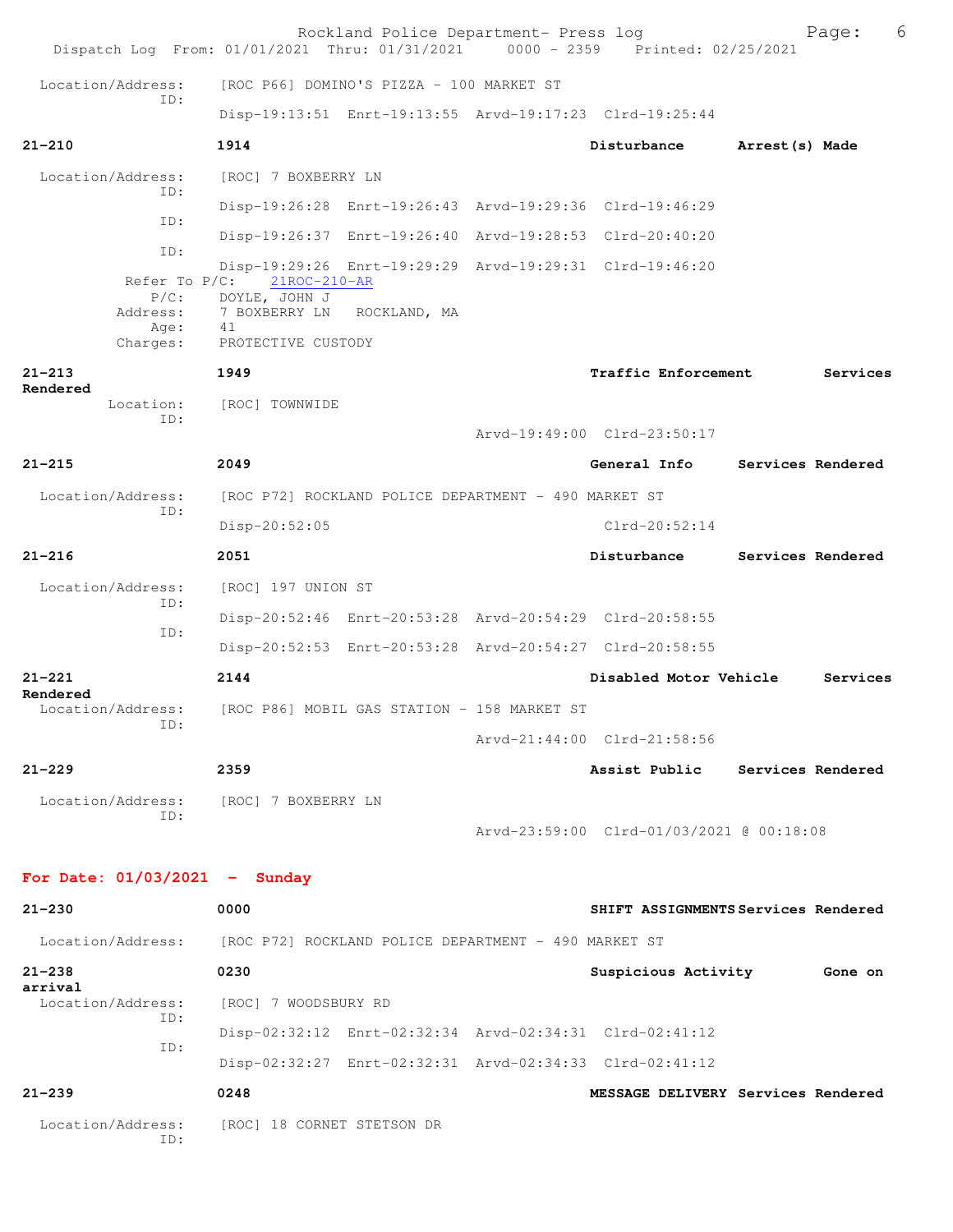|                                      | Rockland Police Department- Press log<br>Dispatch Log From: 01/01/2021 Thru: 01/31/2021 0000 - 2359 | Printed: 02/25/2021            | 7<br>Page:                          |
|--------------------------------------|-----------------------------------------------------------------------------------------------------|--------------------------------|-------------------------------------|
|                                      | Disp-03:00:09                                                                                       | Arvd-03:03:30 Clrd-03:14:13    |                                     |
| ID:                                  | Disp-03:00:09                                                                                       | Arvd-03:03:34 Clrd-03:14:16    |                                     |
| $21 - 247$                           | 0534                                                                                                | <b>Building Check</b>          | Building                            |
| Checked/Secured<br>Location/Address: | [ROC] UNION ST                                                                                      |                                |                                     |
| TD:                                  | Disp-05:36:01                                                                                       | Arvd-05:36:09 Clrd-06:00:52    |                                     |
| $21 - 255$                           | 0805                                                                                                |                                | Information Call No Action Required |
| Location/Address:                    | [ROC P72] ROCKLAND POLICE DEPARTMENT - 490 MARKET ST                                                |                                |                                     |
| $21 - 264$                           | 0925                                                                                                |                                | Information Call No Action Required |
| Location/Address:                    | [ROC P72] ROCKLAND POLICE DEPARTMENT - 490 MARKET ST                                                |                                |                                     |
| $21 - 265$                           | 0950                                                                                                |                                | Information Call No Action Required |
| Location/Address:                    | [ROC P72] ROCKLAND POLICE DEPARTMENT - 490 MARKET ST                                                |                                |                                     |
| $21 - 266$                           | 0959                                                                                                |                                | General Incident Advised to Court   |
| Location/Address:                    | [ROC] 47 HINGHAM ST                                                                                 |                                |                                     |
| TD:                                  | $Disp-10:06:04$                                                                                     | $Clrd-10:11:20$                |                                     |
| $21 - 272$                           | 1056                                                                                                | Disturbance                    | Services Rendered                   |
| Location/Address:                    | [ROC P107] DUNKIN DONUTS - 165 MARKET ST                                                            |                                |                                     |
| TD:<br>ID:                           | Disp-10:59:13 Enrt-10:59:24 Arvd-11:01:39 Clrd-11:12:40                                             |                                |                                     |
|                                      | Disp-10:59:20 Enrt-10:59:28 Arvd-11:01:33 Clrd-11:12:40                                             |                                |                                     |
| $21 - 286$<br>Warning                | 1256                                                                                                | Motor Vehicle Stop             | Verbal                              |
| Location/Address:<br>ID:             | [ROC] 165 SPRING ST                                                                                 |                                |                                     |
|                                      |                                                                                                     | Arvd-12:56:00 Clrd-13:06:02    |                                     |
| $21 - 291$                           | 1323                                                                                                | Suspicious Activity            | Sent On Way                         |
| Location/Address:<br>ID:             | [ROC] 522 UNION ST                                                                                  |                                |                                     |
| ID:                                  | Disp-13:26:30 Enrt-13:26:52 Arvd-13:26:54 Clrd-13:45:03                                             |                                |                                     |
|                                      | Disp-13:29:37 Enrt-13:29:57 Arvd-13:29:59 Clrd-13:45:05                                             |                                |                                     |
| $21 - 294$                           | 1414                                                                                                | Burglar Alarm                  | Cancelled Enroute                   |
| Location/Address:<br>ID:             | [ROC] 224 NORTH AVE                                                                                 |                                |                                     |
|                                      | Disp-14:16:54 Enrt-14:20:08                                                                         | $Clrd-14:26:04$                |                                     |
| $21 - 300$<br>Exchange               | 1512                                                                                                | MVA Property Damage Only Paper |                                     |
| Location/Address:<br>TD:             | [ROC] 256 WEYMOUTH ST                                                                               |                                |                                     |
|                                      |                                                                                                     | Arvd-15:12:00 Clrd-15:19:50    |                                     |
| $21 - 305$                           | 1605                                                                                                | General Info                   | Appears Secure                      |
| Location/Address:                    | [ROC P72] ROCKLAND POLICE DEPARTMENT - 490 MARKET ST                                                |                                |                                     |
| $21 - 310$<br>Rendered               | 1748                                                                                                | Health & Welfare Check         | Services                            |
|                                      | Location/Address: [ROC 570] 48 BERLIN ST                                                            |                                |                                     |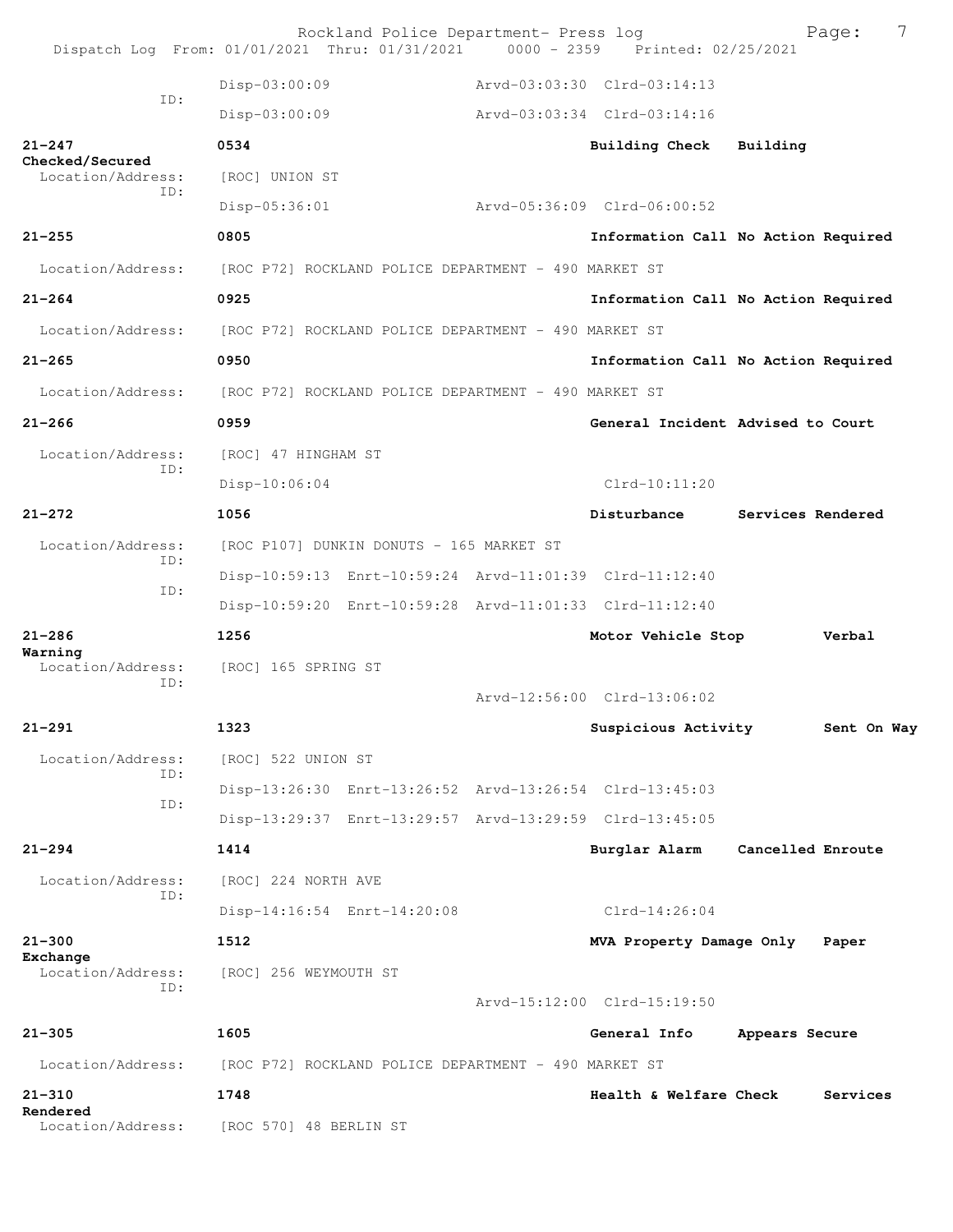| Dispatch Log From: 01/01/2021 Thru: 01/31/2021 0000 - 2359 Printed: 02/25/2021 |                                                                                                                                      | Rockland Police Department- Press log |                                   | 8<br>Page:        |
|--------------------------------------------------------------------------------|--------------------------------------------------------------------------------------------------------------------------------------|---------------------------------------|-----------------------------------|-------------------|
| Fire Unit:                                                                     | ROCKEN1-Pumper-Rockland Engine 1<br>Disp-17:54:58 Enrt-17:57:22 Arvd-17:59:40 Clrd-18:03:47<br>InQrtsUnavl-18:03:47 InSrvce-18:03:47 |                                       |                                   |                   |
| EMS Unit:                                                                      | ROCKAM1-Rockland A1<br>Disp-17:54:58 Enrt-17:57:20 Arvd-17:59:41 Clrd-18:03:52<br>InQrtsUnavl-18:03:52 InSrvce-18:03:52              |                                       |                                   |                   |
| ID:                                                                            | Disp-17:56:00 Enrt-17:56:07 Arvd-18:00:26 Clrd-18:03:58                                                                              |                                       |                                   |                   |
| $21 - 317$                                                                     | 1852                                                                                                                                 |                                       | 911 Hang Up                       | Services Rendered |
| Location/Address:                                                              | [ROC] 135 GROVE ST                                                                                                                   |                                       |                                   |                   |
| ID:                                                                            | Disp-18:52:45 Enrt-18:54:05 Arvd-18:57:21 Clrd-19:01:58                                                                              |                                       |                                   |                   |
| $21 - 320$                                                                     | 1921                                                                                                                                 |                                       | Health & Welfare Check            | Could Not         |
| Locate<br>Location/Address:                                                    | [ROC] HOTELS - HINGHAM ST                                                                                                            |                                       |                                   |                   |
| TD:                                                                            | Disp-19:22:58 Enrt-19:35:11 Arvd-19:46:07 Clrd-19:58:49                                                                              |                                       |                                   |                   |
| $21 - 327$                                                                     | 2105                                                                                                                                 |                                       | Noise Complaint Services Rendered |                   |
| Location/Address:                                                              | [ROC] 37 SALEM ST Apt. #2                                                                                                            |                                       |                                   |                   |
| ID:                                                                            | Disp-21:11:42 Enrt-21:11:48 Arvd-21:14:43 Clrd-21:19:42                                                                              |                                       |                                   |                   |
| $21 - 328$<br>Rendered                                                         | 2118                                                                                                                                 |                                       | MVA Property Damage Only          | Services          |
| Location/Address:<br>ID:                                                       | [ROC] 635 SALEM ST @ 433 NORTH AVE                                                                                                   |                                       |                                   |                   |
| ID:                                                                            | Disp-21:19:51                                                                                                                        |                                       | Arvd-21:19:57 Clrd-21:55:42       |                   |
| ID:                                                                            | Disp-21:20:02 Enrt-21:20:06 Arvd-21:27:33 Clrd-21:47:39                                                                              |                                       |                                   |                   |
|                                                                                | Disp-21:20:10 Enrt-21:20:14 Arvd-21:27:30 Clrd-21:54:57                                                                              |                                       |                                   |                   |
| $21 - 331$                                                                     | 2147                                                                                                                                 |                                       | Building Check Appears Secure     |                   |
| Location/Address:<br>ID:                                                       | [ROC P47] BEST WESTERN - 909 HINGHAM ST                                                                                              |                                       |                                   |                   |
|                                                                                |                                                                                                                                      |                                       | Arvd-21:47:17 Clrd-21:48:23       |                   |
| For Date: $01/04/2021$ - Monday                                                |                                                                                                                                      |                                       |                                   |                   |
| $21 - 336$                                                                     | 0000                                                                                                                                 |                                       | SHIFT ASSIGNMENTSNo Service       |                   |
| Location/Address: [ROC P72] ROCKLAND POLICE DEPARTMENT - 490 MARKET ST<br>ID:  |                                                                                                                                      |                                       |                                   |                   |
|                                                                                |                                                                                                                                      |                                       | Arvd-00:00:00 Clrd-00:12:15       |                   |
| $21 - 342$                                                                     | 0158                                                                                                                                 |                                       | Details / Time off                | No Service        |
| Location: [ROC]                                                                |                                                                                                                                      |                                       |                                   |                   |

**21-348 0518 Building Check Appears Secure**

ID:

Location/Address: [ROC] UNION ST

Arvd-05:18:00 Clrd-05:47:10

**21-353 0627 Health & Welfare Check Transported to Hospital**  [ROC] 362 SPRING ST ID: Arvd-06:27:00 Clrd-06:59:38 ID: Disp-06:36:53 Enrt-06:37:01 Arvd-06:39:40 Clrd-06:59:25 ID: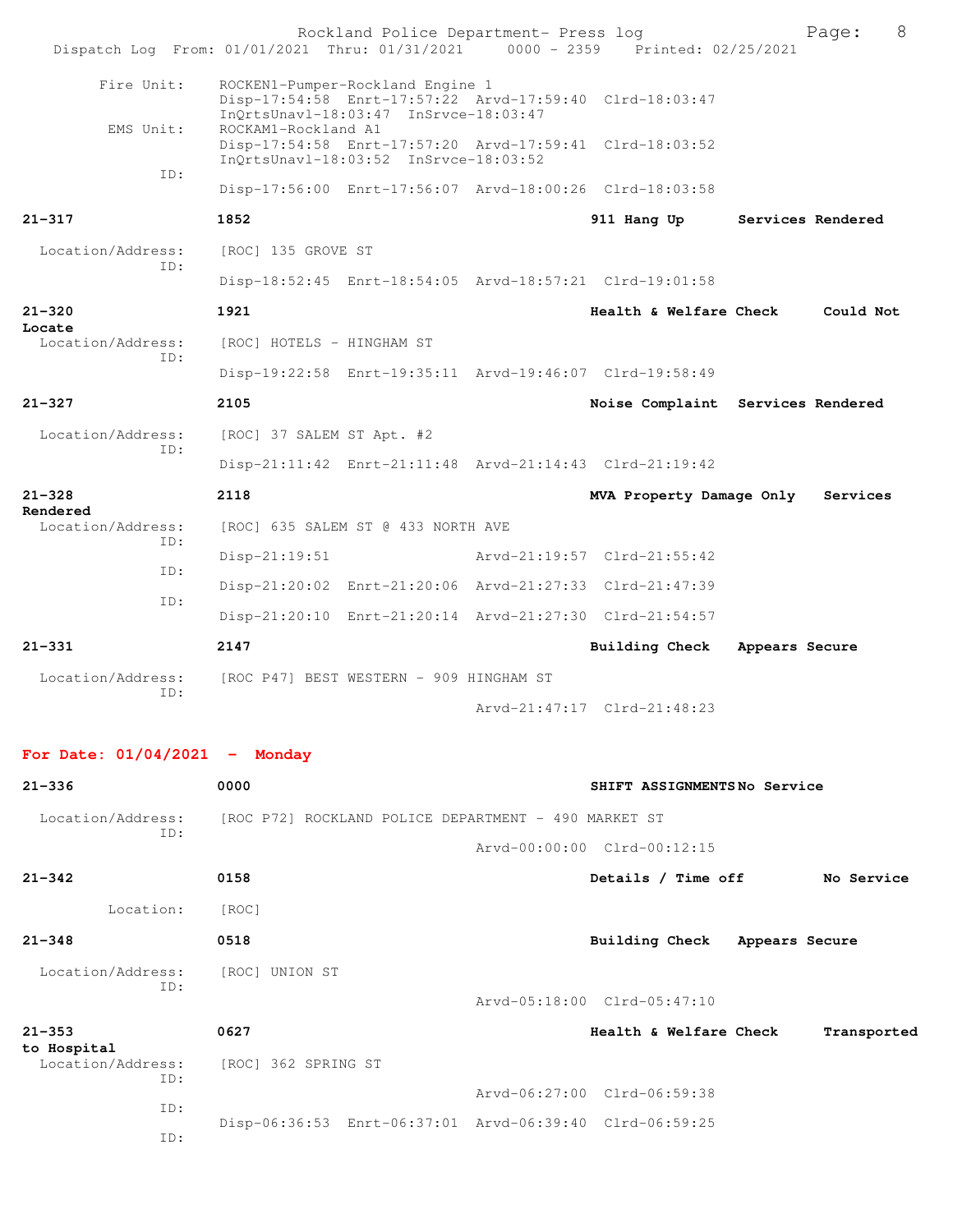|                               |                                  | Rockland Police Department- Press log                                     |  | Dispatch Log From: 01/01/2021 Thru: 01/31/2021 0000 - 2359 Printed: 02/25/2021                                                  | 9<br>Page:     |
|-------------------------------|----------------------------------|---------------------------------------------------------------------------|--|---------------------------------------------------------------------------------------------------------------------------------|----------------|
| EMS Unit:                     | ROCKAM2-Rockland A2              |                                                                           |  | Disp-06:36:56 Enrt-06:37:02 Arvd-06:40:05 Clrd-06:59:22<br>Disp-06:37:07 Enrt-06:40:41 Arvd-06:44:22 Clrd-07:02:46              |                |
| Fire Unit:                    |                                  | ROCKEN1-Pumper-Rockland Engine 1<br>InQrtsUnavl-07:14:03 InSrvce-07:14:03 |  | Hosp-07:14:06 ClrHosp-07:49:52 InQrtsUnavl-07:55:03 InSrvce-07:55:03<br>Disp-06:37:12 Enrt-06:40:41 Arvd-06:44:21 Clrd-07:02:49 |                |
| $21 - 359$                    | 0732                             |                                                                           |  | Motor Vehicle Complaint                                                                                                         | Services       |
| Rendered<br>Location/Address: | [ROC] 711 MARKET ST              |                                                                           |  |                                                                                                                                 |                |
| TD:                           |                                  |                                                                           |  | Arvd-07:32:00 Clrd-08:00:32                                                                                                     |                |
| ID:                           |                                  |                                                                           |  | Disp-07:37:21 Enrt-07:37:23 Arvd-07:41:00 Clrd-08:00:06                                                                         |                |
| ID:                           |                                  |                                                                           |  | Disp-07:37:29 Enrt-07:37:32 Arvd-07:41:01 Clrd-08:00:05                                                                         |                |
| $21 - 361$                    | 0800                             |                                                                           |  | SHIFT ASSIGNMENTS Services Rendered                                                                                             |                |
| Location/Address:             |                                  | [ROC P72] ROCKLAND POLICE DEPARTMENT - 490 MARKET ST                      |  |                                                                                                                                 |                |
| $21 - 421$                    | 0920                             |                                                                           |  | Animal Complaint Services Rendered                                                                                              |                |
| Location/Address:             | [ROC] 83 SALEM ST                |                                                                           |  |                                                                                                                                 |                |
| $21 - 371$                    | 0922                             |                                                                           |  | Suspicious Activity                                                                                                             | Services       |
| Rendered<br>Location/Address: | [ROC] WEST WATER ST @ CENTRAL ST |                                                                           |  |                                                                                                                                 |                |
| TD:                           |                                  |                                                                           |  | Disp-09:26:28 Enrt-09:28:19 Arvd-09:29:48 Clrd-10:22:33                                                                         |                |
| ID:                           | Disp-09:35:46                    |                                                                           |  | Arvd-09:35:50 Clrd-10:22:35                                                                                                     |                |
| $21 - 381$                    | 1022                             |                                                                           |  | Motor Vehicle Stop                                                                                                              | Verbal         |
| Warning<br>Location/Address:  |                                  | [ROC] 162 NORTH AVE @ 16 DIVISION ST                                      |  |                                                                                                                                 |                |
| TD:                           |                                  |                                                                           |  | Disp-10:23:05 Enrt-10:23:08 Arvd-10:24:18 Clrd-10:25:45                                                                         |                |
| $21 - 384$                    | 1128                             |                                                                           |  | Animal Complaint Services Rendered                                                                                              |                |
| Location/Address:             | [ROC] 83 SALEM ST                |                                                                           |  |                                                                                                                                 |                |
| ID:                           | Disp-11:28:46                    |                                                                           |  | Arvd-11:28:52 Clrd-11:41:07                                                                                                     |                |
| $21 - 387$                    | 1135                             |                                                                           |  | Details / Time off                                                                                                              | Services       |
| Rendered<br>Location:         | [ROC]                            |                                                                           |  |                                                                                                                                 |                |
| $21 - 388$                    | 1149                             |                                                                           |  | 911 Hang Up                                                                                                                     | Appears Secure |
| Location/Address:             | [ROC 625] 77 TAUNTON AVE         |                                                                           |  |                                                                                                                                 |                |
| TD:                           | Disp-11:52:37                    |                                                                           |  | $Clrd-11:54:02$                                                                                                                 |                |
| ID:                           |                                  |                                                                           |  | Disp-11:53:59 Enrt-11:54:20 Arvd-11:59:36 Clrd-12:03:47                                                                         |                |
| $21 - 391$                    | 1154                             |                                                                           |  | Suspicious Activity                                                                                                             | Advised to     |
| Court<br>Location/Address:    | [ROC] 956 UNION ST               |                                                                           |  |                                                                                                                                 |                |
| ID:                           | $Disp-12:05:24$                  |                                                                           |  | $Clrd-12:09:57$                                                                                                                 |                |
| $21 - 401$                    | 1255                             |                                                                           |  | Motor Vehicle Stop                                                                                                              | Verbal         |
| Warning<br>Location/Address:  | [ROC] 285 BEECH ST               |                                                                           |  |                                                                                                                                 |                |
| ID:                           |                                  |                                                                           |  | Arvd-12:55:00 Clrd-13:01:04                                                                                                     |                |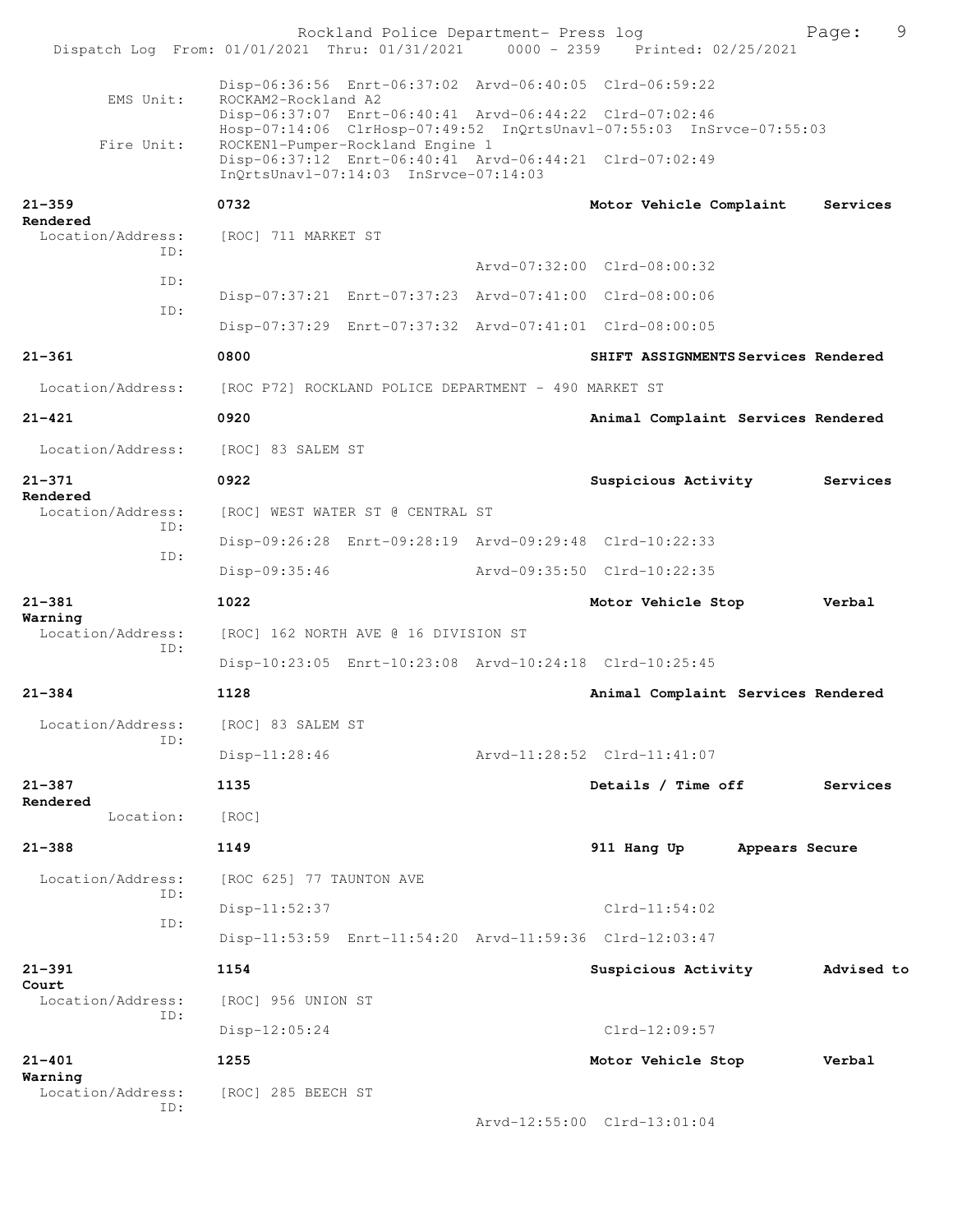| Dispatch Log From: 01/01/2021 Thru: 01/31/2021 0000 - 2359 Printed: 02/25/2021 |                                                      | Rockland Police Department- Press log                |  |                                                         | 10<br>Page:                         |  |
|--------------------------------------------------------------------------------|------------------------------------------------------|------------------------------------------------------|--|---------------------------------------------------------|-------------------------------------|--|
| $21 - 406$                                                                     | 1345                                                 |                                                      |  |                                                         | 911 Accidental Services Rendered    |  |
| Location/Address:                                                              | [ROC 148] 79 CENTRE AVE                              |                                                      |  |                                                         |                                     |  |
| ID:                                                                            |                                                      |                                                      |  | Disp-13:48:02 Enrt-13:48:05 Arvd-13:52:31 Clrd-13:53:19 |                                     |  |
| $21 - 408$                                                                     | 1347                                                 |                                                      |  | Details                                                 | Services Rendered                   |  |
| Location:                                                                      | [ROC]                                                |                                                      |  |                                                         |                                     |  |
| $21 - 410$                                                                     | 1357                                                 |                                                      |  | General Info                                            | Services Rendered                   |  |
| Location/Address:                                                              |                                                      | [ROC P72] ROCKLAND POLICE DEPARTMENT - 490 MARKET ST |  |                                                         |                                     |  |
| $21 - 416$                                                                     | 1503                                                 |                                                      |  | Disturbance                                             | Peace Restored                      |  |
| Location/Address:                                                              | [ROC 216] 62 CONCORD ST                              |                                                      |  |                                                         |                                     |  |
| ID:                                                                            |                                                      |                                                      |  | Disp-15:04:50 Enrt-15:05:01 Arvd-15:07:51 Clrd-15:17:52 |                                     |  |
| ID:                                                                            |                                                      |                                                      |  | Disp-15:04:58 Enrt-15:05:03 Arvd-15:07:54 Clrd-15:17:56 |                                     |  |
| $21 - 417$                                                                     | 1511                                                 |                                                      |  |                                                         | Animal Complaint Services Rendered  |  |
| Location/Address:                                                              | [ROC] 49 CUSTER ST                                   |                                                      |  |                                                         |                                     |  |
| ID:                                                                            | $Disp-15:12:42$                                      |                                                      |  | Arvd-15:12:45 Clrd-15:16:55                             |                                     |  |
| $21 - 418$                                                                     | 1515                                                 |                                                      |  | Disturbance                                             | Verbal Warning                      |  |
| Location/Address:                                                              | [ROC] 69 WEBSTER ST                                  |                                                      |  |                                                         |                                     |  |
| ID:<br>ID:                                                                     |                                                      |                                                      |  | Disp-15:18:53 Enrt-15:19:02 Arvd-15:27:04 Clrd-15:31:28 |                                     |  |
|                                                                                |                                                      |                                                      |  | Disp-15:24:24 Enrt-15:24:28 Arvd-15:27:11 Clrd-15:31:27 |                                     |  |
| $21 - 422$                                                                     | 1547                                                 |                                                      |  | Details                                                 | Services Rendered                   |  |
| Location:                                                                      | [ROC]                                                |                                                      |  |                                                         |                                     |  |
| $21 - 423$<br>Rendered                                                         | 1551                                                 |                                                      |  | Suspicious Activity                                     | Services                            |  |
| Location/Address:<br>ID:                                                       |                                                      | [ROC 598] 214 MARTHA DR Apt. #F                      |  |                                                         |                                     |  |
|                                                                                | $Disp-16:18:02$                                      |                                                      |  | Arvd-16:18:08 Clrd-16:25:44                             |                                     |  |
| $21 - 425$                                                                     | 1610                                                 |                                                      |  | SHIFT ASSIGNMENTSNo Service                             |                                     |  |
| Location/Address:                                                              | [ROC P72] ROCKLAND POLICE DEPARTMENT - 490 MARKET ST |                                                      |  |                                                         |                                     |  |
| $21 - 426$                                                                     | 1617                                                 |                                                      |  | 911 Hang Up                                             | Services Rendered                   |  |
| Location/Address:<br>ID:                                                       |                                                      | [ROC] 22 SUMMER ST                                   |  |                                                         |                                     |  |
|                                                                                |                                                      |                                                      |  | Disp-16:20:39 Enrt-16:21:19 Arvd-16:26:20 Clrd-16:36:31 |                                     |  |
| $21 - 429$                                                                     | 1654                                                 |                                                      |  | Detail                                                  | No Service                          |  |
| Location/Address:                                                              | [ROC] 256 WEYMOUTH ST                                |                                                      |  |                                                         |                                     |  |
| $21 - 431$                                                                     | 1702                                                 |                                                      |  | Fraud                                                   | Services Rendered                   |  |
| Location/Address:<br>ID:                                                       |                                                      | [ROC P72] ROCKLAND POLICE DEPARTMENT - 490 MARKET ST |  |                                                         |                                     |  |
|                                                                                | Disp-17:10:47                                        |                                                      |  | $Clrd-17:20:12$                                         |                                     |  |
| $21 - 436$                                                                     | 1738                                                 |                                                      |  |                                                         | Suspicious Activity 51 Investigated |  |
| Location/Address:                                                              | [ROC] BMW - 1050 HINGHAM ST                          |                                                      |  |                                                         |                                     |  |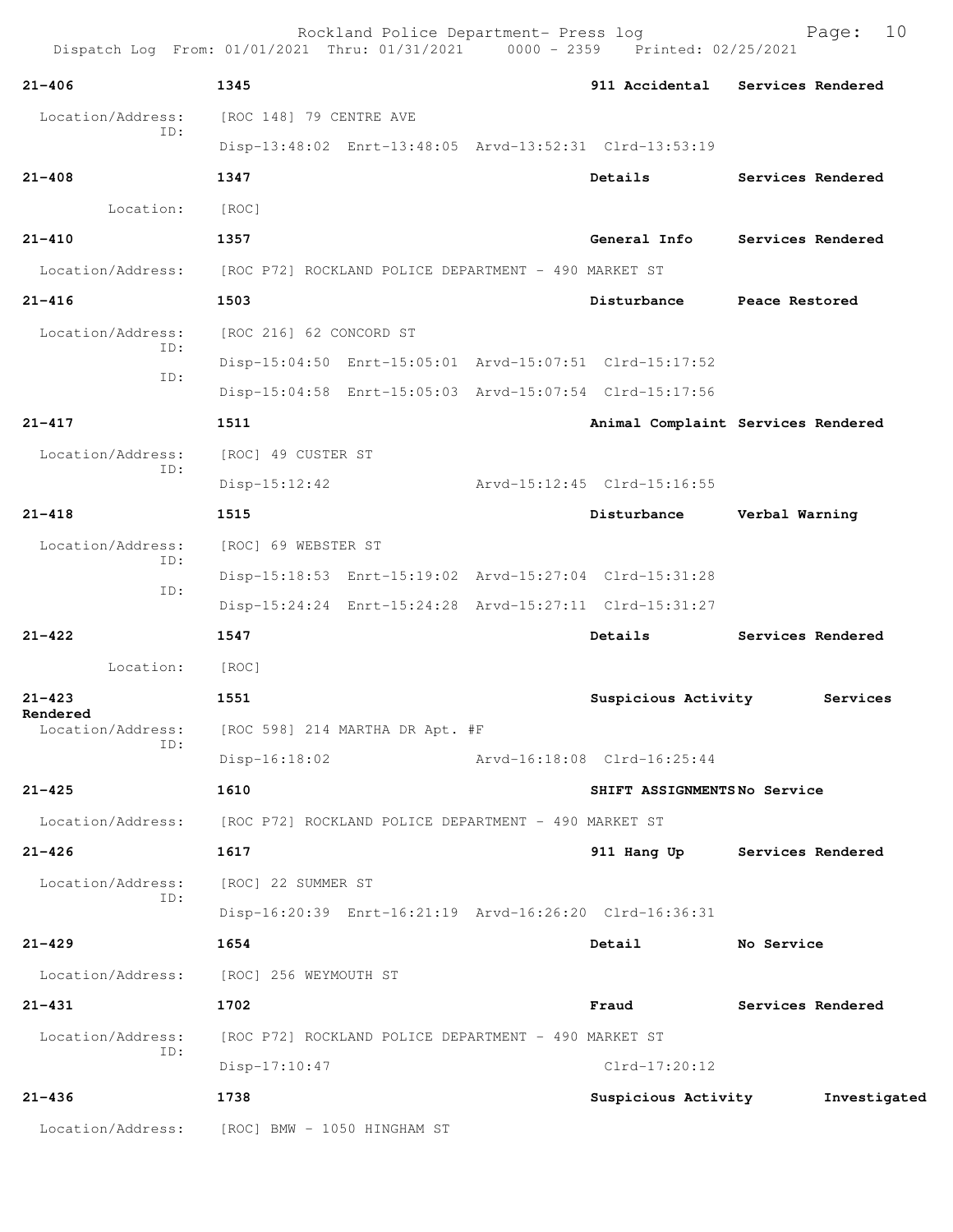|                                                             | Rockland Police Department- Press log<br>Dispatch Log From: 01/01/2021 Thru: 01/31/2021 0000 - 2359 Printed: 02/25/2021                                    |                                         | 11<br>Page:  |
|-------------------------------------------------------------|------------------------------------------------------------------------------------------------------------------------------------------------------------|-----------------------------------------|--------------|
| ID:                                                         |                                                                                                                                                            |                                         |              |
| ID:                                                         | Disp-17:40:38 Enrt-17:40:42 Arvd-17:46:23 Clrd-17:53:13                                                                                                    |                                         |              |
|                                                             | Disp-17:42:43 Enrt-17:42:44 Arvd-17:46:04 Clrd-17:53:17                                                                                                    |                                         |              |
| $21 - 449$<br>Made                                          | 1916                                                                                                                                                       | Suspicious Activity                     | Arrest (s)   |
| Location/Address:<br>ID:                                    | [ROC P51] DOUBLE TREE - 929 HINGHAM ST                                                                                                                     |                                         |              |
| ID:                                                         |                                                                                                                                                            | Arvd-19:16:00 Clrd-20:27:40             |              |
| ID:                                                         | Disp-19:17:28 Enrt-19:17:30 Arvd-19:18:29 Clrd-19:27:32                                                                                                    |                                         |              |
| Refer To Arrest:<br>Arrest:<br>Address:<br>Age:<br>Charges: | Disp-19:21:43 Enrt-19:21:46 Arvd-19:21:47 Clrd-19:27:27<br>21ROC-449-AR<br>HARRINGTON, DANIEL<br>77 S WORCESTER ST<br>NORTON, MA<br>36<br>Straight Warrant |                                         |              |
| $21 - 459$                                                  | 2105                                                                                                                                                       | Prisoner Information                    | No Service   |
| Location/Address:                                           | [ROC P72] ROCKLAND POLICE DEPARTMENT - 490 MARKET ST                                                                                                       |                                         |              |
| ID:                                                         | Disp-21:16:40                                                                                                                                              | $Clrd-21:41:57$                         |              |
| $21 - 460$                                                  | 2150                                                                                                                                                       | Details / Time off                      | No Service   |
| Location:                                                   | [ROC]                                                                                                                                                      |                                         |              |
| $21 - 465$                                                  | 2301                                                                                                                                                       | Suspicious Activity                     | Investigated |
| Vicinity of:                                                | [ROC] 81 HANNAH WAY Apt. #B                                                                                                                                |                                         |              |
| ID:<br>ID:                                                  | Disp-23:02:46 Enrt-23:03:11 Arvd-23:04:59 Clrd-23:11:25                                                                                                    |                                         |              |
| ID:                                                         | Disp-23:03:08 Enrt-23:03:11 Arvd-23:04:38 Clrd-23:11:25                                                                                                    |                                         |              |
|                                                             | $Disp-23:05:33$                                                                                                                                            | Arvd-23:05:38 Clrd-23:11:25             |              |
| $21 - 467$                                                  | 2327                                                                                                                                                       | Suspicious Activity                     | Investigated |
| Location/Address:<br>ID:                                    | [ROC 66] REEDS POND PARK - 80 MARKET ST                                                                                                                    |                                         |              |
| ID:                                                         |                                                                                                                                                            | Arvd-23:27:00 Clrd-23:30:20             |              |
|                                                             | Disp-23:27:52 Enrt-23:27:59                                                                                                                                | Clrd-23:28:17                           |              |
| For Date: $01/05/2021$ - Tuesday                            |                                                                                                                                                            |                                         |              |
| $21 - 469$                                                  | 0001                                                                                                                                                       | SHIFT ASSIGNMENTS Services Not Required |              |
|                                                             | Location/Address: [ROC P72] ROCKLAND POLICE DEPARTMENT - 490 MARKET ST                                                                                     |                                         |              |
| $21 - 473$                                                  | 0107                                                                                                                                                       | Details / Time off 1 HOUR COMP          |              |
| Services Rendered<br>Location:                              | [ROC]                                                                                                                                                      |                                         |              |
| $21 - 482$                                                  | 0522                                                                                                                                                       | Building Check Building                 |              |
| Checked/Secured<br>Location/Address:                        | [ROC 61] UNION ST BUSINESS DISTRICT - UNION ST                                                                                                             |                                         |              |
| ID:                                                         | Disp-05:22:39                                                                                                                                              | Arvd-05:22:44 Clrd-06:03:42             |              |
| $21 - 487$                                                  | 0707                                                                                                                                                       | Details / Time off                      | Services Not |
| Required<br>Location:                                       | [ROC]                                                                                                                                                      |                                         |              |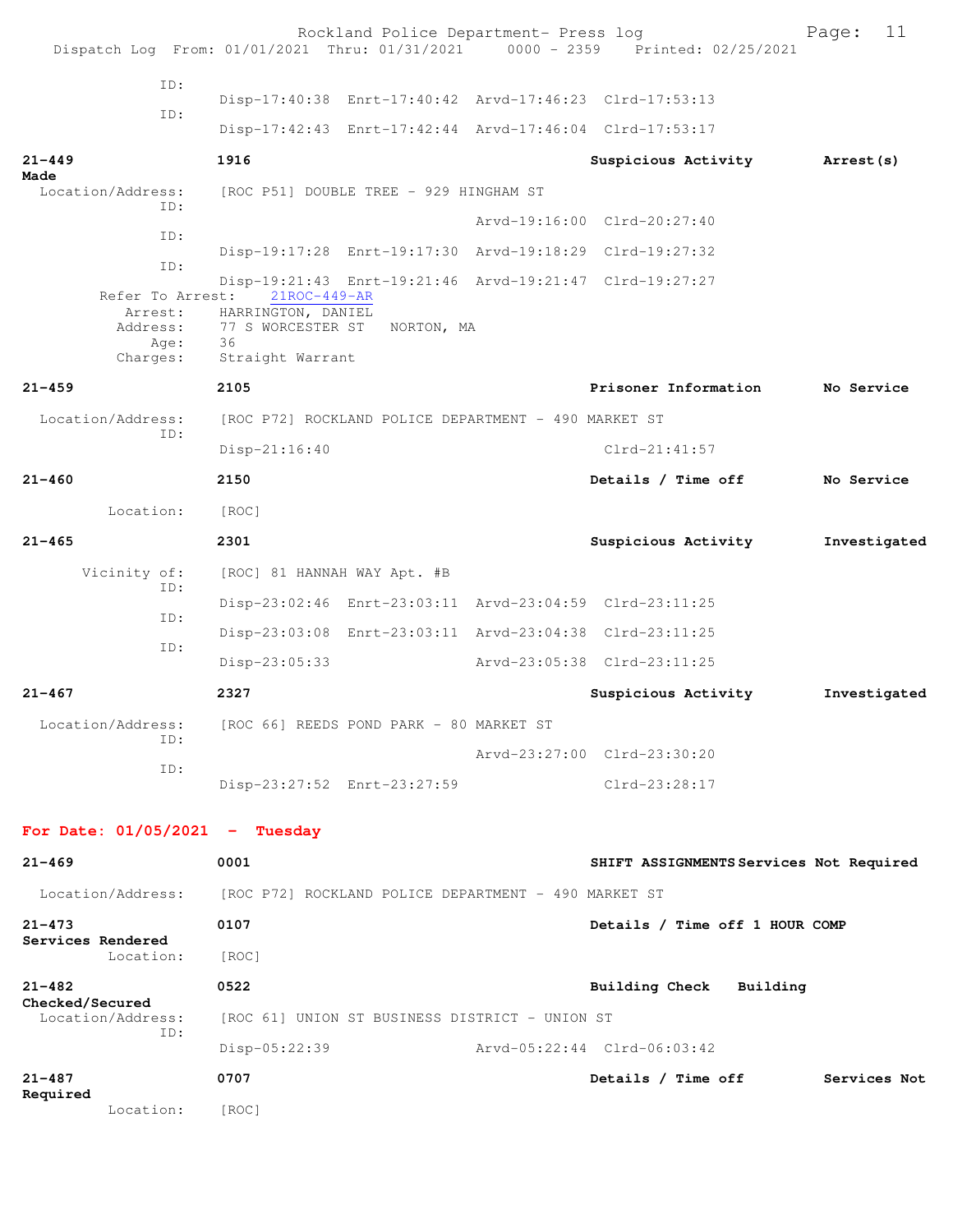|                                             | Rockland Police Department- Press log<br>Dispatch Log From: 01/01/2021 Thru: 01/31/2021 0000 - 2359 Printed: 02/25/2021 |                                     | 12<br>Page:       |  |  |  |
|---------------------------------------------|-------------------------------------------------------------------------------------------------------------------------|-------------------------------------|-------------------|--|--|--|
| $21 - 500$                                  | 0800                                                                                                                    | SHIFT ASSIGNMENTS Services Rendered |                   |  |  |  |
| Location/Address:                           | [ROC P72] ROCKLAND POLICE DEPARTMENT - 490 MARKET ST                                                                    |                                     |                   |  |  |  |
| $21 - 503$                                  | 0950                                                                                                                    | Assist Other Agency                 | No Service        |  |  |  |
| Location/Address: [ROC] 978 UNION ST<br>ID: |                                                                                                                         |                                     |                   |  |  |  |
|                                             |                                                                                                                         | Arvd-09:50:00 Clrd-09:54:14         |                   |  |  |  |
| $21 - 508$<br>Required                      | 1041                                                                                                                    | HALF VACATION DAY OFF               | No Action         |  |  |  |
| Location/Address:<br>TD:                    | [ROC P72] ROCKLAND POLICE DEPARTMENT - 490 MARKET ST                                                                    |                                     |                   |  |  |  |
|                                             | $Disp-10:43:51$                                                                                                         | $Clrd-11:36:34$                     |                   |  |  |  |
| $21 - 510$                                  | 1057                                                                                                                    | General Info                        | Services Rendered |  |  |  |
| Location/Address:                           | [ROC P72] ROCKLAND POLICE DEPARTMENT - 490 MARKET ST                                                                    |                                     |                   |  |  |  |
| $21 - 513$<br>Rendered                      | 1140                                                                                                                    | 2 HOURS OF COMP TIME OFF            | Services          |  |  |  |
| Location/Address:<br>ID:                    | [ROC P72] ROCKLAND POLICE DEPARTMENT - 490 MARKET ST                                                                    |                                     |                   |  |  |  |
|                                             | Disp-11:42:59 Enrt-12:27:27                                                                                             | $Clrd-12:27:41$                     |                   |  |  |  |
| $21 - 515$                                  | 1252                                                                                                                    | Larceny / Forgery/ Fraud            | Services          |  |  |  |
| Rendered<br>Location/Address:               | [ROC] 20 WINTER CIR                                                                                                     |                                     |                   |  |  |  |
| ID:                                         | Disp-12:55:08 Enrt-12:55:25 Arvd-12:55:31 Clrd-14:09:31                                                                 |                                     |                   |  |  |  |
| $21 - 525$                                  | 1453                                                                                                                    | Motor Vehicle Complaint             | Services          |  |  |  |
| Rendered<br>Location/Address:               | [ROC P45] COMFORT INN - 850 HINGHAM ST                                                                                  |                                     |                   |  |  |  |
| ID:                                         | Disp-14:55:34 Enrt-14:55:38 Arvd-15:00:31 Clrd-15:22:41                                                                 |                                     |                   |  |  |  |
| $21 - 530$                                  | 1525                                                                                                                    | Suspicious Activity                 | Gone on           |  |  |  |
| arrival<br>Location/Address:<br>ID:         | [ROC] 86 STANTON ST                                                                                                     |                                     |                   |  |  |  |
| ID:                                         | $Disp-15:28:54$                                                                                                         | Arvd-15:29:06 Clrd-15:36:59         |                   |  |  |  |
|                                             | $Disp-15:31:03$                                                                                                         | Arvd-15:31:12 Clrd-15:36:59         |                   |  |  |  |
| $21 - 532$                                  | 1610                                                                                                                    | SHIFT ASSIGNMENTSNo Service         |                   |  |  |  |
| Location/Address:                           | [ROC P72] ROCKLAND POLICE DEPARTMENT - 490 MARKET ST                                                                    |                                     |                   |  |  |  |
| $21 - 538$                                  | 1639                                                                                                                    | MVA Property Damage Only            | Services          |  |  |  |
| Rendered<br>Location/Address:               | [ROC 59] RICE BUILDING - 346 UNION ST Apt. #3                                                                           |                                     |                   |  |  |  |
| ID:                                         | Disp-17:05:22                                                                                                           | $Clrd-17:19:41$                     |                   |  |  |  |
| $21 - 534$                                  | 1643                                                                                                                    | MVA Property Damage Only            | Report            |  |  |  |
| Follows<br>Location/Address:                | [ROC 260] SOUTH SHORE HOSPICE - 30 RESERVOIR PARK DR                                                                    |                                     |                   |  |  |  |
| ID:                                         | Disp-16:45:03 Enrt-16:45:17 Arvd-16:51:29 Clrd-17:20:23                                                                 |                                     |                   |  |  |  |
| ID:                                         | Disp-16:45:10 Enrt-16:45:14 Arvd-16:55:26 Clrd-17:30:38                                                                 |                                     |                   |  |  |  |
| $21 - 539$                                  | 1712                                                                                                                    | Missing Person                      | Services Rendered |  |  |  |
| Location/Address:                           | [ROC] 134 LIBERTY ST                                                                                                    |                                     |                   |  |  |  |
| ID:                                         | $Disp-17:19:41$                                                                                                         | Clrd-17:57:17                       |                   |  |  |  |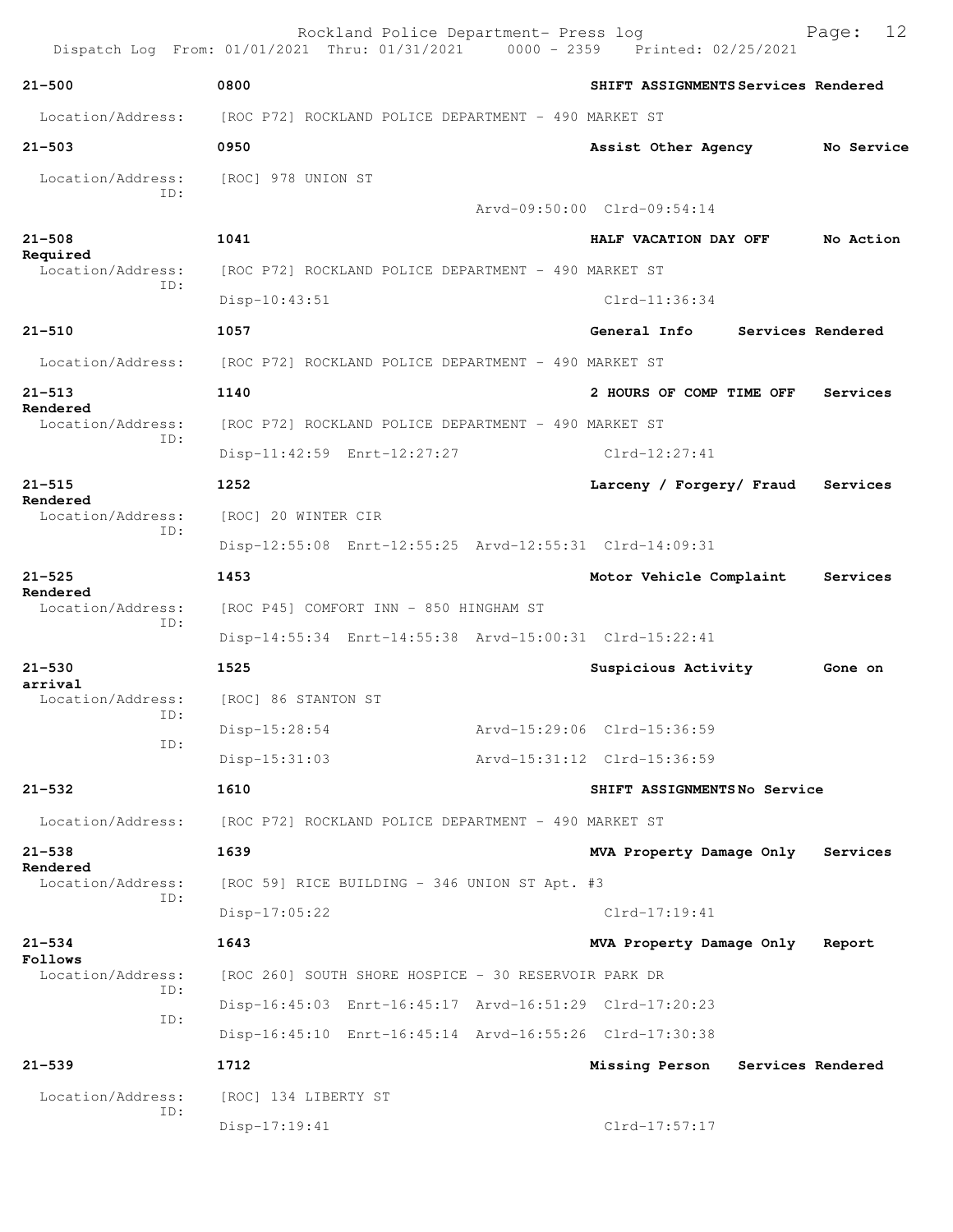| 21–557                             | 1919                                                 |                                                         | Details / Time off                                      | No Service                        |
|------------------------------------|------------------------------------------------------|---------------------------------------------------------|---------------------------------------------------------|-----------------------------------|
| Location:                          | [ROC]                                                |                                                         |                                                         |                                   |
| $21 - 558$                         | 1927                                                 |                                                         |                                                         | 911 Accidental Services Rendered  |
| Location/Address:                  | [ROC] 135 GROVE ST Apt. #124                         |                                                         |                                                         |                                   |
| ID:                                |                                                      | Disp-19:32:07 Enrt-19:32:11 Arvd-19:37:13 Clrd-19:40:53 |                                                         |                                   |
| $21 - 570$                         | 2123                                                 |                                                         |                                                         | Assist Public Services Rendered   |
| Location/Address:                  | [ROC] 159 LIBERTY ST                                 |                                                         |                                                         |                                   |
| ID:<br>ID:                         |                                                      | Disp-21:24:08 Enrt-21:25:15 Arvd-21:27:37 Clrd-21:48:59 |                                                         |                                   |
|                                    |                                                      | Disp-21:25:07 Enrt-21:25:12 Arvd-21:27:40 Clrd-21:49:03 |                                                         |                                   |
| 21–571                             | 2128                                                 |                                                         |                                                         | Noise Complaint Services Rendered |
| Location/Address:                  | [ROC] 135 GROVE ST Apt. #128                         |                                                         |                                                         |                                   |
| ID:                                | Disp-21:34:10                                        |                                                         | $Clrd-21:46:26$                                         |                                   |
| ID:                                |                                                      | Disp-21:37:46 Enrt-21:37:53 Arvd-21:40:31 Clrd-21:52:02 |                                                         |                                   |
| 21-580                             | 2329                                                 |                                                         | Assist Public                                           | Services Rendered                 |
| Location/Address:                  |                                                      | [ROC 361] 137 J A DUNN MEM DR                           |                                                         |                                   |
| ID:                                |                                                      | Disp-23:31:02 Enrt-23:32:32 Arvd-23:40:43 Clrd-23:41:59 |                                                         |                                   |
| ID:                                |                                                      | Disp-23:33:52 Enrt-23:33:56                             | $Clrd-23:41:56$                                         |                                   |
| For Date: $01/06/2021$ - Wednesday |                                                      |                                                         |                                                         |                                   |
| 21-581                             | 0004                                                 |                                                         | General Info                                            | No Service                        |
| Location/Address:                  | [ROC P72] ROCKLAND POLICE DEPARTMENT - 490 MARKET ST |                                                         |                                                         |                                   |
| ID:                                | Disp-00:06:10                                        |                                                         | Clrd-00:06:13                                           |                                   |
| 21-585                             | 0118                                                 |                                                         | Disturbance                                             | Peace Restored                    |
| Location/Address:                  |                                                      |                                                         |                                                         |                                   |
| ID:                                | [ROC] 37 SALEM ST                                    | Disp-01:19:24 Enrt-01:20:00 Arvd-01:24:15 Clrd-01:27:53 |                                                         |                                   |
| ID:                                |                                                      |                                                         |                                                         |                                   |
| ID:                                |                                                      | Disp-01:19:28 Enrt-01:20:00 Arvd-01:24:15 Clrd-01:27:58 |                                                         |                                   |
|                                    | 0514                                                 |                                                         | Disp-01:19:47 Enrt-01:20:00 Arvd-01:24:15 Clrd-01:27:38 |                                   |
| 21–592                             |                                                      |                                                         | <b>Building Check</b>                                   | Appears Secure                    |
| Location/Address:<br>ID:           |                                                      | [ROC 61] UNION ST BUSINESS DISTRICT - UNION ST          |                                                         |                                   |
|                                    | $Disp-05:14:56$                                      |                                                         | Arvd-05:15:04 Clrd-05:37:53                             |                                   |
| $21 - 593$                         | 0537                                                 |                                                         | Disturbance                                             | Gone on arrival                   |
| Location/Address:<br>ID:           | [ROC] ALBION ST                                      |                                                         |                                                         |                                   |
| ID:                                |                                                      |                                                         | Disp-05:38:47 Enrt-05:39:32 Arvd-05:39:42 Clrd-05:47:41 |                                   |
|                                    |                                                      |                                                         |                                                         |                                   |
| ID:                                |                                                      | Disp-05:38:50 Enrt-05:39:32 Arvd-05:39:42 Clrd-05:47:33 | Disp-05:39:29 Enrt-05:39:32 Arvd-05:39:42 Clrd-05:47:37 |                                   |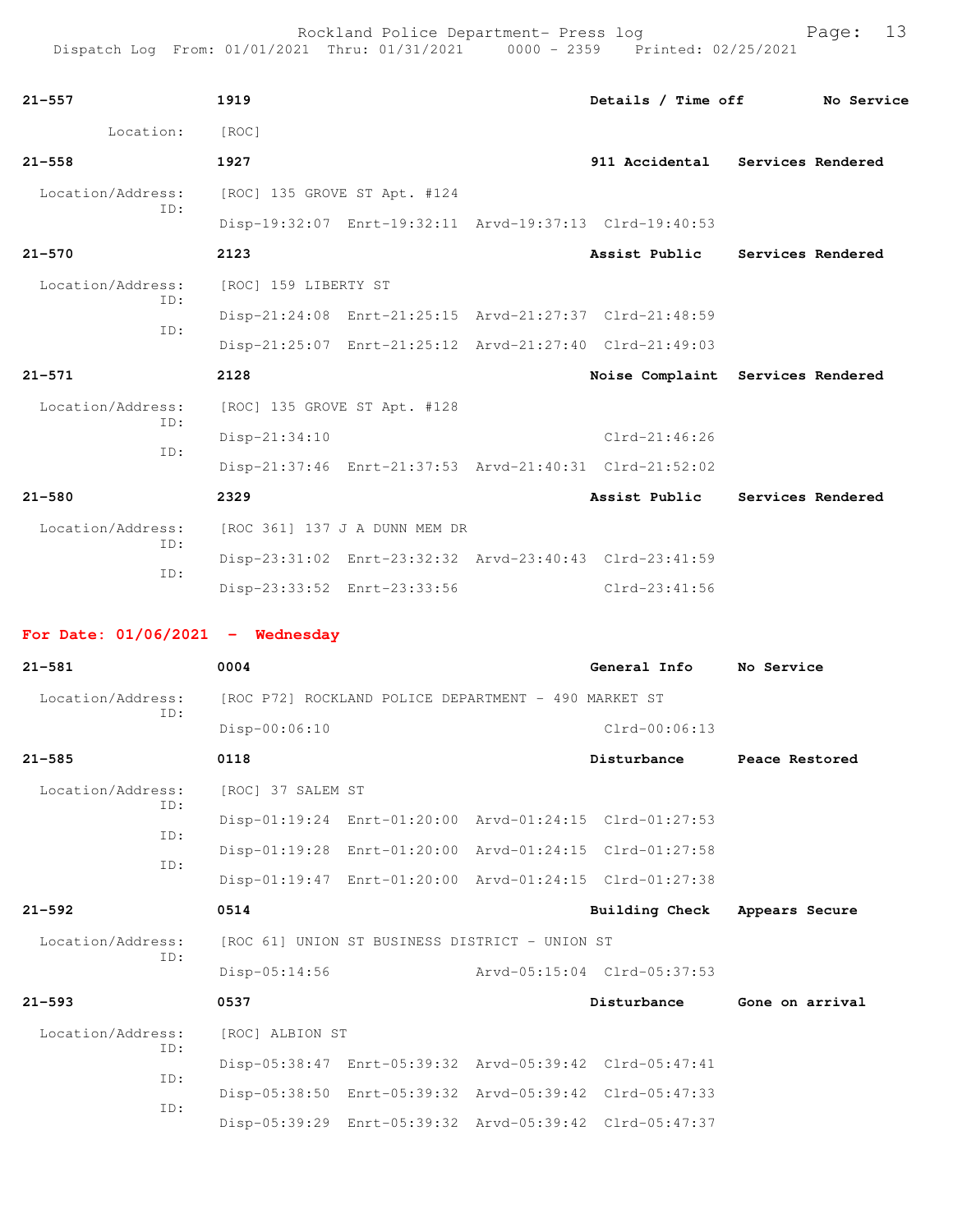|                                                               | Rockland Police Department- Press log<br>Dispatch Log From: 01/01/2021 Thru: 01/31/2021 0000 - 2359 Printed: 02/25/2021 |                                    |          | 14<br>Page:       |
|---------------------------------------------------------------|-------------------------------------------------------------------------------------------------------------------------|------------------------------------|----------|-------------------|
| $21 - 599$                                                    | 0651                                                                                                                    | Details / Time off                 |          | Services          |
| Rendered<br>Location:                                         | [ROC]                                                                                                                   |                                    |          |                   |
| $21 - 602$                                                    | 0713                                                                                                                    | Assist Fire Department             |          | Services          |
| Rendered<br>Location/Address:                                 | [ROC] 35 LEISUREWOODS DR                                                                                                |                                    |          |                   |
| ID:                                                           | Disp-07:13:36 Enrt-07:13:38 Arvd-07:18:40 Clrd-07:18:42                                                                 |                                    |          |                   |
| $21 - 605$                                                    | 0800                                                                                                                    | General Info                       |          | Services Rendered |
| Location/Address:                                             | [ROC P72] ROCKLAND POLICE DEPARTMENT - 490 MARKET ST                                                                    |                                    |          |                   |
| ID:                                                           | Disp-08:16:29 Enrt-08:16:34 Arvd-08:16:39 Clrd-08:16:42                                                                 |                                    |          |                   |
| $21 - 609$                                                    | 0857                                                                                                                    | General Info                       |          | Services Rendered |
| Location/Address:                                             | [ROC 606] 83 HANNAH WAY Apt. #A                                                                                         |                                    |          |                   |
| ID:                                                           | Disp-09:02:29 Enrt-09:02:37 Arvd-09:02:40 Clrd-09:02:44                                                                 |                                    |          |                   |
| $21 - 610$                                                    | 0902                                                                                                                    | Details / Time off                 |          | Services Not      |
| Required<br>Location:                                         | [ROC]                                                                                                                   |                                    |          |                   |
| $21 - 613$                                                    | 0917                                                                                                                    | Vandalism                          |          | Services Rendered |
| Location/Address:                                             | [ROC 361] 137 J A DUNN MEM DR Apt. #5                                                                                   |                                    |          |                   |
| ID:                                                           | Disp-09:19:36 Enrt-09:20:23 Arvd-09:23:09 Clrd-09:30:23                                                                 |                                    |          |                   |
| $21 - 614$                                                    | 0920                                                                                                                    | Building Check                     | Building |                   |
| Checked/Secured<br>Location/Address:<br>ID:                   | [ROC P47] BEST WESTERN - 909 HINGHAM ST                                                                                 |                                    |          |                   |
|                                                               |                                                                                                                         | Arvd-09:21:13 Clrd-09:43:12        |          |                   |
| $21 - 617$<br>to Hospital                                     | 0923                                                                                                                    | Health & Welfare Check             |          | Transported       |
| Location/Address:<br>ID:                                      | [ROC] 191 CENTRAL ST                                                                                                    |                                    |          |                   |
| ID:                                                           | Disp-09:29:36 Enrt-09:29:40                                                                                             | $Clrd-09:42:41$                    |          |                   |
| EMS Unit:                                                     | Disp-09:33:36 Enrt-09:33:37 Arvd-09:43:19 Clrd-09:51:09<br>ROCKAM2-Rockland A2                                          |                                    |          |                   |
|                                                               | Disp-09:34:17 Enrt-09:35:34 Arvd-09:39:24 Clrd-09:51:01<br>InQrtsUnavl-10:46:33 InSrvce-10:46:33                        |                                    |          |                   |
| Fire Unit:                                                    | ROCKEN1-Pumper-Rockland Engine 1<br>Disp-09:34:26 Enrt-09:35:34 Arvd-09:39:22 Clrd-09:51:26                             |                                    |          |                   |
|                                                               | InQrtsUnavl-09:55:25 InSrvce-09:55:25                                                                                   |                                    |          |                   |
| $21 - 624$<br>Citation/Warning Issued                         | 0956                                                                                                                    | Motor Vehicle Stop                 |          |                   |
| Vicinity of:<br>ID:                                           | [ROC] 183 EAST WATER ST                                                                                                 |                                    |          |                   |
|                                                               |                                                                                                                         | Arvd-09:56:00 Clrd-10:02:59        |          |                   |
| $21 - 625$<br>Rendered                                        | 1005                                                                                                                    | Larceny / Forgery/ Fraud           |          | Services          |
| Location/Address:<br>ID:                                      | [ROC] 20 WINTER CIR                                                                                                     |                                    |          |                   |
| Refer To Summons:<br>Summons:<br>Address:<br>Age:<br>Charges: | $21ROC-625-AR$<br>HEALY, DANIEL F<br>62 WALDECK ST<br>DORCHESTER, MA<br>59<br>LARCENY OVER \$250 BY FALSE PRETENSE      | Arvd-10:05:00 Clrd-11:07:25        |          |                   |
| $21 - 2744$                                                   | 1020                                                                                                                    | Animal Complaint Services Rendered |          |                   |
|                                                               |                                                                                                                         |                                    |          |                   |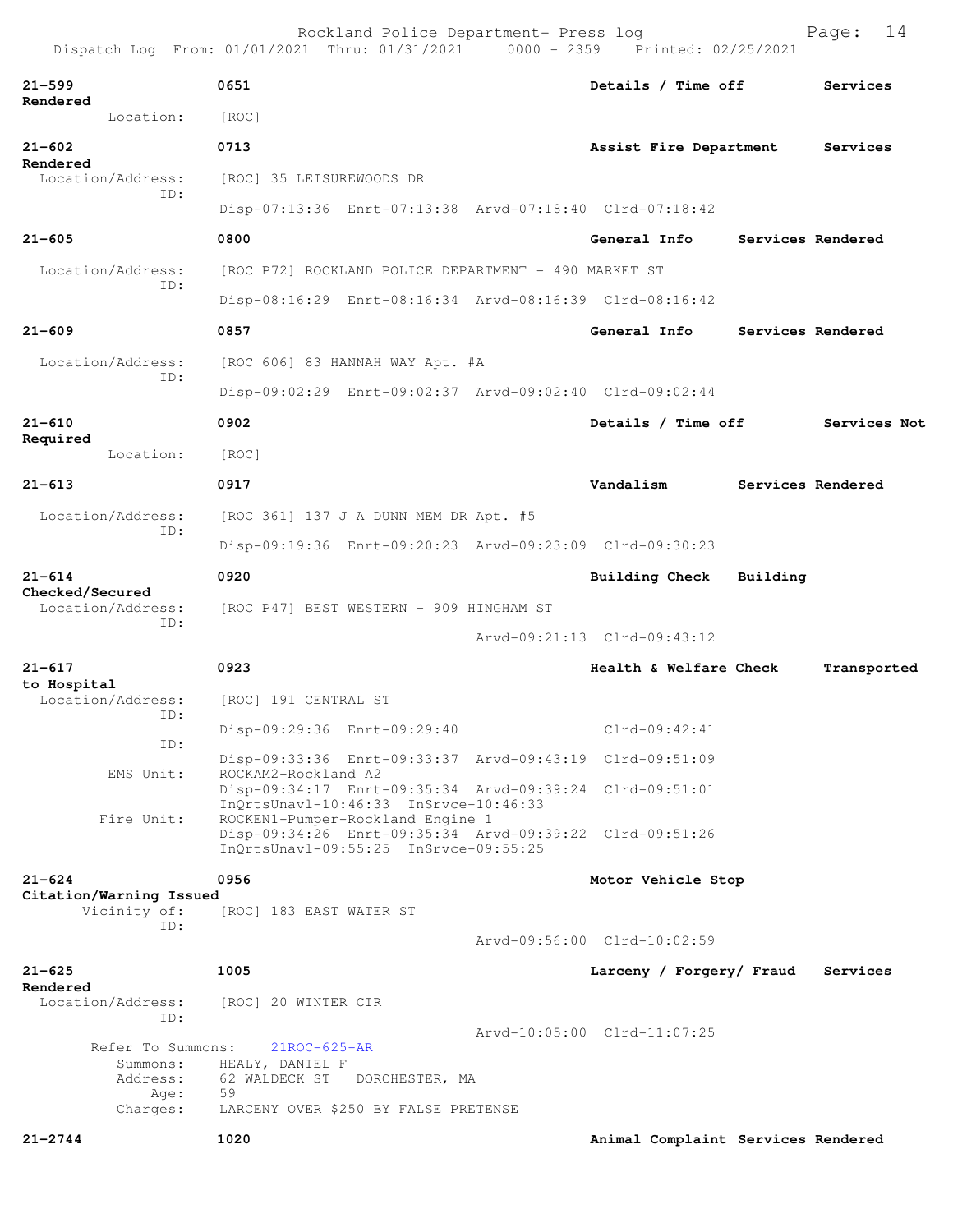| Location/Address:<br>[ROC] 10 EVERETT ST<br>$21 - 635$<br>1133<br>Building Check<br>Building<br>Checked/Secured<br>Location/Address:<br>[ROC P45] COMFORT INN - 850 HINGHAM ST<br>TD:<br>Arvd-11:34:29 Clrd-11:40:11<br>$21 - 641$<br>1210<br>911 Accidental<br>Location/Address:<br>[ROC] 458 MARKET ST<br>ID:<br>Disp-12:11:57 Enrt-12:12:24 Arvd-12:13:32 Clrd-12:20:42<br>$21 - 646$<br>1248<br><b>Building Check</b><br>Building<br>Checked/Secured<br>Location/Address:<br>[ROC] HANNAH WAY<br>ID:<br>Arvd-12:48:53 Clrd-12:49:08<br>$21 - 651$<br>1300<br>General Info<br>Location/Address:<br>[ROC] 34 DEERING SQ<br>$21 - 650$<br>1302<br>Building Check<br>Building<br>Checked/Secured<br>Location/Address:<br>[ROC] HINGHAM ST<br>ID:<br>Arvd-13:03:03 Clrd-13:03:47<br>$21 - 653$<br>1314<br>911 Accidental<br>Location/Address:<br>[ROC] 135 GROVE ST<br>ID:<br>Disp-13:15:13 Enrt-13:15:15 Arvd-13:18:22 Clrd-13:20:54<br>$21 - 658$<br>1359<br>General Info<br>Location/Address:<br>[ROC] 31 CRESTVIEW ST<br>ID:<br>Disp-14:02:36 Enrt-14:02:44<br>$Clrd-14:11:02$<br>ID:<br>Disp-14:11:36 Enrt-14:26:11 Arvd-14:38:06 Clrd-14:47:39<br>$21 - 664$<br>1436<br>Motor Vehicle Stop<br>Citation/Warning Issued<br>Vicinity of:<br>[ROC 92] R STEWART ESTEN SCHOOL - 733 SUMMER ST<br>ID:<br>Arvd-14:36:00 Clrd-14:47:28<br>$21 - 668$<br>1508<br>Warrant<br>Arrest (s) Made<br>Location/Address:<br>[ROC] 22 CHURCH ST<br>ID:<br>Disp-15:10:49<br>Arvd-15:24:04 Clrd-15:36:44 | 15<br>Page:       |
|-------------------------------------------------------------------------------------------------------------------------------------------------------------------------------------------------------------------------------------------------------------------------------------------------------------------------------------------------------------------------------------------------------------------------------------------------------------------------------------------------------------------------------------------------------------------------------------------------------------------------------------------------------------------------------------------------------------------------------------------------------------------------------------------------------------------------------------------------------------------------------------------------------------------------------------------------------------------------------------------------------------------------------------------------------------------------------------------------------------------------------------------------------------------------------------------------------------------------------------------------------------------------------------------------------------------------------------------------------------------------------------------------------------------------------------------------------------------------------------------|-------------------|
|                                                                                                                                                                                                                                                                                                                                                                                                                                                                                                                                                                                                                                                                                                                                                                                                                                                                                                                                                                                                                                                                                                                                                                                                                                                                                                                                                                                                                                                                                           |                   |
|                                                                                                                                                                                                                                                                                                                                                                                                                                                                                                                                                                                                                                                                                                                                                                                                                                                                                                                                                                                                                                                                                                                                                                                                                                                                                                                                                                                                                                                                                           |                   |
|                                                                                                                                                                                                                                                                                                                                                                                                                                                                                                                                                                                                                                                                                                                                                                                                                                                                                                                                                                                                                                                                                                                                                                                                                                                                                                                                                                                                                                                                                           |                   |
|                                                                                                                                                                                                                                                                                                                                                                                                                                                                                                                                                                                                                                                                                                                                                                                                                                                                                                                                                                                                                                                                                                                                                                                                                                                                                                                                                                                                                                                                                           |                   |
|                                                                                                                                                                                                                                                                                                                                                                                                                                                                                                                                                                                                                                                                                                                                                                                                                                                                                                                                                                                                                                                                                                                                                                                                                                                                                                                                                                                                                                                                                           | Services Rendered |
|                                                                                                                                                                                                                                                                                                                                                                                                                                                                                                                                                                                                                                                                                                                                                                                                                                                                                                                                                                                                                                                                                                                                                                                                                                                                                                                                                                                                                                                                                           |                   |
|                                                                                                                                                                                                                                                                                                                                                                                                                                                                                                                                                                                                                                                                                                                                                                                                                                                                                                                                                                                                                                                                                                                                                                                                                                                                                                                                                                                                                                                                                           |                   |
|                                                                                                                                                                                                                                                                                                                                                                                                                                                                                                                                                                                                                                                                                                                                                                                                                                                                                                                                                                                                                                                                                                                                                                                                                                                                                                                                                                                                                                                                                           |                   |
|                                                                                                                                                                                                                                                                                                                                                                                                                                                                                                                                                                                                                                                                                                                                                                                                                                                                                                                                                                                                                                                                                                                                                                                                                                                                                                                                                                                                                                                                                           |                   |
|                                                                                                                                                                                                                                                                                                                                                                                                                                                                                                                                                                                                                                                                                                                                                                                                                                                                                                                                                                                                                                                                                                                                                                                                                                                                                                                                                                                                                                                                                           |                   |
|                                                                                                                                                                                                                                                                                                                                                                                                                                                                                                                                                                                                                                                                                                                                                                                                                                                                                                                                                                                                                                                                                                                                                                                                                                                                                                                                                                                                                                                                                           | Services Rendered |
|                                                                                                                                                                                                                                                                                                                                                                                                                                                                                                                                                                                                                                                                                                                                                                                                                                                                                                                                                                                                                                                                                                                                                                                                                                                                                                                                                                                                                                                                                           |                   |
|                                                                                                                                                                                                                                                                                                                                                                                                                                                                                                                                                                                                                                                                                                                                                                                                                                                                                                                                                                                                                                                                                                                                                                                                                                                                                                                                                                                                                                                                                           |                   |
|                                                                                                                                                                                                                                                                                                                                                                                                                                                                                                                                                                                                                                                                                                                                                                                                                                                                                                                                                                                                                                                                                                                                                                                                                                                                                                                                                                                                                                                                                           |                   |
|                                                                                                                                                                                                                                                                                                                                                                                                                                                                                                                                                                                                                                                                                                                                                                                                                                                                                                                                                                                                                                                                                                                                                                                                                                                                                                                                                                                                                                                                                           |                   |
|                                                                                                                                                                                                                                                                                                                                                                                                                                                                                                                                                                                                                                                                                                                                                                                                                                                                                                                                                                                                                                                                                                                                                                                                                                                                                                                                                                                                                                                                                           | Services Rendered |
|                                                                                                                                                                                                                                                                                                                                                                                                                                                                                                                                                                                                                                                                                                                                                                                                                                                                                                                                                                                                                                                                                                                                                                                                                                                                                                                                                                                                                                                                                           |                   |
|                                                                                                                                                                                                                                                                                                                                                                                                                                                                                                                                                                                                                                                                                                                                                                                                                                                                                                                                                                                                                                                                                                                                                                                                                                                                                                                                                                                                                                                                                           |                   |
|                                                                                                                                                                                                                                                                                                                                                                                                                                                                                                                                                                                                                                                                                                                                                                                                                                                                                                                                                                                                                                                                                                                                                                                                                                                                                                                                                                                                                                                                                           | Services Rendered |
|                                                                                                                                                                                                                                                                                                                                                                                                                                                                                                                                                                                                                                                                                                                                                                                                                                                                                                                                                                                                                                                                                                                                                                                                                                                                                                                                                                                                                                                                                           |                   |
|                                                                                                                                                                                                                                                                                                                                                                                                                                                                                                                                                                                                                                                                                                                                                                                                                                                                                                                                                                                                                                                                                                                                                                                                                                                                                                                                                                                                                                                                                           |                   |
|                                                                                                                                                                                                                                                                                                                                                                                                                                                                                                                                                                                                                                                                                                                                                                                                                                                                                                                                                                                                                                                                                                                                                                                                                                                                                                                                                                                                                                                                                           |                   |
|                                                                                                                                                                                                                                                                                                                                                                                                                                                                                                                                                                                                                                                                                                                                                                                                                                                                                                                                                                                                                                                                                                                                                                                                                                                                                                                                                                                                                                                                                           |                   |
|                                                                                                                                                                                                                                                                                                                                                                                                                                                                                                                                                                                                                                                                                                                                                                                                                                                                                                                                                                                                                                                                                                                                                                                                                                                                                                                                                                                                                                                                                           |                   |
|                                                                                                                                                                                                                                                                                                                                                                                                                                                                                                                                                                                                                                                                                                                                                                                                                                                                                                                                                                                                                                                                                                                                                                                                                                                                                                                                                                                                                                                                                           |                   |
|                                                                                                                                                                                                                                                                                                                                                                                                                                                                                                                                                                                                                                                                                                                                                                                                                                                                                                                                                                                                                                                                                                                                                                                                                                                                                                                                                                                                                                                                                           |                   |
|                                                                                                                                                                                                                                                                                                                                                                                                                                                                                                                                                                                                                                                                                                                                                                                                                                                                                                                                                                                                                                                                                                                                                                                                                                                                                                                                                                                                                                                                                           |                   |
|                                                                                                                                                                                                                                                                                                                                                                                                                                                                                                                                                                                                                                                                                                                                                                                                                                                                                                                                                                                                                                                                                                                                                                                                                                                                                                                                                                                                                                                                                           |                   |
| ID:<br>$Disp-15:10:55$<br>Arvd-15:24:04 Clrd-15:26:09                                                                                                                                                                                                                                                                                                                                                                                                                                                                                                                                                                                                                                                                                                                                                                                                                                                                                                                                                                                                                                                                                                                                                                                                                                                                                                                                                                                                                                     |                   |
| ID:<br>$Disp-15:11:01$<br>Arvd-15:24:04 Clrd-15:25:51<br>Refer To Arrest:<br>$21$ ROC-668-AR                                                                                                                                                                                                                                                                                                                                                                                                                                                                                                                                                                                                                                                                                                                                                                                                                                                                                                                                                                                                                                                                                                                                                                                                                                                                                                                                                                                              |                   |
| WALKER, THOMAS E<br>Arrest:<br>20805 E PERRY RD<br>Address:                                                                                                                                                                                                                                                                                                                                                                                                                                                                                                                                                                                                                                                                                                                                                                                                                                                                                                                                                                                                                                                                                                                                                                                                                                                                                                                                                                                                                               |                   |
| BLACK CANYON CITY, AZ<br>59<br>Age:<br>Charges:<br>Straight Warrant                                                                                                                                                                                                                                                                                                                                                                                                                                                                                                                                                                                                                                                                                                                                                                                                                                                                                                                                                                                                                                                                                                                                                                                                                                                                                                                                                                                                                       |                   |
| $21 - 672$<br>1609<br>SHIFT ASSIGNMENTS Services Rendered                                                                                                                                                                                                                                                                                                                                                                                                                                                                                                                                                                                                                                                                                                                                                                                                                                                                                                                                                                                                                                                                                                                                                                                                                                                                                                                                                                                                                                 |                   |
| Location/Address:<br>[ROC P72] ROCKLAND POLICE DEPARTMENT - 490 MARKET ST                                                                                                                                                                                                                                                                                                                                                                                                                                                                                                                                                                                                                                                                                                                                                                                                                                                                                                                                                                                                                                                                                                                                                                                                                                                                                                                                                                                                                 |                   |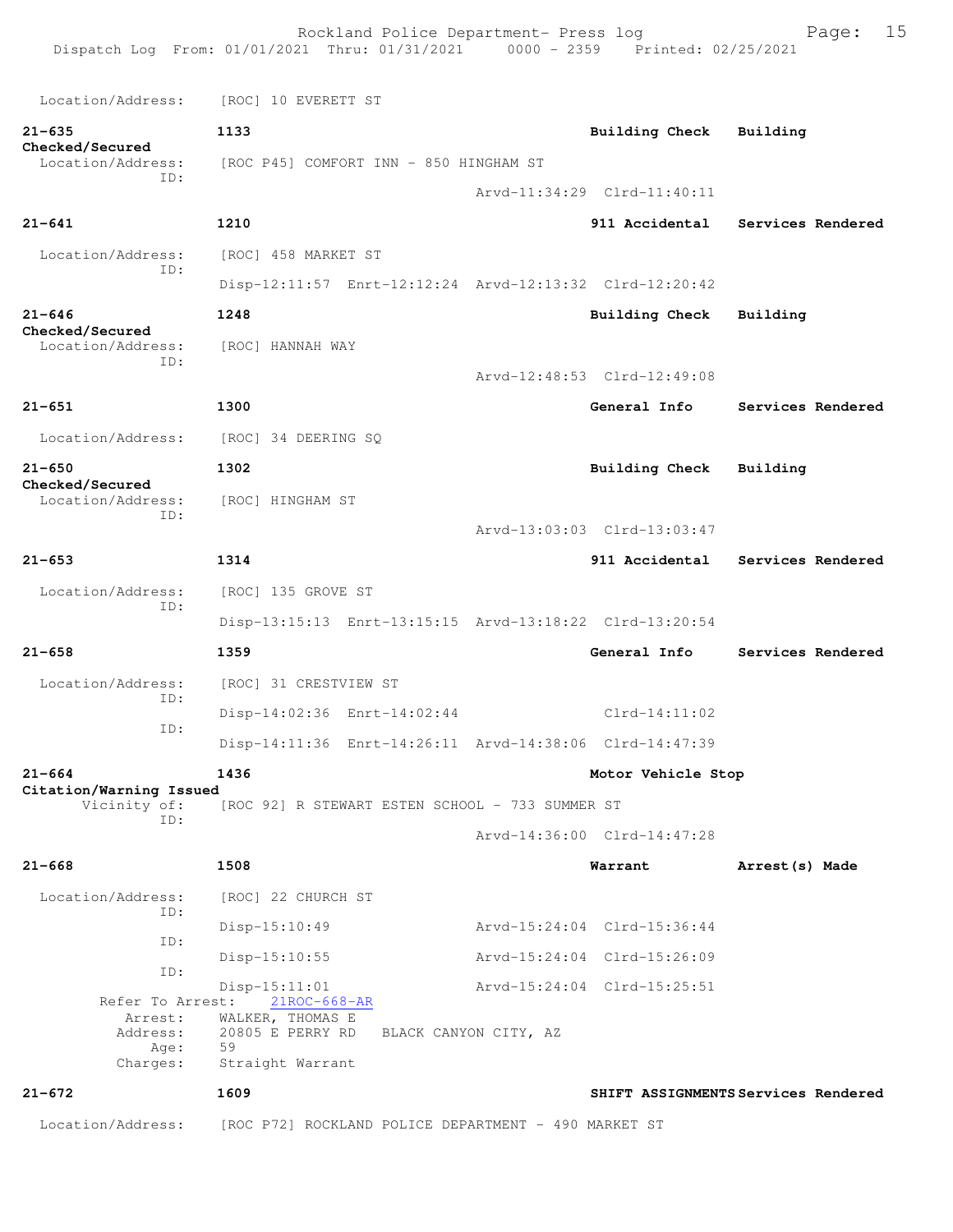| $21 - 673$<br>Rendered               | 1612                                                    | Motor Vehicle Complaint          | Services   |
|--------------------------------------|---------------------------------------------------------|----------------------------------|------------|
| Location/Address:                    | [ROC] 10 ALPINE ST                                      |                                  |            |
| ID:                                  | Disp-16:14:55 Enrt-16:15:06 Arvd-16:15:08 Clrd-16:27:20 |                                  |            |
| $21 - 678$                           | 1627                                                    | Suspicious Activity              | Arrest (s) |
| Made<br>Location/Address:            | [ROC] HINGHAM ST                                        |                                  |            |
| ID:                                  | Disp-16:30:27 Enrt-16:30:58 Arvd-16:30:58 Clrd-18:11:49 |                                  |            |
|                                      | Refer To Arrest: 21ROC-678-AR                           |                                  |            |
| Address:                             | Arrest: KENNEDY, SEAN P<br>14 CRAIG ST CARVER, MA       |                                  |            |
| Age:<br>Charges:                     | 48<br>Default Warrant                                   |                                  |            |
| $21 - 682$                           | 1705                                                    |                                  |            |
| Follows                              |                                                         | MVA Property Damage Only         | Report     |
| Location/Address:<br>TD:             | [ROC] 5 UNION ST @ 158 MARKET ST                        |                                  |            |
| ID:                                  | Disp-17:07:07 Enrt-17:07:17 Arvd-17:09:24 Clrd-17:44:42 |                                  |            |
|                                      | Disp-17:07:07 Enrt-17:07:14 Arvd-17:09:42 Clrd-17:57:50 |                                  |            |
| Refer To Summons:<br>Summons:        | $21$ ROC-682-AR<br>DEARAUJO, MARGALINA MARIE            |                                  |            |
| Address:<br>Age:                     | 291 MARKET ST<br>ROCKLAND, MA<br>48                     |                                  |            |
| Charges:                             | UNLICENSED OPERATION OF MV                              |                                  |            |
| $21 - 684$                           | 1715                                                    | Prisoner Information             | Services   |
| Rendered<br>Location/Address:        | [ROC P72] ROCKLAND POLICE DEPARTMENT - 490 MARKET ST    |                                  |            |
| ID:                                  | Disp-17:16:31 Enrt-17:16:53 Arvd-17:16:56 Clrd-17:16:59 |                                  |            |
| $21 - 687$                           | 1727                                                    | Larceny / Forgery/ Fraud         | Services   |
| Rendered<br>Location/Address:        | [ROC 230] 3 INDIAN HEAD LN                              |                                  |            |
| ID:                                  | Disp-17:28:49 Enrt-17:56:15 Arvd-17:56:17 Clrd-17:56:20 |                                  |            |
| $21 - 688$                           | 1745                                                    | Building Check<br>Appears Secure |            |
| Location/Address: [ROC] HINGHAM ST   |                                                         |                                  |            |
| ID:                                  |                                                         | Arvd-17:45:32 Clrd-17:57:00      |            |
| $21 - 693$                           | 1800                                                    | Larceny / Forgery/ Fraud         | Services   |
| Rendered<br>Location/Address:<br>ID: | [ROC] 707 BROOKLINE WAY                                 |                                  |            |
|                                      | Disp-18:02:45 Enrt-18:02:52 Arvd-18:02:54 Clrd-18:02:56 |                                  |            |
| $21 - 694$                           | 1803                                                    | Prisoner Information             | Services   |
| Rendered<br>Location/Address:        | [ROC P72] ROCKLAND POLICE DEPARTMENT - 490 MARKET ST    |                                  |            |
| TD:                                  | Disp-18:04:48 Enrt-18:11:37 Arvd-18:11:39 Clrd-18:11:42 |                                  |            |
| $21 - 703$                           | 2046                                                    | Suspicious Activity              | Services   |
| Rendered<br>Location/Address:        | [ROC] 150 MARTHA DR                                     |                                  |            |
| ID:                                  | Disp-20:50:53                                           | Arvd-20:51:10 Clrd-21:01:36      |            |
| ID:                                  | Disp-20:51:06 Enrt-20:51:14 Arvd-20:55:39 Clrd-21:01:40 |                                  |            |
| $21 - 704$                           | 2126                                                    | Suspicious Activity              | Services   |
| Rendered                             |                                                         |                                  |            |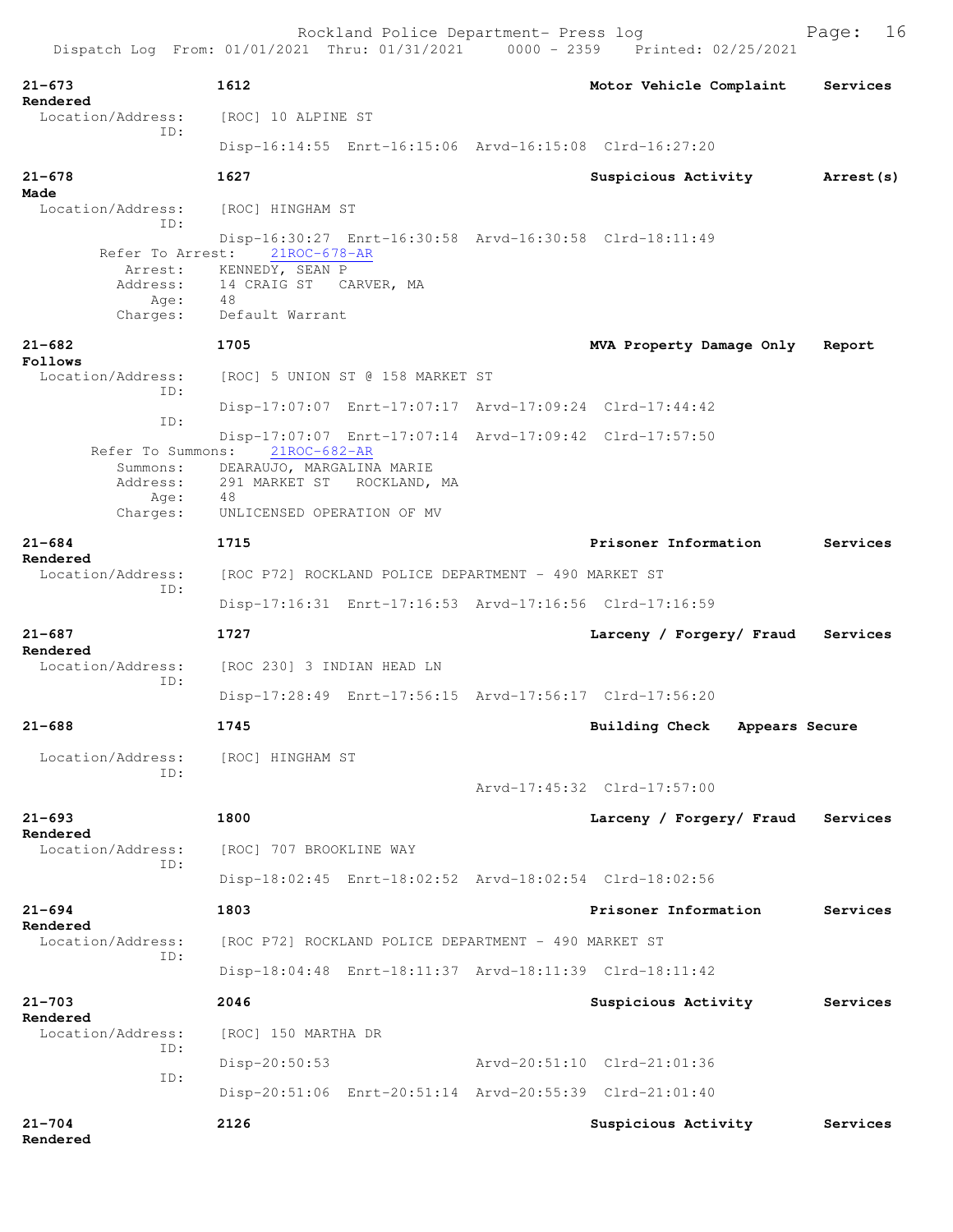Rockland Police Department- Press log Fage: 17 Dispatch Log From: 01/01/2021 Thru: 01/31/2021 0000 - 2359 Printed: 02/25/2021 Location/Address: [ROC P108] SOUTH SHORE BMW - 1040 HINGHAM ST ID: Disp-21:29:39 Enrt-21:30:16 Arvd-21:31:26 Clrd-21:39:59 ID: Disp-21:29:39 Enrt-21:30:17 Arvd-21:31:51 Clrd-21:49:42 **21-708 2158 Motor Vehicle Stop Citation/Warning Issued**  Vicinity of: [ROC] 115 UNION ST @ 20 VERNON ST ID: Arvd-21:58:00 Clrd-22:07:39 **21-709 2212 Building Check Appears Secure** Location/Address: [ROC] MARTHA DR ID: Arvd-22:14:48 Clrd-22:15:33 **21-712 2239 Motor Vehicle Complaint Taken/Referred to Other Agency**  Location/Address: [ROC] HINGHAM ST ID: Disp-22:43:59 Enrt-22:44:04 Arvd-22:46:31 Clrd-22:50:56 **21-714 2250 Assist Public Services Rendered** Location/Address: [ROC] 74 MARTHA DR Apt. #B ID: Disp-22:54:19 Arvd-22:54:36 Clrd-23:10:52 **For Date: 01/07/2021 - Thursday 21-720 0008 General Info No Service** Location/Address: [ROC] 490 MARKET ST ID: Disp-00:10:52 Clrd-00:11:06 **21-722 0029 Details / Time off Services Rendered**  Location: [ROC] **21-727 0113 Details / Time off 1 HOUR COMP Services Rendered**  Location: [ROC] **21-739 0539 Details / Time off PERSONAL DA Services Rendered**  Location: [ROC] **21-740 0557 Building Check Appears Secure** Location/Address: [ROC] UNION ST ID: Arvd-05:58:19 Clrd-06:17:48 **21-744 0646 Police Information Services Rendered**<br>Location/Address: [ROC P47] BEST WESTERN - 909 HINGHAM ST ID: Disp-06:49:49 Clrd-06:50:34 **21-743 0648 Details / Time off Services Rendered**  Location: [ROC] **21-750 0731 Burglar Alarm Services Rendered**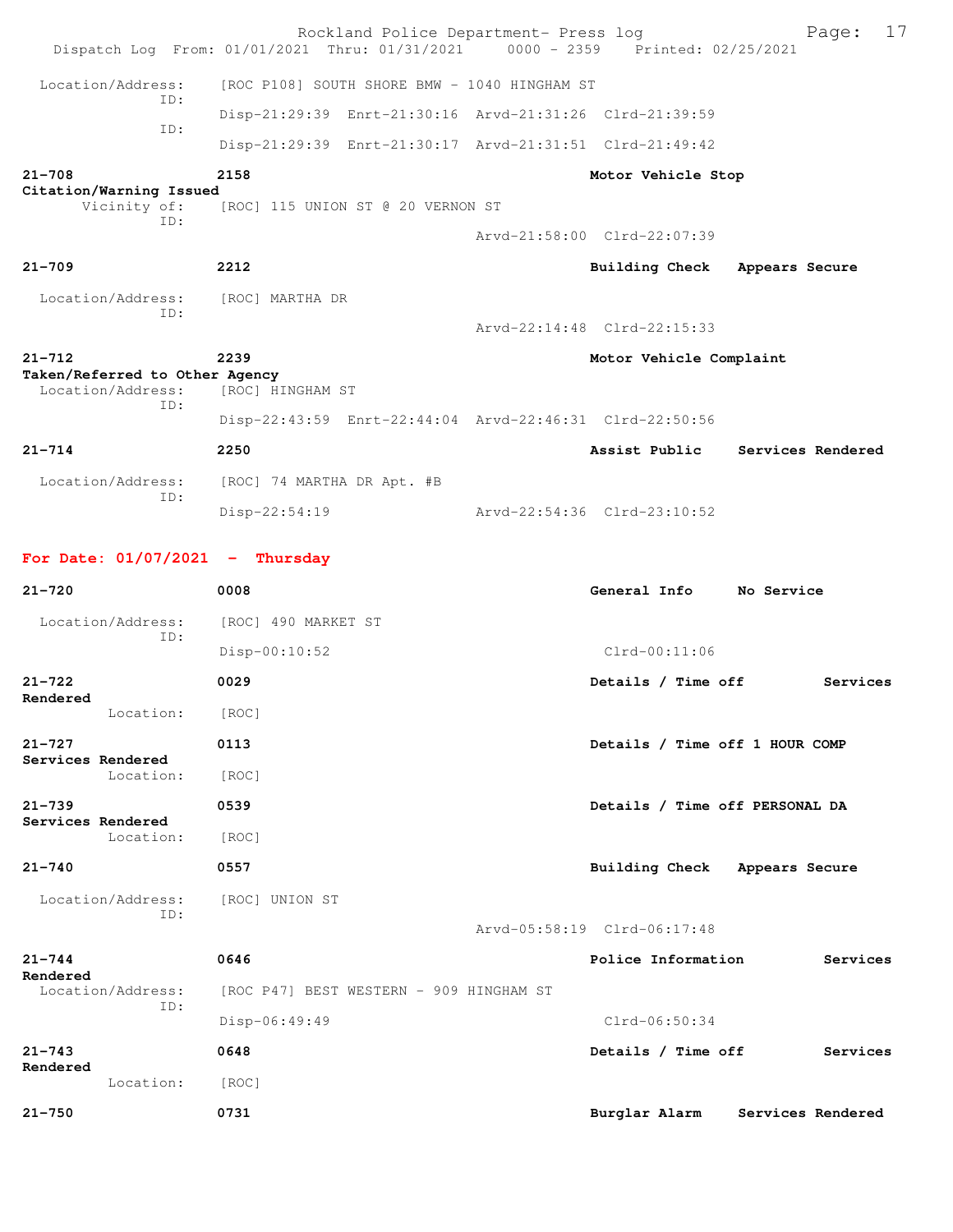| Dispatch Log From: 01/01/2021 Thru: 01/31/2021 0000 - 2359 Printed: 02/25/2021 |                                                                      | Rockland Police Department- Press log |              |                                                         |          | 18<br>Page:       |
|--------------------------------------------------------------------------------|----------------------------------------------------------------------|---------------------------------------|--------------|---------------------------------------------------------|----------|-------------------|
| Location/Address:                                                              | [ROC P85] ROCKLAND FEDERAL CREDIT UNION - 241 UNION ST               |                                       |              |                                                         |          |                   |
| ID:                                                                            |                                                                      |                                       |              | Disp-07:32:38 Enrt-07:32:43 Arvd-07:33:11 Clrd-07:36:21 |          |                   |
| ID:                                                                            | Disp-07:32:38 Enrt-07:32:45                                          |                                       |              | Clrd-07:36:26                                           |          |                   |
| $21 - 751$                                                                     | 0733                                                                 |                                       |              | MVA Property Damage Only                                |          | Services          |
| Rendered<br>Location/Address:                                                  | [ROC] 11 COMMERCE RD @ 938 HINGHAM ST                                |                                       |              |                                                         |          |                   |
| ID:                                                                            |                                                                      |                                       |              | Disp-07:37:03 Enrt-07:37:11 Arvd-07:40:36 Clrd-08:04:14 |          |                   |
| ID:<br>ID:                                                                     |                                                                      |                                       |              | Arvd-07:38:57 Clrd-08:04:21                             |          |                   |
|                                                                                |                                                                      |                                       |              | Arvd-07:40:09 Clrd-08:04:18                             |          |                   |
| $21 - 753$<br>Rendered                                                         | 0749                                                                 |                                       |              | MVA Property Damage Only                                |          | Services          |
| Location/Address:<br>ID:                                                       | [ROC P45] COMFORT INN - 850 HINGHAM ST                               |                                       |              |                                                         |          |                   |
|                                                                                | Disp-07:51:00                                                        |                                       |              | Arvd-07:52:36 Clrd-08:07:37                             |          |                   |
| $21 - 756$                                                                     | 0800                                                                 |                                       |              | General Info                                            |          | Services Rendered |
| Location/Address:                                                              | [ROC P72] ROCKLAND POLICE DEPARTMENT - 490 MARKET ST                 |                                       |              |                                                         |          |                   |
| $21 - 758$<br>Checked/Secured                                                  | 0825                                                                 |                                       |              | <b>Building Check</b>                                   | Building |                   |
| Location/Address:                                                              | [ROC P47] BEST WESTERN - 909 HINGHAM ST                              |                                       |              |                                                         |          |                   |
| ID:                                                                            |                                                                      |                                       |              | Arvd-08:26:11 Clrd-08:27:11                             |          |                   |
| $21 - 761$                                                                     | 0832                                                                 |                                       |              | General Info                                            |          | Services Rendered |
| Location/Address:                                                              | [ROC P72] ROCKLAND POLICE DEPARTMENT - 490 MARKET ST                 |                                       |              |                                                         |          |                   |
| $21 - 765$                                                                     | 0851                                                                 |                                       |              | General Info                                            |          | Services Rendered |
| Location/Address:<br>ID:                                                       | [ROC] PLAIN ST                                                       |                                       |              |                                                         |          |                   |
|                                                                                |                                                                      |                                       |              | Disp-08:54:07 Enrt-08:54:13 Arvd-08:54:16 Clrd-08:54:21 |          |                   |
| 21-766<br>Follows                                                              | 0859                                                                 |                                       |              | Motor Vehicle Complaint                                 |          | Report            |
| Location/Address:<br>ID:                                                       | [ROC] PLAIN ST                                                       |                                       |              |                                                         |          |                   |
| ID:                                                                            |                                                                      |                                       |              | Arvd-08:59:00 Clrd-09:05:57                             |          |                   |
|                                                                                |                                                                      |                                       |              | Disp-09:05:44 Enrt-09:05:45 Arvd-09:05:46 Clrd-09:06:00 |          |                   |
| $21 - 773$                                                                     | 1035                                                                 |                                       |              | Larceny / Forgery/ Fraud                                |          | Investigated      |
| Location/Address:<br>ID:                                                       | [ROC 575] 119 GROVE ST Apt. #226                                     |                                       |              |                                                         |          |                   |
| ID:                                                                            |                                                                      |                                       |              | Disp-10:38:54 Enrt-10:39:56 Arvd-10:44:55 Clrd-10:50:20 |          |                   |
| Refer To Summons:                                                              | Disp-10:50:32<br>$21$ ROC-773-AR                                     |                                       |              | Arvd-10:50:40 Clrd-10:51:17                             |          |                   |
| Summons:<br>Address:<br>Age:                                                   | WHEELER, JENNIFER LYNNE<br>119 GROVE ST Apt. #240<br>41              |                                       | ROCKLAND, MA |                                                         |          |                   |
| Charges:                                                                       | LARCENY UNDER \$1200<br>LARCENY UNDER \$1200<br>LARCENY UNDER \$1200 |                                       |              |                                                         |          |                   |
| $21 - 774$                                                                     | 1043                                                                 |                                       |              | Building Check Building                                 |          |                   |
| Checked/Secured<br>Location/Address:                                           | [ROC P45] COMFORT INN - 850 HINGHAM ST                               |                                       |              |                                                         |          |                   |
| ID:                                                                            |                                                                      |                                       |              | Arvd-10:44:27 Clrd-10:49:14                             |          |                   |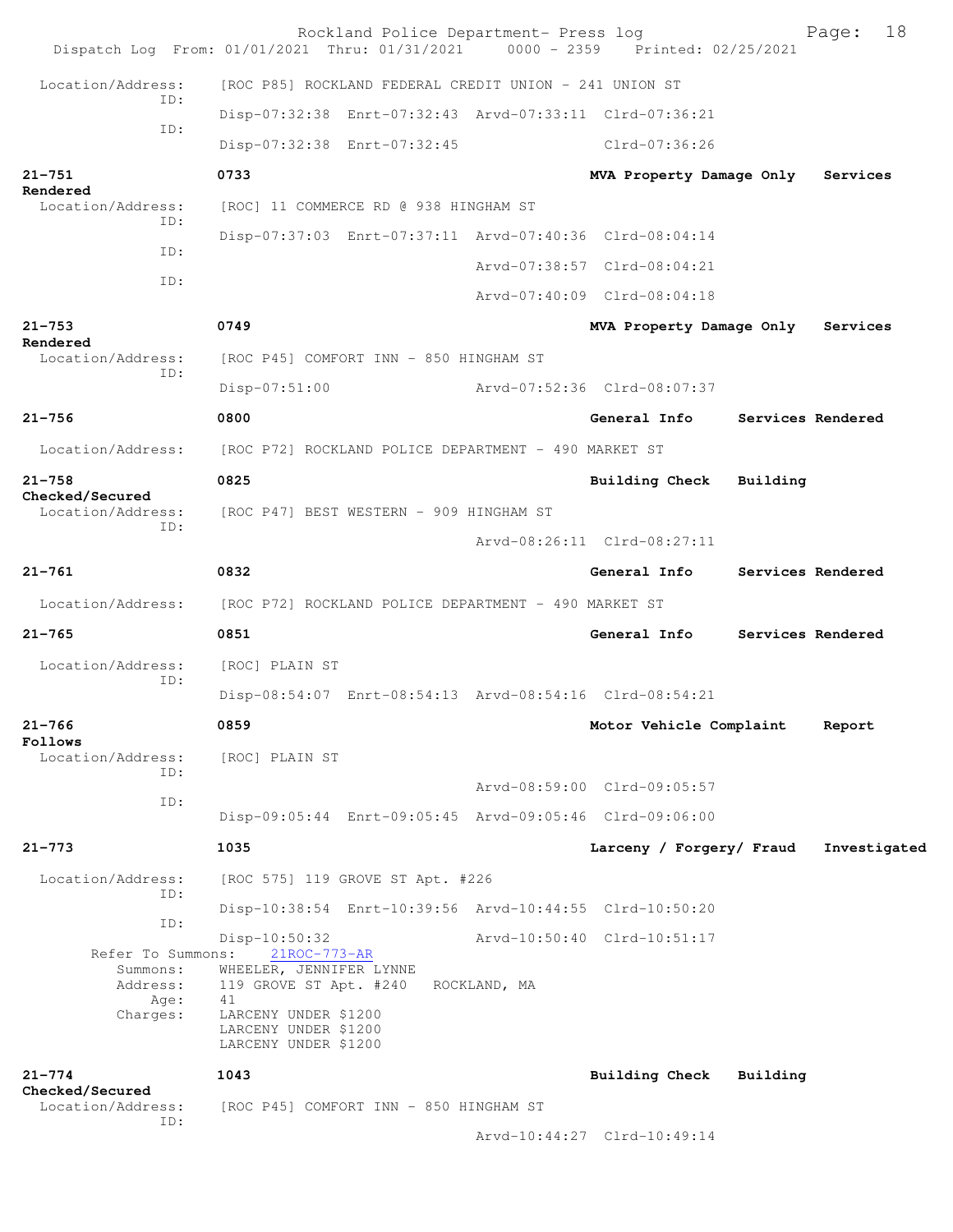**21-776 1047 General Info Services Rendered** Location/Address: [ROC 584] 83 STANTON ST **21-786 1245 General Info Services Rendered** Location/Address: [ROC 206] 51 MAPLE ST Apt. #136 **21-789 1317 Harassment Services Rendered** Location/Address: [ROC] 12 BAYWOOD ST ID: Disp-13:21:21 Enrt-13:49:48 Arvd-13:55:59 Clrd-13:56:04 **21-794 1456 Building Check Building Checked/Secured**  Location/Address: [ROC P51] DOUBLE TREE - 929 HINGHAM ST ID: Arvd-15:01:03 Clrd-15:04:14 **21-796 1504 Police Information No Service** Location/Address: [ROC P72] ROCKLAND POLICE DEPARTMENT - 490 MARKET ST ID: Disp-15:06:22 Clrd-15:06:54 **21-797 1520 Drug Offenses (NP) No Action Required**  Location/Address: [ROC 58] NORTH RIVER COLLABORATIVE SCHOOL - 525 BEECH ST ID: Arvd-15:20:00 Clrd-15:30:19 **21-800 1543 General Info Services Rendered** Location/Address: [ROC P72] ROCKLAND POLICE DEPARTMENT - 490 MARKET ST ID: Arvd-15:43:00 Clrd-15:46:40 **21-804 1600 SHIFT ASSIGNMENTS Services Rendered** Location/Address: [ROC P72] ROCKLAND POLICE DEPARTMENT - 490 MARKET ST **21-803 1604 Traffic Enforcement Services Rendered** Vicinity of: Vicinity of: [ROC] LIBERTY ST ID: Arvd-16:04:00 Clrd-16:34:07 ID: Disp-16:42:14 Arvd-16:42:21 Clrd-19:28:16 **21-805 1620 TIME OFF No Action Required** Location/Address: [ROC P72] ROCKLAND POLICE DEPARTMENT - 490 MARKET ST ID: Arvd-16:20:36 Clrd-16:22:08 **21-808 1622 Missing Person Services Rendered** Location/Address: [ROC P72] ROCKLAND POLICE DEPARTMENT - 490 MARKET ST ID: Disp-16:30:58 Clrd-16:31:18 **21-809 1631 Motor Vehicle Stop Report Follows**  Vicinity of: [ROC] 14 HOWARD ST @ 334 MARKET ST ID: Arvd-16:31:00 Clrd-16:45:16 ID: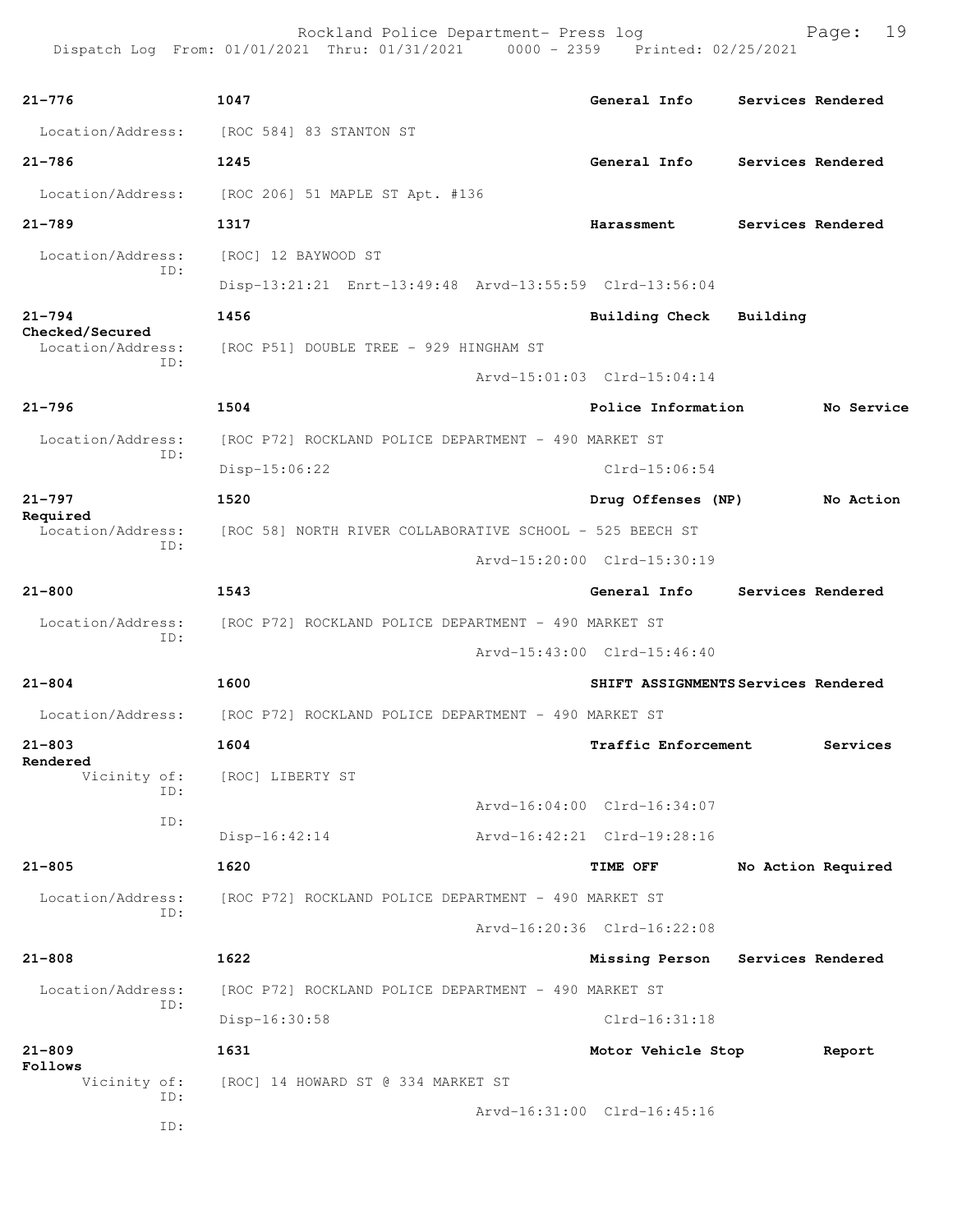|                                                               | Rockland Police Department- Press log<br>Dispatch Log From: 01/01/2021 Thru: 01/31/2021 0000 - 2359 Printed: 02/25/2021                        |                                  |                   | 20<br>Page: |
|---------------------------------------------------------------|------------------------------------------------------------------------------------------------------------------------------------------------|----------------------------------|-------------------|-------------|
| Refer To Summons:<br>Summons:<br>Address:<br>Age:<br>Charges: | Disp-16:34:14<br>$21$ ROC-809-AR<br>ARAUS, JOSUE<br>16 JOHNS AVE<br>HOLBROOK, MA<br>36<br>UNLICENSED OPERATION OF MV<br>INSPECTION/STICKER, NO | Arvd-16:34:17 Clrd-16:41:50      |                   |             |
| $21 - 813$                                                    | 1653                                                                                                                                           | Assist Public Services Rendered  |                   |             |
| Location/Address:<br>ID:                                      | [ROC] 61 FAIRVIEW ST Apt. #2E                                                                                                                  |                                  |                   |             |
|                                                               | $Disp-17:00:23$                                                                                                                                | Arvd-17:00:36 Clrd-17:27:54      |                   |             |
| $21 - 814$<br>Rendered                                        | 1659                                                                                                                                           | Motor Vehicle Complaint          |                   | Services    |
| Location/Address:<br>ID:                                      | [ROC P86] MOBIL GAS STATION - 158 MARKET ST                                                                                                    |                                  |                   |             |
|                                                               | Disp-17:01:18 Enrt-17:01:36 Arvd-17:06:36 Clrd-17:23:16                                                                                        |                                  |                   |             |
| $21 - 820$<br>Warning                                         | 1732                                                                                                                                           | Motor Vehicle Stop               |                   | Verbal      |
| Location/Address:<br>ID:                                      | [ROC] BEECH ST @ CRESTVIEW ST                                                                                                                  |                                  |                   |             |
|                                                               |                                                                                                                                                | Arvd-17:32:00 Clrd-17:35:28      |                   |             |
| $21 - 822$<br>Checked/Secured                                 | 1733                                                                                                                                           | Building Check Building          |                   |             |
| Location/Address:                                             | [ROC] HINGHAM ST                                                                                                                               |                                  |                   |             |
| ID:                                                           |                                                                                                                                                | Arvd-17:34:04 Clrd-17:34:24      |                   |             |
| $21 - 824$                                                    | 1739                                                                                                                                           | Details / Time off               |                   | Services    |
| Rendered<br>Location:                                         | [ROC]                                                                                                                                          |                                  |                   |             |
| $21 - 831$                                                    | 1912                                                                                                                                           | Details / Time off               |                   | Services    |
| Rendered<br>Location:                                         | [ROC]                                                                                                                                          |                                  |                   |             |
| 21-832                                                        | 1952                                                                                                                                           | Suspicious Activity              |                   | Services    |
| Rendered<br>Location/Address:                                 | [ROC 8] 28 WEBSTER ST                                                                                                                          |                                  |                   |             |
| ID:                                                           | Disp-19:57:24                                                                                                                                  | $Clrd-20:04:23$                  |                   |             |
| $21 - 833$                                                    | 1958                                                                                                                                           | Building Check Services Rendered |                   |             |
| Location/Address:                                             | [ROC] HINGHAM ST                                                                                                                               |                                  |                   |             |
| ID:                                                           |                                                                                                                                                | Arvd-19:58:51 Clrd-19:59:11      |                   |             |
| $21 - 838$                                                    | 2032                                                                                                                                           | 911 Hang Up                      | Unfounded         |             |
| Location/Address:                                             | [ROC] 250 NORTH AVE Apt. #3                                                                                                                    |                                  |                   |             |
| ID:                                                           | Disp-20:34:33 Enrt-20:34:47 Arvd-20:39:31 Clrd-20:46:52                                                                                        |                                  |                   |             |
| $21 - 839$                                                    | 2051                                                                                                                                           | Harassment                       | Services Rendered |             |
| Location/Address:                                             | [ROC] 7 BOXBERRY LN                                                                                                                            |                                  |                   |             |
| ID:                                                           | Disp-20:57:54                                                                                                                                  | Arvd-20:59:09 Clrd-21:04:33      |                   |             |
| $21 - 840$                                                    | 2106                                                                                                                                           | <b>BOLO</b>                      | Services Rendered |             |
| Location/Address:                                             | [ROC P72] ROCKLAND POLICE DEPARTMENT - 490 MARKET ST                                                                                           |                                  |                   |             |
| ID:                                                           | Disp-21:10:08 Enrt-21:10:29 Arvd-21:10:37 Clrd-21:10:41                                                                                        |                                  |                   |             |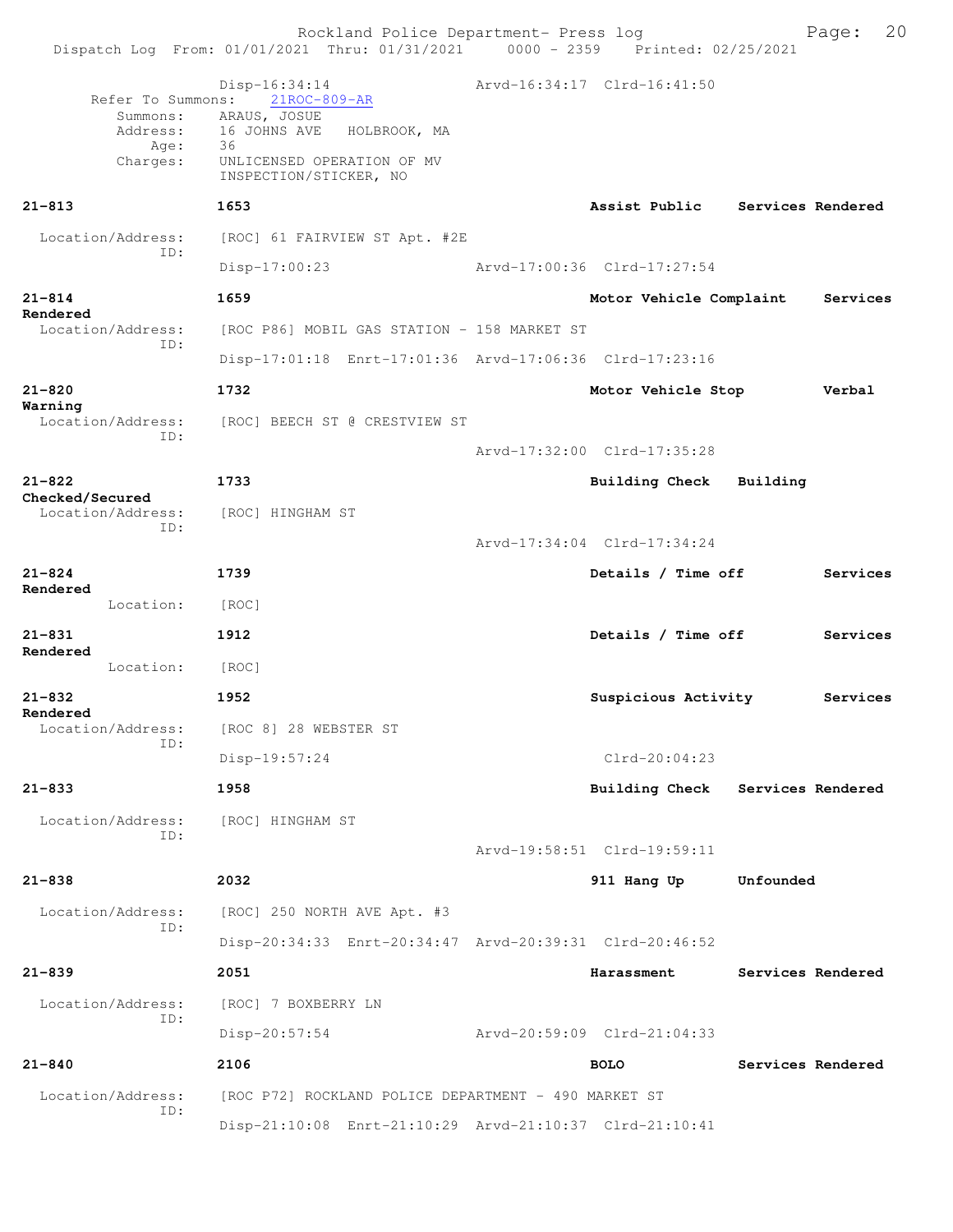|                                           | Rockland Police Department- Press log<br>Dispatch Log From: 01/01/2021 Thru: 01/31/2021 0000 - 2359 Printed: 02/25/2021 |                                          | 21<br>Page:                        |
|-------------------------------------------|-------------------------------------------------------------------------------------------------------------------------|------------------------------------------|------------------------------------|
| ID:                                       | Disp-21:10:08 Enrt-21:10:31 Arvd-21:10:33 Clrd-21:10:35                                                                 |                                          |                                    |
| ID:                                       | Disp-21:10:08 Enrt-21:10:27 Arvd-21:10:39 Clrd-21:10:43                                                                 |                                          |                                    |
| $21 - 850$                                | 2327                                                                                                                    | <b>BOLO</b>                              | Services Rendered                  |
| Location/Address:                         | [ROC P72] ROCKLAND POLICE DEPARTMENT - 490 MARKET ST                                                                    |                                          |                                    |
| TD:                                       | Disp-23:29:32 Enrt-23:29:37 Arvd-23:29:39 Clrd-23:29:41                                                                 |                                          |                                    |
| $21 - 851$                                | 2333                                                                                                                    | Details / Time off                       | Services                           |
| Rendered<br>Location: [ROC]               |                                                                                                                         |                                          |                                    |
| $21 - 852$                                | 2358                                                                                                                    |                                          | Disturbance Services Rendered      |
| Location/Address:<br>TD:                  | [ROC P51] DOUBLE TREE - 929 HINGHAM ST                                                                                  |                                          |                                    |
| ID:                                       |                                                                                                                         | Arvd-23:58:00 Clrd-01/08/2021 @ 00:19:50 |                                    |
|                                           | Disp-00:01:11 Enrt-00:03:06 Arvd-00:06:42 Clrd-01/08/2021 @ 00:22:52                                                    |                                          |                                    |
| For Date: $01/08/2021$ - Friday           |                                                                                                                         |                                          |                                    |
| $21 - 853$                                | 0001                                                                                                                    | SHIFT ASSIGNMENTSNo Service              |                                    |
|                                           | Location/Address: [ROC P72] ROCKLAND POLICE DEPARTMENT - 490 MARKET ST                                                  |                                          |                                    |
| ID:                                       |                                                                                                                         | Arvd-00:01:00 Clrd-00:02:27              |                                    |
| $21 - 867$                                | 0430                                                                                                                    | Prisoner Information                     | Services                           |
| Rendered<br>Location/Address:             | [ROC P72] ROCKLAND POLICE DEPARTMENT - 490 MARKET ST                                                                    |                                          |                                    |
| ID:                                       | Disp-04:32:00 Enrt-04:32:20 Arvd-04:38:08 Clrd-05:03:36                                                                 |                                          |                                    |
| $21 - 873$                                | 0523                                                                                                                    | Building Check                           | Appears Secure                     |
| Location/Address: [ROC] HINGHAM ST<br>ID: |                                                                                                                         |                                          |                                    |
|                                           |                                                                                                                         | Arvd-05:24:24 Clrd-05:24:59              |                                    |
| $21 - 877$                                | 0646                                                                                                                    | Building Check                           | Investigated                       |
| Location/Address:<br>ID:                  | [ROC] UNION ST                                                                                                          | Arvd-06:47:00 Clrd-06:47:09              |                                    |
| $21 - 879$                                | 0714                                                                                                                    | Prisioner Transport                      | Services                           |
| Rendered<br>Location/Address:             | [ROC P72] ROCKLAND POLICE DEPARTMENT - 490 MARKET ST                                                                    |                                          |                                    |
| ID:                                       | Disp-07:16:35 Enrt-07:17:02 Arvd-07:22:08 Clrd-07:22:16                                                                 |                                          |                                    |
| $21 - 882$                                | 0800                                                                                                                    |                                          | SHIFT ASSIGNMENT Services Rendered |
| Location/Address:                         | [ROC P72] ROCKLAND POLICE DEPARTMENT - 490 MARKET ST                                                                    |                                          |                                    |
| $21 - 883$                                | 0818                                                                                                                    | Burglar Alarm                            | Investigated                       |
| Location/Address:                         | [ROC P62] CHINA PLAZA - 35 MARKET ST                                                                                    |                                          |                                    |
| ID:                                       | Disp-08:20:04 Enrt-08:21:13                                                                                             | Clrd-08:25:35                            |                                    |
| ID:                                       | Disp-08:20:55 Enrt-08:21:06                                                                                             | Clrd-08:26:58                            |                                    |
| $21 - 885$                                | 0835                                                                                                                    | Prisioner Transport                      | Services                           |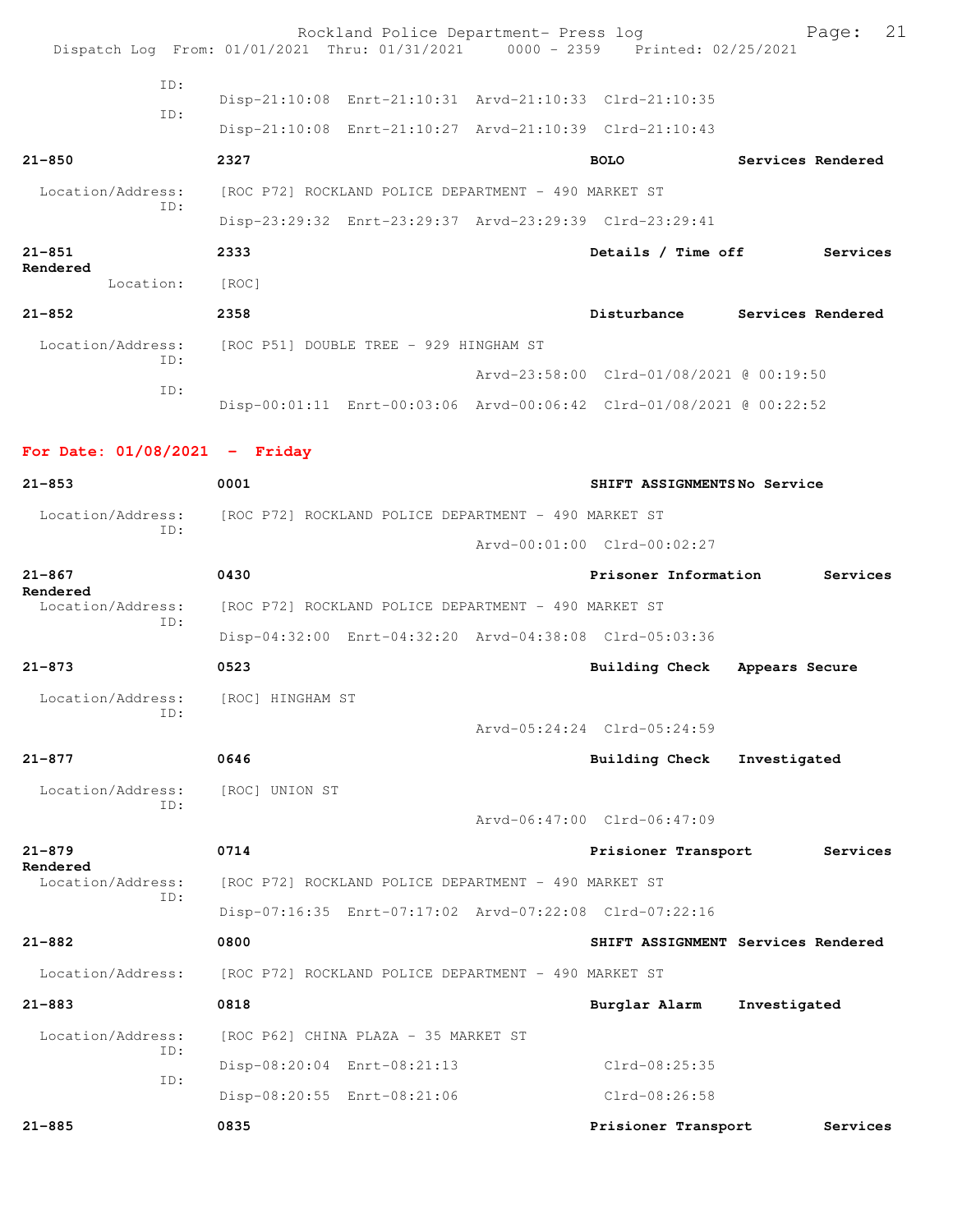|                                      | Rockland Police Department- Press log<br>Dispatch Log From: 01/01/2021 Thru: 01/31/2021 0000 - 2359 Printed: 02/25/2021 |                             |                                    |  | 22<br>Page:       |  |
|--------------------------------------|-------------------------------------------------------------------------------------------------------------------------|-----------------------------|------------------------------------|--|-------------------|--|
| Rendered<br>Location/Address:        | [HIN 1] HINGHAM COURT - 28 GEORGE WASHINGTON BLVD                                                                       |                             |                                    |  |                   |  |
| ID:                                  | Disp-08:39:42 Enrt-08:39:53                                                                                             |                             | $Clrd-09:01:33$                    |  |                   |  |
| $21 - 887$                           | 0845                                                                                                                    |                             | Details                            |  | Services Rendered |  |
| Location:                            | [ROC]                                                                                                                   |                             |                                    |  |                   |  |
| $21 - 888$                           | 0854<br>CRUISER MAINTENANCE                                                                                             |                             |                                    |  | Services          |  |
| Rendered<br>Location/Address:        | [ROC P72] ROCKLAND POLICE DEPARTMENT - 490 MARKET ST                                                                    |                             |                                    |  |                   |  |
| $21 - 889$                           | 0905                                                                                                                    |                             | Building Check Building            |  |                   |  |
| Checked/Secured<br>Location/Address: | [ROC P47] BEST WESTERN - 909 HINGHAM ST                                                                                 |                             |                                    |  |                   |  |
| ID:                                  |                                                                                                                         |                             | Arvd-09:08:16 Clrd-09:09:19        |  |                   |  |
| $21 - 891$                           | 0917                                                                                                                    |                             | Animal Complaint Services Rendered |  |                   |  |
| Location/Address:                    | [ROC] 140 STANTON ST                                                                                                    |                             |                                    |  |                   |  |
| ID:                                  | Disp-09:18:31 Enrt-09:19:04                                                                                             |                             | Clrd-09:21:30                      |  |                   |  |
| $21 - 905$                           | 1057                                                                                                                    |                             | Motor Vehicle Stop                 |  | Verbal            |  |
| Warning<br>Location/Address:         | [ROC] 456 SUMMER ST                                                                                                     |                             |                                    |  |                   |  |
| ID:                                  |                                                                                                                         |                             | Arvd-10:57:00 Clrd-11:04:07        |  |                   |  |
| $21 - 909$                           | 1136                                                                                                                    |                             | Health & Welfare Check             |  | Services          |  |
| Rendered<br>Location/Address:<br>ID: | [ROC 65] ROGERS MIDDLE SCHOOL - 390 SALEM ST                                                                            |                             |                                    |  |                   |  |
|                                      | $Disp-11:45:33$                                                                                                         | Arvd-11:45:51 Clrd-11:45:57 |                                    |  |                   |  |
| $21 - 914$                           | 1224                                                                                                                    |                             | <b>Building Check</b>              |  | Services Rendered |  |
| Location/Address:<br>ID:             | [ROC] HINGHAM ST                                                                                                        |                             |                                    |  |                   |  |
|                                      |                                                                                                                         |                             | Arvd-12:25:55 Clrd-12:26:14        |  |                   |  |
| $21 - 916$                           | 1234                                                                                                                    |                             | <b>Time off</b>                    |  | Services Rendered |  |
| Location:                            | [ROC]                                                                                                                   |                             |                                    |  |                   |  |
| $21 - 921$                           | 1305                                                                                                                    |                             | Larceny / Forgery/ Fraud           |  | Investigated      |  |
| Location/Address:<br>ID:             | [ROC 575] 119 GROVE ST Apt. #213                                                                                        |                             |                                    |  |                   |  |
|                                      | $Disp-13:11:04$                                                                                                         |                             | Arvd-13:17:25 Clrd-13:45:49        |  |                   |  |
| $21 - 927$                           | 1342                                                                                                                    |                             | Assist Public                      |  | Services Rendered |  |
| Location/Address:<br>ID:             | [ROC 82] 213 UNION ST Apt. #13                                                                                          |                             |                                    |  |                   |  |
|                                      | Disp-13:44:31                                                                                                           |                             | Arvd-13:45:03 Clrd-14:03:22        |  |                   |  |
| $21 - 932$<br>Rendered               | 1433                                                                                                                    |                             | CRUISER IN SERVICE                 |  | Services          |  |
| Location/Address:<br>ID:             | [ROC P72] ROCKLAND POLICE DEPARTMENT - 490 MARKET ST                                                                    |                             |                                    |  |                   |  |
|                                      | $Disp-14:37:00$                                                                                                         |                             | Arvd-14:37:10 Clrd-14:37:13        |  |                   |  |
| $21 - 935$<br>Warning                | 1450                                                                                                                    |                             | Motor Vehicle Stop                 |  | Verbal            |  |
| Location/Address:<br>ID:             | [ROC] 443 SALEM ST                                                                                                      |                             |                                    |  |                   |  |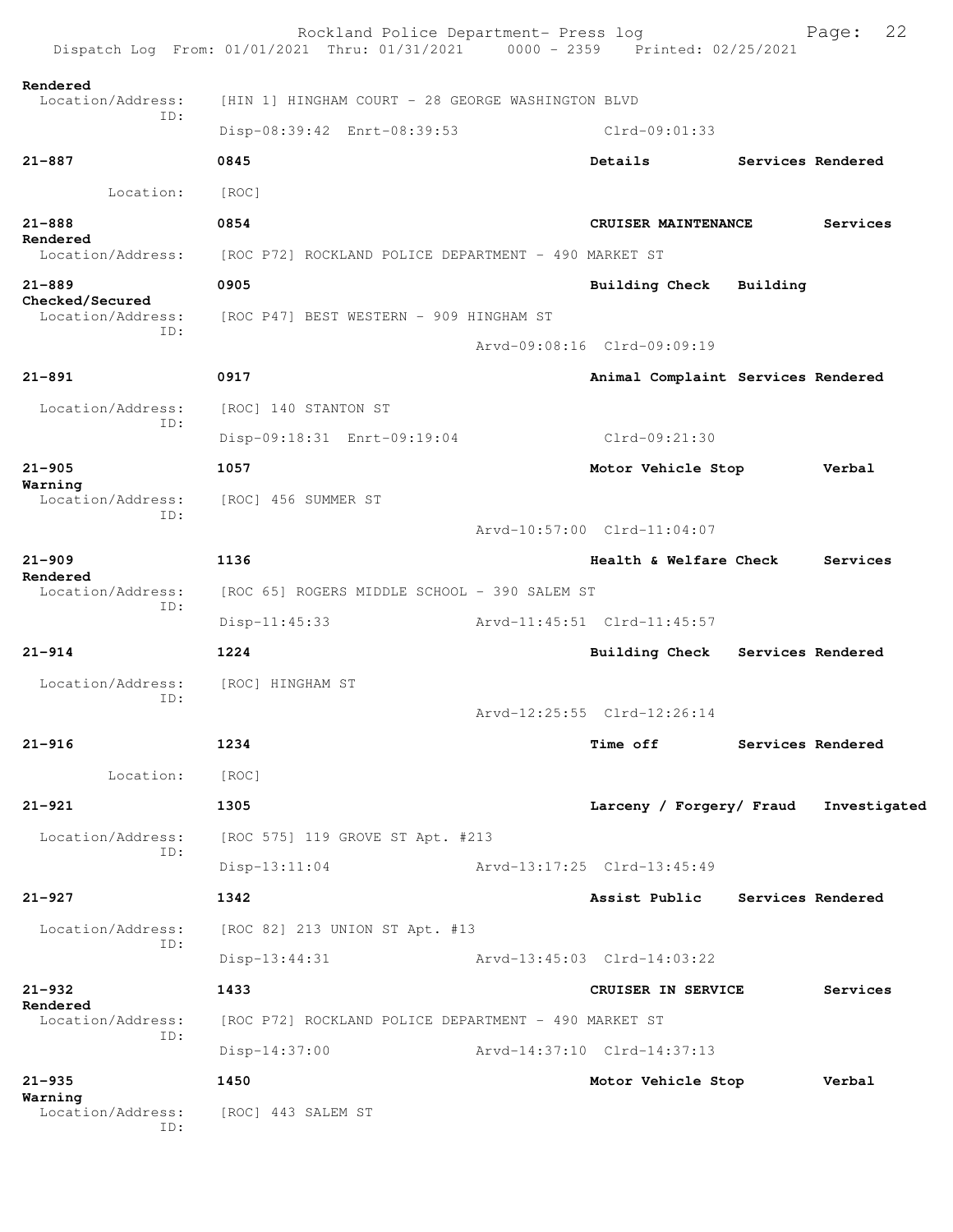Dispatch Log From: 01/01/2021 Thru: 01/31/2021 0000 - 2359 Printed: 02/25/2021

Arvd-14:50:00 Clrd-14:58:09

| $21 - 938$                                                           | 1510                                                                                                                         |                                                                         |                             | 911 Accidental Services Rendered |
|----------------------------------------------------------------------|------------------------------------------------------------------------------------------------------------------------------|-------------------------------------------------------------------------|-----------------------------|----------------------------------|
| Location/Address:                                                    | [ROC] 230 EAST WATER ST                                                                                                      |                                                                         |                             |                                  |
| TD:                                                                  | Disp-15:14:20 Enrt-15:14:26                                                                                                  |                                                                         | Clrd-15:21:28               |                                  |
| $21 - 946$                                                           | 1601                                                                                                                         |                                                                         | SHIFT ASSIGNMENTS           | Services                         |
| Rendered<br>Location/Address:                                        |                                                                                                                              | [ROC P72] ROCKLAND POLICE DEPARTMENT - 490 MARKET ST                    |                             |                                  |
| ID:                                                                  | Disp-16:04:10                                                                                                                |                                                                         | $C1rd-16:04:23$             |                                  |
| $21 - 947$                                                           | 1611                                                                                                                         |                                                                         | Traffic Enforcement         | Services                         |
| Rendered<br>Location:                                                | [ROC] TOWN-WIDE                                                                                                              |                                                                         |                             |                                  |
| TD:                                                                  | Disp-16:14:53                                                                                                                |                                                                         | Arvd-16:37:55 Clrd-18:58:31 |                                  |
| ID:                                                                  | Disp-18:58:55                                                                                                                |                                                                         | Arvd-18:59:54 Clrd-19:54:21 |                                  |
| $21 - 948$                                                           | 1615                                                                                                                         |                                                                         | Suspicious Activity         | Advised to                       |
| Court<br>Location/Address:                                           | [ROC] 602 MARKET ST                                                                                                          |                                                                         |                             |                                  |
| TD:                                                                  | $Disp-16:26:00$                                                                                                              |                                                                         | Arvd-16:26:08 Clrd-16:37:02 |                                  |
| $21 - 952$                                                           | 1641                                                                                                                         |                                                                         | Assist Public               | Services Rendered                |
| Location/Address:                                                    |                                                                                                                              | [ROC P72] ROCKLAND POLICE DEPARTMENT - 490 MARKET ST                    |                             |                                  |
| ID:                                                                  | $Disp-16:47:21$                                                                                                              |                                                                         | $Clrd-16:48:20$             |                                  |
| $21 - 953$                                                           | 1711                                                                                                                         |                                                                         | Unwanted Party              | Sent On Way                      |
| Location/Address:                                                    | [ROC 530] 100 MARTHA DR Apt. #C                                                                                              |                                                                         |                             |                                  |
| ID:                                                                  |                                                                                                                              | Disp-17:14:16 Enrt-17:14:20 Arvd-17:20:08 Clrd-17:25:59                 |                             |                                  |
| ID:                                                                  |                                                                                                                              | Disp-17:20:30 Enrt-17:20:35 Arvd-17:21:02 Clrd-17:25:58                 |                             |                                  |
| $21 - 954$                                                           | 1711                                                                                                                         |                                                                         | <b>Building Check</b>       | Services Rendered                |
| Location/Address:                                                    | [ROC] HINGHAM ST                                                                                                             |                                                                         |                             |                                  |
| TD:                                                                  |                                                                                                                              |                                                                         | Arvd-17:12:36 Clrd-17:20:30 |                                  |
| ID:                                                                  |                                                                                                                              | Disp-17:25:58 Enrt-17:33:32 Arvd-17:33:44 Clrd-17:34:47                 |                             |                                  |
| $21 - 966$                                                           | 1848                                                                                                                         |                                                                         | Motor Vehicle Stop          | Summons To                       |
| Court<br>Location/Address:                                           | [ROC] HINGHAM ST                                                                                                             |                                                                         |                             |                                  |
| ID:<br>Refer To Summons:<br>Summons:<br>Address:<br>Aqe:<br>Charges: | $21ROC-966-AR$<br>PRATT, AMANDA<br>82 FRENCH RD<br>41<br>EQUIPMENT VIOLATION, MISCELLANEOUS MV<br>UNLICENSED OPERATION OF MV | Disp-18:58:31 Enrt-18:58:36 Arvd-18:58:38 Clrd-18:58:55<br>ROCKLAND, MA |                             |                                  |
| $21 - 989$                                                           | 2233                                                                                                                         |                                                                         | Unwanted Party              | Sent On Way                      |
| Location/Address:                                                    | [ROC P51] DOUBLE TREE - 929 HINGHAM ST                                                                                       |                                                                         |                             |                                  |
| ID:                                                                  |                                                                                                                              | Disp-22:34:48 Enrt-22:34:58 Arvd-22:38:36 Clrd-22:45:25                 |                             |                                  |
| ID:                                                                  |                                                                                                                              | Disp-22:34:48 Enrt-22:34:55 Arvd-22:41:50 Clrd-22:47:33                 |                             |                                  |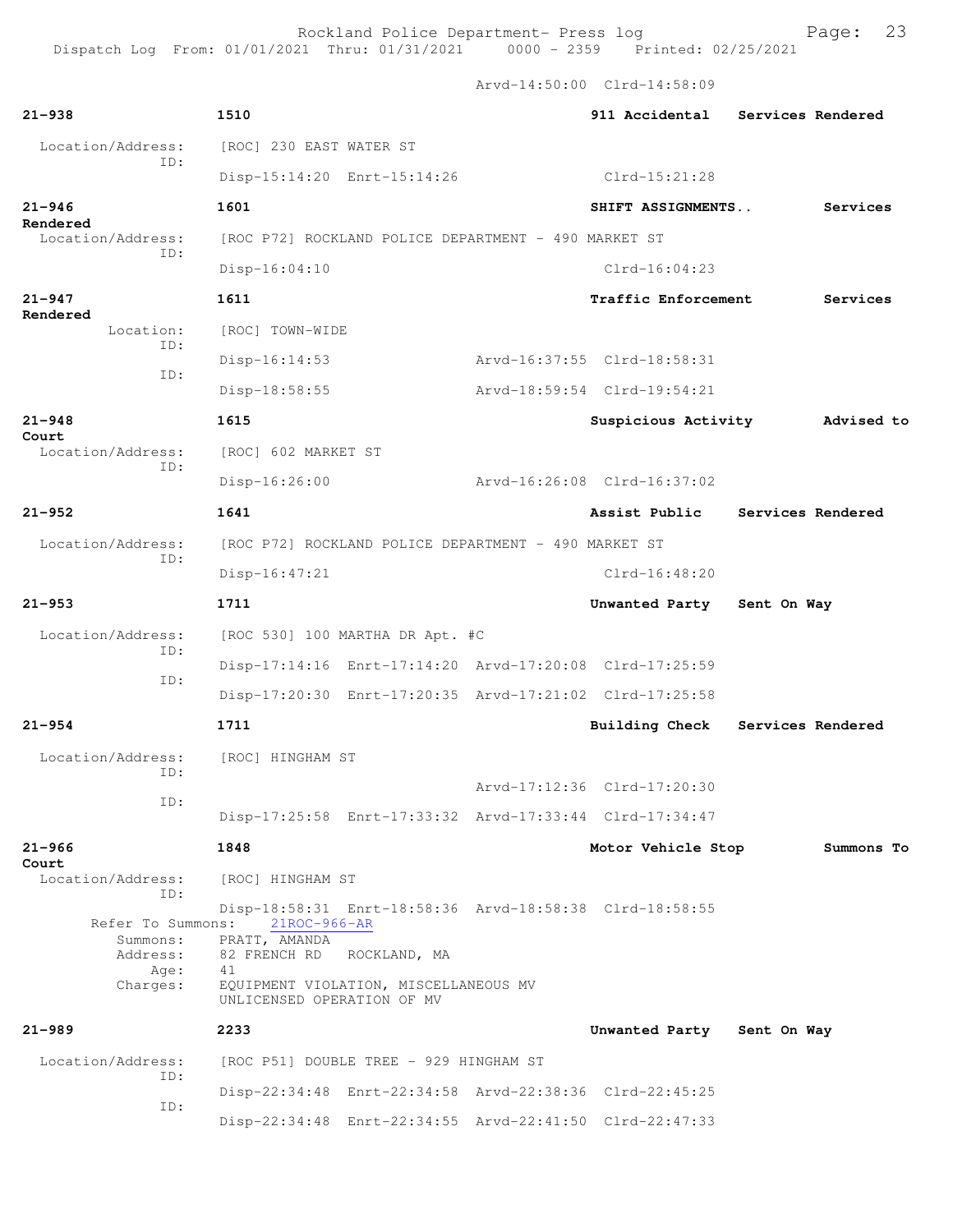| $21 - 994$<br>arrival    | 2303               |                                                         | Suspicious Activity         | Gone on                          |
|--------------------------|--------------------|---------------------------------------------------------|-----------------------------|----------------------------------|
| Location/Address:<br>ID: | [ROC] 42 LINDEN ST |                                                         |                             |                                  |
| ID:                      |                    | Disp-23:06:49 Enrt-23:07:00 Arvd-23:07:51 Clrd-23:11:04 |                             |                                  |
|                          |                    | Disp-23:06:49 Enrt-23:06:56 Arvd-23:07:42 Clrd-23:11:08 |                             |                                  |
| $21 - 996$               | 2330               |                                                         |                             | Building Check Services Rendered |
| Location/Address:<br>ID: | [ROC] HINGHAM ST   |                                                         |                             |                                  |
|                          |                    |                                                         | Arvd-23:31:17 Clrd-23:31:30 |                                  |

**For Date: 01/09/2021 - Saturday**

| $21 - 997$                                                         | 0000                                                                                                                                                           | SHIFT ASSIGNMENTS Services Rendered |                |
|--------------------------------------------------------------------|----------------------------------------------------------------------------------------------------------------------------------------------------------------|-------------------------------------|----------------|
| Location/Address:                                                  | [ROC P72] ROCKLAND POLICE DEPARTMENT - 490 MARKET ST                                                                                                           |                                     |                |
| ID:                                                                | $Disp-00:01:53$                                                                                                                                                | $Clrd-00:02:00$                     |                |
| $21 - 1003$                                                        | 0127                                                                                                                                                           | Noise Complaint Peace Restored      |                |
| Location/Address:                                                  | [ROC 94] 23 NORTH AVE Apt. #2SON                                                                                                                               |                                     |                |
| ID:                                                                | Disp-01:29:46 Enrt-01:30:16 Arvd-01:32:42 Clrd-01:41:26                                                                                                        |                                     |                |
| ID:                                                                | Disp-01:29:46 Enrt-01:30:20 Arvd-01:39:24 Clrd-01:41:26                                                                                                        |                                     |                |
| $21 - 1006$                                                        | 0204                                                                                                                                                           | Suspicious Activity                 | Arrest (s)     |
| Made<br>Location/Address:                                          | [ROC 66] REEDS POND PARK - 80 MARKET ST                                                                                                                        |                                     |                |
| TD:                                                                |                                                                                                                                                                | Arvd-02:04:00 Clrd-02:13:44         |                |
| ID:<br>Refer To Arrest:<br>Arrest:<br>Address:<br>Age:<br>Charges: | Disp-02:05:20 Enrt-02:05:26 Arvd-02:08:12 Clrd-02:11:36<br>21ROC-1006-AR<br>VANN, BRIAN K<br>50 CONCORD ST Apt. #3 ROCKLAND, MA<br>50<br>40<br>Default Warrant |                                     |                |
|                                                                    | Default Warrant<br>Default Warrant<br>Straight Warrant                                                                                                         |                                     |                |
| $21 - 1010$<br>Assistance                                          | 0441                                                                                                                                                           | Assist Other Agency                 | Provided       |
| Location/Address:<br>ID:                                           | [ROC] 33 LIBERTY ST                                                                                                                                            |                                     |                |
|                                                                    | $Disp-04:42:31$                                                                                                                                                | Arvd-04:42:36 Clrd-04:51:53         |                |
| $21 - 1011$<br>Rendered                                            | 0500                                                                                                                                                           | Assist Other Agency                 | Services       |
| Location/Address:<br>ID:                                           | [ROC P72] ROCKLAND POLICE DEPARTMENT - 490 MARKET ST                                                                                                           |                                     |                |
|                                                                    | Disp-05:02:40 Enrt-05:17:20 Arvd-05:17:24 Clrd-06:26:57                                                                                                        |                                     |                |
| $21 - 1014$                                                        | 0530                                                                                                                                                           | Building Check                      | Appears Secure |
| Location/Address:                                                  | [ROC] UNION ST                                                                                                                                                 |                                     |                |
| ID:                                                                | Disp-05:31:23                                                                                                                                                  | Arvd-05:31:29 Clrd-05:53:27         |                |
|                                                                    |                                                                                                                                                                |                                     |                |
| $21 - 1017$                                                        | 0621                                                                                                                                                           | MVA Property Damage Only            | Paper          |
| Exchange<br>Location/Address:<br>ID:                               | [ROC P55] HOME DEPOT - 1149 HINGHAM ST                                                                                                                         |                                     |                |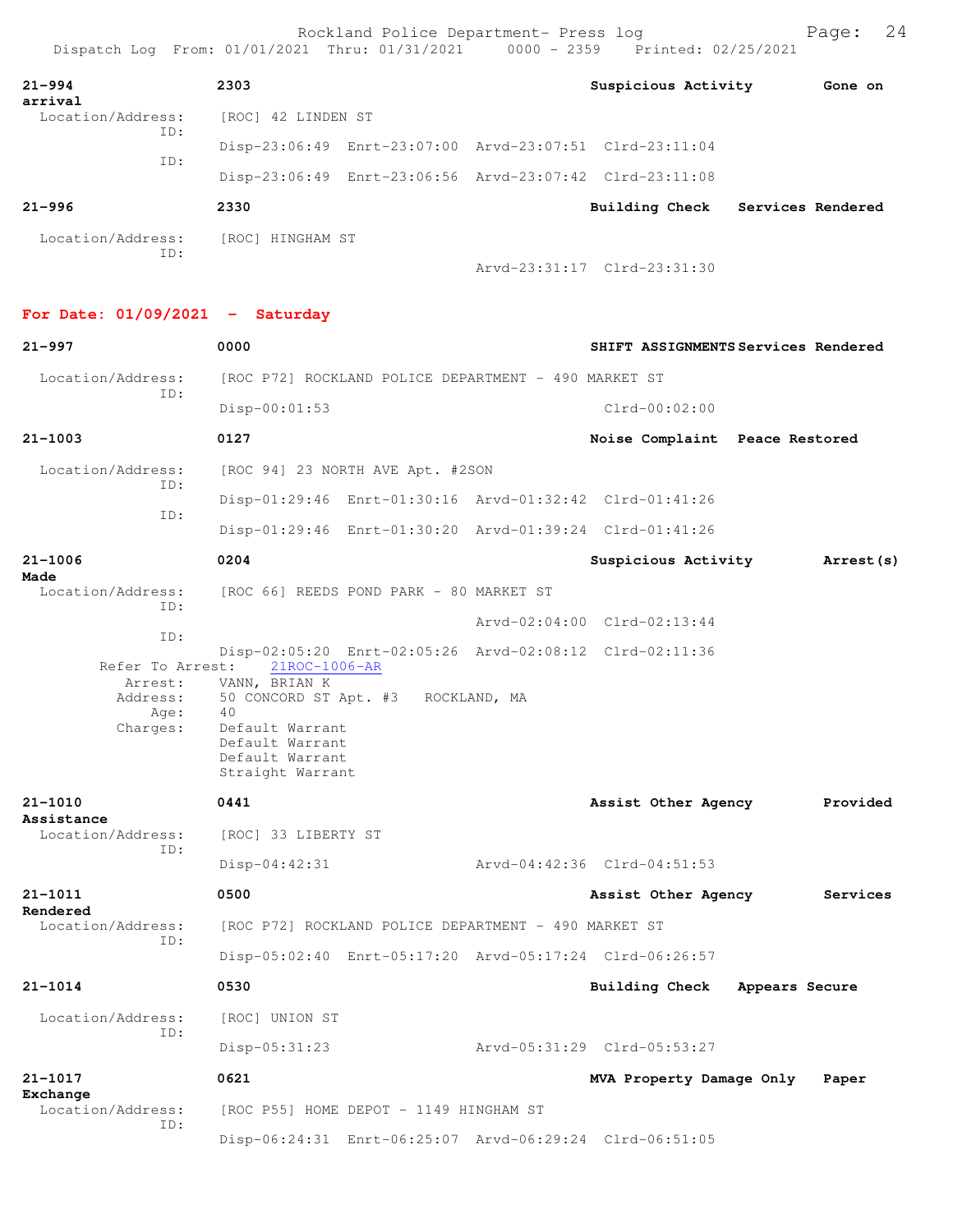|                                                                        | Dispatch Log From: 01/01/2021 Thru: 01/31/2021 0000 - 2359 Printed: 02/25/2021 | Rockland Police Department- Press log                |                                                         | 25<br>Page:       |
|------------------------------------------------------------------------|--------------------------------------------------------------------------------|------------------------------------------------------|---------------------------------------------------------|-------------------|
| ID:                                                                    |                                                                                |                                                      | Disp-06:28:17 Enrt-06:28:25 Arvd-06:29:47 Clrd-06:51:11 |                   |
| $21 - 1019$                                                            | 0733                                                                           |                                                      | Details / Time off                                      | Services          |
| Rendered<br>Location:                                                  | [ROC]                                                                          |                                                      |                                                         |                   |
| $21 - 1021$                                                            | 0800                                                                           |                                                      | SHIFT ASSIGNMENTS Services Rendered                     |                   |
| Location/Address:                                                      |                                                                                | [ROC P72] ROCKLAND POLICE DEPARTMENT - 490 MARKET ST |                                                         |                   |
| $21 - 1020$                                                            | 0806                                                                           |                                                      | Disturbance Gone on arrival                             |                   |
| Location/Address:                                                      |                                                                                | [ROC 60] SPRING GATE APARTMENTS - 52 HANNAH WAY      |                                                         |                   |
| ID:                                                                    | Disp-08:09:11                                                                  |                                                      | Arvd-08:11:14 Clrd-08:17:12                             |                   |
| ID:                                                                    | $Disp-08:09:11$                                                                |                                                      | Arvd-08:11:14 Clrd-08:17:12                             |                   |
| ID:                                                                    | Disp-08:09:11                                                                  |                                                      | Arvd-08:11:14 Clrd-08:17:12                             |                   |
| $21 - 1023$                                                            | 0817                                                                           |                                                      | Burglar Alarm                                           | Services Rendered |
| Location/Address:                                                      |                                                                                | [ROC 63] MIKES PIZZA - 315 UNION ST                  |                                                         |                   |
| ID:<br>ID:                                                             |                                                                                | Disp-08:18:48 Enrt-08:19:15                          | $Clrd-08:21:35$                                         |                   |
|                                                                        | Disp-08:21:20                                                                  |                                                      | Arvd-08:21:30 Clrd-08:22:37                             |                   |
| $21 - 1025$                                                            | 0829                                                                           |                                                      | Disturbance                                             | Services Rendered |
| Location/Address:<br>ID:                                               |                                                                                | [ROC P64] CVS PHARMACY - 80 MARKET ST                |                                                         |                   |
| ID:                                                                    |                                                                                |                                                      | Disp-08:30:34 Enrt-08:30:44 Arvd-08:33:59 Clrd-08:39:04 |                   |
| ID:                                                                    |                                                                                |                                                      | Disp-08:30:34 Enrt-08:30:44 Arvd-08:33:59 Clrd-08:38:55 |                   |
|                                                                        | Disp-08:34:19                                                                  |                                                      | Arvd-08:34:25 Clrd-08:38:59                             |                   |
| $21 - 1026$<br>Rendered                                                | 0841                                                                           |                                                      | Police Information                                      | Services          |
| Location/Address: [ROC P72] ROCKLAND POLICE DEPARTMENT - 490 MARKET ST |                                                                                |                                                      |                                                         |                   |
| $21 - 1029$                                                            | 0908                                                                           |                                                      | 911 Accidental                                          | Services Rendered |
| Location/Address:<br>ID:                                               | [ROC] 47 LINDEN ST                                                             |                                                      |                                                         |                   |
|                                                                        |                                                                                |                                                      | Disp-09:10:47 Enrt-09:10:59 Arvd-09:13:24 Clrd-09:17:52 |                   |
| $21 - 1031$                                                            | 0922                                                                           |                                                      | 911 Accidental                                          | Services Rendered |
| Location/Address:<br>ID:                                               | [ROC] 72 PROSPECT ST                                                           |                                                      |                                                         |                   |
|                                                                        |                                                                                |                                                      | Disp-09:24:24 Enrt-09:25:02 Arvd-09:30:09 Clrd-09:33:13 |                   |
| 21-1037                                                                | 1017                                                                           |                                                      | PRISONER BAILED Services Rendered                       |                   |
| Location/Address:                                                      |                                                                                | [ROC P72] ROCKLAND POLICE DEPARTMENT - 490 MARKET ST |                                                         |                   |
| $21 - 1048$                                                            | 1206                                                                           |                                                      | Follow-Up Investigation                                 | Investigated      |
| Location/Address:<br>ID:                                               | [ROC 575] 119 GROVE ST                                                         |                                                      |                                                         |                   |
| ID:                                                                    | $Disp-12:06:32$                                                                |                                                      | Arvd-12:06:39 Clrd-13:33:15                             |                   |
| ID:                                                                    | $Disp-12:06:32$                                                                |                                                      | Arvd-12:06:39 Clrd-13:33:09                             |                   |
| ID:                                                                    | Disp-12:08:57                                                                  |                                                      | Arvd-12:09:03 Clrd-13:25:25                             |                   |
|                                                                        | $Disp-13:25:51$                                                                |                                                      | $Clrd-13:33:22$                                         |                   |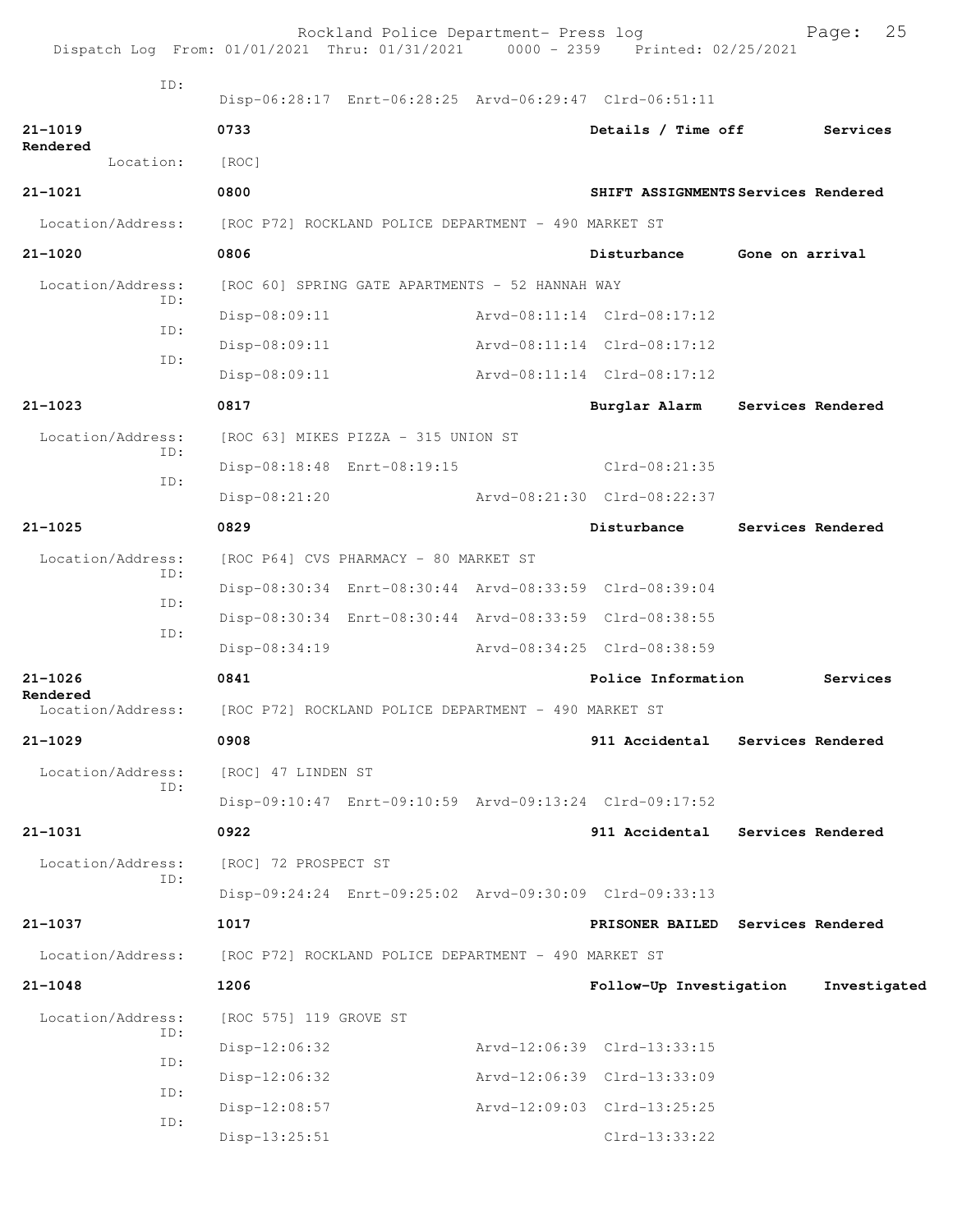| $21 - 1061$                                  | 1324                                                                                          | <b>Building Check</b>          | Services Rendered |
|----------------------------------------------|-----------------------------------------------------------------------------------------------|--------------------------------|-------------------|
| Location/Address:<br>TD:                     | [ROC] HINGHAM ST                                                                              |                                |                   |
|                                              |                                                                                               | Arvd-13:25:25 Clrd-13:25:46    |                   |
| $21 - 1063$<br>Rendered                      | 1400                                                                                          | Disabled Motor Vehicle         | Services          |
| Location/Address:<br>ID:                     | [ROC] 372 SPRING ST @ 318 SUMMER ST                                                           |                                |                   |
|                                              | $Disp-14:01:54$                                                                               | Arvd-14:02:18 Clrd-14:48:38    |                   |
| Fire Unit:                                   | HOLCR1-Command-Holbrook Car 1 Chief<br>Disp-14:03:35<br>InQrtsUnavl-14:11:31 InSrvce-14:11:31 | Arvd-14:03:42 Clrd-14:11:26    |                   |
| $21 - 1067$                                  | 1449                                                                                          | HYPODERMIC SYRINGE (RECOVERED) |                   |
| Services Rendered<br>Location:               | [ROC]                                                                                         |                                |                   |
| $21 - 1068$                                  | 1502                                                                                          | Burglar Alarm                  | Investigated      |
| Location/Address:                            | [ROC] 1 COL BRIAN DUFFY WAY                                                                   |                                |                   |
| ID:                                          | Disp-15:03:17 Enrt-15:03:31 Arvd-15:11:31 Clrd-15:19:33                                       |                                |                   |
| ID:                                          | Disp-15:11:27                                                                                 | Arvd-15:11:31 Clrd-15:21:16    |                   |
| $21 - 1074$                                  | 1535                                                                                          | FOUND PROPERTY                 | Services Rendered |
| Location/Address:                            | [ROC] 411 SALEM ST                                                                            |                                |                   |
| $21 - 1078$                                  | 1600                                                                                          | Motor Vehicle Complaint        |                   |
| Taken/Referred to Other Agency<br>Location:  | [ROC] RT3 SOUTH FROM RT228                                                                    |                                |                   |
| 21-1075                                      | 1613                                                                                          | General Info                   | Appears Secure    |
| Location/Address:                            | [ROC P72] ROCKLAND POLICE DEPARTMENT - 490 MARKET ST                                          |                                |                   |
| $21 - 1076$                                  | 1616                                                                                          | Traffic Enforcement            |                   |
| Citation/Warning Issued<br>Location/Address: | [ROC P72] ROCKLAND POLICE DEPARTMENT - 490 MARKET ST                                          |                                |                   |
| ID:                                          | Disp-16:18:46 Enrt-16:19:08 Arvd-16:19:12 Clrd-19:43:00                                       |                                |                   |
| ID:                                          | Disp-19:46:37                                                                                 | Arvd-19:46:47 Clrd-20:43:13    |                   |
|                                              |                                                                                               |                                |                   |
| $21 - 1083$<br>Rendered                      | 1722                                                                                          | Follow-Up Investigation        | Services          |
| Location/Address:<br>ID:                     | [ROC 82] 213 UNION ST Apt. #3                                                                 |                                |                   |
|                                              | Disp-17:23:17 Enrt-17:24:34 Arvd-17:29:55 Clrd-17:45:46                                       |                                |                   |
| $21 - 1086$                                  | 1753                                                                                          | <b>Building Check</b>          | Appears Secure    |
| Location/Address:                            | [ROC 60] SPRING GATE APARTMENTS - 52 HANNAH WAY                                               |                                |                   |
| ID:                                          |                                                                                               | Arvd-17:53:52 Clrd-17:54:13    |                   |
| $21 - 1089$<br>Follows                       | 1943                                                                                          | Motor Vehicle Stop             | Report            |
| Location/Address:                            | [ROC] 372 SPRING ST @ 318 SUMMER ST                                                           |                                |                   |
| ID:                                          |                                                                                               | Arvd-19:43:00 Clrd-19:46:37    |                   |
| Refer To Summons:<br>Summons:                | 21ROC-1089-AR<br>PEREIRA, SONIA                                                               |                                |                   |
| Address:<br>Age:                             | 312 SPRING ST ROCKLAND, MA<br>51                                                              |                                |                   |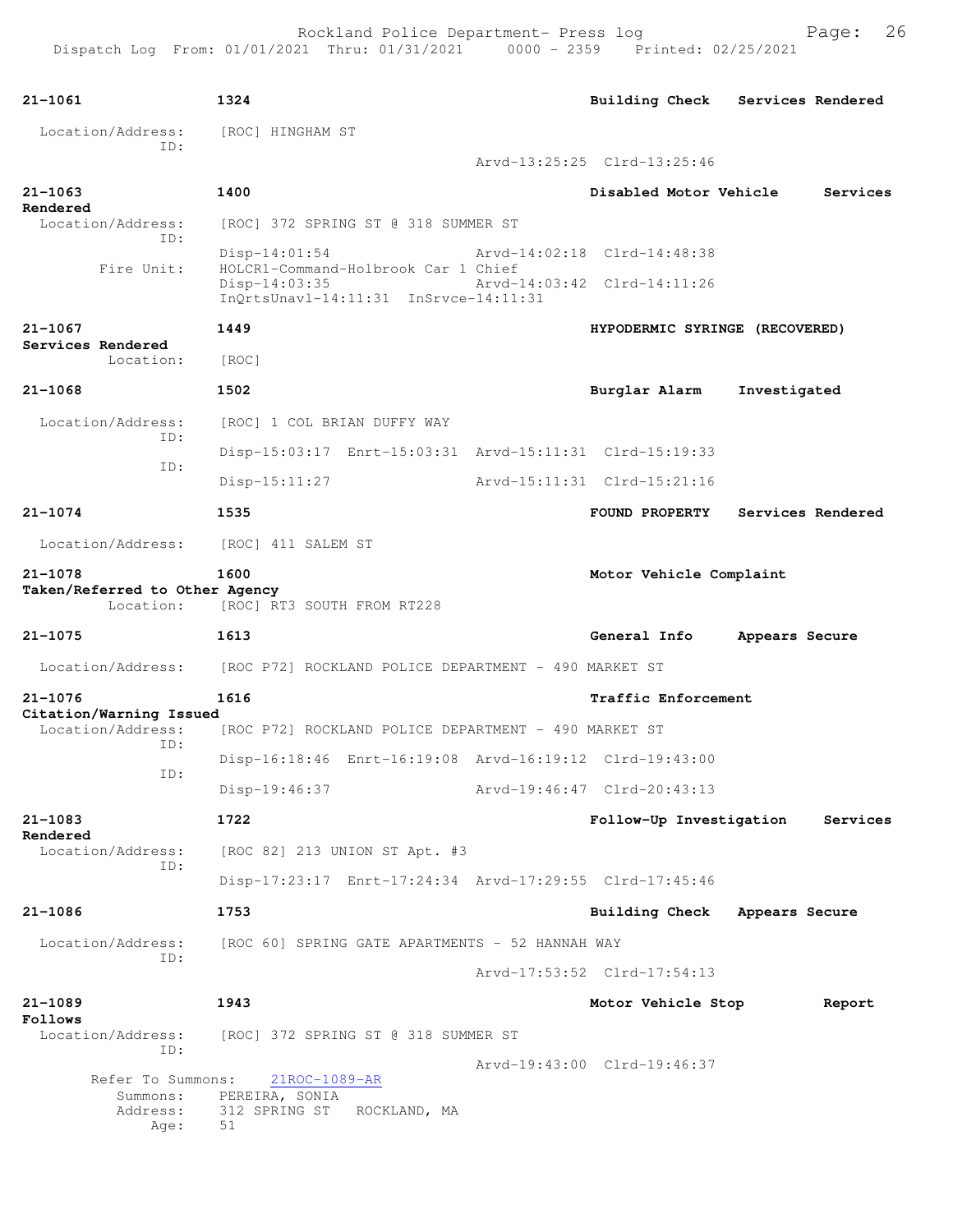| Dispatch Log From: 01/01/2021 Thru: 01/31/2021 0000 - 2359 Printed: 02/25/2021 |                                                 | Rockland Police Department- Press log                   |                             | 27<br>Page:                      |
|--------------------------------------------------------------------------------|-------------------------------------------------|---------------------------------------------------------|-----------------------------|----------------------------------|
| Charges:                                                                       | UNLICENSED OPERATION OF MV                      | SPEEDING RATE OF SPEED EXCEEDING POSTED LIMIT           |                             |                                  |
| $21 - 1092$                                                                    | 2008                                            |                                                         | Building Check              | Appears Secure                   |
| Location/Address: [ROC 60] SPRING GATE APARTMENTS - 52 HANNAH WAY              |                                                 |                                                         |                             |                                  |
| TD:                                                                            |                                                 |                                                         | Arvd-20:09:19 Clrd-20:09:45 |                                  |
| $21 - 1096$                                                                    | 2059                                            |                                                         |                             | Unwanted Party Services Rendered |
| Location/Address:                                                              | [ROC] 29 CHURCH ST Apt. #2                      |                                                         |                             |                                  |
| ID:<br>TD:                                                                     |                                                 | Disp-20:59:59 Enrt-21:00:45 Arvd-21:00:49 Clrd-21:01:22 |                             |                                  |
| TD:                                                                            |                                                 | Disp-21:00:41 Enrt-21:00:51 Arvd-21:02:39 Clrd-21:14:38 |                             |                                  |
|                                                                                |                                                 | Disp-21:02:29 Enrt-21:02:32 Arvd-21:02:36 Clrd-21:18:49 |                             |                                  |
| $21 - 1098$                                                                    | 2200                                            |                                                         | Motor Vehicle Complaint     | Services                         |
| Rendered<br>Location/Address:<br>TD:                                           |                                                 | [ROC P55] HOME DEPOT - 1149 HINGHAM ST                  |                             |                                  |
|                                                                                |                                                 | Disp-22:01:16 Enrt-22:01:21 Arvd-22:08:16 Clrd-22:21:53 |                             |                                  |
| $21 - 1103$                                                                    | 2313                                            |                                                         | Building Check              | Appears Secure                   |
| Location/Address:<br>TD:                                                       | [ROC 60] SPRING GATE APARTMENTS - 52 HANNAH WAY |                                                         |                             |                                  |
|                                                                                |                                                 |                                                         | Arvd-23:14:31 Clrd-23:14:47 |                                  |

## **For Date: 01/10/2021 - Sunday**

| $21 - 1106$              | 0008                                                    |  | General Info                | No Service     |  |  |  |
|--------------------------|---------------------------------------------------------|--|-----------------------------|----------------|--|--|--|
| Location/Address:<br>ID: | [ROC P72] ROCKLAND POLICE DEPARTMENT - 490 MARKET ST    |  |                             |                |  |  |  |
|                          | $Disp-00:14:48$                                         |  | $Clrd-00:14:55$             |                |  |  |  |
| $21 - 1111$<br>arrival   | 0120                                                    |  | Suspicious Activity         | Gone on        |  |  |  |
| Location/Address:        | [ROC] 47 PAYSON AVE                                     |  |                             |                |  |  |  |
| ID:<br>TD:               | Disp-01:22:53 Enrt-01:23:44 Arvd-01:25:32 Clrd-01:30:29 |  |                             |                |  |  |  |
|                          | Disp-01:23:55 Enrt-01:23:58 Arvd-01:26:47 Clrd-01:30:32 |  |                             |                |  |  |  |
| $21 - 1113$<br>Rendered  | 0159                                                    |  | Suspicious Activity         | Services       |  |  |  |
| Location/Address:<br>ID: | [ROC P47] BEST WESTERN - 909 HINGHAM ST                 |  |                             |                |  |  |  |
|                          |                                                         |  | Arvd-01:59:00 Clrd-02:06:04 |                |  |  |  |
| $21 - 1117$              | 0345                                                    |  | Unwanted Party              | Peace Restored |  |  |  |
| Location/Address:        | [ROC P47] BEST WESTERN - 909 HINGHAM ST                 |  |                             |                |  |  |  |
| ID:<br>TD:               | Disp-03:46:52 Enrt-03:47:00 Arvd-03:50:35 Clrd-04:07:21 |  |                             |                |  |  |  |
| TD:                      | Disp-03:46:52 Enrt-03:47:03 Arvd-03:49:31 Clrd-04:11:25 |  |                             |                |  |  |  |
|                          | Disp-03:46:52 Enrt-03:47:06 Arvd-03:49:36 Clrd-04:07:25 |  |                             |                |  |  |  |
| $21 - 1119$              | 0534                                                    |  | <b>Building Check</b>       | Appears Secure |  |  |  |
| Location/Address:<br>ID: | [ROC] UNION ST                                          |  |                             |                |  |  |  |
|                          | Disp-05:35:08                                           |  | Arvd-05:35:16 Clrd-05:48:03 |                |  |  |  |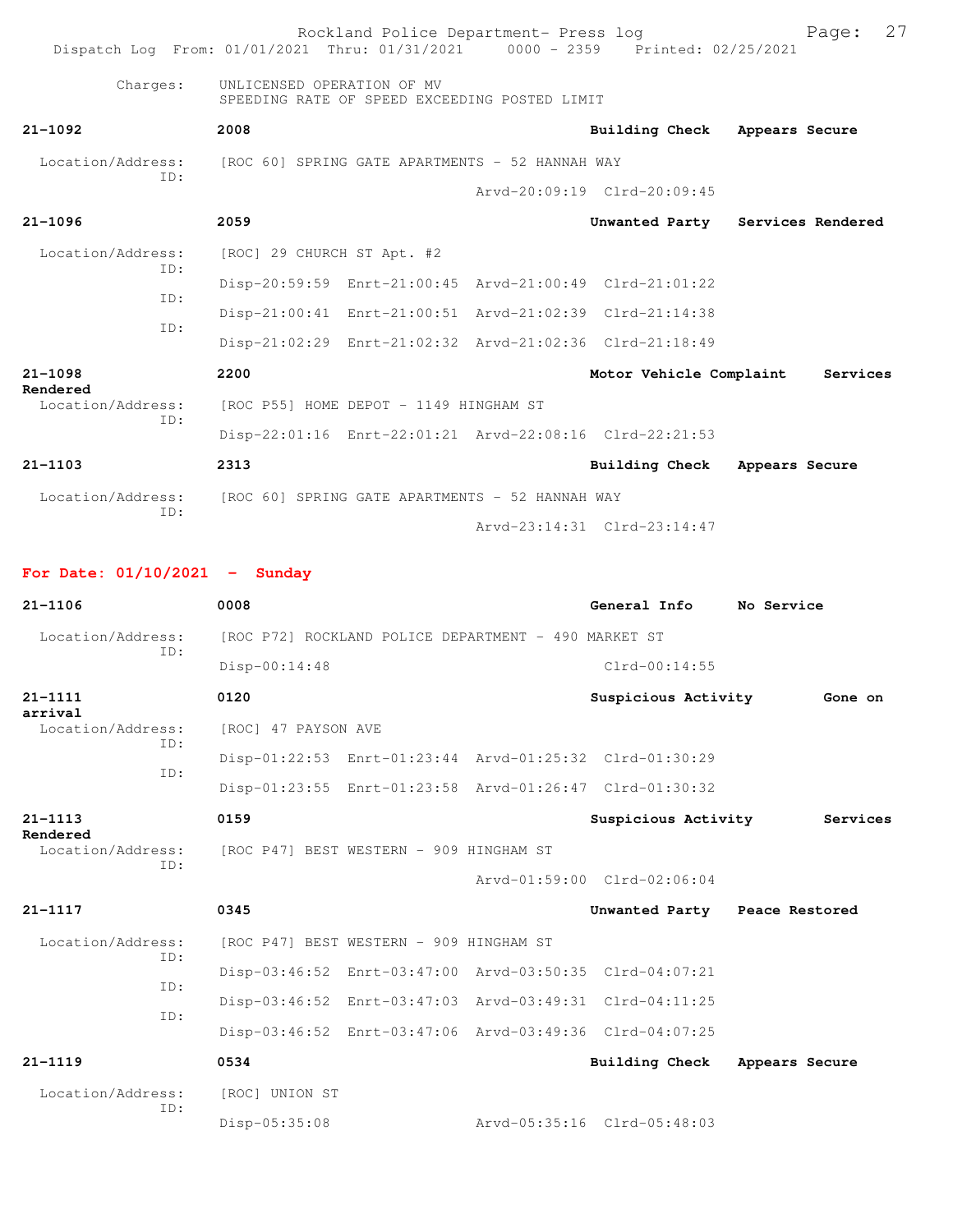|                                      | Rockland Police Department- Press log<br>Dispatch Log From: 01/01/2021 Thru: 01/31/2021 0000 - 2359 Printed: 02/25/2021 | 28<br>Page:                         |
|--------------------------------------|-------------------------------------------------------------------------------------------------------------------------|-------------------------------------|
| $21 - 1128$                          | 0800                                                                                                                    | SHIFT ASSIGNMENTS Services Rendered |
| Location/Address:                    | [ROC P72] ROCKLAND POLICE DEPARTMENT - 490 MARKET ST                                                                    |                                     |
| $21 - 1129$                          | 0806                                                                                                                    | Burglar Alarm<br>Cancelled Enroute  |
| Location/Address:                    | [ROC] 190 SUMMER ST                                                                                                     |                                     |
| ID:                                  | Disp-08:07:39 Enrt-08:08:24                                                                                             | $Clrd-08:10:11$                     |
| $21 - 1133$                          | 0846                                                                                                                    | 911 Accidental<br>Investigated      |
| Location/Address:                    | [ROC P45] COMFORT INN - 850 HINGHAM ST                                                                                  |                                     |
| ID:                                  | Disp-08:47:13 Enrt-08:47:16 Arvd-09:02:47 Clrd-09:07:38                                                                 |                                     |
| $21 - 1134$                          | 0909                                                                                                                    | Building Check<br>Building          |
| Checked/Secured<br>Location/Address: | [ROC] HINGHAM ST                                                                                                        |                                     |
| ID:                                  |                                                                                                                         | Arvd-09:11:24 Clrd-09:11:56         |
| $21 - 1148$                          | 1241                                                                                                                    | General Incident Services Rendered  |
| Location/Address:                    | [ROC] 89 PACIFIC ST                                                                                                     |                                     |
| ID:                                  | Disp-12:47:01                                                                                                           | Arvd-12:47:14 Clrd-12:47:36         |
| $21 - 1150$                          | 1251                                                                                                                    | Escort/Transport Services Rendered  |
| Location/Address:                    | [ROC] 978 UNION ST                                                                                                      |                                     |
| ID:                                  | Disp-12:59:12 Enrt-12:59:30 Arvd-13:19:46 Clrd-13:38:05                                                                 |                                     |
| $21 - 1153$                          | 1339                                                                                                                    | Motor Vehicle Stop<br>Verbal        |
| Warning<br>Location/Address:         | [ROC] 651 UNION ST @ 14 SUMMIT ST                                                                                       |                                     |
| ID:                                  |                                                                                                                         | Arvd-13:39:00 Clrd-13:47:09         |
| $21 - 1154$                          | 1401                                                                                                                    | Services Rendered<br>TIME OFF       |
| Location:                            | [ROC]                                                                                                                   |                                     |
| $21 - 1161$                          | 1517                                                                                                                    | General Info<br>Services Rendered   |
| Location/Address:                    | [ROC P72] ROCKLAND POLICE DEPARTMENT - 490 MARKET ST                                                                    |                                     |
| $21 - 1163$                          | 1543                                                                                                                    | Details / Time off<br>Appears       |
| Secure<br>Location:                  | [ROC]                                                                                                                   |                                     |
| $21 - 1165$                          | 1609                                                                                                                    | SHIFT ASSIGNMENTSNo Service         |
| Location/Address:                    | [ROC P72] ROCKLAND POLICE DEPARTMENT - 490 MARKET ST                                                                    |                                     |
| $21 - 1167$                          | 1658                                                                                                                    | MVA Property Damage Only<br>Paper   |
| Exchange<br>Location/Address:        | [ROC] 46 SAW MILL LN                                                                                                    |                                     |
| TD:                                  | Disp-16:59:01 Enrt-16:59:03                                                                                             | $Clrd-17:20:53$                     |
| $21 - 1168$                          | 1702                                                                                                                    | Disturbance<br>Services Rendered    |
| Location/Address:                    | [ROC] 74 MARTHA DR                                                                                                      |                                     |
| ID:                                  | $Disp-17:09:32$                                                                                                         | Arvd-17:09:45 Clrd-17:12:37         |
| 21-1182                              | 1855                                                                                                                    | Unwanted Party Peace Restored       |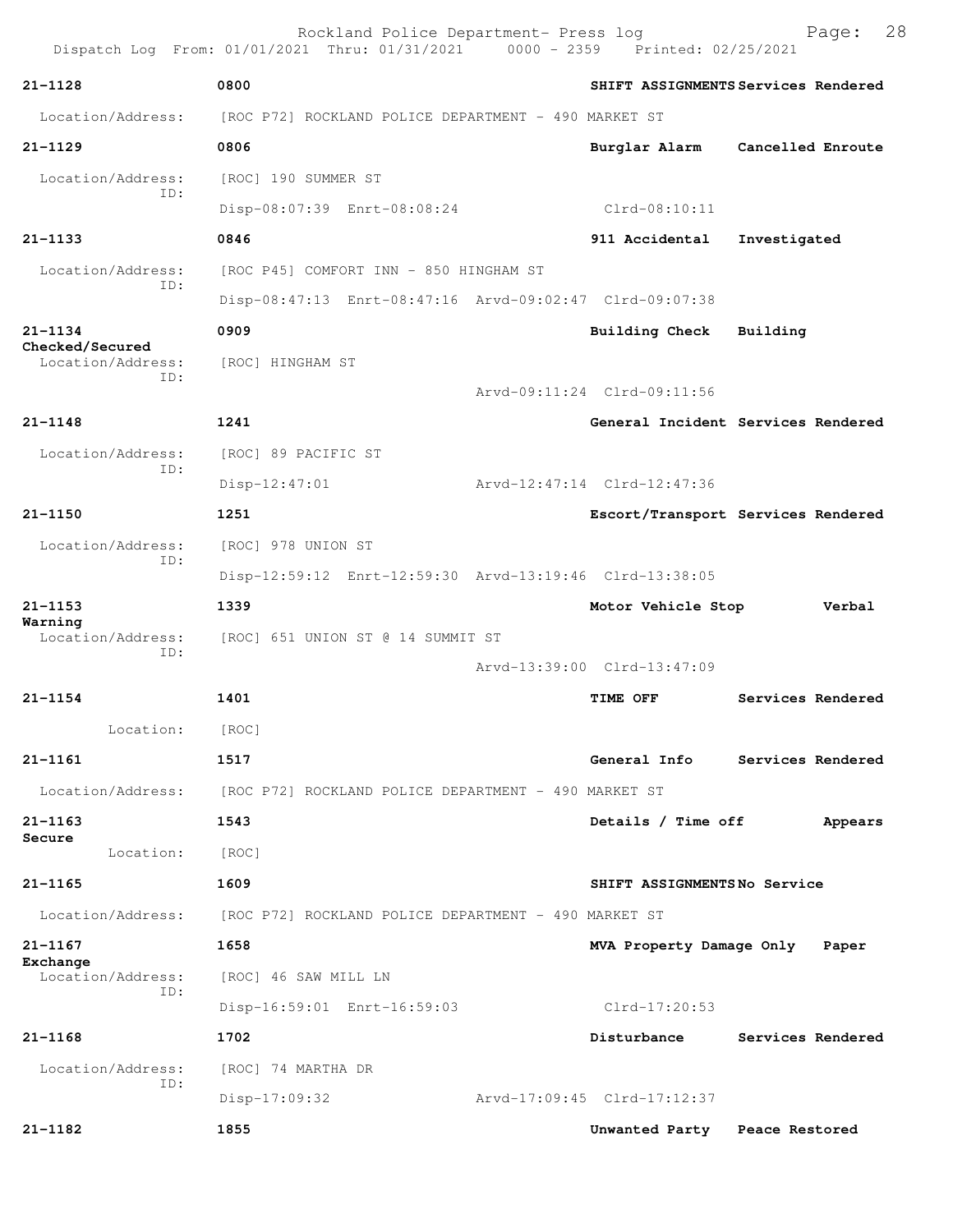Rockland Police Department- Press log entitled and Page: 29 Dispatch Log From: 01/01/2021 Thru: 01/31/2021 0000 - 2359 Printed: 02/25/2021

| Location/Address:<br>ID: | [ROC] 91 UNION ST                |                                                         |  |             |              |  |
|--------------------------|----------------------------------|---------------------------------------------------------|--|-------------|--------------|--|
|                          |                                  | Disp-18:56:28 Enrt-18:57:35 Arvd-18:57:53 Clrd-19:13:39 |  |             |              |  |
| ID:                      |                                  | Disp-18:56:34 Enrt-18:57:34 Arvd-19:05:28 Clrd-19:13:42 |  |             |              |  |
| 21-1192                  | 2034                             |                                                         |  | 911 Hang Up | Investigated |  |
| Location/Address:<br>ID: | [ROC 140] 292 MARKET ST Apt. #38 |                                                         |  |             |              |  |
| ID:                      |                                  | Disp-20:35:54 Enrt-20:36:31 Arvd-20:40:54 Clrd-21:04:19 |  |             |              |  |
|                          |                                  | Disp-20:36:41 Enrt-20:36:44 Arvd-20:40:51 Clrd-21:04:16 |  |             |              |  |

## **For Date: 01/11/2021 - Monday**

| $21 - 1210$                          | 0000                                                    |  | SHIFT ASSIGNMENTS Services Not Required |          |                       |  |  |
|--------------------------------------|---------------------------------------------------------|--|-----------------------------------------|----------|-----------------------|--|--|
| Location/Address:                    | [ROC P72] ROCKLAND POLICE DEPARTMENT - 490 MARKET ST    |  |                                         |          |                       |  |  |
| $21 - 1211$                          | 0002                                                    |  | Details / Time off                      |          | Services Not          |  |  |
| Required<br>Location:                | [ROC]                                                   |  |                                         |          |                       |  |  |
| $21 - 1212$                          | 0026                                                    |  | General Info                            |          | Services Not Required |  |  |
| Location/Address:                    | [ROC P72] ROCKLAND POLICE DEPARTMENT - 490 MARKET ST    |  |                                         |          |                       |  |  |
| $21 - 1228$                          | 0523                                                    |  | Building Check                          | Building |                       |  |  |
| Checked/Secured<br>Location/Address: | [ROC 61] UNION ST BUSINESS DISTRICT - UNION ST          |  |                                         |          |                       |  |  |
| TD:                                  | Disp-05:23:32                                           |  | Arvd-05:24:00 Clrd-05:57:12             |          |                       |  |  |
| $21 - 1230$                          | 0555                                                    |  | Motor Vehicle Complaint                 |          | Gone on               |  |  |
| arrival<br>Location/Address:         | [ROC] NORTH AVE                                         |  |                                         |          |                       |  |  |
| TD:<br>ID:                           | Disp-05:57:12 Enrt-05:57:17 Arvd-06:00:47 Clrd-06:02:07 |  |                                         |          |                       |  |  |
|                                      | Disp-06:00:49 Enrt-06:00:51 Arvd-06:00:52 Clrd-06:02:03 |  |                                         |          |                       |  |  |
| $21 - 1233$                          | 0655                                                    |  | Suspicious Activity                     |          | Investigated          |  |  |
| Location/Address:<br>ID:             | [ROC 5] COMMUNITY CENTER - 394 UNION ST                 |  |                                         |          |                       |  |  |
| ID:                                  | $Disp-06:56:21$                                         |  | Arvd-06:56:54 Clrd-07:00:49             |          |                       |  |  |
| ID:                                  | Disp-06:56:21 Enrt-06:56:42 Arvd-06:57:37 Clrd-07:00:53 |  |                                         |          |                       |  |  |
| ID:                                  | $Disp-06:56:21$                                         |  | Arvd-06:56:45 Clrd-07:01:01             |          |                       |  |  |
|                                      | $Disp-06:57:02$                                         |  | Arvd-06:57:06 Clrd-07:00:57             |          |                       |  |  |
| $21 - 1251$<br>Services Rendered     | 0800                                                    |  | SHIFT ASSIGNMENTS 1/11/21 8-4           |          |                       |  |  |
| Location/Address:                    | [ROC P72] ROCKLAND POLICE DEPARTMENT - 490 MARKET ST    |  |                                         |          |                       |  |  |
| $21 - 1237$<br>Checked/Secured       | 0851                                                    |  | Building Check                          | Building |                       |  |  |
| Location/Address:<br>ID:             | [ROC 60] SPRING GATE APARTMENTS - 52 HANNAH WAY         |  |                                         |          |                       |  |  |
|                                      |                                                         |  | Arvd-08:52:40 Clrd-08:54:18             |          |                       |  |  |
| $21 - 1243$                          | 0921                                                    |  | General Info                            |          | Services Rendered     |  |  |
| Location/Address:                    | [ROC P72] ROCKLAND POLICE DEPARTMENT - 490 MARKET ST    |  |                                         |          |                       |  |  |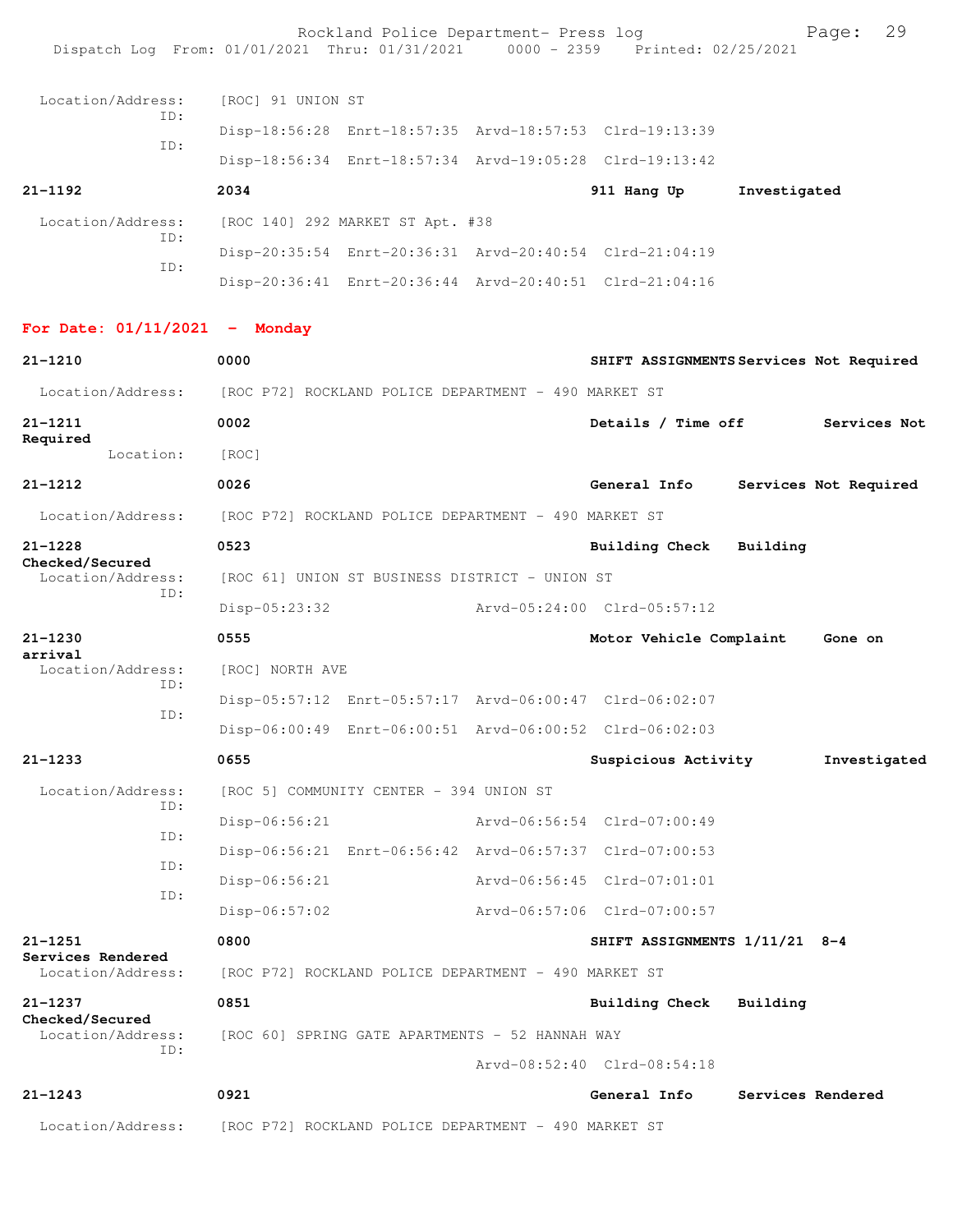| $21 - 1246$                          | 1002                                            |                                            |  | Burglar Alarm                                           | Investigated                       |
|--------------------------------------|-------------------------------------------------|--------------------------------------------|--|---------------------------------------------------------|------------------------------------|
| Location/Address:                    | [ROC] 86 LEDGEWOOD PL                           |                                            |  |                                                         |                                    |
| ID:                                  |                                                 |                                            |  | Disp-10:04:56 Enrt-10:05:11 Arvd-10:06:43 Clrd-10:18:20 |                                    |
| ID:                                  |                                                 |                                            |  | Disp-10:05:05 Enrt-10:05:16 Arvd-10:12:20 Clrd-10:18:16 |                                    |
| ID:                                  |                                                 |                                            |  | Disp-10:13:08 Enrt-10:13:21 Arvd-10:15:30 Clrd-10:18:24 |                                    |
| $21 - 1247$                          | 1033                                            |                                            |  | MVA Property Damage Only                                | Services                           |
| Rendered<br>Location/Address:        | [ROC 575] 119 GROVE ST                          |                                            |  |                                                         |                                    |
| ID:                                  |                                                 |                                            |  | Disp-10:35:18 Enrt-10:35:23 Arvd-10:37:38 Clrd-10:45:18 |                                    |
| $21 - 1373$                          | 1045                                            |                                            |  |                                                         | Animal Complaint Services Rendered |
| Location/Address:                    | [ROC] 50 DIVISION ST                            |                                            |  |                                                         |                                    |
| $21 - 1250$                          | 1104                                            |                                            |  | 911 Accidental                                          | Investigated                       |
| Location/Address:                    | [ROC] 60 CRESCENT ST                            |                                            |  |                                                         |                                    |
| ID:                                  |                                                 |                                            |  | Disp-11:06:38 Enrt-11:08:16 Arvd-11:10:52 Clrd-11:13:31 |                                    |
| $21 - 1252$                          | 1117                                            |                                            |  | 911 Hang Up                                             | Gone on arrival                    |
| Location/Address:                    | [ROC] 918 HINGHAM ST                            |                                            |  |                                                         |                                    |
| TD:                                  |                                                 |                                            |  | Disp-11:19:01 Enrt-11:19:06 Arvd-11:28:10 Clrd-11:28:55 |                                    |
| ID:                                  |                                                 |                                            |  | Disp-11:22:28 Enrt-11:22:33 Arvd-11:22:39 Clrd-11:28:58 |                                    |
| $21 - 1253$                          | 1120                                            |                                            |  | Building Check                                          | Building                           |
| Checked/Secured<br>Location/Address: | [ROC 60] SPRING GATE APARTMENTS - 52 HANNAH WAY |                                            |  |                                                         |                                    |
| TD:                                  |                                                 |                                            |  | Arvd-11:21:02 Clrd-11:23:04                             |                                    |
| $21 - 1255$                          | 1134                                            |                                            |  | Extra Watch                                             | Services Rendered                  |
| Location/Address:                    | [ROC] 28 MIDFIELD DR                            |                                            |  |                                                         |                                    |
| TD:                                  |                                                 |                                            |  | Disp-11:34:54 Enrt-11:34:59 Arvd-11:35:04 Clrd-11:38:04 |                                    |
| $21 - 1257$                          | 1141                                            |                                            |  | MVA Property Damage Only                                | Paper                              |
| Exchange<br>Location/Address:        |                                                 | [ROC] COUNTRY RENTAL - 20 SPRING ST        |  |                                                         |                                    |
| ID:                                  |                                                 |                                            |  | Disp-11:42:35 Enrt-11:43:12 Arvd-11:56:32 Clrd-12:14:25 |                                    |
| $21 - 1262$                          | 1255                                            |                                            |  | Disturbance                                             | Gone on arrival                    |
| Location/Address:                    | [ROC] 74 MARTHA DR Apt. #D                      |                                            |  |                                                         |                                    |
| TD:                                  |                                                 |                                            |  | Disp-12:58:16 Enrt-12:58:20 Arvd-13:03:59 Clrd-13:04:17 |                                    |
| ID:                                  |                                                 |                                            |  | Disp-13:00:22 Enrt-13:00:36 Arvd-13:03:53 Clrd-13:04:21 |                                    |
| $21 - 1264$                          | 1301                                            |                                            |  | 911 Accidental                                          | Investigated                       |
| Location/Address:                    |                                                 | [ROC 73] ROCKLAND TOWN HALL - 242 UNION ST |  |                                                         |                                    |
| ID:                                  |                                                 | Disp-13:04:20 Enrt-13:07:49                |  | $Clrd-13:13:08$                                         |                                    |
| ID:                                  |                                                 |                                            |  | Disp-13:12:53 Enrt-13:13:00 Arvd-13:13:04 Clrd-13:14:51 |                                    |
| $21 - 1266$                          | 1306                                            |                                            |  | Health & Welfare Check                                  | No Service                         |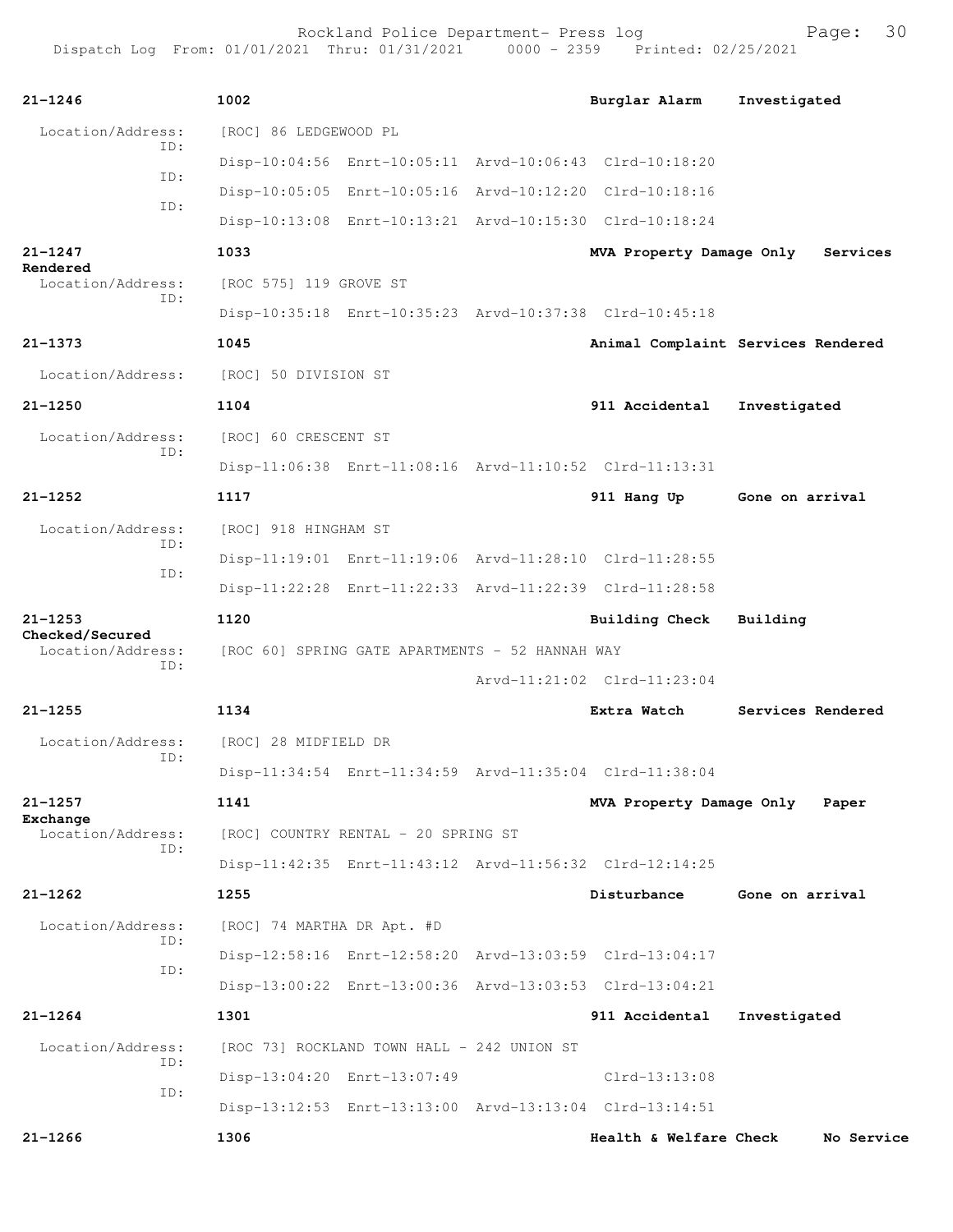| Dispatch Log From: 01/01/2021 Thru: 01/31/2021 0000 - 2359 Printed: 02/25/2021 |                                                      | Rockland Police Department- Press log                |                                                         | 31<br>Page:                         |
|--------------------------------------------------------------------------------|------------------------------------------------------|------------------------------------------------------|---------------------------------------------------------|-------------------------------------|
| Location/Address:                                                              | [ROC] 42 MARTHA DR Apt. #E                           |                                                      |                                                         |                                     |
| ID:                                                                            |                                                      |                                                      | Disp-13:09:54 Enrt-13:10:02 Arvd-13:10:08 Clrd-13:11:35 |                                     |
| $21 - 1268$                                                                    | 1320                                                 |                                                      | Motor Vehicle Stop                                      |                                     |
| Citation/Warning Issued<br>Location/Address:                                   |                                                      | [ROC] BY HOTELS - HINGHAM ST                         |                                                         |                                     |
| ID:                                                                            |                                                      |                                                      | Disp-13:21:42 Enrt-13:21:47 Arvd-13:21:52 Clrd-13:27:42 |                                     |
| $21 - 1270$                                                                    | 1330                                                 |                                                      | Motor Vehicle Stop                                      |                                     |
| Citation/Warning Issued<br>Location/Address:                                   |                                                      | [ROC] 678 HINGHAM ST @ 624 FOREST ST                 |                                                         |                                     |
| ID:                                                                            |                                                      |                                                      |                                                         |                                     |
| ID:                                                                            |                                                      |                                                      | Disp-13:30:55 Enrt-13:31:27 Arvd-13:31:31 Clrd-13:36:25 |                                     |
|                                                                                | Disp-13:36:35                                        |                                                      | Clrd-13:36:57                                           |                                     |
| $21 - 1274$                                                                    | 1338                                                 |                                                      | 911 Accidental                                          | Investigated                        |
| Location/Address:<br>ID:                                                       |                                                      | [ROC P72] ROCKLAND POLICE DEPARTMENT - 490 MARKET ST |                                                         |                                     |
|                                                                                |                                                      |                                                      | Disp-13:43:03 Enrt-13:43:06 Arvd-13:43:09 Clrd-13:50:31 |                                     |
| $21 - 1273$<br>Citation/Warning Issued                                         | 1340                                                 |                                                      | Motor Vehicle Stop                                      |                                     |
| Location/Address:<br>ID:                                                       |                                                      | [ROC] BY HOTELS - HINGHAM ST                         |                                                         |                                     |
| Original Call #:                                                               | $21 - 1268$                                          |                                                      | Disp-13:40:32 Enrt-13:40:37 Arvd-13:40:42 Clrd-13:48:44 |                                     |
| $21 - 1280$                                                                    | 1448                                                 |                                                      | Motor Vehicle Stop                                      | Verbal                              |
| Warning<br>Location/Address:                                                   |                                                      | [ROC 65] ROGERS MIDDLE SCHOOL - 100 TAUNTON AVE      |                                                         |                                     |
| ID:                                                                            |                                                      |                                                      | Disp-14:49:24 Enrt-14:49:28 Arvd-14:49:32 Clrd-14:55:51 |                                     |
| $21 - 1285$                                                                    | 1600                                                 |                                                      |                                                         | SHIFT ASSIGNMENTS Services Rendered |
| Location/Address:                                                              | [ROC P72] ROCKLAND POLICE DEPARTMENT - 490 MARKET ST |                                                      |                                                         |                                     |
| 21-1287                                                                        | 1631                                                 |                                                      | 911 Accidental                                          | Investigated                        |
| Location/Address:                                                              | [ROC 93] 163 SALEM ST                                |                                                      |                                                         |                                     |
| ID:                                                                            |                                                      |                                                      | $Clrd-16:34:22$                                         |                                     |
| ID:                                                                            | Disp-16:33:18                                        |                                                      |                                                         |                                     |
| ID:                                                                            |                                                      |                                                      | Disp-16:34:11 Enrt-16:34:26 Arvd-16:37:07 Clrd-16:41:15 |                                     |
| ID:                                                                            |                                                      |                                                      | Disp-16:34:17 Enrt-16:34:31 Arvd-16:38:55 Clrd-16:40:49 |                                     |
|                                                                                |                                                      |                                                      | Disp-16:38:42 Enrt-16:38:46 Arvd-16:38:51 Clrd-16:38:59 |                                     |
| $21 - 1299$<br>Citation/Warning Issued                                         | 1817                                                 |                                                      | Motor Vehicle Stop                                      |                                     |
| Vicinity of:<br>ID:                                                            |                                                      | [ROC] 430 LIBERTY ST @ 161 EXCHANGE ST               |                                                         |                                     |
|                                                                                |                                                      |                                                      | Arvd-18:17:00 Clrd-18:30:00                             |                                     |
| $21 - 1303$<br>Rendered                                                        | 1833                                                 |                                                      | Assist Other Agency                                     | Services                            |
| Vicinity of:<br>ID:                                                            |                                                      | [HAV] CIRCUT ST @ HANOVER ST                         |                                                         |                                     |
|                                                                                | $Disp-18:34:41$                                      |                                                      | Arvd-18:34:48 Clrd-18:56:58                             |                                     |
| $21 - 1313$                                                                    | 1945                                                 |                                                      | <b>HANOVER BOLO</b>                                     | Services Rendered                   |
| Location/Address:                                                              |                                                      | [ROC P72] ROCKLAND POLICE DEPARTMENT - 490 MARKET ST |                                                         |                                     |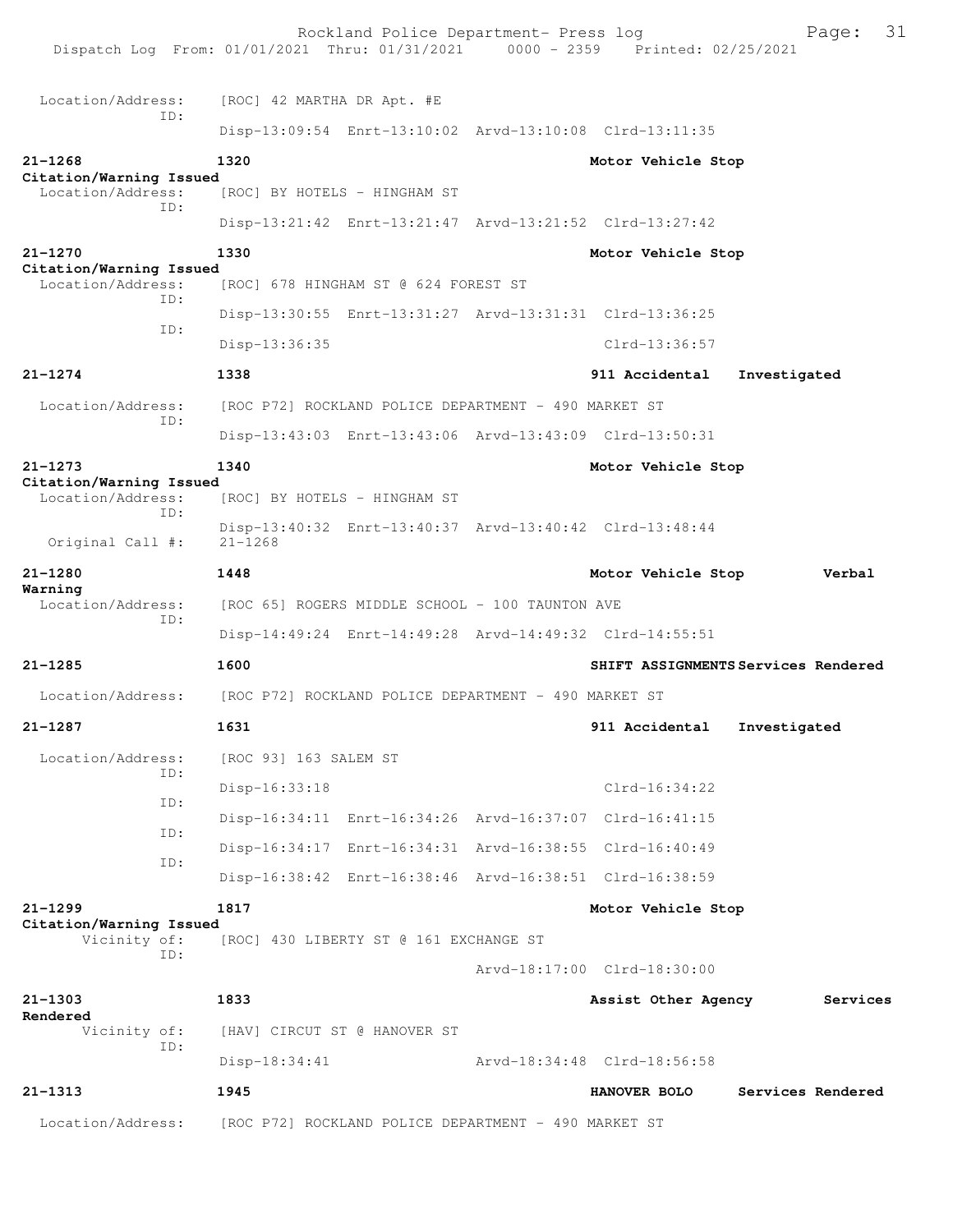| Dispatch Log From: 01/01/2021 Thru: 01/31/2021 0000 - 2359 Printed: 02/25/2021 |                                                         | Rockland Police Department- Press log |                                  |                   | Page:       | 32 |
|--------------------------------------------------------------------------------|---------------------------------------------------------|---------------------------------------|----------------------------------|-------------------|-------------|----|
| $21 - 1319$                                                                    | 2053                                                    |                                       | 911 Hang Up Unfounded            |                   |             |    |
| Location/Address:                                                              | [ROC] 230 MARTHA DR Apt. #F                             |                                       |                                  |                   |             |    |
| ID:                                                                            | Disp-20:54:57 Enrt-20:55:09 Arvd-21:02:26 Clrd-21:11:05 |                                       |                                  |                   |             |    |
| ID:                                                                            | Disp-20:55:03 Enrt-20:55:14 Arvd-21:02:22 Clrd-21:11:01 |                                       |                                  |                   |             |    |
| $21 - 1324$                                                                    | 2154                                                    |                                       | Suspicious Activity Services     |                   |             |    |
| Rendered<br>Location/Address:                                                  | [ROC 66] REEDS POND PARK - 80 MARKET ST                 |                                       |                                  |                   |             |    |
| ID:                                                                            | $Disp-21:55:14$                                         |                                       | Arvd-21:55:21 Clrd-22:04:17      |                   |             |    |
| $21 - 1325$                                                                    | 2154                                                    |                                       | 911 Accidental Services Rendered |                   |             |    |
| Location/Address:                                                              | [ROC] 26 BOXBERRY LN                                    |                                       |                                  |                   |             |    |
| ID:                                                                            | Disp-21:56:33 Enrt-21:56:38 Arvd-21:58:43 Clrd-22:00:44 |                                       |                                  |                   |             |    |
| $21 - 1327$                                                                    | 2220                                                    |                                       | 911 Hang Up                      | Services Rendered |             |    |
| Location/Address:                                                              | [ROC 691] 242 MARTHA DR Apt. #A                         |                                       |                                  |                   |             |    |
| ID:                                                                            | Disp-22:22:07                                           |                                       | Arvd-22:22:43 Clrd-22:51:07      |                   |             |    |
| ID:                                                                            | Disp-22:22:15 Enrt-22:23:02 Arvd-22:25:38 Clrd-23:23:37 |                                       |                                  |                   |             |    |
| ID:                                                                            | $Disp-22:41:09$                                         |                                       | Arvd-22:41:14 Clrd-23:28:33      |                   |             |    |
| ID:                                                                            | Disp-23:05:28                                           |                                       | $Clrd-23:05:46$                  |                   |             |    |
| ID:                                                                            | Disp-23:05:59 Enrt-23:06:04                             |                                       | $Clrd-23:21:27$                  |                   |             |    |
| For Date: $01/12/2021$ - Tuesday                                               |                                                         |                                       |                                  |                   |             |    |
| $21 - 1333$                                                                    | 0001                                                    |                                       | General Info                     | Services Rendered |             |    |
| Location/Address: [ROC P72] ROCKLAND POLICE DEPARTMENT - 490 MARKET ST         |                                                         |                                       |                                  |                   |             |    |
| 21-1337                                                                        | 0028                                                    |                                       | Health & Welfare Check           |                   | No EMS      |    |
| Location/Address:                                                              | [ROC P100] LUKE'S LIQUORS - 167 MARKET ST               |                                       |                                  |                   |             |    |
| ID:                                                                            | $Disp-00:29:32$                                         |                                       | Arvd-00:29:36 Clrd-00:40:58      |                   |             |    |
| $21 - 1338$                                                                    | 0042                                                    |                                       | Suspicious Activity              |                   | Sent On Way |    |
| Location/Address:                                                              | [ROC 66] REEDS POND PARK - 80 MARKET ST                 |                                       |                                  |                   |             |    |
| ID:                                                                            |                                                         |                                       | Arvd-00:42:00 Clrd-00:46:14      |                   |             |    |
| ID:                                                                            | $Disp-00:45:47$                                         |                                       | Arvd-00:45:54 Clrd-00:46:14      |                   |             |    |
| $21 - 1342$                                                                    | 0145                                                    |                                       | Health & Welfare Check           |                   | Transported |    |
| to Hospital<br>Vicinity of:                                                    | [ROC] SPRINGATE - 30 MARTHA DR @ 115 J A DUNN MEM DR    |                                       |                                  |                   |             |    |
| ID:                                                                            | Disp-01:48:47 Enrt-01:49:06 Arvd-01:53:47 Clrd-01:54:39 |                                       |                                  |                   |             |    |
| ID:                                                                            | Disp-01:48:58 Enrt-01:49:03 Arvd-01:49:08 Clrd-01:54:39 |                                       |                                  |                   |             |    |
| Original Call #:                                                               | $21 - 1337$                                             |                                       |                                  |                   |             |    |
| $21 - 1350$<br>Rendered                                                        | 0339                                                    |                                       | Suspicious Activity Services     |                   |             |    |
| Location/Address:<br>ID:                                                       | [ROC] 428 FOREST ST                                     |                                       |                                  |                   |             |    |
| ID:                                                                            | Disp-03:40:51 Enrt-03:41:40 Arvd-03:43:25 Clrd-03:53:50 |                                       |                                  |                   |             |    |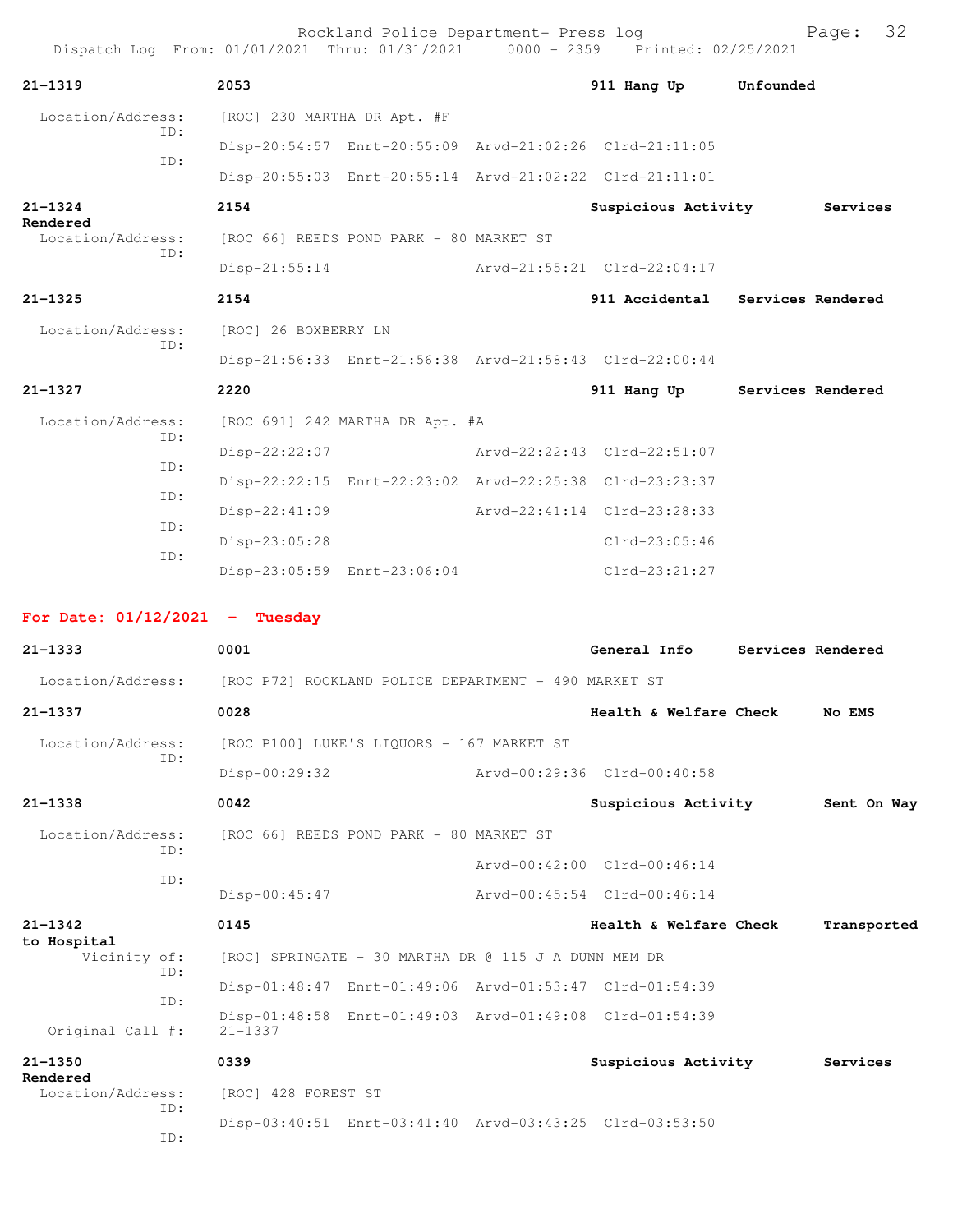|                                      |                          | Rockland Police Department- Press log<br>Dispatch Log From: 01/01/2021 Thru: 01/31/2021 0000 - 2359 Printed: 02/25/2021 |                             |                                     |                   | 33<br>Page: |
|--------------------------------------|--------------------------|-------------------------------------------------------------------------------------------------------------------------|-----------------------------|-------------------------------------|-------------------|-------------|
|                                      |                          | Disp-03:40:56 Enrt-03:41:40 Arvd-03:42:53 Clrd-03:53:50                                                                 |                             |                                     |                   |             |
|                                      | ID:                      | Disp-03:42:22 Enrt-03:42:30 Arvd-03:45:06 Clrd-03:53:50                                                                 |                             |                                     |                   |             |
| $21 - 1355$                          |                          | 0515                                                                                                                    |                             | Building Check                      | Appears Secure    |             |
|                                      | Location/Address:        | [ROC 61] UNION ST BUSINESS DISTRICT - UNION ST                                                                          |                             |                                     |                   |             |
|                                      | ID:                      | Disp-05:16:20                                                                                                           |                             | Arvd-05:16:24 Clrd-06:03:20         |                   |             |
| $21 - 1357$                          |                          | 0554                                                                                                                    |                             | Details / Time off                  |                   | Services    |
| Rendered                             | Location:                | [ROC]                                                                                                                   |                             |                                     |                   |             |
| $21 - 1360$                          |                          | 0631                                                                                                                    |                             | Details / Time off                  |                   | Services    |
| Rendered                             | Location:                | [ROC]                                                                                                                   |                             |                                     |                   |             |
| $21 - 1362$                          |                          | 0636                                                                                                                    |                             | Details / Time off                  |                   | Services    |
| Rendered                             | Location:                | [ROC]                                                                                                                   |                             |                                     |                   |             |
| $21 - 1368$                          |                          | 0805                                                                                                                    |                             | Information Call No Action Required |                   |             |
|                                      | Location/Address:        | [ROC P72] ROCKLAND POLICE DEPARTMENT - 490 MARKET ST                                                                    |                             |                                     |                   |             |
| $21 - 1375$                          |                          | 0854                                                                                                                    |                             | MVA Property Damage Only            |                   | Paper       |
| Exchange                             | Location/Address:        | [ROC] 333 UNION ST @ 15 WEBSTER ST                                                                                      |                             |                                     |                   |             |
|                                      | ID:                      | Disp-08:54:52 Enrt-08:54:55 Arvd-08:58:38 Clrd-09:06:56                                                                 |                             |                                     |                   |             |
|                                      | ID:                      |                                                                                                                         |                             | Arvd-08:58:49 Clrd-09:06:49         |                   |             |
| $21 - 1378$<br>Required              |                          | 0905                                                                                                                    |                             | Details / Time off                  |                   | No Action   |
|                                      | Location:                | [ROC]                                                                                                                   |                             |                                     |                   |             |
| $21 - 1382$<br>Checked/Secured       |                          | 0910                                                                                                                    |                             | <b>Building Check</b>               | Building          |             |
|                                      | Location/Address:<br>ID: | [ROC 60] SPRING GATE APARTMENTS - 52 HANNAH WAY                                                                         |                             |                                     |                   |             |
|                                      |                          |                                                                                                                         | Arvd-09:12:24 Clrd-09:15:19 |                                     |                   |             |
| $21 - 1384$                          |                          |                                                                                                                         |                             |                                     |                   |             |
| Checked/Secured<br>Location/Address: |                          | 0913                                                                                                                    |                             | Building Check                      | Building          |             |
|                                      |                          | [ROC] HINGHAM ST                                                                                                        |                             |                                     |                   |             |
|                                      | ID:                      |                                                                                                                         |                             | Arvd-09:14:04 Clrd-09:14:25         |                   |             |
| 21-1388                              |                          | 0948                                                                                                                    |                             | Information Call No Action Required |                   |             |
|                                      | Location/Address:        | [ROC P72] ROCKLAND POLICE DEPARTMENT - 490 MARKET ST                                                                    |                             |                                     |                   |             |
| $21 - 1391$                          |                          | 0951                                                                                                                    |                             | Harassment                          | Advised to Court  |             |
|                                      | Location/Address:        | [ROC] 51 MAPLE ST Apt. #141                                                                                             |                             |                                     |                   |             |
|                                      | ID:                      | Disp-10:11:34                                                                                                           |                             | Clrd-10:17:47                       |                   |             |
| $21 - 1390$                          |                          | 1009                                                                                                                    |                             | Warrant                             | Services Rendered |             |
|                                      | Location/Address:        | [ROC 709] 510 WEBSTER ST                                                                                                |                             |                                     |                   |             |
|                                      | ID:                      | Disp-10:11:04                                                                                                           |                             | Arvd-10:17:53 Clrd-10:31:44         |                   |             |
|                                      | ID:<br>ID:               | Disp-10:11:04                                                                                                           |                             | Arvd-10:17:46 Clrd-11:40:22         |                   |             |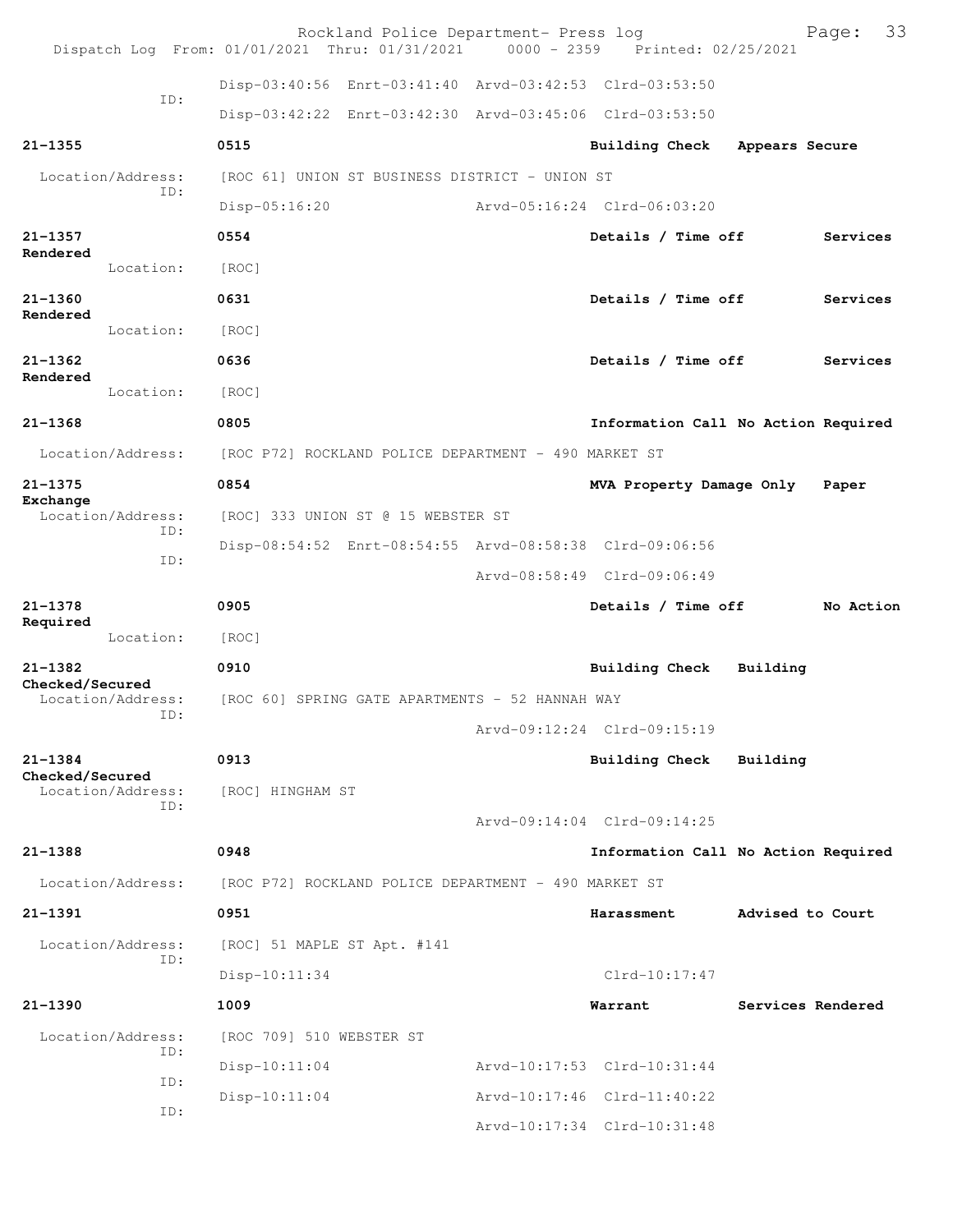| $21 - 1508$                                                            | 1100                                                                                                    |                                                                            |                             |          | Animal Complaint Services Rendered  |                    |                    |
|------------------------------------------------------------------------|---------------------------------------------------------------------------------------------------------|----------------------------------------------------------------------------|-----------------------------|----------|-------------------------------------|--------------------|--------------------|
| Location/Address:                                                      | [ROC] 425 WEST WATER ST                                                                                 |                                                                            |                             |          |                                     |                    |                    |
| $21 - 1392$                                                            | 1101                                                                                                    |                                                                            |                             | Detail   |                                     | No Action Required |                    |
| Location/Address:                                                      |                                                                                                         | [ROC P72] ROCKLAND POLICE DEPARTMENT - 490 MARKET ST                       |                             |          |                                     |                    |                    |
| $21 - 1394$                                                            | 1113                                                                                                    |                                                                            |                             |          | Burglar Alarm                       | Cancelled Enroute  |                    |
| Location/Address:                                                      | [ROC] 245 REED ST                                                                                       |                                                                            |                             |          |                                     |                    |                    |
| $21 - 1396$                                                            | 1145                                                                                                    |                                                                            |                             |          | MVA Property Damage Only            |                    | Paper              |
| Exchange<br>Location/Address:                                          |                                                                                                         | [ROC P64] CVS PHARMACY - 80 MARKET ST                                      |                             |          |                                     |                    |                    |
| ID:                                                                    |                                                                                                         | Disp-11:46:44 Enrt-11:47:08 Arvd-11:48:13 Clrd-12:03:43                    |                             |          |                                     |                    |                    |
| ID:                                                                    |                                                                                                         | Disp-11:46:57 Enrt-11:47:02 Arvd-11:51:44 Clrd-12:03:49                    |                             |          |                                     |                    |                    |
| $21 - 1397$                                                            | 1200                                                                                                    |                                                                            |                             |          | Assist Other Agency                 |                    | Services           |
| Rendered<br>Location/Address:                                          | [ROC] 63 PARK ST                                                                                        |                                                                            |                             |          |                                     |                    |                    |
| ID:                                                                    |                                                                                                         |                                                                            | Arvd-12:00:00 Clrd-12:02:43 |          |                                     |                    |                    |
| $21 - 1399$                                                            | 1205                                                                                                    |                                                                            |                             |          | Assist Other Agency                 |                    | Services           |
| Rendered<br>Location/Address:                                          | [ROC] 45 GREENWOOD ST                                                                                   |                                                                            |                             |          |                                     |                    |                    |
| ID:                                                                    |                                                                                                         |                                                                            | Arvd-12:05:00 Clrd-12:10:49 |          |                                     |                    |                    |
| $21 - 1405$                                                            | 1248                                                                                                    |                                                                            |                             |          | <b>Building Check</b>               | Building           |                    |
| Checked/Secured<br>Location/Address:                                   |                                                                                                         | [ROC 60] SPRING GATE APARTMENTS - 52 HANNAH WAY                            |                             |          |                                     |                    |                    |
| ID:                                                                    |                                                                                                         |                                                                            | Arvd-12:48:57 Clrd-12:49:04 |          |                                     |                    |                    |
| $21 - 1406$                                                            | 1259                                                                                                    |                                                                            |                             |          | Information Call No Action Required |                    |                    |
| Location/Address:                                                      | [ROC P72] ROCKLAND POLICE DEPARTMENT - 490 MARKET ST                                                    |                                                                            |                             |          |                                     |                    |                    |
| $21 - 1409$                                                            | 1316                                                                                                    |                                                                            |                             | TIME OFF |                                     |                    | No Action Required |
| Location/Address: [ROC P72] ROCKLAND POLICE DEPARTMENT - 490 MARKET ST |                                                                                                         |                                                                            |                             |          |                                     |                    |                    |
| ID:                                                                    |                                                                                                         |                                                                            | Arvd-13:16:01 Clrd-13:18:03 |          |                                     |                    |                    |
| $21 - 1509$                                                            | 1320                                                                                                    |                                                                            |                             |          | Animal Complaint Services Rendered  |                    |                    |
| Location/Address:                                                      | [ROC] 91 PACIFIC ST                                                                                     |                                                                            |                             |          |                                     |                    |                    |
| $21 - 1410$                                                            | 1339                                                                                                    |                                                                            |                             | Threats  |                                     | Report Follows     |                    |
| Location/Address:<br>ID:                                               | [ROC] 37 SALEM ST Apt. #3                                                                               |                                                                            |                             |          |                                     |                    |                    |
| Refer To Summons:<br>Summons:<br>Address:<br>Age:<br>Charges:          | Disp-13:43:17<br>21ROC-1410-AR<br>NOONAN, MATTHEW JOHN<br>136 WRIGHT ST<br>18<br>THREAT TO COMMIT CRIME | ARLINGTON, MA<br>WITNESS/JUROR/POLICE/COURT OFFICIAL, INTIMIDATE, OBSTRUCT |                             |          | $Clrd-14:35:51$                     |                    |                    |
| $21 - 1411$                                                            | 1354                                                                                                    |                                                                            |                             |          | 911 Accidental                      | Building           |                    |
| Checked/Secured<br>Location/Address:<br>ID:                            |                                                                                                         | [ROC] CREATIVE SUCCESSFUL ALIANCE - 100 WEYMOUTH ST                        |                             |          |                                     |                    |                    |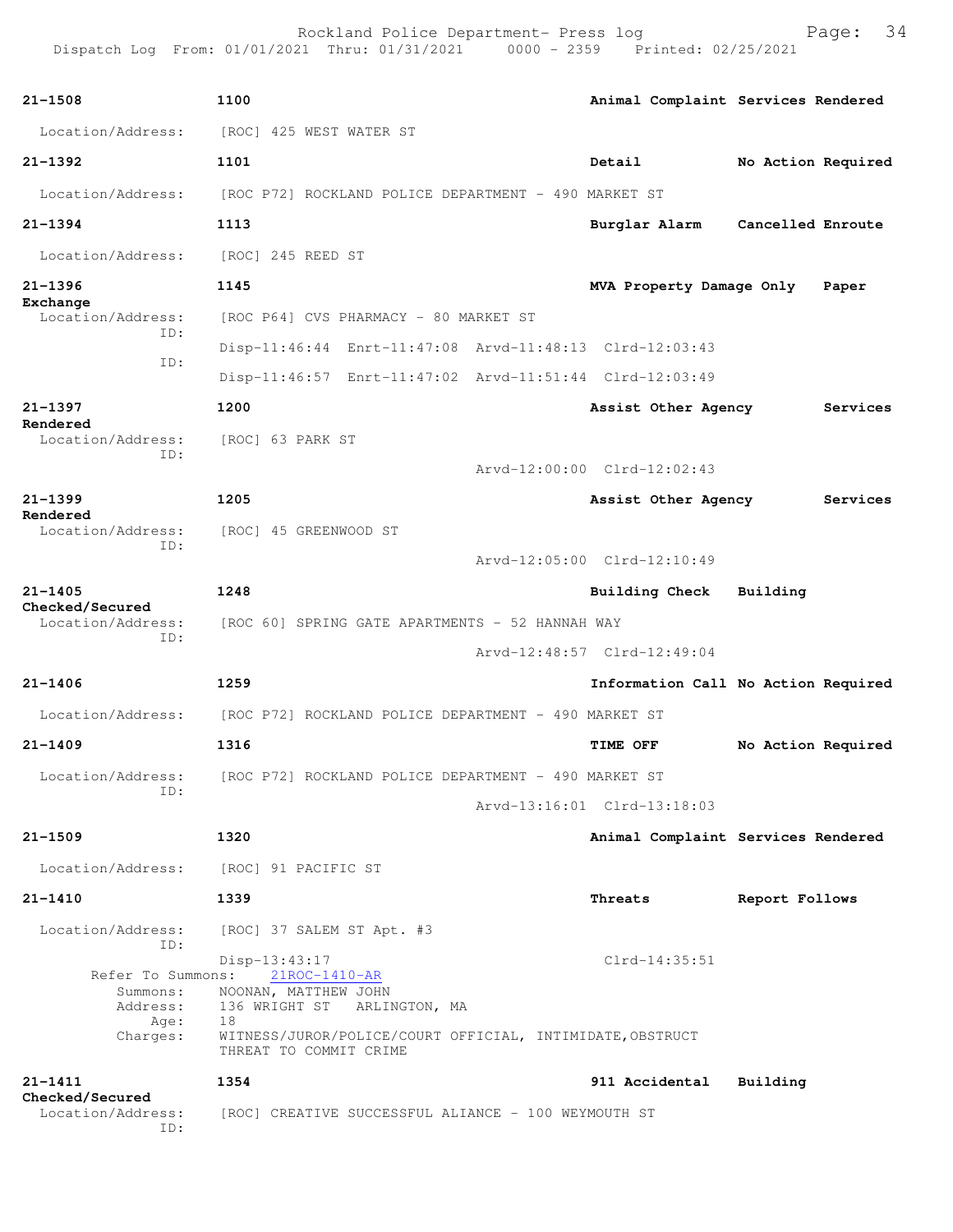Rockland Police Department- Press log entitled and Page: 35 Dispatch Log From: 01/01/2021 Thru: 01/31/2021 0000 - 2359 Printed: 02/25/2021

Disp-13:58:09 Enrt-13:58:13 Arvd-14:09:00 Clrd-14:13:16

| 21-1417<br>Checked/Secured                  | 1417                                                    | Building Check                     | Building           |          |
|---------------------------------------------|---------------------------------------------------------|------------------------------------|--------------------|----------|
| Location/Address:<br>ID:                    | [ROC] HINGHAM ST                                        |                                    |                    |          |
|                                             |                                                         | Arvd-14:17:41 Clrd-14:17:59        |                    |          |
| $21 - 1423$                                 | 1432                                                    | Suspicious Activity                |                    | Services |
| Rendered<br>Location/Address:<br>ID:<br>ID: | [ROC] 74 MARTHA DR Apt. #C                              |                                    |                    |          |
|                                             | Disp-14:36:25 Enrt-14:36:28 Arvd-14:38:13 Clrd-14:51:11 |                                    |                    |          |
|                                             | Disp-14:37:02 Enrt-14:37:08 Arvd-14:38:06 Clrd-14:50:20 |                                    |                    |          |
| $21 - 1424$                                 | 1436                                                    | Detail                             | No Action Required |          |
| Location/Address:                           | [ROC P72] ROCKLAND POLICE DEPARTMENT - 490 MARKET ST    |                                    |                    |          |
| $21 - 1427$                                 | 1448                                                    | 911 Hang Up                        | Unfounded          |          |
| Location/Address:                           | [ROC] 57 CHURCH ST                                      |                                    |                    |          |
| TD:                                         | Disp-14:50:31 Enrt-14:50:36 Arvd-14:54:35 Clrd-14:57:25 |                                    |                    |          |
| $21 - 1430$                                 | 1513                                                    | Assist Other Agency                |                    | Services |
| Rendered<br>Location/Address:               | [ROC P72] ROCKLAND POLICE DEPARTMENT - 490 MARKET ST    |                                    |                    |          |
| ID:                                         | Disp-15:19:27                                           | Clrd-15:20:10                      |                    |          |
| ID:                                         | Disp-15:19:27                                           | Clrd-15:20:18                      |                    |          |
| ID:                                         | Disp-15:19:27                                           | $Clrd-15:20:24$                    |                    |          |
| ID:                                         | Disp-15:19:27                                           | Clrd-15:19:55                      |                    |          |
| $21 - 1431$                                 | 1516                                                    | Building Check                     | Building           |          |
| Checked/Secured<br>Location/Address:        | [ROC] 978 UNION ST                                      |                                    |                    |          |
| ID:                                         | Disp-15:18:07 Enrt-15:18:13                             | $Clrd-15:19:27$                    |                    |          |
| ID:                                         | Disp-15:20:10                                           | Arvd-15:22:21 Clrd-15:27:09        |                    |          |
| $21 - 1434$                                 | 1520                                                    | Burglar Alarm                      | Building           |          |
| Checked/Secured<br>Location/Address:        | [ROC] MASS FIRE PREVENTION - 96 RESERVOIR PARK DR       |                                    |                    |          |
| ID:                                         | Disp-15:23:06 Enrt-15:23:12 Arvd-15:28:24 Clrd-15:34:22 |                                    |                    |          |
| $21 - 1439$                                 | 1533                                                    | Larceny / Forgery/ Fraud           |                    | Services |
| Rendered<br>Location/Address:               | [ROC P72] ROCKLAND POLICE DEPARTMENT - 490 MARKET ST    |                                    |                    |          |
| ID:                                         | $Disp-15:44:46$                                         | Clrd-16:01:28                      |                    |          |
| 21-1435                                     | 1535                                                    | Animal Complaint Services Rendered |                    |          |
| Location/Address:                           | [ROC] 258 CENTRE AVE                                    |                                    |                    |          |
| ID:                                         | Disp-15:36:27 Enrt-15:37:01 Arvd-15:42:58 Clrd-16:08:05 |                                    |                    |          |
| $21 - 1436$                                 | 1537                                                    | Assist Other Agency                |                    | Services |
| Rendered<br>Location/Address:               | [ROC 469] 340 CENTRE AVE Apt. #47                       |                                    |                    |          |
| ID:                                         |                                                         | Arvd-15:37:00 Clrd-16:00:02        |                    |          |
|                                             |                                                         |                                    |                    |          |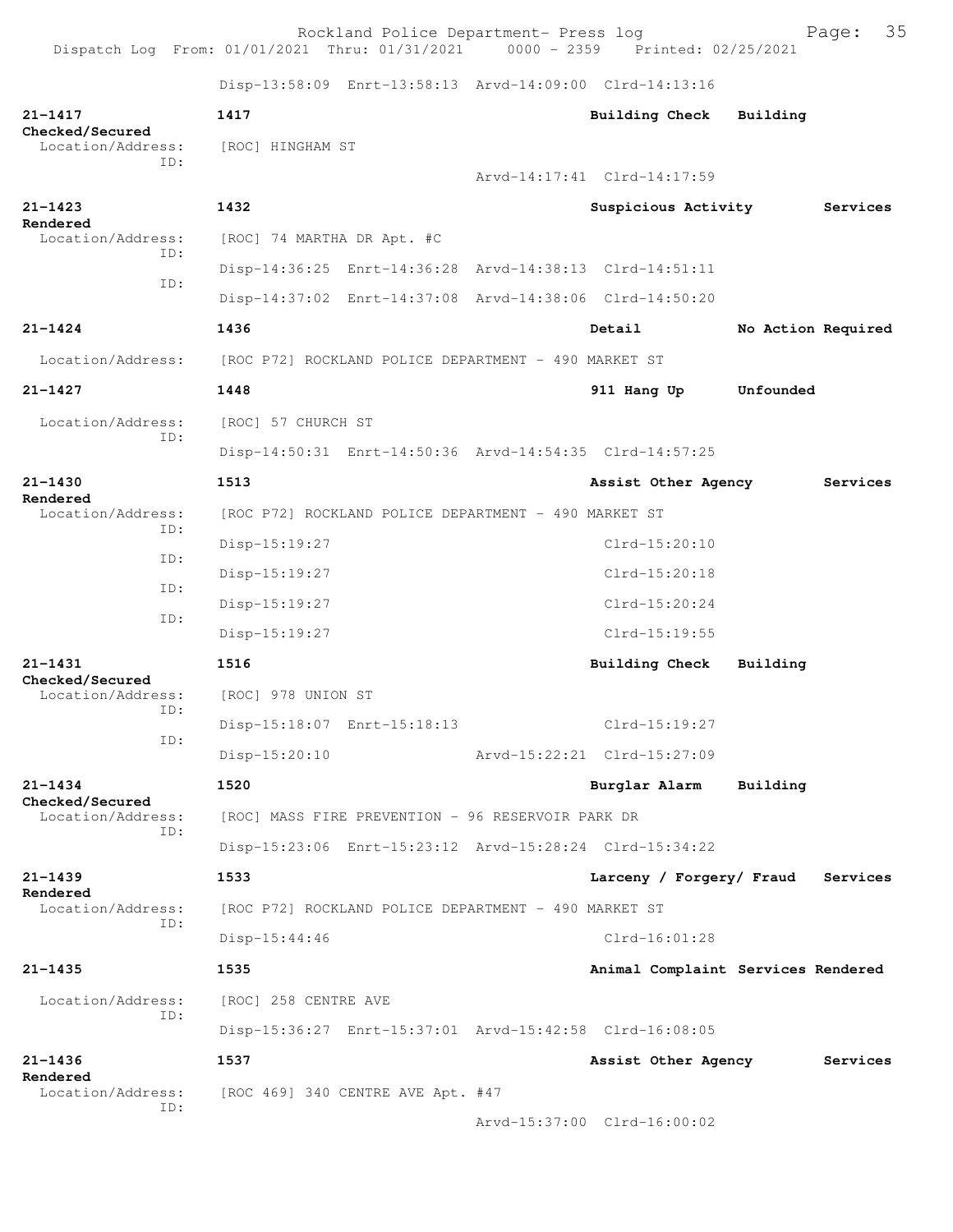| Dispatch Log From: 01/01/2021 Thru: 01/31/2021 0000 - 2359 Printed: 02/25/2021 |                                                                                             | Rockland Police Department- Press log            |              |                                                         | 36<br>Page:       |
|--------------------------------------------------------------------------------|---------------------------------------------------------------------------------------------|--------------------------------------------------|--------------|---------------------------------------------------------|-------------------|
| $21 - 1438$                                                                    | 1542                                                                                        |                                                  |              | Assist Other Agency Services                            |                   |
| Rendered<br>Location/Address:                                                  | [ROC 58] NORTH RIVER COLLABORATIVE SCHOOL - 525 BEECH ST                                    |                                                  |              |                                                         |                   |
| TD:                                                                            |                                                                                             |                                                  |              | Arvd-15:42:00 Clrd-15:47:36                             |                   |
| $21 - 1446$                                                                    | 1637                                                                                        |                                                  |              | Disturbance Services Rendered                           |                   |
| Location/Address:                                                              | [ROC] 51 MAPLE ST                                                                           |                                                  |              |                                                         |                   |
| TD:                                                                            |                                                                                             |                                                  |              | Arvd-16:37:00 Clrd-16:44:47                             |                   |
| $21 - 1451$                                                                    | 1701                                                                                        |                                                  |              | Road Obstruction Unfounded                              |                   |
| Location/Address:                                                              |                                                                                             | [ROC P62] CHINA PLAZA - 35 MARKET ST             |              |                                                         |                   |
| ID:                                                                            |                                                                                             |                                                  |              | Disp-17:03:52 Enrt-17:03:59 Arvd-17:25:53 Clrd-17:27:01 |                   |
| $21 - 1455$<br>Rendered                                                        | 1728                                                                                        |                                                  |              | Assist Other Agency                                     | Services          |
| Location/Address:                                                              | [HVR] 206 WHITING ST                                                                        |                                                  |              |                                                         |                   |
| ID:                                                                            |                                                                                             |                                                  |              | Disp-17:29:51 Enrt-17:30:06 Arvd-17:37:21 Clrd-17:37:28 |                   |
| $21 - 1456$                                                                    | 1737                                                                                        |                                                  |              | MVA Property Damage Only Unfounded                      |                   |
| Location/Address:                                                              | [ROC] 216 POND ST                                                                           |                                                  |              |                                                         |                   |
| TD:                                                                            |                                                                                             |                                                  |              | Disp-17:38:22 Enrt-17:38:28 Arvd-17:39:07 Clrd-17:45:09 |                   |
| $21 - 1458$<br>Rendered                                                        | 1834                                                                                        |                                                  |              | Suspicious Activity                                     | Services          |
| Location/Address:                                                              |                                                                                             | [ROC P45] COMFORT INN - 850 HINGHAM ST           |              |                                                         |                   |
| ID:                                                                            |                                                                                             |                                                  |              | Disp-18:34:58 Enrt-18:35:05 Arvd-18:35:09 Clrd-18:37:33 |                   |
| $21 - 1459$                                                                    | 1839                                                                                        |                                                  |              | 911 Hang Up Services Rendered                           |                   |
| Location/Address:<br>TD:                                                       |                                                                                             | [ROC P45] COMFORT INN - 850 HINGHAM ST           |              |                                                         |                   |
|                                                                                |                                                                                             |                                                  |              | Disp-18:39:59 Enrt-18:40:04 Arvd-18:41:03 Clrd-18:50:58 |                   |
| 21-1460                                                                        | 1840                                                                                        |                                                  |              | Assist Public                                           | Services Rendered |
| Location/Address:<br>ID:                                                       | [ROC 708] 91 UNION ST                                                                       |                                                  |              |                                                         |                   |
|                                                                                |                                                                                             |                                                  |              | Arvd-18:40:00 Clrd-18:53:55                             |                   |
| $21 - 1464$<br>Rendered                                                        | 1956                                                                                        |                                                  |              | Suspicious Activity                                     | Services          |
| Location/Address:<br>ID:                                                       |                                                                                             | [ROC P113] NATIONAL COATING - 105 INDUSTRIAL WAY |              |                                                         |                   |
|                                                                                | $Disp-19:57:50$                                                                             |                                                  |              | Arvd-19:58:02 Clrd-20:34:30                             |                   |
| $21 - 1465$<br>Follows                                                         | 1958                                                                                        |                                                  |              | Larceny / Forgery/ Fraud                                | Report            |
| Location/Address:<br>ID:                                                       |                                                                                             | [ROC 82] 213 UNION ST Apt. #4                    |              |                                                         |                   |
| Refer To Summons:<br>Summons:<br>Address:<br>Age:<br>Charges:                  | 21ROC-1465-AR<br>WILLIS, ANTHONY C<br>695 N MAIN ST Apt. #102<br>28<br>LARCENY UNDER \$1200 |                                                  | BROCKTON, MA | Arvd-19:58:00 Clrd-22:18:51                             |                   |
| $21 - 1466$                                                                    | 2033                                                                                        |                                                  |              | 911 Accidental                                          | Services Rendered |
| Location/Address:<br>ID:                                                       | [ROC] 119 SALEM ST                                                                          |                                                  |              |                                                         |                   |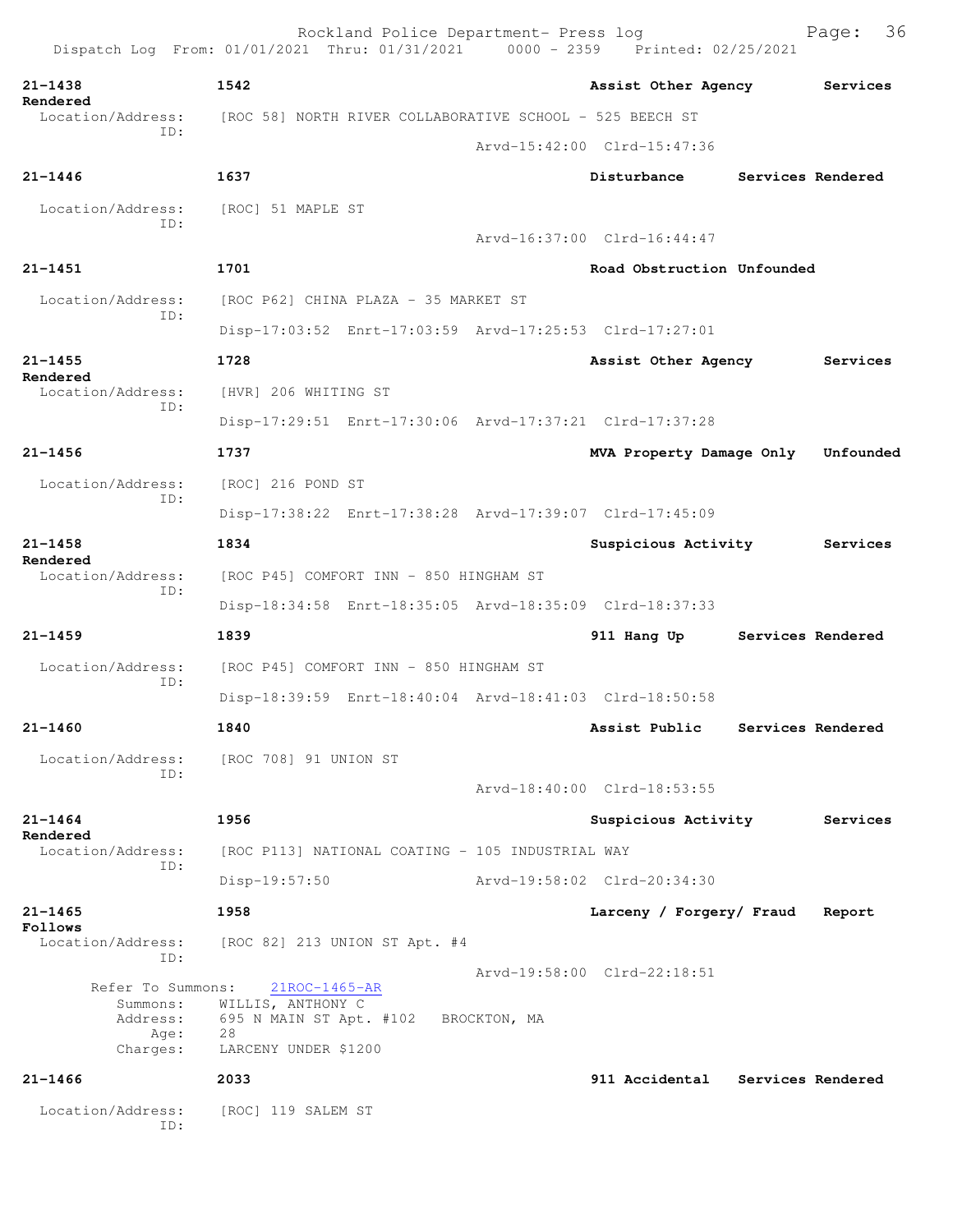|                                         | Rockland Police Department- Press log<br>Dispatch Log From: 01/01/2021 Thru: 01/31/2021 0000 - 2359 Printed: 02/25/2021 |                                     |          | 37<br>Page:       |
|-----------------------------------------|-------------------------------------------------------------------------------------------------------------------------|-------------------------------------|----------|-------------------|
|                                         | Disp-20:35:18 Enrt-20:35:23                                                                                             | $Clrd-20:40:39$                     |          |                   |
| $21 - 1467$                             | 2055                                                                                                                    | Disturbance                         |          | Services Rendered |
| Location/Address:                       | [ROC] 103 UNION ST                                                                                                      |                                     |          |                   |
| TD:                                     |                                                                                                                         | Arvd-20:55:00 Clrd-21:05:14         |          |                   |
| ID:                                     | $Disp-20:57:23$                                                                                                         | Arvd-20:57:30 Clrd-21:05:19         |          |                   |
| $21 - 1472$                             | 2137                                                                                                                    | Motor Vehicle Stop                  |          |                   |
| Citation/Warning Issued<br>Vicinity of: | [ROC] 104 SUMMER ST @ 1 TOPPING AVE                                                                                     |                                     |          |                   |
| ID:                                     |                                                                                                                         | Arvd-21:37:00 Clrd-21:43:09         |          |                   |
| $21 - 1479$                             | 2255                                                                                                                    | 911 Accidental Services Rendered    |          |                   |
| Location/Address:                       | [ROC 575] 119 GROVE ST                                                                                                  |                                     |          |                   |
| ID:                                     | Disp-22:57:21 Enrt-22:57:27 Arvd-23:05:36 Clrd-23:10:57                                                                 |                                     |          |                   |
| $21 - 1481$                             | 2331                                                                                                                    | Disturbance                         |          | Services Rendered |
| Location/Address:                       | [ROC 187] 109 MARKET ST Apt. #20                                                                                        |                                     |          |                   |
| ID:                                     |                                                                                                                         | Arvd-23:31:00 Clrd-23:37:36         |          |                   |
| $21 - 1483$                             | 2345                                                                                                                    | Suspicious Activity                 |          | No Action         |
| Required<br>Location/Address:<br>ID:    | [ROC] 94 SPRING ST                                                                                                      |                                     |          |                   |
|                                         | Disp-23:47:01 Enrt-23:47:06 Arvd-23:51:50 Clrd-23:52:16                                                                 |                                     |          |                   |
| For Date: $01/13/2021$ - Wednesday      |                                                                                                                         |                                     |          |                   |
| $21 - 1484$                             | 0007                                                                                                                    | General Info                        |          | Services Rendered |
| Location/Address:                       | [ROC P72] ROCKLAND POLICE DEPARTMENT - 490 MARKET ST                                                                    |                                     |          |                   |
| TD:                                     | $Disp-00:09:33$                                                                                                         | $Clrd-00:09:40$                     |          |                   |
| $21 - 1497$                             | 0544                                                                                                                    | <b>Building Check</b>               | Building |                   |
| Checked/Secured<br>Location/Address:    | [ROC 61] UNION ST BUSINESS DISTRICT - UNION ST                                                                          |                                     |          |                   |
| ID:                                     |                                                                                                                         | Arvd-05:50:29 Clrd-06:09:41         |          |                   |
| $21 - 1502$                             | 0710                                                                                                                    | Details / Time off                  |          | Services          |
| Rendered<br>Location:                   | [ROC]                                                                                                                   |                                     |          |                   |
| $21 - 1504$                             | 0800                                                                                                                    | SHIFT ASSIGNMENTS Services Rendered |          |                   |
| Location/Address:                       | [ROC P72] ROCKLAND POLICE DEPARTMENT - 490 MARKET ST                                                                    |                                     |          |                   |
| $21 - 1506$                             | 0817                                                                                                                    | Motor Vehicle Complaint             |          | Could Not         |
| Locate<br>Location/Address:             | [ROC] 88 POND ST @ 1149 HINGHAM ST                                                                                      |                                     |          |                   |
| ID:                                     | Disp-08:19:42 Enrt-08:19:49 Arvd-08:19:53 Clrd-08:29:25                                                                 |                                     |          |                   |
| $21 - 1507$                             | 0830                                                                                                                    | Building Check                      | Building |                   |
| Checked/Secured<br>Location/Address:    | [ROC P47] BEST WESTERN - 909 HINGHAM ST                                                                                 |                                     |          |                   |
| ID:                                     |                                                                                                                         | Arvd-08:31:35 Clrd-08:33:35         |          |                   |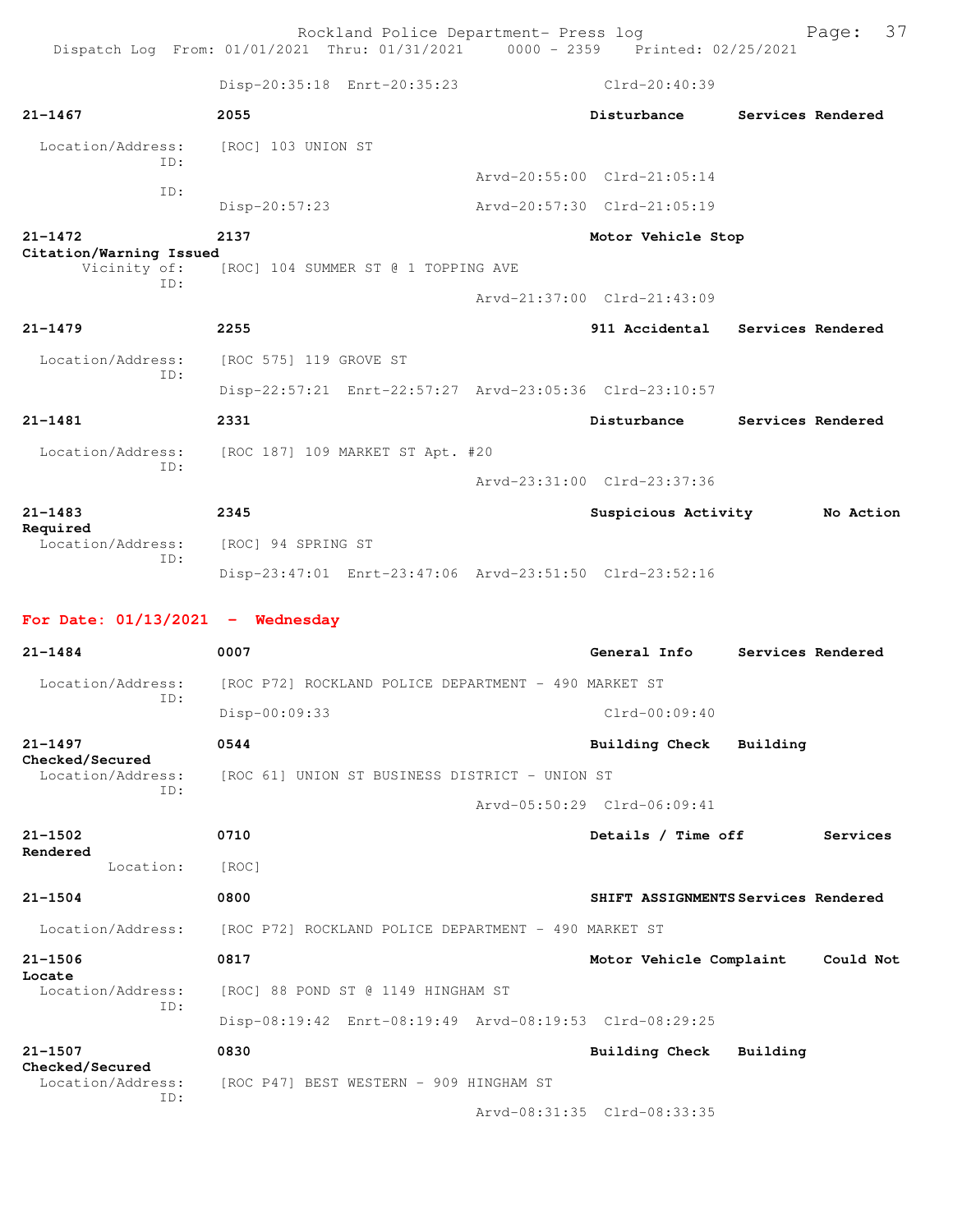|                                              | Rockland Police Department- Press log<br>Dispatch Log From: 01/01/2021 Thru: 01/31/2021 0000 - 2359 Printed: 02/25/2021 |                             | 38<br>Page:                         |
|----------------------------------------------|-------------------------------------------------------------------------------------------------------------------------|-----------------------------|-------------------------------------|
| $21 - 1513$                                  | 0855                                                                                                                    | 911 Accidental              | Services Rendered                   |
| Location/Address:<br>TD:                     | [ROC P45] COMFORT INN - 850 HINGHAM ST                                                                                  |                             |                                     |
| ID:                                          | Disp-08:58:06 Enrt-08:59:24                                                                                             | Clrd-09:00:03               |                                     |
|                                              | Disp-08:59:58 Enrt-09:00:08 Arvd-09:06:04 Clrd-09:13:31                                                                 |                             |                                     |
| $21 - 1522$                                  | 1036                                                                                                                    | 911 Accidental              | Services Rendered                   |
| Vicinity of:<br>ID:                          | [ROC] 71 VERNON ST                                                                                                      |                             |                                     |
| TD:                                          | Disp-10:37:10 Enrt-10:37:41 Arvd-10:41:53 Clrd-10:49:32                                                                 |                             |                                     |
|                                              | $Disp-10:41:44$                                                                                                         | Arvd-10:41:49 Clrd-10:49:27 |                                     |
| $21 - 1527$                                  | 1119                                                                                                                    |                             | 911 Accidental Services Rendered    |
| Vicinity of:<br>ID:                          | [ROC] VERNON ST                                                                                                         |                             |                                     |
| ID:                                          | Disp-11:20:36                                                                                                           | Arvd-11:21:11 Clrd-11:29:42 |                                     |
|                                              | $Disp-11:21:20$                                                                                                         | Arvd-11:21:25 Clrd-11:29:37 |                                     |
| $21 - 1528$<br>Checked/Secured               | 1136                                                                                                                    | Building Check              | Building                            |
| Location/Address:<br>ID:                     | [ROC P45] COMFORT INN - 850 HINGHAM ST                                                                                  |                             |                                     |
|                                              |                                                                                                                         | Arvd-11:37:22 Clrd-11:41:29 |                                     |
| $21 - 1536$                                  | 1230                                                                                                                    | OFFICER SAFETY              | Services Rendered                   |
| Location/Address:                            | [ROC P72] ROCKLAND POLICE DEPARTMENT - 490 MARKET ST                                                                    |                             |                                     |
| $21 - 1537$                                  | 1245                                                                                                                    | TIME OFF                    | No Action Required                  |
| Location/Address:                            | [ROC P72] ROCKLAND POLICE DEPARTMENT - 490 MARKET ST                                                                    |                             |                                     |
| ID:                                          |                                                                                                                         | Arvd-12:45:09 Clrd-12:47:22 |                                     |
| $21 - 1540$                                  | 1326                                                                                                                    | MVA Property Damage Only    | Services                            |
| Rendered<br>Location/Address:                | [ROC] UNION ST                                                                                                          |                             |                                     |
| ID:                                          | Disp-13:30:38 Enrt-13:34:07 Arvd-13:34:08 Clrd-13:34:12                                                                 |                             |                                     |
| $21 - 1546$                                  | 1421                                                                                                                    | Motor Vehicle Stop          |                                     |
| Citation/Warning Issued<br>Location/Address: | [ROC] SUMMER ST                                                                                                         |                             |                                     |
| TD:                                          |                                                                                                                         | Arvd-14:21:00 Clrd-14:28:53 |                                     |
| $21 - 1549$                                  | 1512                                                                                                                    | <b>Building Check</b>       | Building                            |
| Checked/Secured<br>Location/Address:         | [ROC P51] DOUBLE TREE - 929 HINGHAM ST                                                                                  |                             |                                     |
| TD:                                          |                                                                                                                         | Arvd-15:13:50 Clrd-15:15:58 |                                     |
| $21 - 1553$                                  | 1539                                                                                                                    | Assist Public               | Peace Restored                      |
| Location/Address:                            | [ROC] NORMAN ST                                                                                                         |                             |                                     |
| ID:                                          | Disp-15:40:55 Enrt-15:41:03 Arvd-15:41:07 Clrd-15:56:49                                                                 |                             |                                     |
| ID:                                          | Disp-15:40:55 Enrt-15:41:05 Arvd-15:41:09 Clrd-15:56:45                                                                 |                             |                                     |
| $21 - 1556$                                  | 1603                                                                                                                    |                             | SHIFT ASSIGNMENTS Services Rendered |
| Location/Address:<br>ID:                     | [ROC P72] ROCKLAND POLICE DEPARTMENT - 490 MARKET ST                                                                    |                             |                                     |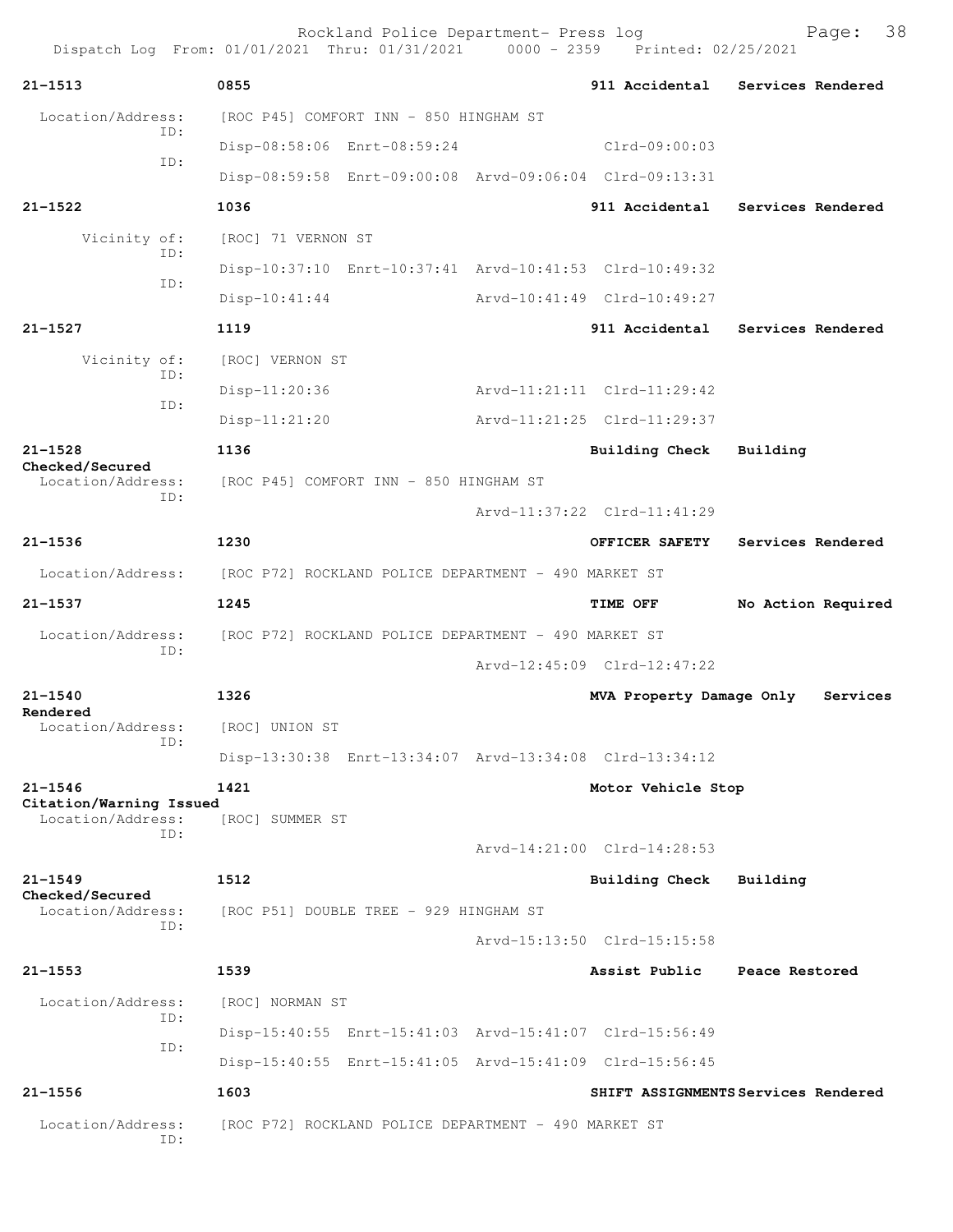Rockland Police Department- Press log Page: 39

Disp-16:06:54 Clrd-16:07:08 **21-1563 1634 Disturbance Peace Restored** Location/Address: [ROC] NORMAN ST ID: Disp-16:38:14 Arvd-16:38:53 Clrd-16:46:06 **21-1564 1708 Building Check Services Rendered** Location/Address: [ROC] HINGHAM ST ID: Arvd-17:08:45 Clrd-17:16:02 **21-1566 1727 Suspicious Activity Arrest(s) Made**  Location/Address: [ROC] 87 LINCOLN RD ID: Disp-17:30:45 Enrt-17:43:29 Arvd-17:43:30 Clrd-18:59:10 ID: Disp-17:41:22 Enrt-17:41:23 Arvd-18:02:14 Clrd-18:06:55 Refer To Arrest: 21ROC-1566-AR Arrest: LERNER, JOSHUA<br>Address: 87 LINCOLN RD 87 LINCOLN RD ROCKLAND, MA Age:<br>Charges: Straight Warrant DRUG, POSSESS CLASS A DRUG, POSSESS CLASS B DRUG, POSSESS CLASS C **21-1568 1803 Motor Vehicle Collision W/PI Could Not Locate**  Location/Address: [ROC] 312 UNION ST ID: Disp-18:06:34 Enrt-18:06:38 Arvd-18:07:04 Clrd-18:13:57 ID: Disp-18:06:55 Enrt-18:06:59 Arvd-18:09:39 Clrd-18:10:16 **21-1575 1906 Harassment Services Rendered** Location/Address: [ROC] 110 MARTHA DR Apt. #E ID: Disp-19:16:22 Clrd-19:16:31 **21-1578 1931 Follow-Up Investigation No Action Required**  Location/Address: [ROC] 87 LINCOLN RD ID: Disp-19:33:44 Enrt-19:33:59 Arvd-19:34:53 Clrd-22:32:57 ID: Disp-19:33:44 Enrt-19:34:01 Arvd-19:34:55 Clrd-22:33:01 **21-1582 2021 Building Check Services Rendered** Location/Address: [ROC] HINGHAM ST ID: Arvd-20:22:33 Clrd-20:22:56 **21-1584 2052 Prisoner Information Services Rendered**  Location/Address: [ROC P72] ROCKLAND POLICE DEPARTMENT - 490 MARKET ST ID: Disp-20:54:32 Clrd-20:54:51 **21-1587 2125 Police Information Services Rendered**  Location/Address: [ROC P72] ROCKLAND POLICE DEPARTMENT - 490 MARKET ST ID: Disp-21:28:01 Clrd-21:28:36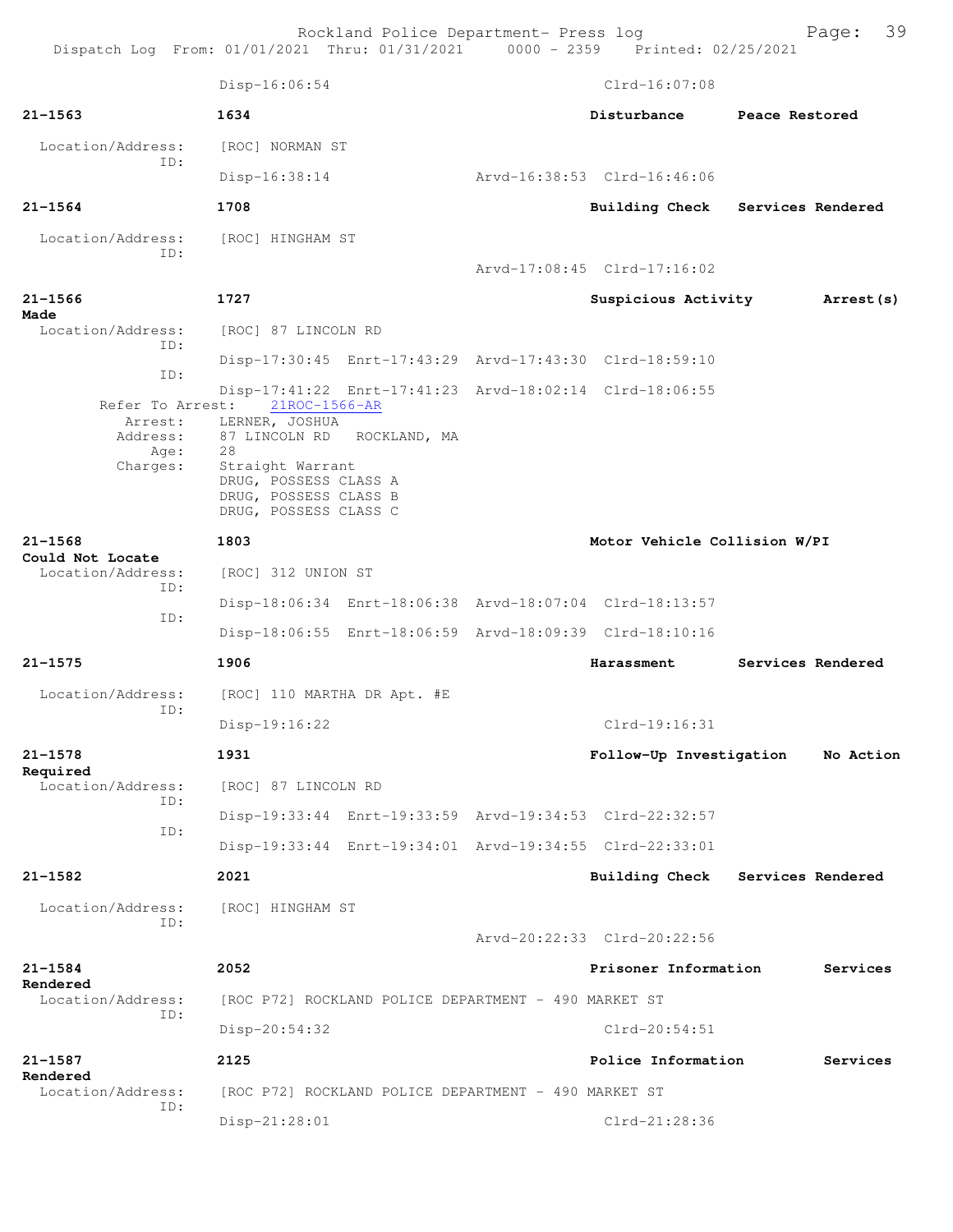|                                   | Rockland Police Department- Press log<br>Dispatch Log From: 01/01/2021 Thru: 01/31/2021 0000 - 2359 Printed: 02/25/2021                         |                                     |                | 40<br>Page:        |
|-----------------------------------|-------------------------------------------------------------------------------------------------------------------------------------------------|-------------------------------------|----------------|--------------------|
| $21 - 1590$                       | 2254                                                                                                                                            | 911 Accidental                      | Appears Secure |                    |
| Location/Address:                 | [ROC 288] 160 MARTHA DR Apt. #A                                                                                                                 |                                     |                |                    |
| TD:                               | Disp-22:56:43 Enrt-22:56:50                                                                                                                     | Clrd-23:03:34                       |                |                    |
| ID:                               | Disp-23:03:25 Enrt-23:03:28 Arvd-23:03:29 Clrd-23:03:38                                                                                         |                                     |                |                    |
| For Date: $01/14/2021$ - Thursday |                                                                                                                                                 |                                     |                |                    |
| $21 - 1593$                       | 0000                                                                                                                                            | SHIFT ASSIGNMENTSNo Service         |                |                    |
| Location/Address:                 | [ROC P72] ROCKLAND POLICE DEPARTMENT - 490 MARKET ST                                                                                            |                                     |                |                    |
| ID:                               |                                                                                                                                                 | Arvd-00:00:00 Clrd-00:01:34         |                |                    |
| $21 - 1598$                       | 0157                                                                                                                                            | Police Information                  |                | Services           |
| Rendered<br>Location/Address:     | [ROC P72] ROCKLAND POLICE DEPARTMENT - 490 MARKET ST                                                                                            |                                     |                |                    |
| ID:                               | Disp-02:02:02                                                                                                                                   | Arvd-02:02:17 Clrd-02:02:37         |                |                    |
| ID:                               | Disp-02:02:02                                                                                                                                   | Arvd-02:02:17 Clrd-02:02:37         |                |                    |
| ID:                               | Disp-02:02:02                                                                                                                                   | Arvd-02:02:17 Clrd-02:02:37         |                |                    |
| $21 - 1606$                       | 0532                                                                                                                                            | Building Check                      | Appears Secure |                    |
| Location/Address:                 | [ROC] UNION ST                                                                                                                                  |                                     |                |                    |
| ID:                               |                                                                                                                                                 | Arvd-05:32:00 Clrd-06:02:44         |                |                    |
| $21 - 1617$                       | 0800                                                                                                                                            | SHIFT ASSIGNMENTS Services Rendered |                |                    |
| Location/Address:                 | [ROC P72] ROCKLAND POLICE DEPARTMENT - 490 MARKET ST                                                                                            |                                     |                |                    |
| $21 - 1620$                       | 0829                                                                                                                                            | Time off                            |                | Services Rendered  |
| Location:                         | [ROC]                                                                                                                                           |                                     |                |                    |
| $21 - 1625$                       | 0904                                                                                                                                            | CRUISER MAINTENCE Services Rendered |                |                    |
| Location/Address:                 | [ROC P72] ROCKLAND POLICE DEPARTMENT - 490 MARKET ST                                                                                            |                                     |                |                    |
| ID:                               | Disp-09:10:23                                                                                                                                   | Clrd-09:10:29                       |                |                    |
| $21 - 1627$<br>Towed              | 0918                                                                                                                                            | Motor Vehicle Stop                  |                | Vehicle            |
| Location/Address:                 | [ROC] 321 BEECH ST                                                                                                                              |                                     |                |                    |
| ID:<br>ID:                        |                                                                                                                                                 | Arvd-09:18:00 Clrd-10:07:55         |                |                    |
| Refer To Summons:                 | Disp-09:28:17                                                                                                                                   | Arvd-09:28:20 Clrd-09:57:38         |                |                    |
| Summons:<br>Address:              | 21ROC-1627-AR<br>NEWCOMB, KEVIN J<br>5 UNION ST ROCKLAND, MA                                                                                    |                                     |                |                    |
| Age:                              | 52                                                                                                                                              |                                     |                |                    |
| Charges:                          | LICENSE SUSPENDED, OP MV WITH (CRIMINAL SUBSQ.OFF.)<br>SCHOOL BUS, FAIL STOP FOR<br>BRAKES VIOLATION, MV<br>SPEEDING IN VIOL SPECIAL REGULATION |                                     |                |                    |
| $21 - 1648$                       | 1055                                                                                                                                            | <b>TIME OFF</b>                     |                | No Action Required |
| Location/Address:                 | [ROC P72] ROCKLAND POLICE DEPARTMENT - 490 MARKET ST                                                                                            |                                     |                |                    |
| ID:                               |                                                                                                                                                 | Arvd-10:55:00 Clrd-10:56:57         |                |                    |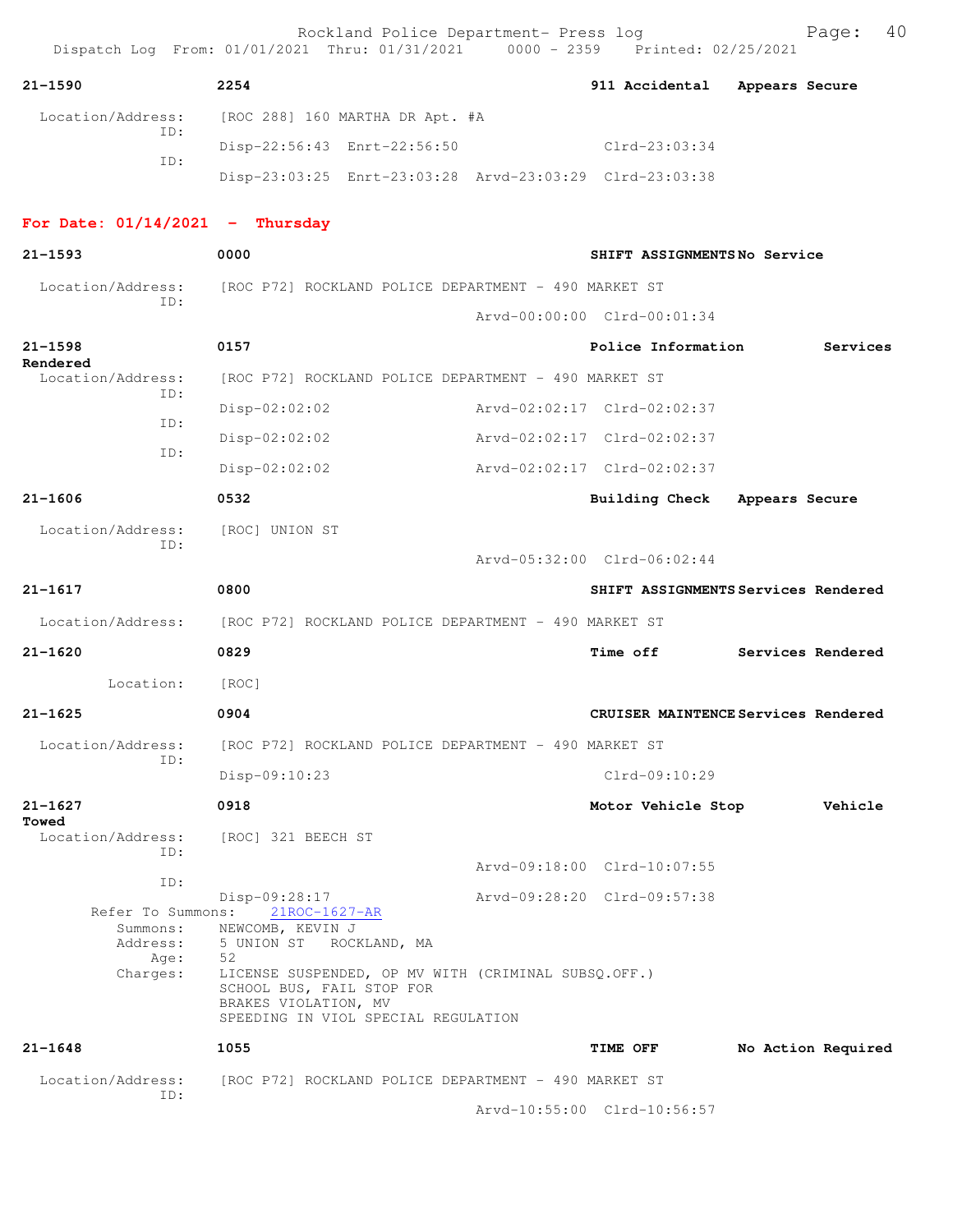| 21-1650                           | 1100                      |                                                                           | DIRECTED PATROL Services Rendered                       |                   |
|-----------------------------------|---------------------------|---------------------------------------------------------------------------|---------------------------------------------------------|-------------------|
| Location/Address:                 |                           | [ROC 60] SPRING GATE APARTMENTS - 52 HANNAH WAY                           |                                                         |                   |
| ID:                               | $Disp-11:02:55$           |                                                                           | $Clrd-11:03:02$                                         |                   |
| 21-1652                           | 1111                      |                                                                           | Time off                                                | Services Rendered |
| Location:                         | [ROC]                     |                                                                           |                                                         |                   |
| 21-1655                           | 1140                      |                                                                           | Time off Services Rendered                              |                   |
| Location:                         | [ROC]                     |                                                                           |                                                         |                   |
| 21-1660                           | 1242                      |                                                                           | Suspicious Activity                                     | Services          |
| Rendered<br>Location/Address:     | [ROC] 3 CORN MILL LN      |                                                                           |                                                         |                   |
| ID:                               |                           |                                                                           | Disp-12:45:02 Enrt-12:45:13 Arvd-12:45:14 Clrd-12:52:53 |                   |
| ID:                               |                           |                                                                           | Disp-12:45:07 Enrt-12:45:15 Arvd-12:45:15 Clrd-12:52:54 |                   |
| ID:                               |                           |                                                                           | Disp-12:45:11 Enrt-12:45:16 Arvd-12:45:17 Clrd-12:56:39 |                   |
| 21-1676                           | 1438                      |                                                                           | Health & Welfare Check                                  | No EMS            |
| Location/Address:<br>Fire Unit:   | [ROC] 41 UNION ST Apt. #R | ROCKEN1-Pumper-Rockland Engine 1<br>InQrtsUnavl-14:49:52 InSrvce-14:49:52 | Disp-14:39:33 Enrt-14:40:33 Arvd-14:42:17 Clrd-14:45:45 |                   |
| EMS Unit:                         | ROCKAM1-Rockland A1       | InQrtsUnavl-14:50:14 InSrvce-14:50:14                                     | Disp-14:39:33 Enrt-14:40:36 Arvd-14:42:20 Clrd-14:45:48 |                   |
| ID:                               |                           |                                                                           | Disp-14:39:51 Enrt-14:39:53 Arvd-14:40:21 Clrd-14:46:05 |                   |
| 21-1680                           | 1457                      |                                                                           | Motor Vehicle Collision W/PI                            |                   |
| Investigated<br>Location/Address: | [ROC] 285 BEECH ST        |                                                                           |                                                         |                   |
| ID:                               |                           | Disp-15:00:05 Enrt-15:00:09                                               | Clrd-15:02:05                                           |                   |
| ID:                               |                           |                                                                           | Disp-15:00:23 Enrt-15:00:25 Arvd-15:01:32 Clrd-15:06:29 |                   |
| ID:                               |                           | Disp-15:01:29 Enrt-15:01:31                                               | $Clrd-15:02:08$                                         |                   |
| 21-1682                           | 1500                      |                                                                           | MVA Property Damage Only Investigated                   |                   |
| Location/Address:                 | [ROC] 285 BEECH ST        |                                                                           |                                                         |                   |
| ID:                               | $Disp-15:06:29$           |                                                                           | Arvd-15:06:50 Clrd-15:25:52                             |                   |
| 21-1685                           | 1530                      |                                                                           | Burglar Alarm                                           | Services Rendered |
| Location/Address:                 |                           | [ROC 84] HARMON GOLF & FITNESS CLUB - 168 CONCORD ST                      |                                                         |                   |
| ID:                               |                           |                                                                           | Disp-15:33:18 Enrt-15:33:23 Arvd-15:35:02 Clrd-16:00:40 |                   |
| 21-1690                           | 1600                      |                                                                           | SHIFT ASSIGNMENTS Services Rendered                     |                   |
| Location/Address:                 |                           | [ROC P72] ROCKLAND POLICE DEPARTMENT - 490 MARKET ST                      |                                                         |                   |
| 21-1697                           | 1647                      |                                                                           | General Incident Services Rendered                      |                   |
| Location/Address:                 | [ROC] NORMAN ST           |                                                                           |                                                         |                   |
| 21-1700<br><b>Checked/Secured</b> | 1656                      |                                                                           | Building Check Building                                 |                   |
| Location/Address:<br>ID:          | [ROC] HINGHAM ST          |                                                                           |                                                         |                   |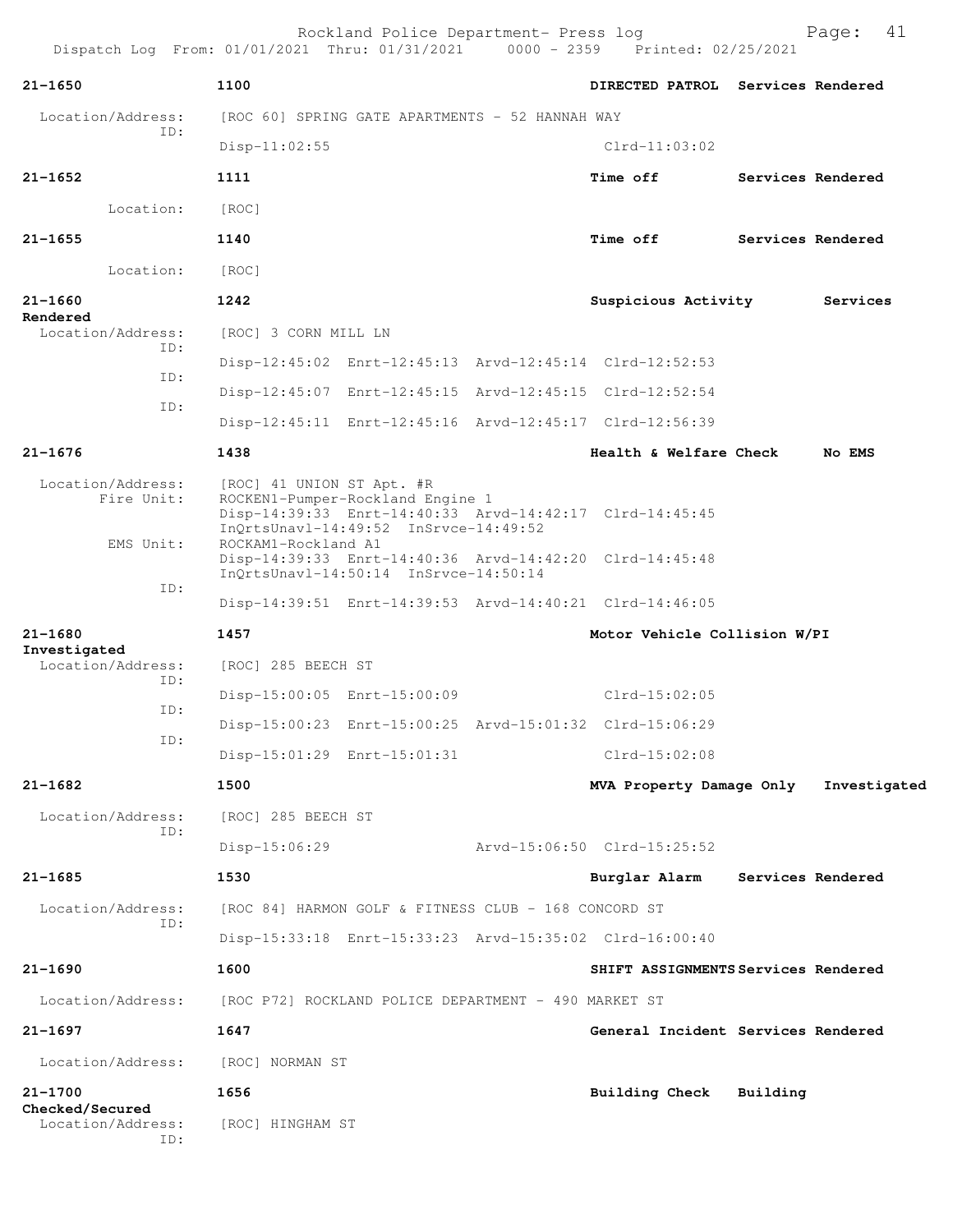Dispatch Log From: 01/01/2021 Thru: 01/31/2021 0000 - 2359 Printed: 02/25/2021

Arvd-16:56:41 Clrd-16:56:56

| $21 - 1714$                                  | 1948                                                    | Traffic Enforcement           |                                     |
|----------------------------------------------|---------------------------------------------------------|-------------------------------|-------------------------------------|
| Citation/Warning Issued<br>Location/Address: | [ROC P72] ROCKLAND POLICE DEPARTMENT - 490 MARKET ST    |                               |                                     |
| TD:                                          | Disp-19:50:33                                           | Arvd-19:50:46 Clrd-23:52:31   |                                     |
| $21 - 1717$                                  | 2004                                                    | 911 Hang Up                   | No Action Required                  |
| Location/Address:                            | [ROC 157] 371 MARKET ST Apt. #1                         |                               |                                     |
| ID:                                          | Disp-20:08:02                                           | Arvd-20:08:07 Clrd-20:14:11   |                                     |
| $21 - 1720$                                  | 2052                                                    | Building Check Appears Secure |                                     |
| Location/Address:                            | [ROC] HINGHAM ST                                        |                               |                                     |
| ID:                                          |                                                         | Arvd-20:53:41 Clrd-20:54:28   |                                     |
| $21 - 1722$                                  | 2118                                                    | Assist Public                 | Services Rendered                   |
| Location/Address:                            | [ROC] 87 LINCOLN RD                                     |                               |                                     |
| ID:                                          | Disp-21:21:17 Enrt-21:21:24 Arvd-21:25:28 Clrd-21:41:01 |                               |                                     |
| $21 - 1729$                                  | 2311                                                    | Building Check                | Appears Secure                      |
| Location/Address:                            | [ROC] HINGHAM ST                                        |                               |                                     |
| ID:                                          |                                                         | Arvd-23:12:17 Clrd-23:24:16   |                                     |
|                                              |                                                         |                               |                                     |
| For Date: $01/15/2021$ - Friday              |                                                         |                               |                                     |
| $21 - 1733$                                  | 0000                                                    |                               | SHIFT ASSIGNMENTS Services Rendered |
| Location/Address:<br>ID:                     | [ROC P72] ROCKLAND POLICE DEPARTMENT - 490 MARKET ST    |                               |                                     |
|                                              | Disp-00:02:02                                           | $Clrd-00:02:15$               |                                     |
|                                              |                                                         |                               |                                     |
| $21 - 1736$<br>Rendered                      | 0009                                                    | Details / Time off            | Services                            |
| Location:                                    | [ROC]                                                   |                               |                                     |
| $21 - 1759$                                  | 0537                                                    | Disabled Motor Vehicle        | Services                            |
| Rendered<br>Location/Address:                | [ROC] 31 LIBERTY ST @ 458 MARKET ST                     |                               |                                     |
| ID:                                          | Disp-05:38:58 Enrt-05:39:05 Arvd-05:40:59 Clrd-05:49:04 |                               |                                     |
| 21-1762                                      | 0550                                                    | <b>Building Check</b>         | Appears Secure                      |
| Location/Address:                            | [ROC] UNION ST                                          |                               |                                     |
| ID:                                          |                                                         | Arvd-05:50:47 Clrd-06:09:05   |                                     |
| $21 - 1775$                                  | 0803                                                    |                               | Information Call No Action Required |
| Location/Address:                            | [ROC P72] ROCKLAND POLICE DEPARTMENT - 490 MARKET ST    |                               |                                     |
| $21 - 1780$                                  | 0855                                                    | Motor Vehicle Stop            | Verbal                              |
| Warning<br>Vicinity of:                      | [ROC] SALEM ST                                          |                               |                                     |
| ID:                                          |                                                         | Arvd-08:55:00 Clrd-09:03:38   |                                     |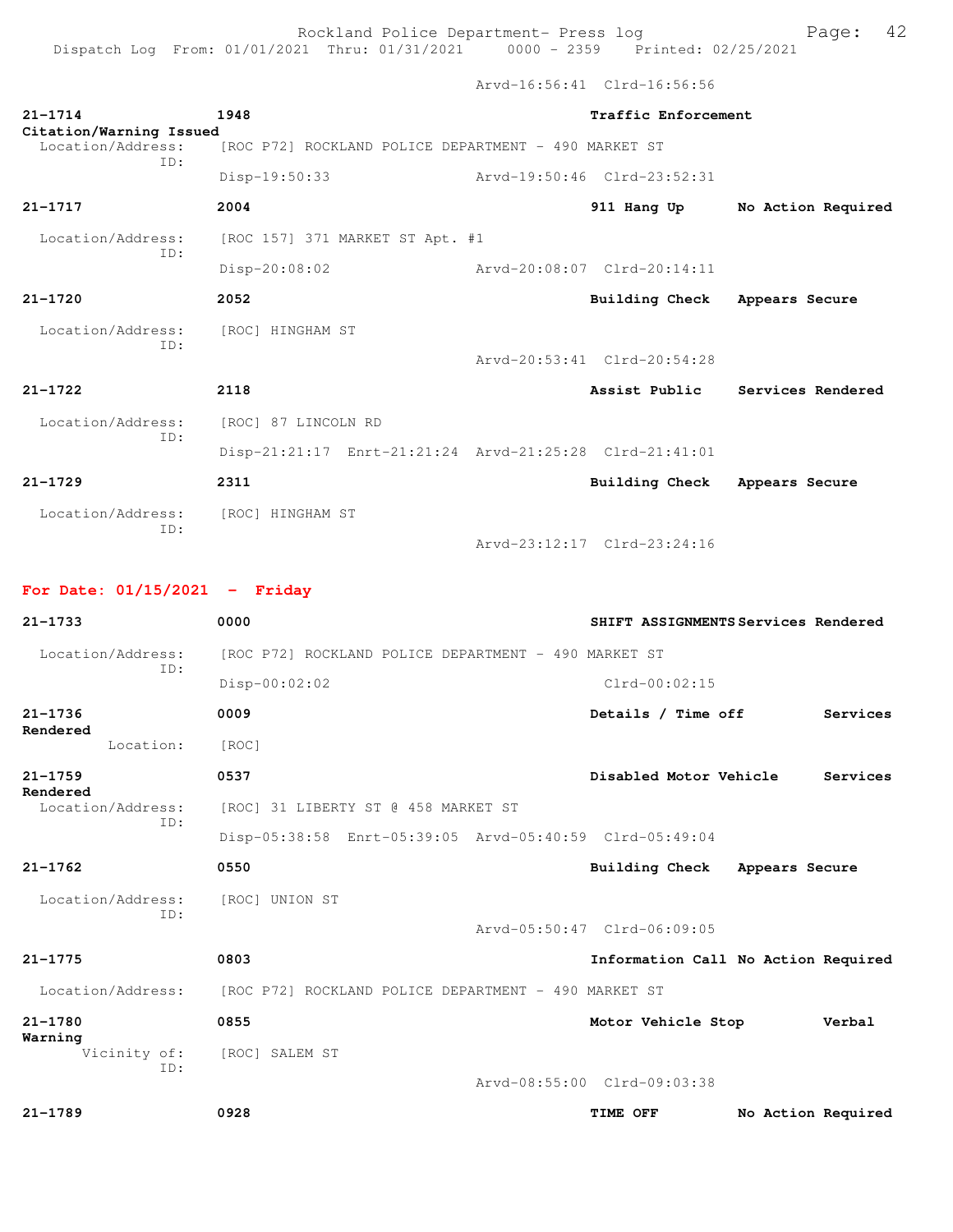|                                              | Rockland Police Department- Press log<br>Dispatch Log From: 01/01/2021 Thru: 01/31/2021 0000 - 2359 Printed: 02/25/2021 |                                    |                 | 43<br>Page:       |
|----------------------------------------------|-------------------------------------------------------------------------------------------------------------------------|------------------------------------|-----------------|-------------------|
| Location/Address:                            | [ROC P72] ROCKLAND POLICE DEPARTMENT - 490 MARKET ST                                                                    |                                    |                 |                   |
| ID:                                          |                                                                                                                         | Arvd-09:28:00 Clrd-09:29:17        |                 |                   |
| $21 - 1791$                                  | 1003                                                                                                                    | Motor Vehicle Stop                 |                 |                   |
| Citation/Warning Issued<br>Location/Address: | [ROC] 137 WEBSTER ST @ 106 EVERETT ST                                                                                   |                                    |                 |                   |
| TD:                                          |                                                                                                                         | Arvd-10:03:00 Clrd-10:13:31        |                 |                   |
| $21 - 1794$                                  | 1025                                                                                                                    | Disturbance                        |                 | Services Rendered |
| Location/Address:                            | [ROC] 280 SPRING ST                                                                                                     |                                    |                 |                   |
| ID:                                          | Disp-10:28:25 Enrt-10:28:35 Arvd-10:30:05 Clrd-10:42:21                                                                 |                                    |                 |                   |
| ID:                                          |                                                                                                                         | Arvd-10:31:27 Clrd-10:42:14        |                 |                   |
| $21 - 1802$                                  | 1059                                                                                                                    | Details / Time off                 |                 | No Action         |
| Required<br>Location:                        | [ROC]                                                                                                                   |                                    |                 |                   |
| $21 - 1808$                                  | 1122                                                                                                                    | Traffic Enforcement                |                 | Services          |
| Rendered<br>Location/Address:                | [ROC] 333 EAST WATER ST                                                                                                 |                                    |                 |                   |
| ID:                                          |                                                                                                                         | Arvd-11:24:17 Clrd-11:24:27        |                 |                   |
| $21 - 1815$                                  | 1213                                                                                                                    | Motor Vehicle Stop                 |                 |                   |
| Citation/Warning Issued<br>Location/Address: | [ROC] LIBERTY CT @ MARKET ST                                                                                            |                                    |                 |                   |
| ID:                                          |                                                                                                                         | Arvd-12:13:00 Clrd-12:21:40        |                 |                   |
| $21 - 1816$                                  | 1214                                                                                                                    | Burglar Alarm                      |                 | Cancelled Enroute |
| Location/Address:                            | [ROC 84] HARMON GOLF & FITNESS CLUB - 168 CONCORD ST                                                                    |                                    |                 |                   |
| ID:                                          | Disp-12:15:55 Enrt-12:16:00                                                                                             | $Clrd-12:19:23$                    |                 |                   |
| $21 - 1827$                                  | 1309                                                                                                                    | Larceny / Forgery/ Fraud           |                 | Advised to        |
| Court<br>Location/Address:                   | [ROC] 218 VFW DR                                                                                                        |                                    |                 |                   |
| ID:                                          | Disp-13:14:31                                                                                                           | $Clrd-13:15:53$                    |                 |                   |
| $21 - 1829$                                  | 1342                                                                                                                    | Animal Complaint Services Rendered |                 |                   |
| Location/Address:                            | [ROC 430] 115 MARKET ST                                                                                                 |                                    |                 |                   |
| ID:                                          |                                                                                                                         | Arvd-13:42:00 Clrd-13:51:18        |                 |                   |
| $21 - 1830$                                  | 1345                                                                                                                    | Details / Time off                 |                 | No Action         |
| Required<br>Location:                        | [ROC]                                                                                                                   |                                    |                 |                   |
| $21 - 2596$                                  | 1345                                                                                                                    | Animal Complaint Services Rendered |                 |                   |
| Location/Address:                            | [ROC] 407 MARKET ST                                                                                                     |                                    |                 |                   |
| $21 - 1831$                                  | 1353                                                                                                                    | Disturbance                        | Gone on arrival |                   |
| Location/Address:                            | [ROC] 408 UNION ST @ 11 NORTH AVE                                                                                       |                                    |                 |                   |
| ID:                                          |                                                                                                                         | Arvd-13:53:50 Clrd-14:00:22        |                 |                   |
| ID:                                          |                                                                                                                         | Arvd-13:54:05 Clrd-14:00:22        |                 |                   |
| ID:                                          | Disp-13:54:15 Enrt-13:54:21 Arvd-13:56:30 Clrd-14:00:22                                                                 |                                    |                 |                   |
|                                              |                                                                                                                         |                                    |                 |                   |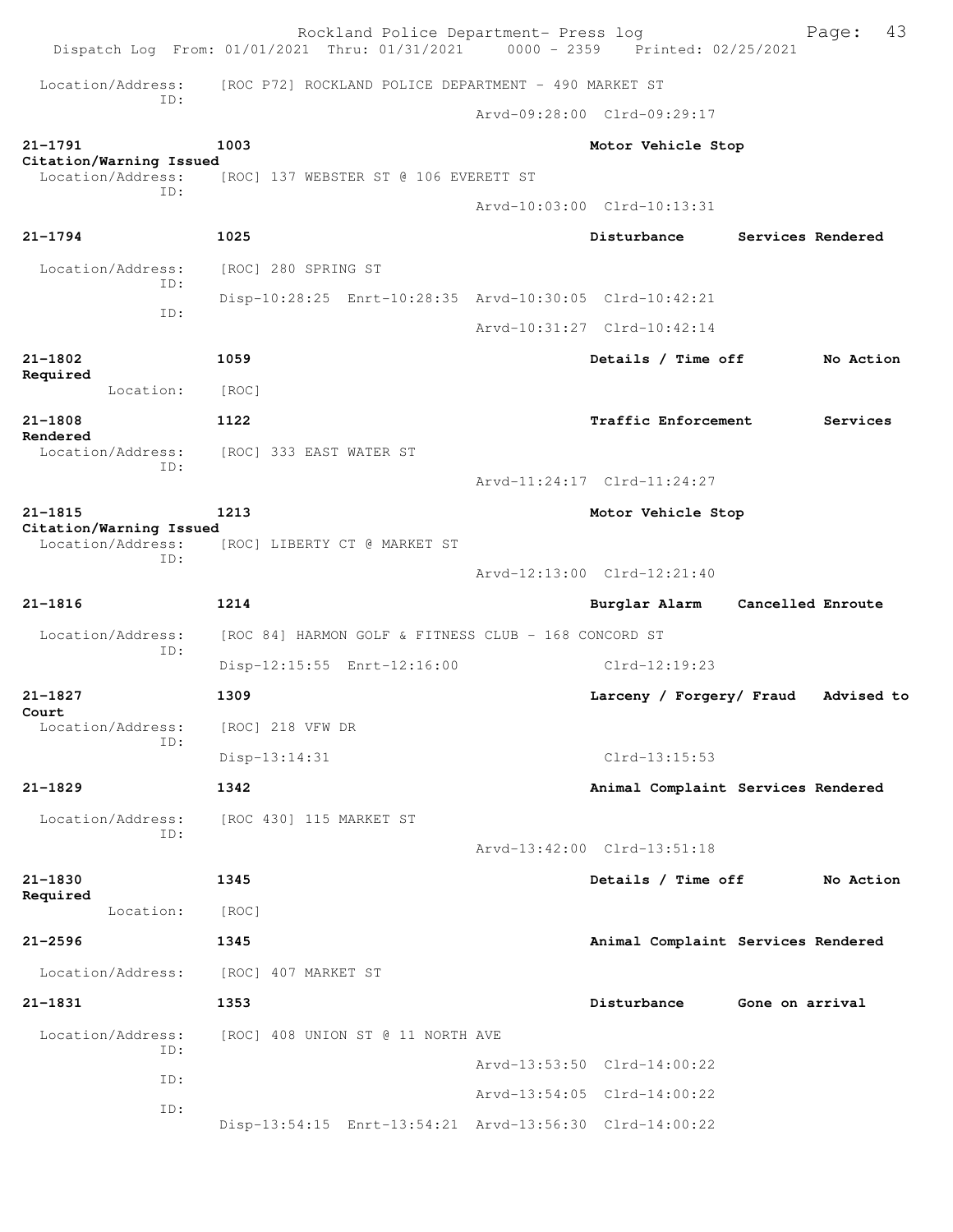| Dispatch Log From: 01/01/2021 Thru: 01/31/2021 0000 - 2359 Printed: 02/25/2021 |                                                      | Rockland Police Department- Press log |                                                         |                 | 44<br>Page:  |
|--------------------------------------------------------------------------------|------------------------------------------------------|---------------------------------------|---------------------------------------------------------|-----------------|--------------|
| $21 - 1837$                                                                    | 1416                                                 |                                       | Suspicious Activity                                     |                 | Gone on      |
| arrival<br>Location/Address:                                                   | [ROC] 31 PINE HAVEN CIR                              |                                       |                                                         |                 |              |
| ID:                                                                            |                                                      |                                       | Disp-14:26:12 Enrt-14:26:20 Arvd-14:31:31 Clrd-14:37:03 |                 |              |
| $21 - 1836$<br>Citation/Warning Issued                                         | 1420                                                 |                                       | Motor Vehicle Stop                                      |                 |              |
| Location/Address:<br>ID:                                                       | [ROC] 32 GROVE ST                                    |                                       |                                                         |                 |              |
| ID:                                                                            |                                                      |                                       | Arvd-14:20:00 Clrd-14:29:08                             |                 |              |
|                                                                                | $Disp-14:23:21$                                      |                                       | Arvd-14:26:27 Clrd-14:29:04                             |                 |              |
| $21 - 1847$                                                                    | 1615                                                 |                                       | General Info                                            | Appears Secure  |              |
| Location/Address:                                                              | [ROC P72] ROCKLAND POLICE DEPARTMENT - 490 MARKET ST |                                       |                                                         |                 |              |
| $21 - 1853$                                                                    | 1637                                                 |                                       | Motor Vehicle Stop                                      |                 |              |
| Citation/Warning Issued<br>Location/Address:                                   | [ROC] BY BALL FIELDS - SPRING ST                     |                                       |                                                         |                 |              |
| ID:                                                                            |                                                      |                                       | Arvd-16:37:00 Clrd-16:46:19                             |                 |              |
| $21 - 1856$                                                                    | 1716                                                 |                                       | Details / Time off                                      |                 | Services     |
| Rendered<br>Location:                                                          | [ROC]                                                |                                       |                                                         |                 |              |
| $21 - 1860$                                                                    | 1813                                                 |                                       | Health & Welfare Check                                  |                 | Services     |
| Rendered<br>Location:                                                          | [ROC] 181 OR 151 MAIN ST                             |                                       |                                                         |                 |              |
| ID:                                                                            | Disp-18:18:17                                        |                                       | $Clrd-18:19:46$                                         |                 |              |
| $21 - 1864$                                                                    | 1841                                                 |                                       | General Incident Services Rendered                      |                 |              |
| Location/Address:                                                              | [ROC P72] ROCKLAND POLICE DEPARTMENT - 490 MARKET ST |                                       |                                                         |                 |              |
| ID:                                                                            |                                                      |                                       | Arvd-18:41:08 Clrd-18:44:59                             |                 |              |
| $21 - 1865$                                                                    | 1849                                                 |                                       | Disturbance                                             | Gone on arrival |              |
| Location/Address:                                                              | [ROC] 42 BELMONT ST                                  |                                       |                                                         |                 |              |
| ID:                                                                            |                                                      |                                       | Disp-18:52:14 Enrt-18:52:27 Arvd-18:54:21 Clrd-19:10:05 |                 |              |
| ID:                                                                            |                                                      |                                       | Disp-18:52:24 Enrt-18:52:27 Arvd-18:56:49 Clrd-19:10:01 |                 |              |
| $21 - 1870$                                                                    | 1914                                                 |                                       | Motor Vehicle Stop                                      |                 | Verbal       |
| Warning<br>Location/Address:                                                   | [ROC] 200 EAST WATER ST                              |                                       |                                                         |                 |              |
| ID:                                                                            | $Disp-19:15:10$                                      |                                       | Arvd-19:15:18 Clrd-19:28:44                             |                 |              |
| $21 - 1873$                                                                    | 1953                                                 |                                       | Suspicious Activity                                     |                 | Investigated |
| Location/Address:                                                              | [ROC] BILL DELAHUNT PKWY                             |                                       |                                                         |                 |              |
| ID:                                                                            |                                                      |                                       | Disp-20:01:50 Enrt-20:02:01 Arvd-20:02:23 Clrd-20:03:13 |                 |              |
| ID:                                                                            |                                                      |                                       | Disp-20:01:50 Enrt-20:02:03 Arvd-20:02:20 Clrd-20:04:35 |                 |              |
| $21 - 1882$                                                                    | 2006                                                 |                                       | Detail                                                  | Appears Secure  |              |
| Location/Address:                                                              | [ROC P72] ROCKLAND POLICE DEPARTMENT - 490 MARKET ST |                                       |                                                         |                 |              |
| $21 - 1877$                                                                    | 2030                                                 |                                       | Motor Vehicle Complaint                                 |                 | No Action    |
| Required                                                                       |                                                      |                                       |                                                         |                 |              |
| Location/Address:                                                              | [ROC] RT 3 NB NORTH OF EXIT 14                       |                                       |                                                         |                 |              |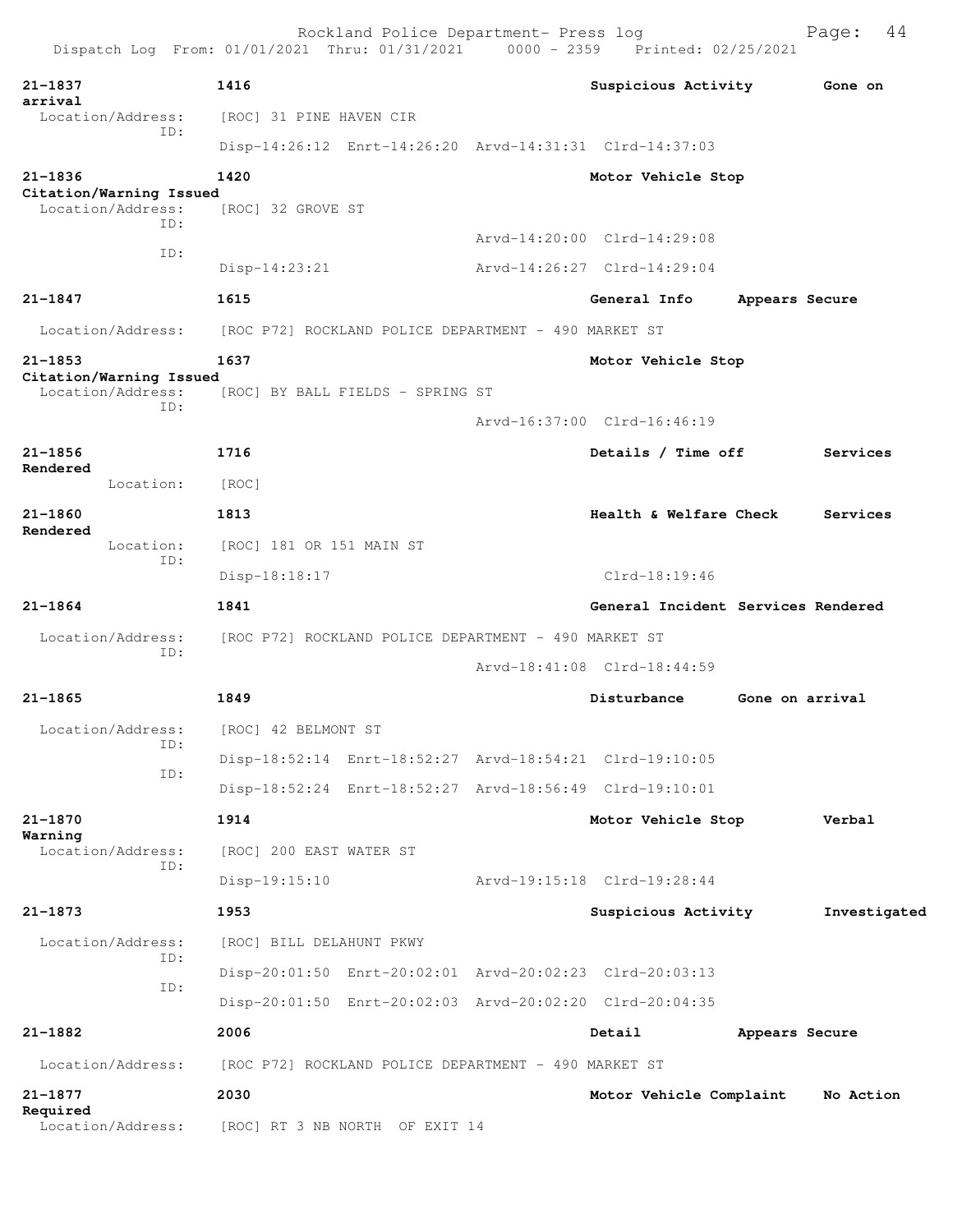| $21 - 1880$                                                            | 2043                    |                                                         |                             | Follow-Up Investigation         | Investigated      |
|------------------------------------------------------------------------|-------------------------|---------------------------------------------------------|-----------------------------|---------------------------------|-------------------|
| Location/Address:                                                      | [ROC] 42 BELMONT ST     |                                                         |                             |                                 |                   |
| ID:                                                                    |                         | Disp-20:43:56 Enrt-20:43:59 Arvd-20:44:01 Clrd-20:51:22 |                             |                                 |                   |
| 21-1881                                                                | 2057                    |                                                         |                             | Details / Time off              | Appears           |
| Secure<br>Location:                                                    | [ROC]                   |                                                         |                             |                                 |                   |
| $21 - 1883$                                                            | 2115                    |                                                         |                             | Follow-Up Investigation         | Provided          |
| Assistance<br>Location/Address:                                        | [ROC] 42 BELMONT ST     |                                                         |                             |                                 |                   |
| ID:                                                                    |                         | Disp-21:16:24 Enrt-21:16:28 Arvd-21:16:30 Clrd-21:34:56 |                             |                                 |                   |
| ID:                                                                    |                         | Disp-21:19:13 Enrt-21:19:16 Arvd-21:23:36 Clrd-21:27:03 |                             |                                 |                   |
| $21 - 1894$                                                            | 2221                    |                                                         |                             | MVA Property Damage Only        | Report            |
| Follows<br>Location/Address:                                           | [ROC] 109 WEST WATER ST |                                                         |                             |                                 |                   |
| ID:                                                                    |                         | Disp-22:22:23 Enrt-22:22:31 Arvd-22:24:29 Clrd-22:33:41 |                             |                                 |                   |
| ID:                                                                    |                         | Disp-22:22:23 Enrt-22:22:31 Arvd-22:25:15 Clrd-22:33:37 |                             |                                 |                   |
| $21 - 1895$                                                            | 2230                    |                                                         |                             | Assist Other Agency             | Services          |
| Rendered<br>Location/Address:                                          | [ROC] 44 GEORGE ST      |                                                         |                             |                                 |                   |
| ID:                                                                    |                         | Disp-22:33:21 Enrt-22:39:12 Arvd-22:39:26 Clrd-23:07:38 |                             |                                 |                   |
| ID:                                                                    |                         | Disp-22:39:21 Enrt-22:39:24 Arvd-22:41:15 Clrd-23:03:22 |                             |                                 |                   |
| $21 - 1897$                                                            | 2300                    |                                                         |                             | Detail                          | Services Rendered |
| Location/Address: [ROC P72] ROCKLAND POLICE DEPARTMENT - 490 MARKET ST |                         |                                                         |                             |                                 |                   |
|                                                                        |                         |                                                         |                             |                                 |                   |
| For Date: $01/16/2021$ - Saturday                                      |                         |                                                         |                             |                                 |                   |
| $21 - 1903$                                                            | 0000                    |                                                         |                             | SHIFT ASSIGNMENTSNo Service     |                   |
| Location/Address: [ROC P72] ROCKLAND POLICE DEPARTMENT - 490 MARKET ST |                         |                                                         |                             |                                 |                   |
| ID:                                                                    |                         |                                                         | Arvd-00:00:00 Clrd-00:02:10 |                                 |                   |
| $21 - 1904$                                                            | 0011                    |                                                         |                             | Noise Complaint Gone on arrival |                   |
| Location/Address:                                                      | [ROC] 212 MARTHA DR     |                                                         |                             |                                 |                   |
| ID:                                                                    |                         |                                                         | Arvd-00:11:00 Clrd-00:19:54 |                                 |                   |
| ID:                                                                    | $Disp-00:16:01$         |                                                         | Arvd-00:16:12 Clrd-00:19:54 |                                 |                   |
| $21 - 1908$                                                            | 0125                    |                                                         |                             | Suspicious Activity             | Gone on           |
| arrival<br>Vicinity of:                                                | [ROC] 506 WEST WATER ST |                                                         |                             |                                 |                   |
| ID:                                                                    |                         | Disp-01:28:37 Enrt-01:28:53 Arvd-01:31:01 Clrd-01:35:17 |                             |                                 |                   |
| $21 - 1909$                                                            | 0135                    |                                                         |                             | Suspicious Activity             | Peace             |
| Restored<br>Location/Address:                                          | [ROC] 164 MARTHA DR     |                                                         |                             |                                 |                   |
| ID:                                                                    |                         |                                                         | Arvd-01:35:00 Clrd-01:45:09 |                                 |                   |

ID:

Disp-01:39:36 Arvd-01:39:44 Clrd-01:45:09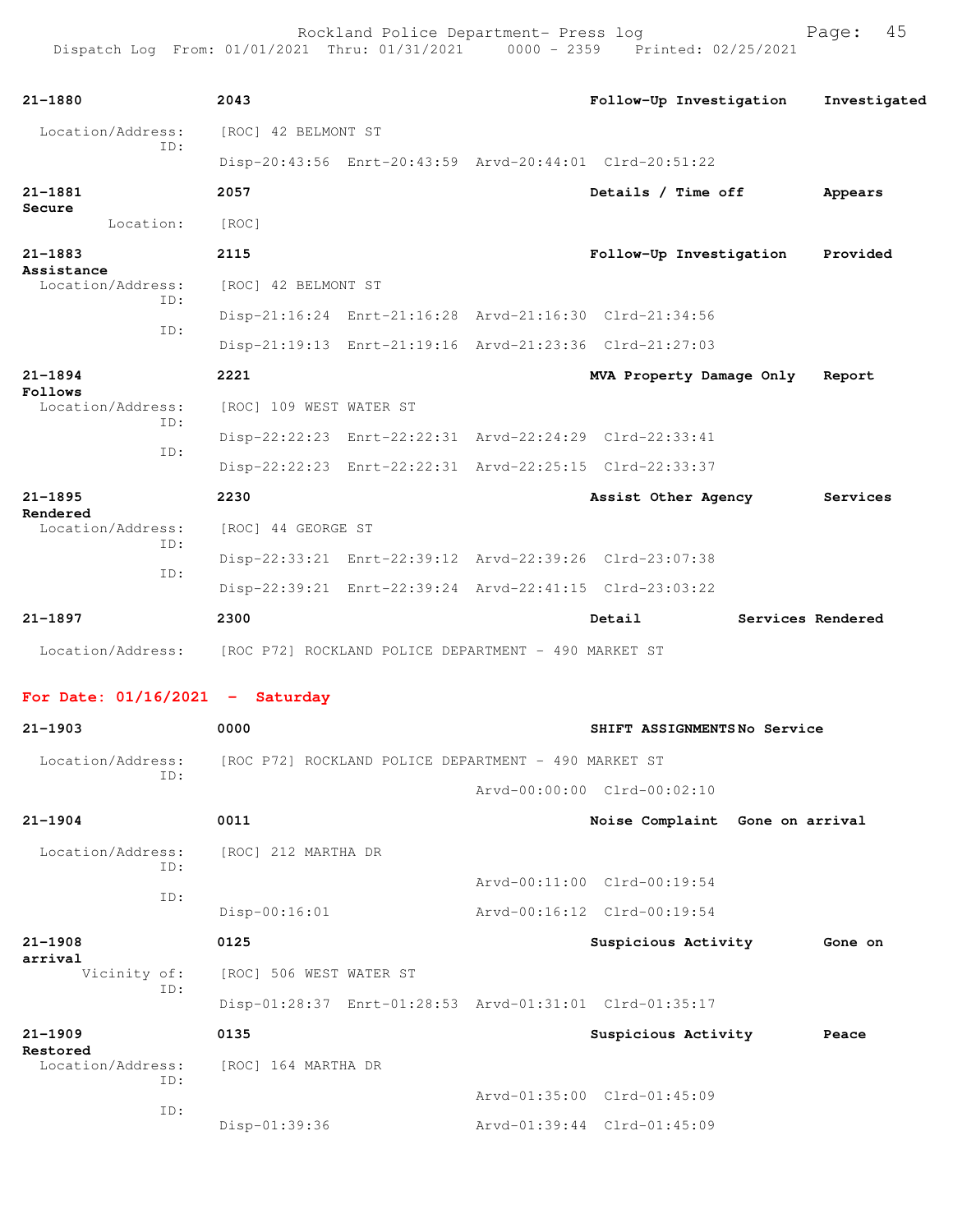| $21 - 1918$                          | 0540                                                                   | Building Check Appears Secure |                                     |
|--------------------------------------|------------------------------------------------------------------------|-------------------------------|-------------------------------------|
| Location/Address:                    | [ROC] UNION ST                                                         |                               |                                     |
| ID:                                  |                                                                        | Arvd-05:40:00 Clrd-06:00:56   |                                     |
| $21 - 1924$                          | 0718                                                                   | Burglar Alarm                 | Appears Secure                      |
| Location/Address:                    | [ROC 84] HARMON GOLF & FITNESS CLUB - 168 CONCORD ST                   |                               |                                     |
| ID:                                  | $Disp-07:19:04$                                                        | Arvd-07:19:55 Clrd-07:33:58   |                                     |
| ID:                                  | $Disp-07:19:14$                                                        | Arvd-07:19:55 Clrd-07:32:16   |                                     |
| $21 - 1926$                          | 0758                                                                   |                               | SHIFT ASSIGNMENTS Services Rendered |
| Location/Address:                    | [ROC P72] ROCKLAND POLICE DEPARTMENT - 490 MARKET ST                   |                               |                                     |
| $21 - 1927$                          | 0819                                                                   | Assist Other Agency DCF       | Gone on                             |
| arrival<br>Location/Address:         | [ROC] 44 GEORGE ST                                                     |                               |                                     |
| ID:                                  | Disp-08:27:32 Enrt-08:28:52 Arvd-08:40:22 Clrd-08:46:53                |                               |                                     |
| ID:                                  | Disp-08:27:53 Enrt-08:28:52 Arvd-08:40:27 Clrd-08:46:57                |                               |                                     |
| ID:                                  |                                                                        | Arvd-08:33:24 Clrd-08:47:02   |                                     |
| $21 - 1944$                          | 1143                                                                   | Motor Vehicle Complaint       | Could Not                           |
| Locate<br>Location/Address:          | [ROC] 5 UNION ST @ 158 MARKET ST                                       |                               |                                     |
| ID:                                  | Disp-11:45:55 Enrt-11:45:59 Arvd-11:47:31 Clrd-11:53:16                |                               |                                     |
| ID:                                  | Disp-11:49:37 Enrt-11:49:46 Arvd-11:51:03 Clrd-11:53:04                |                               |                                     |
| $21 - 1947$                          | 1207                                                                   | <b>VACATION DAY</b>           | Services Rendered                   |
| Location:                            | [ROC]                                                                  |                               |                                     |
| $21 - 1959$                          | 1401                                                                   | <b>BOLO</b>                   | Services Rendered                   |
| Location/Address:                    | [ROC P72] ROCKLAND POLICE DEPARTMENT - 490 MARKET ST                   |                               |                                     |
| $21 - 1960$                          | 1419                                                                   | TIME OFF                      | No Action Required                  |
|                                      | Location/Address: [ROC P72] ROCKLAND POLICE DEPARTMENT - 490 MARKET ST |                               |                                     |
| ID:                                  |                                                                        | Arvd-14:19:00 Clrd-14:25:00   |                                     |
| $21 - 1963$                          | 1458                                                                   | <b>VACATION DAY</b>           | Services Rendered                   |
| Location:                            | [ROC]                                                                  |                               |                                     |
| $21 - 1965$                          | 1533                                                                   |                               | Building Check Services Rendered    |
|                                      | Location/Address: [ROC 279] LINCOLN SCHOOL - 99 CHURCH ST              |                               |                                     |
| ID:                                  |                                                                        | Arvd-15:33:00 Clrd-15:40:13   |                                     |
| $21 - 1970$                          | 1600                                                                   |                               | SHIFT ASSIGNMENTSNo Action Required |
|                                      | Location/Address: [ROC P72] ROCKLAND POLICE DEPARTMENT - 490 MARKET ST |                               |                                     |
| $21 - 1969$                          | 1604                                                                   | <b>Traffic Enforcement</b>    | Services                            |
| Rendered<br>Location/Address:<br>ID: | [ROC P72] ROCKLAND POLICE DEPARTMENT - 490 MARKET ST                   |                               |                                     |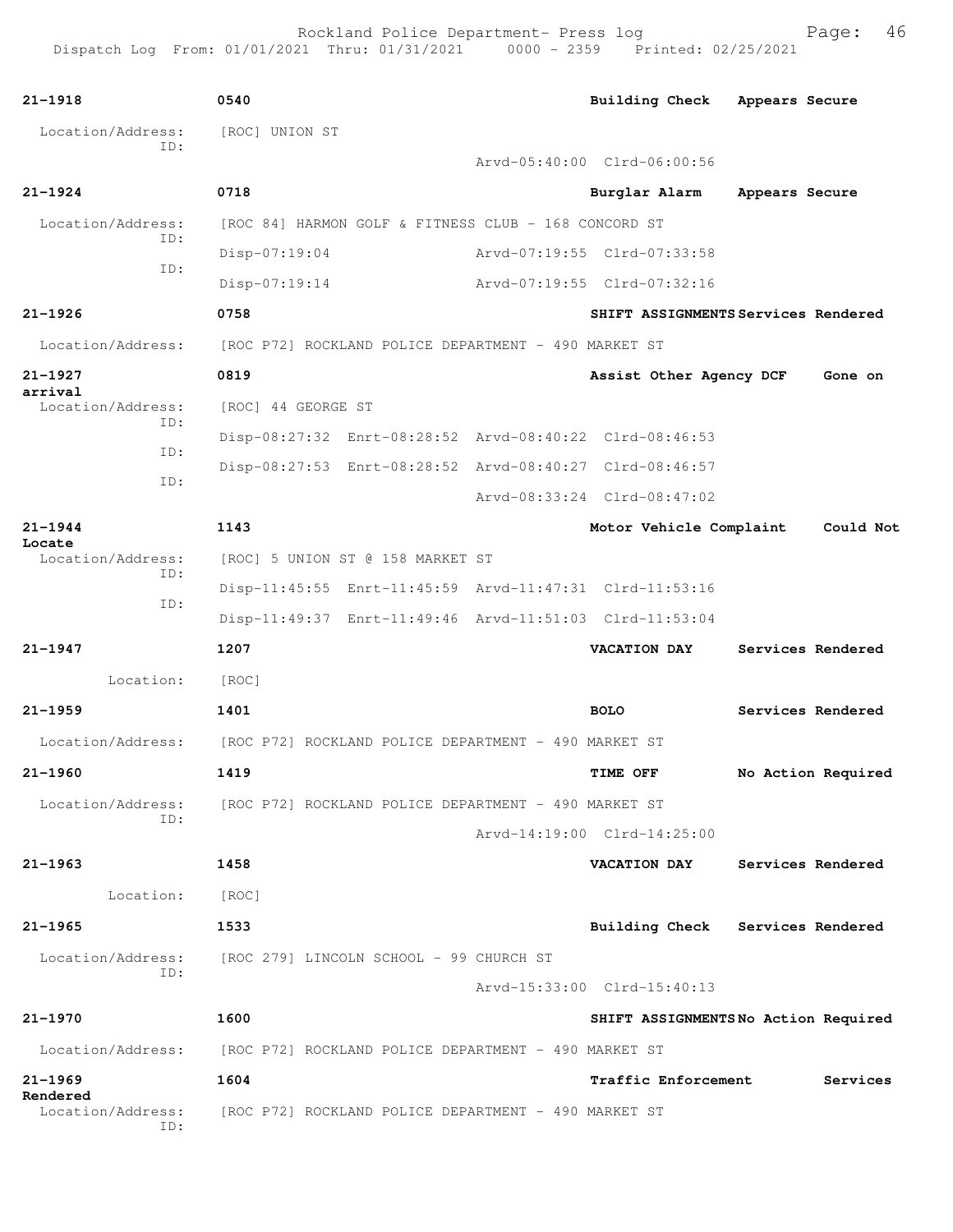Rockland Police Department- Press log entitled and Page: 47 Dispatch Log From: 01/01/2021 Thru: 01/31/2021 0000 - 2359 Printed: 02/25/2021

Disp-16:06:41 Enrt-16:16:19 Arvd-16:16:24 Clrd-19:36:21

| 21-1972<br>Rendered                                                    |     | 1619                       |                                                         | Motor Vehicle Complaint                                 | Services                                |
|------------------------------------------------------------------------|-----|----------------------------|---------------------------------------------------------|---------------------------------------------------------|-----------------------------------------|
| Location/Address:<br>ID:                                               |     |                            | [ROC 23] PLEASANT STREET STORAGE - 265 PLEASANT ST      |                                                         |                                         |
| ID:                                                                    |     |                            | Disp-16:25:17 Enrt-16:25:43 Arvd-16:28:51 Clrd-16:37:46 |                                                         |                                         |
|                                                                        |     |                            | Disp-16:25:17 Enrt-16:25:49 Arvd-16:28:55 Clrd-16:36:58 |                                                         |                                         |
| $21 - 1990$                                                            |     | 2015                       |                                                         | Details / Time off                                      | No Service                              |
| Location:                                                              |     | [ROC]                      |                                                         |                                                         |                                         |
| $21 - 1995$                                                            |     | 2106                       |                                                         |                                                         | Assist Other Agency Services            |
| Rendered<br>Location/Address:                                          |     | [ROC] 44 GEORGE ST         |                                                         |                                                         |                                         |
| ID:                                                                    |     |                            |                                                         | Disp-21:09:19 Enrt-21:10:01 Arvd-21:16:55 Clrd-21:19:47 |                                         |
| ID:                                                                    |     |                            | Disp-21:09:19 Enrt-21:10:08 Arvd-21:16:59 Clrd-21:19:51 |                                                         |                                         |
| ID:                                                                    |     |                            |                                                         | Arvd-21:16:47 Clrd-21:19:45                             |                                         |
| $21 - 2009$                                                            |     | 2325                       |                                                         | Vandalism                                               | Investigated                            |
| Location/Address:                                                      |     | [ROC] 30 MARTHA DR Apt. #D |                                                         |                                                         |                                         |
| ID:                                                                    |     |                            | Disp-23:26:13 Enrt-23:26:44 Arvd-23:28:37 Clrd-23:35:14 |                                                         |                                         |
| ID:                                                                    |     |                            |                                                         | Disp-23:28:09 Enrt-23:28:14 Arvd-23:28:34 Clrd-23:35:14 |                                         |
|                                                                        |     |                            |                                                         |                                                         |                                         |
| For Date: $01/17/2021$ - Sunday                                        |     |                            |                                                         |                                                         |                                         |
| $21 - 2013$                                                            |     | 0000                       |                                                         |                                                         | SHIFT ASSIGNMENTS Services Not Required |
| Location/Address: [ROC P72] ROCKLAND POLICE DEPARTMENT - 490 MARKET ST |     |                            |                                                         |                                                         |                                         |
| 21-2017                                                                |     | 0050                       |                                                         | Suspicious Activity                                     | Investigated                            |
| Location/Address:<br>ID:                                               |     | [ROC] UNION ST             |                                                         |                                                         |                                         |
| ID:                                                                    |     |                            |                                                         | Disp-00:51:57 Enrt-00:52:06 Arvd-00:54:11 Clrd-00:56:37 |                                         |
|                                                                        |     | Disp-00:52:10              |                                                         | $Clrd-00:52:18$                                         |                                         |
| $21 - 2023$                                                            |     | 0201                       |                                                         | 911 Hang Up                                             | Gone on arrival                         |
| Location/Address:                                                      |     | [ROC] 317 UNION ST         |                                                         |                                                         |                                         |
| ID:                                                                    |     | Disp-02:02:44              |                                                         | $Clrd-02:02:49$                                         |                                         |
| ID:                                                                    | ID: |                            |                                                         | Disp-02:03:32 Enrt-02:03:38 Arvd-02:06:39 Clrd-02:12:28 |                                         |
|                                                                        |     |                            | Disp-02:03:46 Enrt-02:04:02                             | $Clrd-02:11:47$                                         |                                         |
| $21 - 2032$                                                            |     | 0513                       |                                                         | <b>Building Check</b>                                   | Building                                |
| Checked/Secured<br>Location/Address:                                   |     |                            | [ROC 61] UNION ST BUSINESS DISTRICT - UNION ST          |                                                         |                                         |
| TD:                                                                    |     | Disp-05:13:42              |                                                         | Arvd-05:13:54 Clrd-05:30:46                             |                                         |
|                                                                        |     |                            |                                                         |                                                         |                                         |
| $21 - 2039$                                                            |     | 0759                       |                                                         | Burglar Alarm                                           | Investigated                            |
| Location/Address:                                                      |     |                            | [ROC 63] MIKES PIZZA - 315 UNION ST                     |                                                         |                                         |
| ID:<br>ID:                                                             |     | $Disp-08:01:44$            |                                                         | Arvd-08:14:34 Clrd-08:16:57                             |                                         |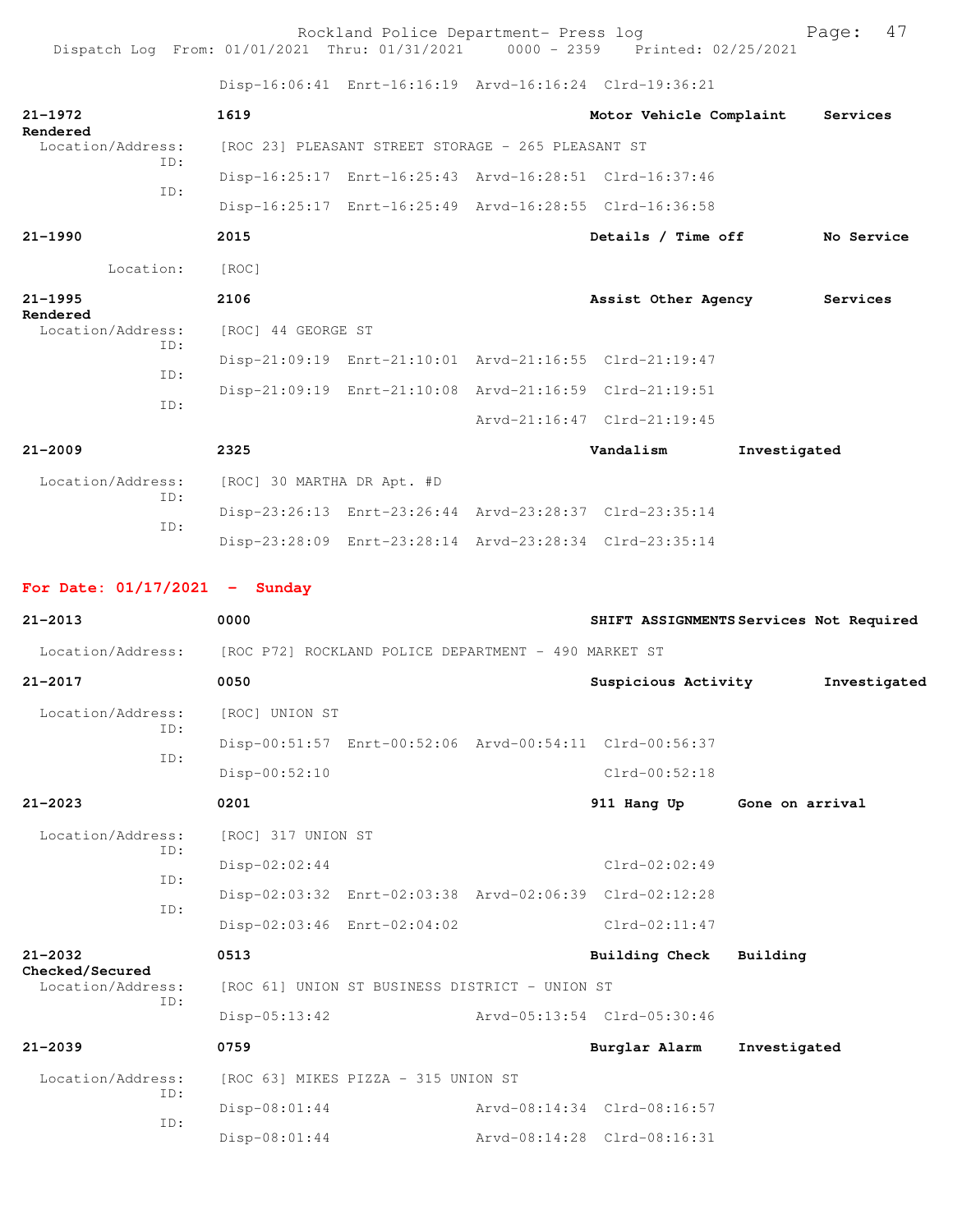| 21-2041                                     | 0800                                                                   |                               | SHIFT ASSIGNMENTS Services Rendered |
|---------------------------------------------|------------------------------------------------------------------------|-------------------------------|-------------------------------------|
|                                             | Location/Address: [ROC P72] ROCKLAND POLICE DEPARTMENT - 490 MARKET ST |                               |                                     |
| 21-2043                                     | 0823                                                                   | General Incident Investigated |                                     |
| Location/Address:                           | [ROC] 482 BEECH ST                                                     |                               |                                     |
| ID:                                         | Disp-08:27:10 Enrt-08:27:45 Arvd-08:35:11 Clrd-08:42:00                |                               |                                     |
| $21 - 2044$                                 | 0841                                                                   |                               | Building Check Services Rendered    |
|                                             | Location/Address: [ROC 60] SPRING GATE APARTMENTS - 52 HANNAH WAY      |                               |                                     |
| ID:                                         |                                                                        | Arvd-08:42:00 Clrd-08:42:49   |                                     |
| 21-2046                                     | 0910                                                                   |                               | CANCELED DETAIL Services Rendered   |
|                                             | Location/Address: [ROC P72] ROCKLAND POLICE DEPARTMENT - 490 MARKET ST |                               |                                     |
| 21-2050                                     | 0951                                                                   | Building Check Appears Secure |                                     |
| Location/Address: [ROC] HINGHAM ST          |                                                                        |                               |                                     |
| ID:                                         |                                                                        | Arvd-10:00:42 Clrd-10:00:49   |                                     |
| 21-2058                                     | 1111                                                                   | Building Check                | Building                            |
| Checked/Secured<br>ID:                      | Location/Address: [ROC 60] SPRING GATE APARTMENTS - 52 HANNAH WAY      |                               |                                     |
|                                             |                                                                        | Arvd-11:12:27 Clrd-11:12:52   |                                     |
| 21-2063                                     | 1140                                                                   | Health & Welfare Check        | Services                            |
| Rendered<br>Location/Address:               | [ROC] 51 HANNAH WAY Apt. #E                                            |                               |                                     |
| ID:                                         | Disp-11:42:40 Enrt-11:43:23 Arvd-11:48:38 Clrd-11:53:28                |                               |                                     |
| ID:                                         | Disp-11:44:09 Enrt-11:44:15 Arvd-11:51:59 Clrd-11:54:00                |                               |                                     |
| 21-2083                                     | 1402                                                                   | 911 Hang Up                   | Gone on arrival                     |
| Location/Address:                           | [ROC 575] 119 GROVE ST                                                 |                               |                                     |
| ID:                                         | Disp-14:05:29                                                          | Arvd-14:07:33 Clrd-14:14:57   |                                     |
| 21-2087                                     | 1446                                                                   | <b>Building Check</b>         | Building                            |
| <b>Checked/Secured</b><br>Location/Address: | [ROC 60] SPRING GATE APARTMENTS - 52 HANNAH WAY                        |                               |                                     |
| ID:                                         |                                                                        | Arvd-14:47:12 Clrd-14:49:20   |                                     |
| 21-2090                                     | 1452                                                                   | <b>KEEP THE PEACE</b>         | Peace Restored                      |
| Location/Address:                           | [ROC] 978 UNION ST                                                     |                               |                                     |
| ID:                                         | $Disp-14:55:13$                                                        | Arvd-15:00:51 Clrd-15:16:01   |                                     |
| ID:                                         | Disp-15:06:30 Enrt-15:06:45                                            | Clrd-15:09:38                 |                                     |
| ID:                                         | Disp-15:06:41 Enrt-15:06:45                                            | Clrd-15:09:30                 |                                     |
| 21-2093                                     | 1529                                                                   | Larceny / Forgery/ Fraud      | Services                            |
| Rendered<br>Location/Address:               | [ROC] 838 UNION ST Apt. #2                                             |                               |                                     |
| ID:                                         | Disp-15:31:23 Enrt-15:32:25 Arvd-15:37:17 Clrd-15:51:21                |                               |                                     |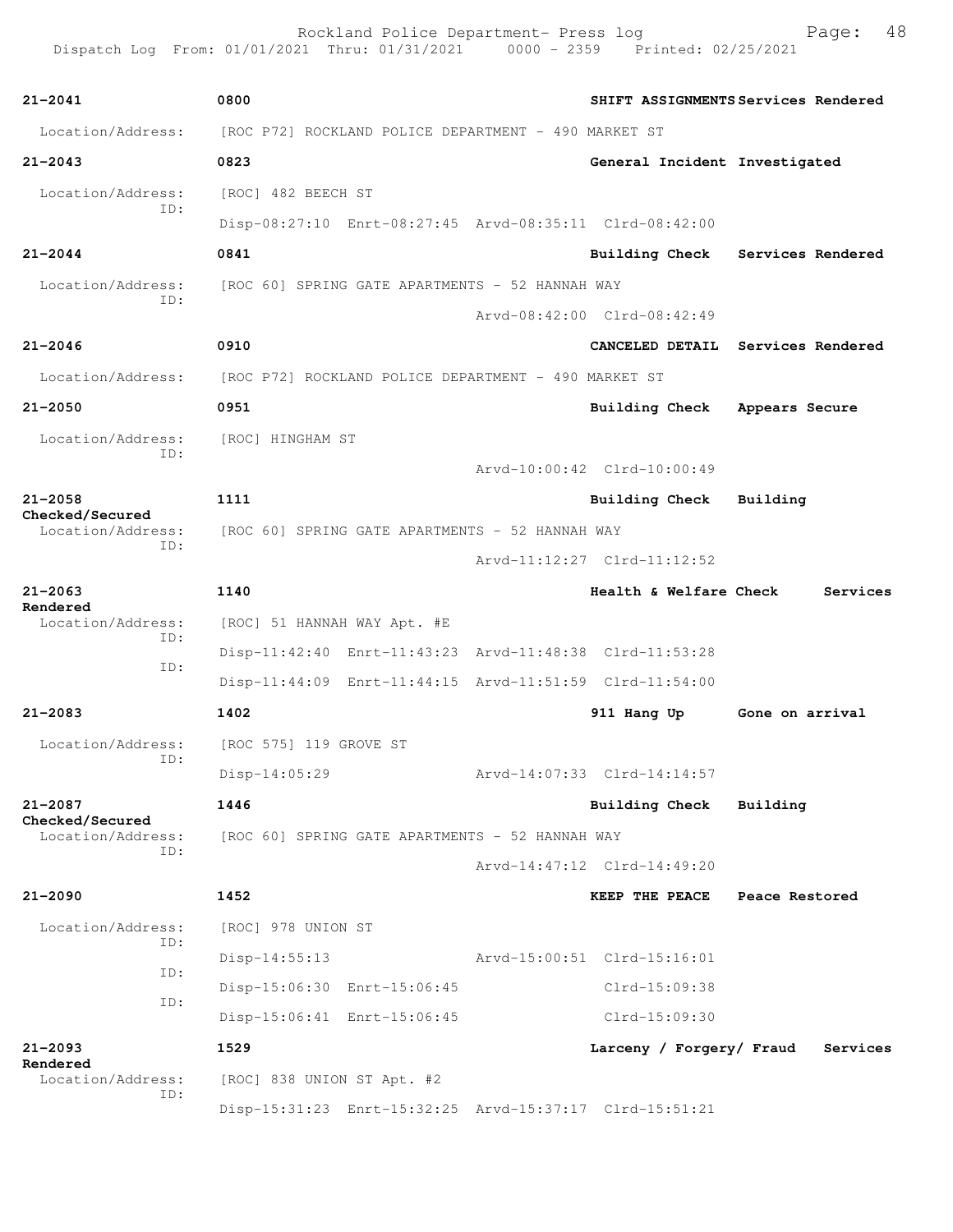|                                                     | Rockland Police Department- Press log<br>Dispatch Log From: 01/01/2021 Thru: 01/31/2021 0000 - 2359 Printed: 02/25/2021                                                                                                                                                                                                       |                             | 49<br>Page:                         |
|-----------------------------------------------------|-------------------------------------------------------------------------------------------------------------------------------------------------------------------------------------------------------------------------------------------------------------------------------------------------------------------------------|-----------------------------|-------------------------------------|
| 21-2094                                             | 1541                                                                                                                                                                                                                                                                                                                          | General Info                | Appears Secure                      |
|                                                     | Location/Address: [ROC P72] ROCKLAND POLICE DEPARTMENT - 490 MARKET ST                                                                                                                                                                                                                                                        |                             |                                     |
| 21-2097                                             | 1600                                                                                                                                                                                                                                                                                                                          |                             | SHIFT ASSIGNMENTS Services Rendered |
|                                                     | Location/Address: [ROC P72] ROCKLAND POLICE DEPARTMENT - 490 MARKET ST                                                                                                                                                                                                                                                        |                             |                                     |
| 21-2105                                             | 1725                                                                                                                                                                                                                                                                                                                          | Motor Vehicle Stop          |                                     |
| Citation/Warning Issued<br>Location/Address:<br>TD: | [ROC] 80 MARKET ST @ 16 HIGHLAND ST                                                                                                                                                                                                                                                                                           |                             |                                     |
|                                                     |                                                                                                                                                                                                                                                                                                                               | Arvd-17:25:00 Clrd-17:30:06 |                                     |
| ID:                                                 | Disp-17:29:42 Enrt-17:29:48 Arvd-17:33:29 Clrd-17:33:40                                                                                                                                                                                                                                                                       |                             |                                     |
| 21-2108                                             | 1738                                                                                                                                                                                                                                                                                                                          | Motor Vehicle Stop          | Verbal                              |
| Warning<br>Location/Address:                        | [ROC] SPRING ST                                                                                                                                                                                                                                                                                                               |                             |                                     |
| ID:                                                 |                                                                                                                                                                                                                                                                                                                               | Arvd-17:38:00 Clrd-17:43:59 |                                     |
| 21-2112                                             | 1904                                                                                                                                                                                                                                                                                                                          | Robbery                     | Report Follows                      |
| Location/Address:                                   | [ROC] 19 PACIFIC ST                                                                                                                                                                                                                                                                                                           |                             |                                     |
| ID:                                                 | $Disp-19:06:16$                                                                                                                                                                                                                                                                                                               | Arvd-19:10:07 Clrd-22:42:48 |                                     |
| ID:                                                 | Disp-20:31:12 Enrt-20:31:17 Arvd-20:31:19 Clrd-21:02:33                                                                                                                                                                                                                                                                       |                             |                                     |
| ID:                                                 | Disp-20:35:33 Enrt-20:35:37 Arvd-20:44:20 Clrd-21:01:43                                                                                                                                                                                                                                                                       |                             |                                     |
| ID:<br>Refer To Arrest:                             | Disp-20:35:50 Enrt-20:35:53 Arvd-20:44:20 Clrd-21:00:08<br>21ROC-2112-AR                                                                                                                                                                                                                                                      |                             |                                     |
| Age:<br>Charges:                                    | Juvenile Arrest<br>17<br>ROBBERY, ARMED<br>ASSAULT W/DANGEROUS WEAPON<br>THREAT TO COMMIT CRIME<br>ROBBERY, ARMED<br>ASSAULT W/DANGEROUS WEAPON<br>THREAT TO COMMIT CRIME<br>ROBBERY, ARMED<br>ASSAULT W/DANGEROUS WEAPON<br>THREAT TO COMMIT CRIME<br>ROBBERY, ARMED<br>ASSAULT W/DANGEROUS WEAPON<br>THREAT TO COMMIT CRIME |                             |                                     |
| 21-2123                                             | 2059                                                                                                                                                                                                                                                                                                                          | Suspicious Activity         | Services                            |
| Rendered<br>Location/Address:                       | [ROC 154] 11 PACIFIC ST Apt. #3                                                                                                                                                                                                                                                                                               |                             |                                     |
| ID:                                                 | Disp-21:00:16 Enrt-21:01:33 Arvd-21:01:37 Clrd-21:07:36                                                                                                                                                                                                                                                                       |                             |                                     |
| ID:                                                 | Disp-21:01:50 Enrt-21:01:54                                                                                                                                                                                                                                                                                                   | $Clrd-21:07:22$             |                                     |
| 21-2124                                             | 2102                                                                                                                                                                                                                                                                                                                          | Suspicious Activity         | Services                            |
| Rendered<br>Location/Address:<br>ID:                | [ROC] 826 UNION ST @ 14 HATHERLY RD                                                                                                                                                                                                                                                                                           |                             |                                     |
|                                                     | $Disp-21:04:32$                                                                                                                                                                                                                                                                                                               | Arvd-21:06:17 Clrd-21:15:23 |                                     |
| ID:                                                 | Disp-21:09:10 Enrt-21:09:13 Arvd-21:09:16 Clrd-21:15:23                                                                                                                                                                                                                                                                       |                             |                                     |
| 21-2126<br>Rendered                                 | 2140                                                                                                                                                                                                                                                                                                                          | Health & Welfare Check      | Services                            |
| Location/Address:<br>ID:                            | [ROC 124] 8 LAUREN DR                                                                                                                                                                                                                                                                                                         |                             |                                     |
|                                                     | Disp-21:41:49 Enrt-21:43:35 Arvd-21:44:42 Clrd-21:49:15                                                                                                                                                                                                                                                                       |                             |                                     |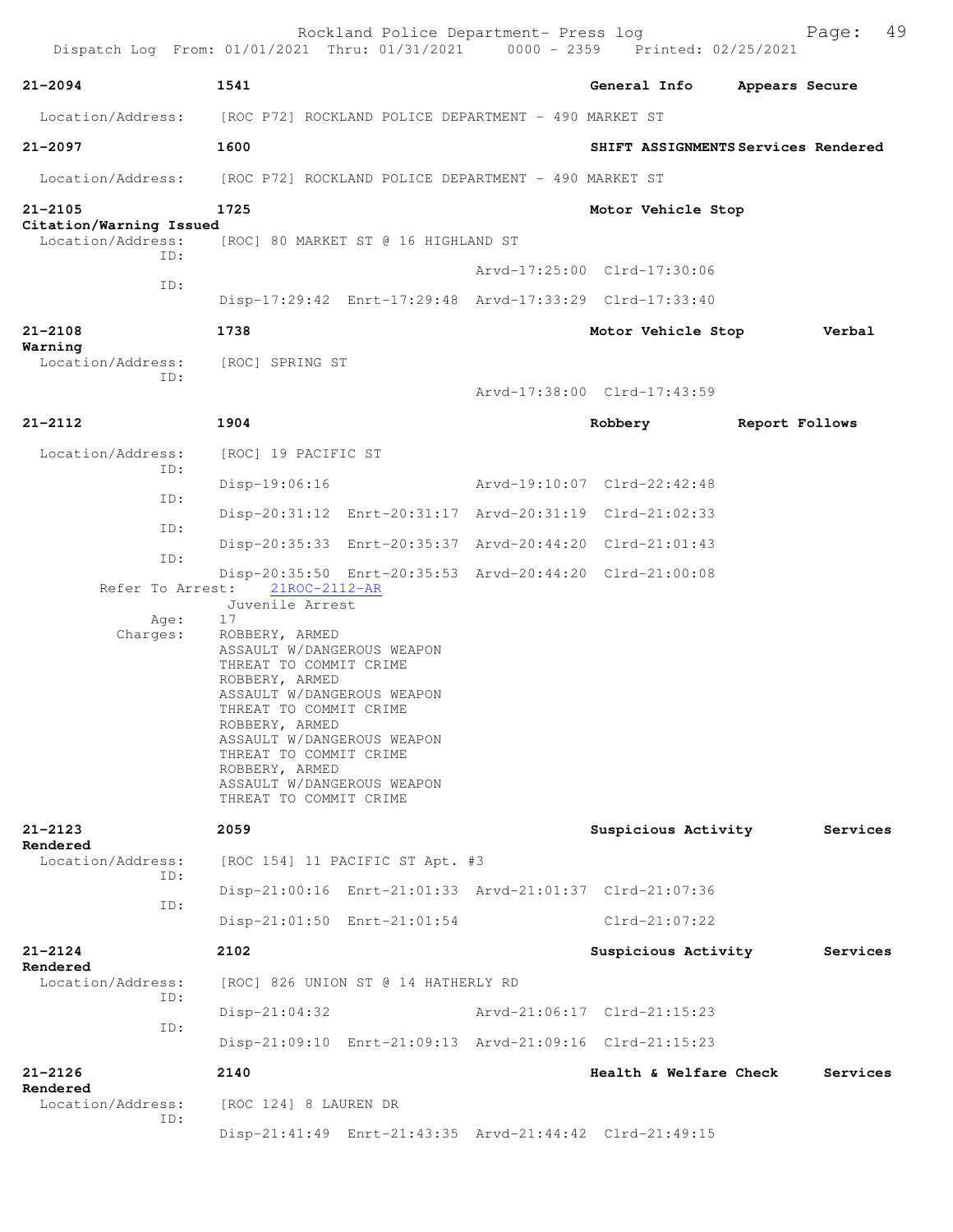## **For Date: 01/18/2021 - Monday**

| $21 - 2141$                          | 0014                                                    |  | General Info                |          | Services Rendered |  |
|--------------------------------------|---------------------------------------------------------|--|-----------------------------|----------|-------------------|--|
| Location/Address:<br>ID:             | [ROC P72] ROCKLAND POLICE DEPARTMENT - 490 MARKET ST    |  |                             |          |                   |  |
|                                      | Disp-00:17:40                                           |  | Clrd-00:17:48               |          |                   |  |
| $21 - 2143$<br>arrival               | 0019                                                    |  | Suspicious Activity         |          | Gone on           |  |
| Location/Address:<br>ID:             | [ROC] 9 MONCRIEF RD                                     |  |                             |          |                   |  |
| ID:                                  | Disp-00:20:35 Enrt-00:21:19 Arvd-00:23:10 Clrd-00:28:59 |  |                             |          |                   |  |
| ID:                                  | Disp-00:20:35 Enrt-00:21:23 Arvd-00:23:15 Clrd-00:28:59 |  |                             |          |                   |  |
|                                      | Disp-00:21:29 Enrt-00:21:33 Arvd-00:22:29 Clrd-00:28:59 |  |                             |          |                   |  |
| $21 - 2146$<br>Rendered              | 0028                                                    |  | Details / Time off          |          | Services          |  |
| Location:                            | [ROC]                                                   |  |                             |          |                   |  |
| $21 - 2149$                          | 0037                                                    |  | Burglar Alarm               |          | Services Rendered |  |
| Location/Address:                    | [ROC 62] JEFFERSON SCHOOL - 63 GEORGE ST                |  |                             |          |                   |  |
| ID:                                  | Disp-00:38:05 Enrt-00:38:50 Arvd-00:40:36 Clrd-00:47:47 |  |                             |          |                   |  |
| $21 - 2155$                          | 0312                                                    |  | Burglar Alarm               | Building |                   |  |
| Checked/Secured<br>Location/Address: | [ROC] DOUGHBOY - 295 UNION ST                           |  |                             |          |                   |  |
| ID:                                  | Disp-03:13:27 Enrt-03:14:25 Arvd-03:16:24 Clrd-03:18:10 |  |                             |          |                   |  |
| ID:                                  | Disp-03:14:30 Enrt-03:14:33 Arvd-03:15:42 Clrd-03:18:10 |  |                             |          |                   |  |
| $21 - 2158$                          | 0509                                                    |  | <b>Building Check</b>       | Building |                   |  |
| Checked/Secured<br>Location/Address: | [ROC] UNION ST                                          |  |                             |          |                   |  |
| ID:                                  | Disp-05:10:16                                           |  | Arvd-05:10:23 Clrd-05:35:58 |          |                   |  |
| $21 - 2161$                          | 0543                                                    |  | Details / Time off          |          | Services          |  |
| Rendered<br>Location:                | [ROC]                                                   |  |                             |          |                   |  |
| $21 - 2163$                          | 0800                                                    |  | General Info                |          | Services Rendered |  |
| Location/Address:                    | [ROC P72] ROCKLAND POLICE DEPARTMENT - 490 MARKET ST    |  |                             |          |                   |  |
| TD:                                  | Disp-08:09:13 Enrt-08:09:19 Arvd-08:09:23 Clrd-08:09:28 |  |                             |          |                   |  |
| $21 - 2165$                          | 0818                                                    |  | Burglar Alarm               |          | Services Rendered |  |
| Location/Address:                    | [ROC 62] JEFFERSON SCHOOL - 63 GEORGE ST                |  |                             |          |                   |  |
| ID:                                  | Disp-08:19:18 Enrt-08:19:21 Arvd-08:23:12 Clrd-08:23:15 |  |                             |          |                   |  |
| $21 - 2169$                          | 0849                                                    |  | <b>Building Check</b>       | Building |                   |  |
| Checked/Secured<br>Location/Address: | [ROC P47] BEST WESTERN - 909 HINGHAM ST                 |  |                             |          |                   |  |
| ID:                                  |                                                         |  | Arvd-08:51:28 Clrd-08:57:04 |          |                   |  |
| $21 - 2174$                          | 0957                                                    |  | Disturbance                 |          | Services Rendered |  |
| Location/Address:                    | [ROC P45] COMFORT INN - 850 HINGHAM ST Apt. #216        |  |                             |          |                   |  |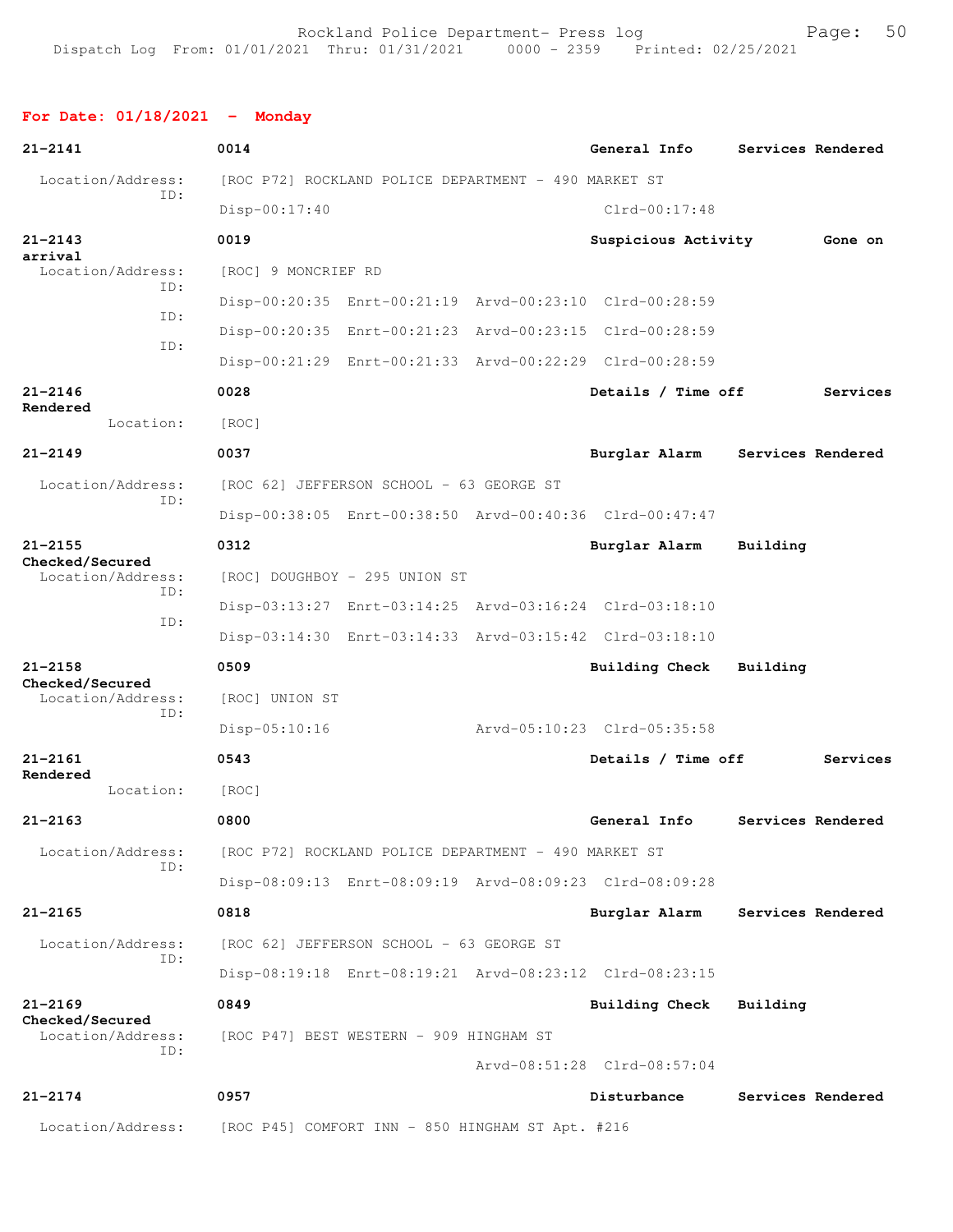|                                      |     |                                                         | Rockland Police Department- Press log                |  | Dispatch Log From: 01/01/2021 Thru: 01/31/2021 0000 - 2359 Printed: 02/25/2021 |                | Page:             | 51 |
|--------------------------------------|-----|---------------------------------------------------------|------------------------------------------------------|--|--------------------------------------------------------------------------------|----------------|-------------------|----|
|                                      | ID: |                                                         | Disp-10:00:06 Enrt-10:00:09                          |  | $Clrd-10:00:42$                                                                |                |                   |    |
|                                      | TD: |                                                         |                                                      |  | Disp-10:00:23 Enrt-10:00:26 Arvd-10:05:43 Clrd-10:27:57                        |                |                   |    |
|                                      | ID: |                                                         |                                                      |  | Disp-10:06:38 Enrt-10:06:46 Arvd-10:07:24 Clrd-10:27:57                        |                |                   |    |
|                                      | ID: |                                                         | Disp-10:16:26 Enrt-10:16:29                          |  | Clrd-10:16:58                                                                  |                |                   |    |
| $21 - 2176$                          |     | 1029                                                    |                                                      |  | Larceny / Forgery/ Fraud                                                       |                | Services          |    |
| Rendered<br>Location/Address:        |     |                                                         | [ROC P72] ROCKLAND POLICE DEPARTMENT - 490 MARKET ST |  |                                                                                |                |                   |    |
|                                      | ID: |                                                         |                                                      |  | Disp-10:33:10 Enrt-10:33:21 Arvd-10:33:28 Clrd-11:03:15                        |                |                   |    |
|                                      | ID: |                                                         |                                                      |  | Disp-10:33:14 Enrt-10:33:25 Arvd-10:33:27 Clrd-11:52:13                        |                |                   |    |
|                                      | ID: | Disp-10:56:34                                           |                                                      |  | Arvd-10:56:37 Clrd-11:15:10                                                    |                |                   |    |
|                                      | TD: | $Disp-11:15:31$                                         |                                                      |  | Arvd-11:15:34 Clrd-11:52:10                                                    |                |                   |    |
| $21 - 2181$                          |     | 1100                                                    |                                                      |  | Suspicious Activity                                                            |                | Sent On Way       |    |
| Location/Address:                    |     | [ROC P69] VERNON ST                                     |                                                      |  |                                                                                |                |                   |    |
|                                      | ID: |                                                         | Disp-11:02:19 Enrt-11:02:33                          |  | $Clrd-11:15:37$                                                                |                |                   |    |
|                                      | ID: |                                                         |                                                      |  | Disp-11:03:22 Enrt-11:03:26 Arvd-11:04:25 Clrd-11:15:39                        |                |                   |    |
| $21 - 2186$                          |     | 1122                                                    |                                                      |  | Follow-Up Investigation                                                        |                | Services          |    |
| Rendered<br>Location/Address:        |     | [ROC] 19 PACIFIC ST                                     |                                                      |  |                                                                                |                |                   |    |
|                                      | ID: |                                                         |                                                      |  | Arvd-11:22:00 Clrd-11:25:32                                                    |                |                   |    |
| $21 - 2190$                          |     | 1132                                                    |                                                      |  | Burglar Alarm                                                                  | Appears Secure |                   |    |
| Location/Address:                    |     | [ROC 707] 12 CENTRE AVE                                 |                                                      |  |                                                                                |                |                   |    |
|                                      | ID: |                                                         |                                                      |  | Disp-11:34:39 Enrt-11:34:42 Arvd-11:38:19 Clrd-11:40:36                        |                |                   |    |
| $21 - 2196$                          |     | 1204                                                    |                                                      |  | <b>Building Check</b>                                                          | Building       |                   |    |
| Checked/Secured<br>Location/Address: |     | [ROC] HINGHAM ST                                        |                                                      |  |                                                                                |                |                   |    |
|                                      | ID: |                                                         |                                                      |  | Arvd-12:05:32 Clrd-12:05:56                                                    |                |                   |    |
| $21 - 2197$                          |     | 1218                                                    |                                                      |  | General Info                                                                   | No Service     |                   |    |
| Location/Address:                    |     |                                                         | [ROC P72] ROCKLAND POLICE DEPARTMENT - 490 MARKET ST |  |                                                                                |                |                   |    |
| $21 - 2202$                          |     | 1247                                                    |                                                      |  | General Info                                                                   |                | Services Rendered |    |
| Location/Address:                    |     | [ROC 70] WEBSTER PARK NURSING AND REHAB - 56 WEBSTER ST |                                                      |  |                                                                                |                |                   |    |
|                                      | TD: |                                                         |                                                      |  | Disp-13:29:43 Enrt-13:29:49 Arvd-13:29:51 Clrd-13:29:56                        |                |                   |    |
| $21 - 2203$                          |     | 1330                                                    |                                                      |  | General Info                                                                   |                | Services Rendered |    |
| Location/Address:                    |     |                                                         | [ROC P72] ROCKLAND POLICE DEPARTMENT - 490 MARKET ST |  |                                                                                |                |                   |    |
| $21 - 2204$                          |     | 1337                                                    |                                                      |  | <b>Building Check</b>                                                          | Building       |                   |    |
| Checked/Secured<br>Location/Address: |     |                                                         | [ROC P51] DOUBLE TREE - 929 HINGHAM ST               |  |                                                                                |                |                   |    |
|                                      | TD: |                                                         |                                                      |  | Arvd-13:37:46 Clrd-13:40:02                                                    |                |                   |    |
| $21 - 2220$                          |     | 1605                                                    |                                                      |  | Emergency Medical Transported to                                               |                |                   |    |
| Hospital<br>Location/Address:        |     |                                                         | [CAN R1034] RESIDENCE - 1 DEL POND DR Apt. #3323     |  |                                                                                |                |                   |    |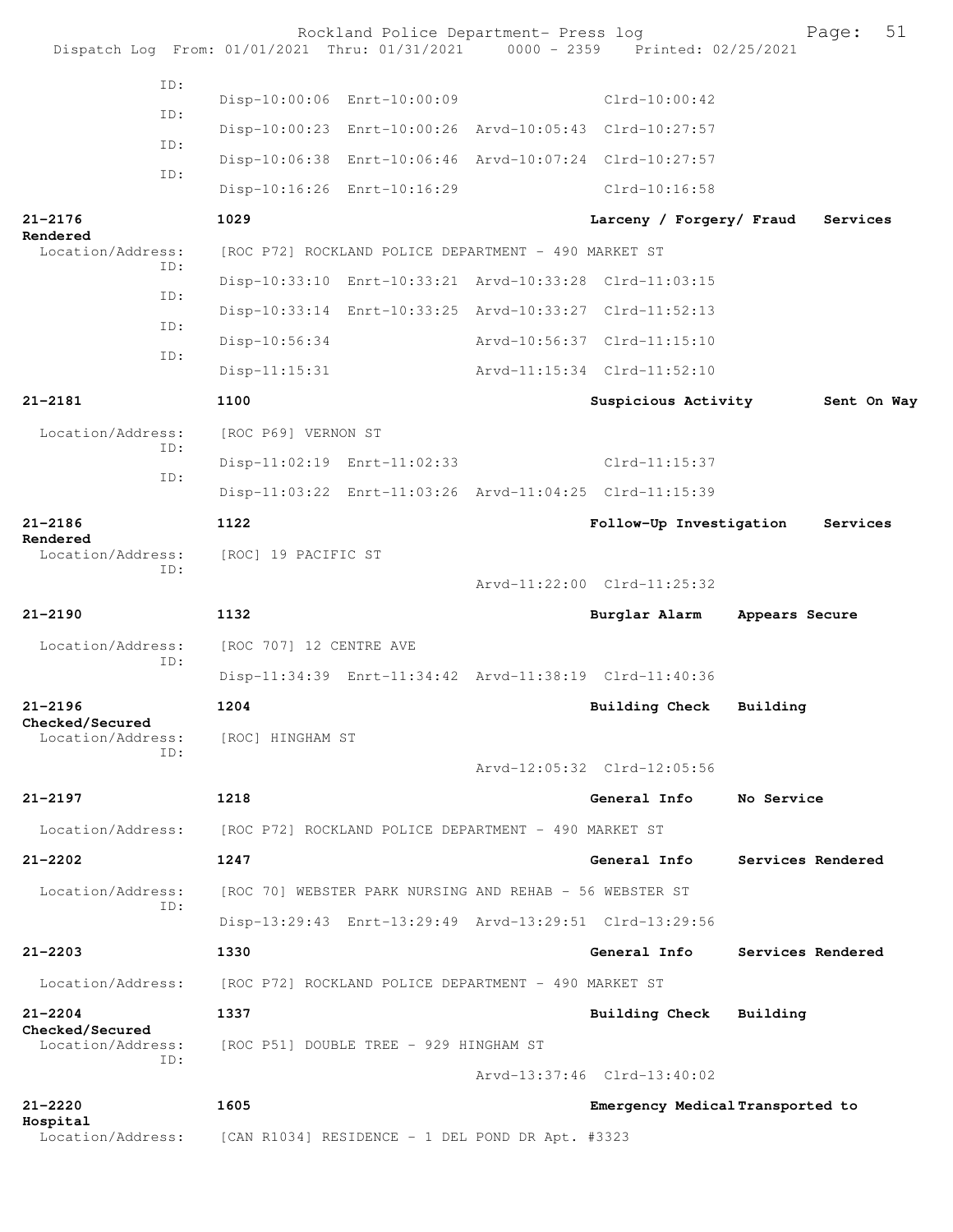|                                          | Rockland Police Department- Press log<br>Dispatch Log From: 01/01/2021 Thru: 01/31/2021 0000 - 2359 Printed: 02/25/2021                                                                                |                               | 52<br>Page:       |
|------------------------------------------|--------------------------------------------------------------------------------------------------------------------------------------------------------------------------------------------------------|-------------------------------|-------------------|
| Fire Unit:                               | CANENG4-Pumper-Canton Engine 4<br>Disp-16:07:05 Enrt-16:09:42 Arvd-16:11:52 Clrd-16:38:21                                                                                                              |                               |                   |
| EMS Unit:                                | $InQrtsUnav1-16:43:12$ $InSrvce-16:43:12$<br>STOAMB1-Stoughton Ambulance 1<br>Disp-16:07:28                                                                                                            | $Clrd-16:09:58$               |                   |
| EMS Unit:                                | InQrtsUnavl-16:09:58 InSrvce-16:09:58<br>CANAMB2-Canton Ambulance 2<br>Disp-16:09:37 Enrt-16:09:42 Arvd-16:15:47 Clrd-16:38:18<br>Hosp-16:48:18 ClrHosp-17:23:13 InQrtsUnavl-17:23:20 InSrvce-17:23:20 |                               |                   |
| ID:                                      | Disp-17:07:50                                                                                                                                                                                          | Clrd-17:07:56                 |                   |
| $21 - 2222$                              | 1616                                                                                                                                                                                                   | General Info                  | No Service        |
| Location/Address:                        | [ROC P72] ROCKLAND POLICE DEPARTMENT - 490 MARKET ST                                                                                                                                                   |                               |                   |
| TD:                                      |                                                                                                                                                                                                        | Arvd-16:16:00 Clrd-16:33:58   |                   |
| $21 - 2226$                              | 1643                                                                                                                                                                                                   | Details                       | Services Rendered |
| Location:                                | [ROC]                                                                                                                                                                                                  |                               |                   |
| $21 - 2228$                              | 1706                                                                                                                                                                                                   | 911 Accidental                | Services Rendered |
| Location/Address:                        | [ROC] 37 SALEM ST                                                                                                                                                                                      |                               |                   |
| ID:                                      | Disp-17:08:01 Enrt-17:09:35 Arvd-17:13:00 Clrd-17:36:05                                                                                                                                                |                               |                   |
| ID:                                      | Disp-17:09:32 Enrt-17:09:34                                                                                                                                                                            | Clrd-17:09:49                 |                   |
| ID:                                      | Disp-17:09:42 Enrt-17:09:44 Arvd-17:13:55 Clrd-17:36:08                                                                                                                                                |                               |                   |
| $21 - 2231$                              | 1730                                                                                                                                                                                                   | General Incident Investigated |                   |
| Location/Address:                        | [ROC] 49 LINDEN PARK @ 47 LINDEN ST                                                                                                                                                                    |                               |                   |
| ID:                                      | Disp-17:32:21 Enrt-17:32:28 Arvd-17:36:01 Clrd-17:43:03                                                                                                                                                |                               |                   |
| $21 - 2235$                              | 1816                                                                                                                                                                                                   | Disturbance                   | Arrest (s) Made   |
| Location/Address:<br>ID:                 | [ROC] 37 SALEM ST                                                                                                                                                                                      |                               |                   |
| ID:                                      |                                                                                                                                                                                                        | Arvd-18:16:00 Clrd-18:52:38   |                   |
| Refer To Summons:                        | $Disp-18:25:14$<br>21ROC-2235-AR                                                                                                                                                                       | Arvd-18:25:22 Clrd-18:42:47   |                   |
| Summons:<br>Address:<br>Age:<br>Charges: | WATSON, AMANDA LEE<br>37 SALEM ST Apt. #1<br>ROCKLAND, MA<br>40<br>THREAT TO COMMIT CRIME                                                                                                              |                               |                   |
| $21 - 2239$                              | 1908                                                                                                                                                                                                   | Assist Other Agency           | No Service        |
| Location/Address:<br>ID:                 | [ROC] 44 GEORGE ST                                                                                                                                                                                     |                               |                   |
| ID:                                      |                                                                                                                                                                                                        | Arvd-19:08:00 Clrd-19:40:46   |                   |
| ID:                                      | Disp-19:27:26                                                                                                                                                                                          | Arvd-19:27:31 Clrd-19:29:05   |                   |
| ID:                                      | Disp-19:57:20                                                                                                                                                                                          | Arvd-19:57:25 Clrd-20:10:25   |                   |
| ID:                                      | $Disp-19:57:31$                                                                                                                                                                                        | Arvd-19:57:38 Clrd-20:10:21   |                   |
| ID:                                      | Disp-20:25:50                                                                                                                                                                                          | Arvd-20:25:56 Clrd-20:30:28   |                   |
|                                          | Disp-20:30:43                                                                                                                                                                                          | Arvd-20:30:51 Clrd-20:31:13   |                   |
| $21 - 2249$<br>Rendered                  | 2009                                                                                                                                                                                                   | Details / Time off            | Services          |
| Location:                                | [ROC]                                                                                                                                                                                                  |                               |                   |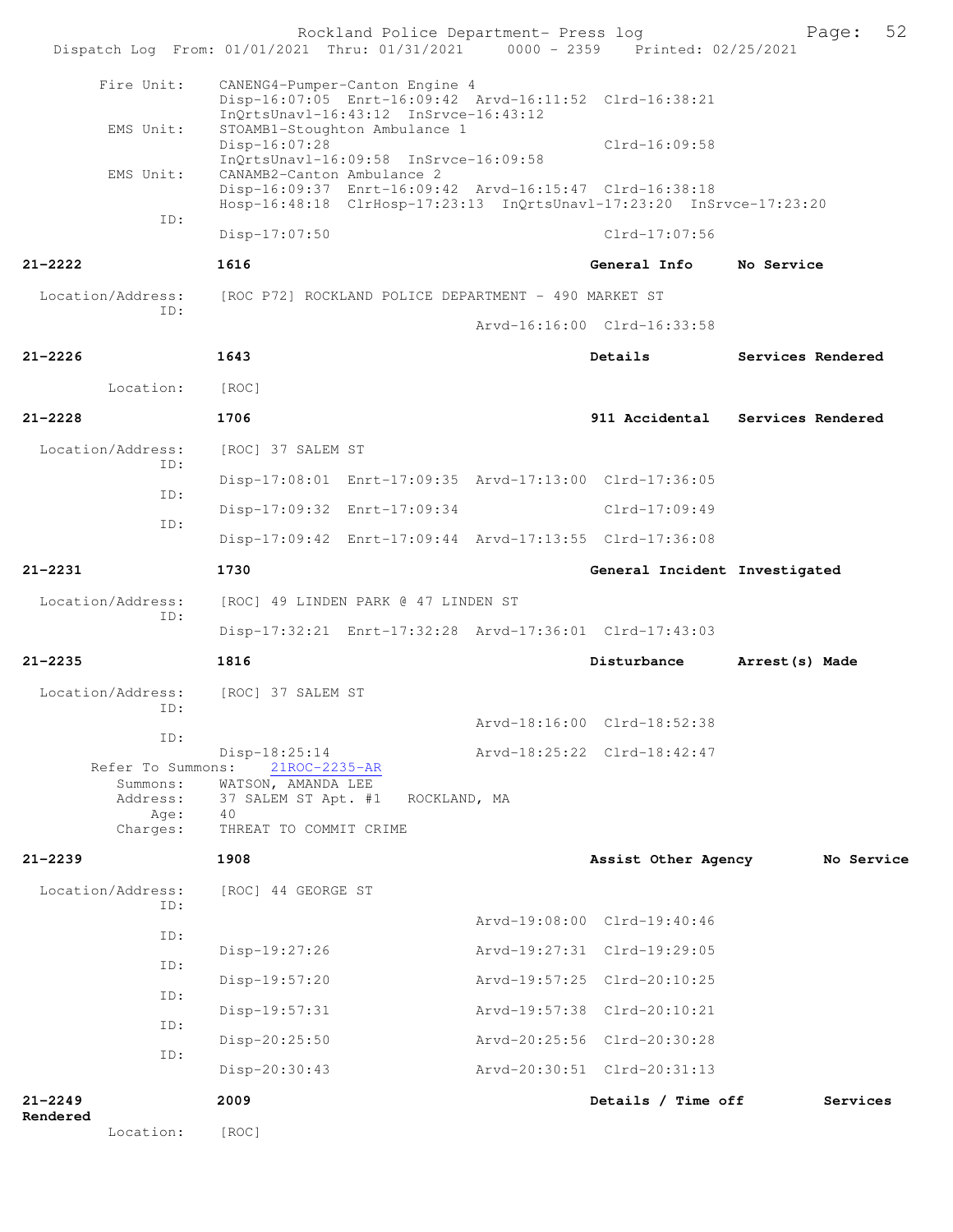| $21 - 2251$<br>Rendered  | 2021                                                                           | Assist Fire Department      | Services                        |
|--------------------------|--------------------------------------------------------------------------------|-----------------------------|---------------------------------|
| Location/Address:<br>TD: | [ROC] 3 WINTER CIR                                                             |                             |                                 |
| TD:                      | Disp-20:22:51 Enrt-20:23:10                                                    | $Clrd-20:34:15$             |                                 |
| EMS Unit:                | Disp-20:23:02 Enrt-20:23:06 Arvd-20:27:02 Clrd-20:33:23<br>ROCKAM1-Rockland A1 |                             |                                 |
|                          | Disp-20:23:53<br>InQrtsUnavl-20:24:28 InSrvce-20:24:28                         | $Clrd-20:24:28$             |                                 |
| TD:                      | $Disp-20:31:23$                                                                | Arvd-20:31:28 Clrd-20:39:44 |                                 |
|                          |                                                                                |                             |                                 |
| $21 - 2255$              | 2112                                                                           | General Info                | Services Rendered               |
| Location/Address:        | [ROC] HOLY FAMILY CEMETERY - 92 CENTRE AVE                                     |                             |                                 |
| TD:                      |                                                                                | Arvd-21:12:00 Clrd-21:17:25 |                                 |
| $21 - 2266$              | 2328                                                                           |                             | Assist Public Services Rendered |
| Location/Address:        | [ROC] 838 UNION ST Apt. #2                                                     |                             |                                 |
| TD:<br>TD:               |                                                                                | Arvd-23:28:00 Clrd-23:54:27 |                                 |

## **For Date: 01/19/2021 - Tuesday**

| $21 - 2267$                                 | 0003                                                    | General Info                   | Services Rendered |
|---------------------------------------------|---------------------------------------------------------|--------------------------------|-------------------|
| Location/Address:                           | [ROC P72] ROCKLAND POLICE DEPARTMENT - 490 MARKET ST    |                                |                   |
| TD:                                         | Disp-00:04:50                                           | $Clrd-00:04:57$                |                   |
| $21 - 2269$<br>Services Rendered            | 0037                                                    | Details / Time off 1 HOUR COMP |                   |
| Location:                                   | [ROC]                                                   |                                |                   |
| $21 - 2274$                                 | 0050                                                    | Building Check                 | Appears Secure    |
| Location/Address:<br>TD:                    | [ROC] HINGHAM ST                                        |                                |                   |
|                                             |                                                         | Arvd-02:49:54 Clrd-02:50:07    |                   |
| $21 - 2270$                                 | 0150                                                    | Disturbance                    | Investigated      |
| Location/Address:<br>ID:                    | [ROC] 44 GEORGE ST Apt. #2                              |                                |                   |
| ID:                                         | Disp-01:52:16 Enrt-01:52:22 Arvd-01:54:24 Clrd-02:05:08 |                                |                   |
|                                             | Disp-01:52:20 Enrt-01:52:23 Arvd-01:54:24 Clrd-02:05:11 |                                |                   |
| $21 - 2280$<br>Rendered                     | 0520                                                    | Details / Time off             | Services          |
| Location:                                   | [ROC]                                                   |                                |                   |
| $21 - 2282$                                 | 0602                                                    | Building Check                 | Building          |
| Checked/Secured<br>Location/Address:<br>ID: | [ROC 61] UNION ST BUSINESS DISTRICT - UNION ST          |                                |                   |
|                                             |                                                         | Arvd-06:03:16 Clrd-06:13:09    |                   |
| $21 - 2283$                                 | 0625                                                    | Details / Time off             | Services          |
| Rendered<br>Location:                       | [ROC]                                                   |                                |                   |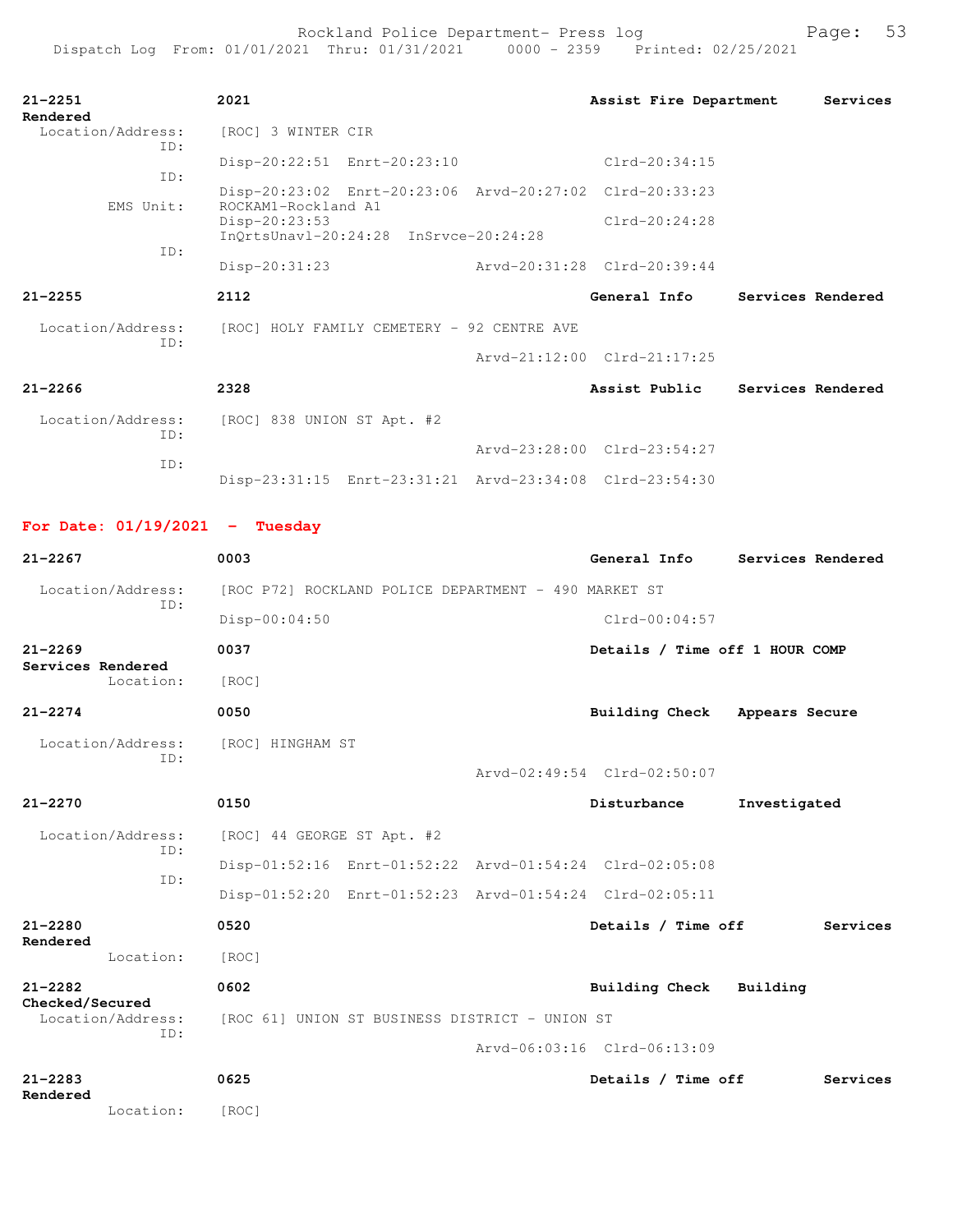Dispatch Log From: 01/01/2021 Thru: 01/31/2021 0000 - 2359 Printed: 02/25/2021

| $21 - 2285$<br>Rendered                                                | 0649                                       |                                                         | Details / Time off                                      | Services                            |
|------------------------------------------------------------------------|--------------------------------------------|---------------------------------------------------------|---------------------------------------------------------|-------------------------------------|
| Location:                                                              | [ROC]                                      |                                                         |                                                         |                                     |
| $21 - 2289$<br>Rendered                                                | 0735                                       |                                                         | Details / Time off                                      | Services                            |
| Location:                                                              | [ROC]                                      |                                                         |                                                         |                                     |
| $21 - 2292$                                                            | 0800                                       |                                                         |                                                         | SHIFT ASSIGNMENTS Services Rendered |
| Location/Address:                                                      |                                            | [ROC P72] ROCKLAND POLICE DEPARTMENT - 490 MARKET ST    |                                                         |                                     |
| ID:                                                                    |                                            | Disp-08:09:06 Enrt-08:09:11 Arvd-08:09:14 Clrd-08:09:18 |                                                         |                                     |
| $21 - 2594$                                                            | 0925                                       |                                                         |                                                         | Animal Complaint Services Rendered  |
| Location/Address: [ROC] 197 MYRTLE ST                                  |                                            |                                                         |                                                         |                                     |
| $21 - 2299$                                                            | 0935                                       |                                                         | General Info                                            | No Action Required                  |
| Location/Address: [ROC P72] ROCKLAND POLICE DEPARTMENT - 490 MARKET ST |                                            |                                                         |                                                         |                                     |
| $21 - 2599$                                                            | 1005                                       |                                                         |                                                         | Animal Complaint Services Rendered  |
| Location/Address: [ROC 140] 292 MARKET ST Apt. #35                     |                                            |                                                         |                                                         |                                     |
| $21 - 2308$                                                            | 1054                                       |                                                         | Disturbance Peace Restored                              |                                     |
| Location/Address:                                                      | [ROC] 22 DAMON RD                          |                                                         |                                                         |                                     |
| ID:                                                                    |                                            |                                                         | Disp-10:56:14 Enrt-10:57:26 Arvd-10:59:21 Clrd-11:12:57 |                                     |
| ID:                                                                    |                                            | Disp-10:56:18 Enrt-10:57:26 Arvd-10:59:31 Clrd-11:13:00 |                                                         |                                     |
| ID:                                                                    |                                            |                                                         | Disp-10:56:25 Enrt-10:57:26 Arvd-10:58:14 Clrd-10:59:24 |                                     |
| ID:                                                                    | $Disp-10:59:34$                            |                                                         | Arvd-11:00:17 Clrd-11:12:51                             |                                     |
| $21 - 2310$                                                            | 1111                                       |                                                         | General Info                                            | No Action Required                  |
| Location/Address: [ROC P72] ROCKLAND POLICE DEPARTMENT - 490 MARKET ST |                                            |                                                         |                                                         |                                     |
| $21 - 2313$                                                            | 1119                                       |                                                         | Assist Other Agency                                     | No Service                          |
|                                                                        | Location: [NTN] SERVICE FOR FALLEN OFFICER |                                                         |                                                         |                                     |
| ID:                                                                    | $Disp-11:21:59$                            |                                                         | Arvd-11:22:12 Clrd-18:21:59                             |                                     |
| ID:                                                                    | $Disp-11:21:59$                            |                                                         | Arvd-11:22:12 Clrd-18:36:49                             |                                     |
| ID:                                                                    | $Disp-11:21:59$                            |                                                         | Arvd-11:22:12 Clrd-12:48:49                             |                                     |
| ID:<br>ID:                                                             | Disp-11:21:59                              |                                                         | Arvd-11:22:12 Clrd-18:36:51                             |                                     |
|                                                                        | $Disp-15:53:40$                            |                                                         | Arvd-15:54:01 Clrd-18:22:02                             |                                     |
| $21 - 2597$                                                            | 1120                                       |                                                         |                                                         | Animal Complaint Services Rendered  |
| Location/Address:                                                      | [ROC 420] 485 WEST WATER ST                |                                                         |                                                         |                                     |
| $21 - 2321$                                                            | 1141                                       |                                                         | Assist Other Agency                                     | Services                            |
| Rendered<br>Location/Address:                                          | [ROC] 44 GEORGE ST                         |                                                         |                                                         |                                     |
| ID:                                                                    |                                            |                                                         | Disp-11:44:10 Enrt-11:44:23 Arvd-11:44:30 Clrd-12:12:01 |                                     |
| ID:                                                                    |                                            |                                                         | Disp-11:44:10 Enrt-11:44:20 Arvd-11:44:26 Clrd-12:12:04 |                                     |
| 21-2322                                                                | 1146                                       |                                                         | General Info                                            | No Action Required                  |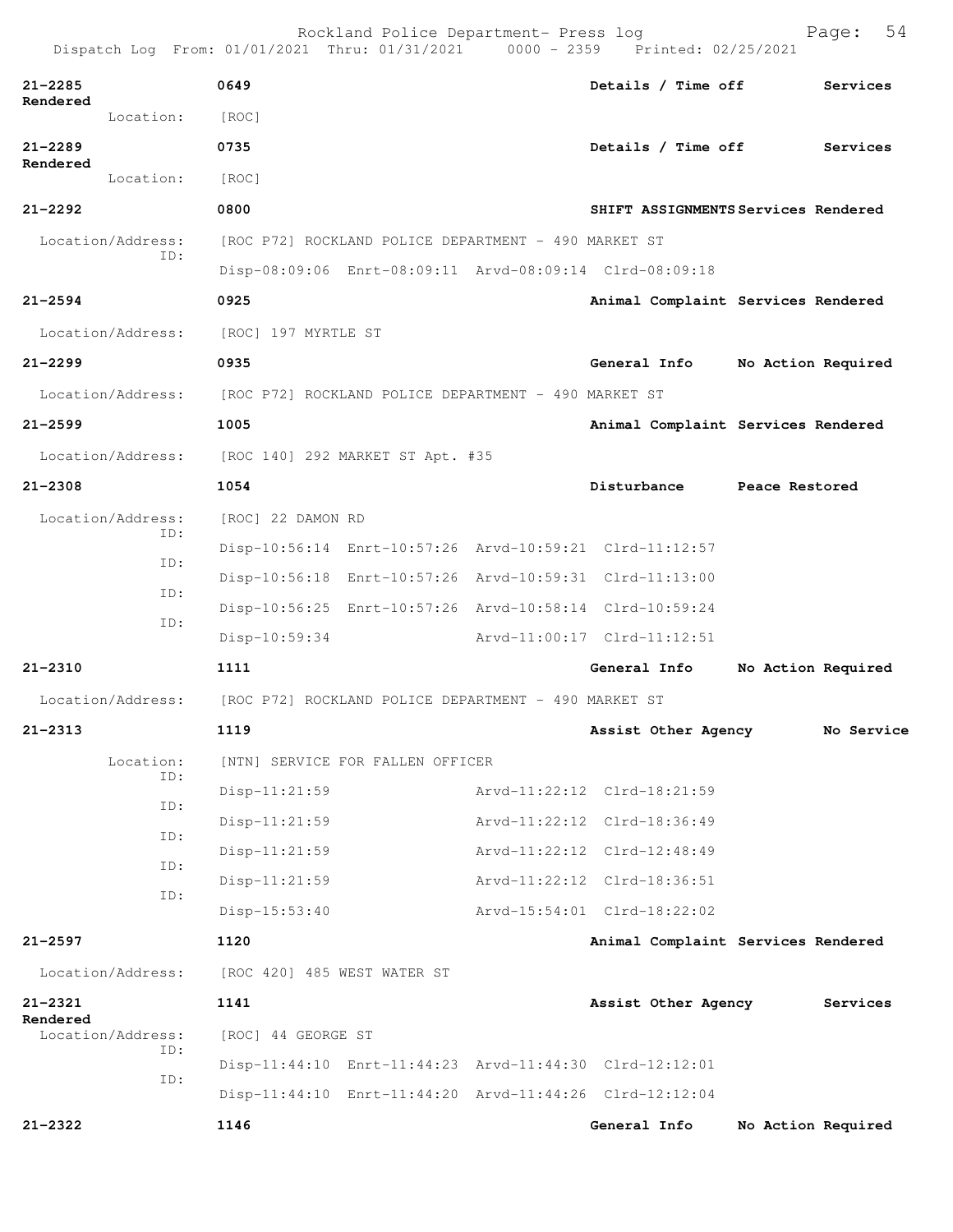|                                         | Rockland Police Department- Press log<br>Dispatch Log From: 01/01/2021 Thru: 01/31/2021 0000 - 2359 Printed: 02/25/2021 |                             | 55<br>Page:                         |
|-----------------------------------------|-------------------------------------------------------------------------------------------------------------------------|-----------------------------|-------------------------------------|
|                                         | Location/Address: [ROC P72] ROCKLAND POLICE DEPARTMENT - 490 MARKET ST                                                  |                             |                                     |
| $21 - 2330$                             | 1226                                                                                                                    | Assist Other Agency         | Services                            |
| Rendered                                | Location/Address: [ROC P72] ROCKLAND POLICE DEPARTMENT - 490 MARKET ST                                                  |                             |                                     |
| $21 - 2331$                             | 1238                                                                                                                    |                             | 911 Accidental No Service           |
|                                         | Location/Address: [ROC 222] SERONO LABS - 1 TECHNOLOGY PL                                                               |                             |                                     |
| $21 - 2332$                             | 1257                                                                                                                    | Details / Time off          | No Service                          |
| Location:                               | [ROC]                                                                                                                   |                             |                                     |
| $21 - 2333$                             | 1257                                                                                                                    |                             | 911 Accidental Gone on arrival      |
| Location/Address:                       | [ROC 138] 67 EAST WATER ST                                                                                              |                             |                                     |
| ID:                                     | Disp-13:00:00 Enrt-13:00:03                                                                                             | $Clrd-13:00:43$             |                                     |
| ID:                                     | Disp-13:00:27 Enrt-13:00:33 Arvd-13:06:19 Clrd-13:07:28                                                                 |                             |                                     |
| $21 - 2344$                             | 1359                                                                                                                    | Building Check              | Building                            |
| Checked/Secured<br>Location/Address:    | [ROC] HINGHAM ST                                                                                                        |                             |                                     |
| ID:                                     |                                                                                                                         | Arvd-14:01:09 Clrd-14:01:33 |                                     |
| $21 - 2355$                             | 1511                                                                                                                    | General Info                | Services Rendered                   |
| Location/Address:                       | [ROC] 103 WEBSTER ST                                                                                                    |                             |                                     |
| ID:                                     | $Disp-15:22:00$                                                                                                         | Clrd-15:52:38               |                                     |
| $21 - 2598$                             | 1530                                                                                                                    |                             | Animal Complaint Services Rendered  |
|                                         | Location/Address: [ROC] 604 UNION ST                                                                                    |                             |                                     |
| $21 - 2363$                             | 1611                                                                                                                    |                             | SHIFT ASSIGNMENTS Services Rendered |
| Location/Address:                       | [ROC P72] ROCKLAND POLICE DEPARTMENT - 490 MARKET ST                                                                    |                             |                                     |
| 21-2367                                 | 1648                                                                                                                    | Burglar Alarm               | Services Rendered                   |
| Location/Address:                       | [ROC P113] NATIONAL COATING - 105 INDUSTRIAL WAY                                                                        |                             |                                     |
| TD:                                     | $Disp-16:52:55$                                                                                                         | Arvd-16:58:15 Clrd-17:04:03 |                                     |
| $21 - 2375$                             | 1744                                                                                                                    | Suspicious Activity         | Services                            |
| Rendered<br>Location/Address:           | [ROC] 110 - HANNAH WAY                                                                                                  |                             |                                     |
| ID:                                     | Disp-17:47:17 Enrt-17:48:00                                                                                             | $Clrd-17:49:14$             |                                     |
| ID:                                     | Disp-17:49:04 Enrt-17:49:08 Arvd-17:51:22 Clrd-18:01:32                                                                 |                             |                                     |
| $21 - 2376$                             | 1744                                                                                                                    | Motor Vehicle Stop          |                                     |
| Citation/Warning Issued<br>Vicinity of: | [ROC] 102 SPRING ST @ 1 DOMIGAN DR                                                                                      |                             |                                     |
| ID:                                     |                                                                                                                         | Arvd-17:44:00 Clrd-17:48:28 |                                     |
| $21 - 2379$                             | 1755                                                                                                                    | Building Check              | Services Rendered                   |
| Location/Address:                       | [ROC] HINGHAM ST                                                                                                        |                             |                                     |
| ID:                                     |                                                                                                                         | Arvd-17:55:29 Clrd-17:55:45 |                                     |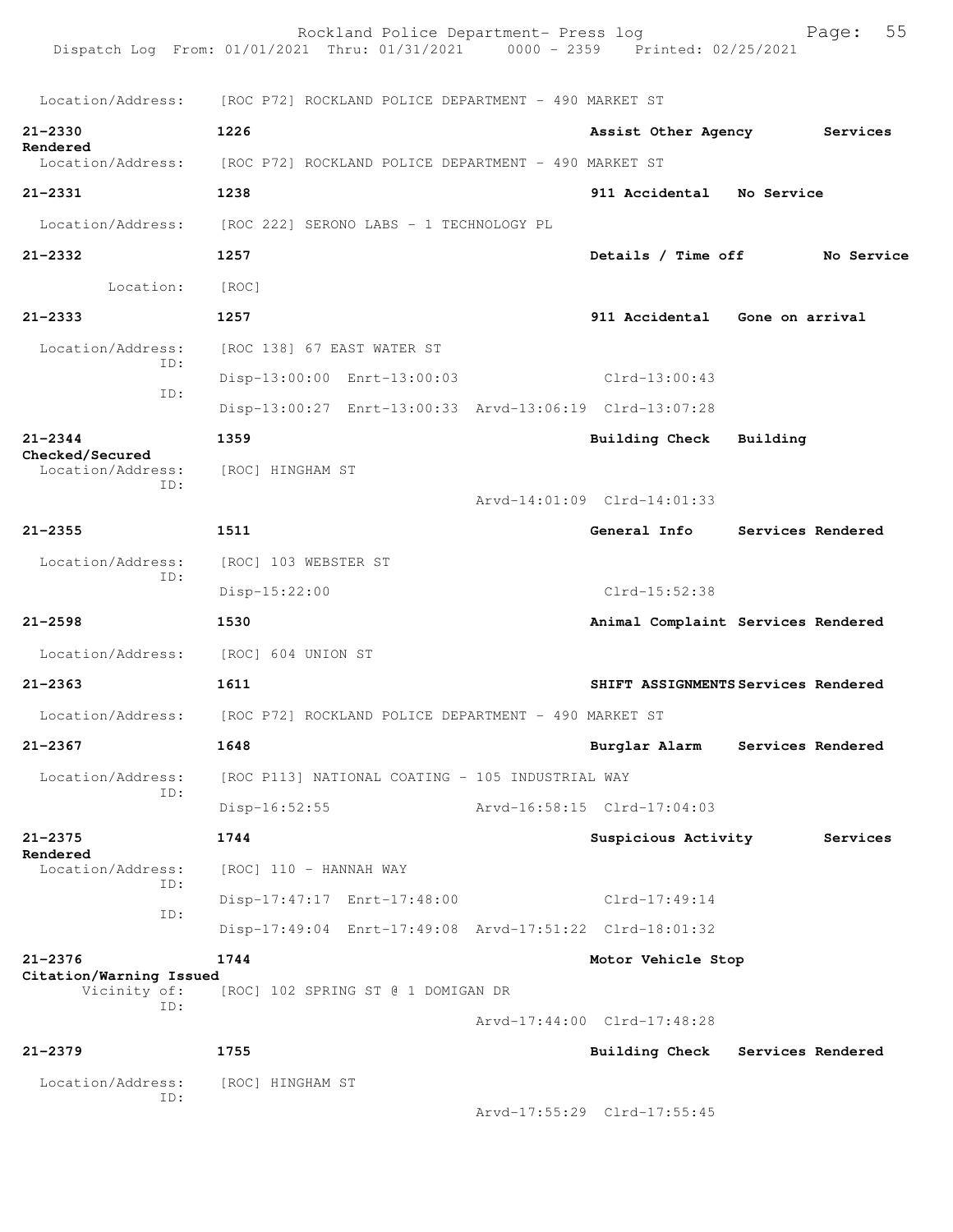|                                                                      | Rockland Police Department- Press log<br>Dispatch Log From: 01/01/2021 Thru: 01/31/2021 0000 - 2359 Printed: 02/25/2021                                                     |                                     | 56<br>Page:       |
|----------------------------------------------------------------------|-----------------------------------------------------------------------------------------------------------------------------------------------------------------------------|-------------------------------------|-------------------|
| $21 - 2380$                                                          | 1800                                                                                                                                                                        | SHIFT ASSIGNMENTS Services Rendered |                   |
| Location/Address:                                                    | [ROC P72] ROCKLAND POLICE DEPARTMENT - 490 MARKET ST                                                                                                                        |                                     |                   |
| $21 - 2383$<br>Rendered                                              | 1901                                                                                                                                                                        | Suspicious Activity                 | Services          |
| Location/Address:<br>ID:                                             | [ROC] 55 ARLINGTON ST                                                                                                                                                       |                                     |                   |
| ID:                                                                  | Disp-19:03:22 Enrt-19:08:00                                                                                                                                                 | Clrd-19:10:52                       |                   |
|                                                                      | Disp-19:04:16 Enrt-19:04:17 Arvd-19:05:41 Clrd-19:10:56                                                                                                                     |                                     |                   |
| $21 - 2390$                                                          | 2045                                                                                                                                                                        | Motor Vehicle Stop                  |                   |
| Citation/Warning Issued<br>Vicinity of:<br>ID:                       | [ROC] NEAR MARY LOU'S - WEBSTER ST                                                                                                                                          |                                     |                   |
|                                                                      |                                                                                                                                                                             | Arvd-20:45:00 Clrd-20:57:47         |                   |
| $21 - 2392$<br>Citation/Warning Issued                               | 2103                                                                                                                                                                        | Motor Vehicle Stop                  |                   |
| Vicinity of:<br>ID:                                                  | [ROC] 360 UNION ST @ 11 BELMONT ST                                                                                                                                          |                                     |                   |
|                                                                      |                                                                                                                                                                             | Arvd-21:03:00 Clrd-21:09:03         |                   |
| $21 - 2393$<br>Citation/Warning Issued                               | 2118                                                                                                                                                                        | Motor Vehicle Stop                  |                   |
| Vicinity of:<br>ID:                                                  | [ROC] 90 UNION ST @ 19 PAYSON AVE                                                                                                                                           |                                     |                   |
|                                                                      |                                                                                                                                                                             | Arvd-21:18:00 Clrd-21:35:54         |                   |
| $21 - 2396$                                                          | 2149                                                                                                                                                                        | Building Check                      | Services Rendered |
| Location/Address:                                                    | [ROC] HINGHAM ST                                                                                                                                                            |                                     |                   |
| ID:                                                                  |                                                                                                                                                                             | Arvd-21:50:01 Clrd-22:00:31         |                   |
| $21 - 2404$                                                          | 2316                                                                                                                                                                        | Harassment                          | Report Follows    |
| Location/Address:                                                    | [ROC] 956 UNION ST Apt. #1                                                                                                                                                  |                                     |                   |
| ID:<br>Refer To Summons:<br>Summons:<br>Address:<br>Age:<br>Charges: | Disp-23:18:05 Enrt-23:20:35 Arvd-23:20:37 Clrd-23:26:54<br>$21$ ROC-2404-AR<br>OSHAUGHNESSY, DAVID M<br>58 RUSSELL LN ABINGTON, MA<br>47<br>ABUSE PREVENTION ORDER, VIOLATE |                                     |                   |
| For Date: $01/20/2021$ - Wednesday                                   |                                                                                                                                                                             |                                     |                   |
| $21 - 2407$                                                          | 0000                                                                                                                                                                        | SHIFT ASSIGNMENTSNo Service         |                   |
| Location/Address:                                                    | [ROC P72] ROCKLAND POLICE DEPARTMENT - 490 MARKET ST                                                                                                                        |                                     |                   |
| ID:                                                                  |                                                                                                                                                                             | Arvd-00:00:00 Clrd-00:04:50         |                   |
| $21 - 2408$                                                          | 0009                                                                                                                                                                        | Details / Time off                  | Services          |
| Rendered<br>Location:                                                | [ROC]                                                                                                                                                                       |                                     |                   |
| $21 - 2414$                                                          | 0107                                                                                                                                                                        | Details / Time off VAC DAY Services |                   |
| Rendered<br>Location:                                                | [ROC]                                                                                                                                                                       |                                     |                   |
| $21 - 2419$                                                          | 0223                                                                                                                                                                        | Assist Other Agency                 | Transported       |
| to Hospital<br>Location/Address:                                     | [ROC 568] 26 BELMONT ST                                                                                                                                                     |                                     |                   |
| ID:                                                                  |                                                                                                                                                                             | Arvd-02:23:00 Clrd-02:52:15         |                   |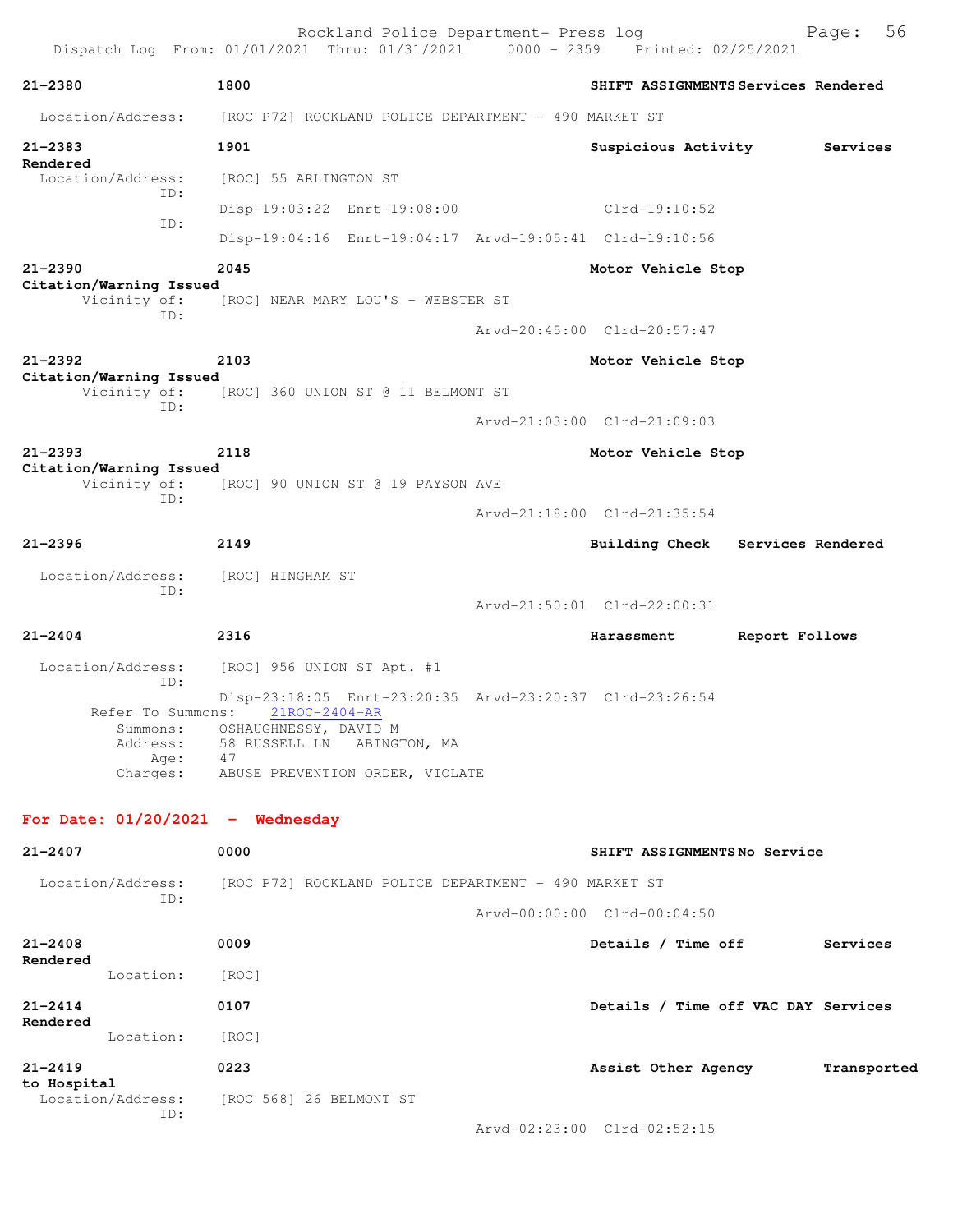|                                              | Rockland Police Department- Press log<br>Dispatch Log From: 01/01/2021 Thru: 01/31/2021 0000 - 2359 Printed: 02/25/2021 |                                     |                   | 57<br>Page: |
|----------------------------------------------|-------------------------------------------------------------------------------------------------------------------------|-------------------------------------|-------------------|-------------|
| ID:                                          |                                                                                                                         |                                     |                   |             |
| ID:                                          | Disp-02:25:17                                                                                                           | Arvd-02:27:03 Clrd-02:52:15         |                   |             |
|                                              | $Disp-02:25:22$                                                                                                         | Arvd-02:27:03 Clrd-02:52:15         |                   |             |
| $21 - 2430$                                  | 0600                                                                                                                    | Assault Offenses Report Follows     |                   |             |
| Location/Address:<br>ID:                     | [ROC] 160 PLEASANT ST                                                                                                   |                                     |                   |             |
|                                              |                                                                                                                         | Arvd-06:00:00 Clrd-06:16:26         |                   |             |
| $21 - 2431$                                  | 0610                                                                                                                    | Details / Time off                  |                   | No Service  |
| Location:                                    | [ROC]                                                                                                                   |                                     |                   |             |
| $21 - 2432$                                  | 0613                                                                                                                    | <b>Building Check</b>               | Appears Secure    |             |
| Location/Address:<br>ID:                     | [ROC] UNION ST                                                                                                          |                                     |                   |             |
|                                              |                                                                                                                         | Arvd-06:13:50 Clrd-06:28:38         |                   |             |
| $21 - 2441$                                  | 0748                                                                                                                    | 911 Hang Up                         | Services Rendered |             |
| Location/Address:<br>ID:                     | [ROC 394] 609 SALEM ST                                                                                                  |                                     |                   |             |
|                                              | Disp-07:49:12 Enrt-07:50:16                                                                                             | Clrd-07:57:42                       |                   |             |
| $21 - 2445$                                  | 0800                                                                                                                    | SHIFT ASSIGNMENTS Services Rendered |                   |             |
| Location/Address:                            | [ROC P72] ROCKLAND POLICE DEPARTMENT - 490 MARKET ST                                                                    |                                     |                   |             |
| $21 - 2443$                                  | 0802                                                                                                                    | 911 Accidental Services Rendered    |                   |             |
| Location/Address:                            | [ROC 51] GEORGE T. WILKINSON, INC - 405 VFW DR                                                                          |                                     |                   |             |
| ID:                                          | Disp-08:04:57 Enrt-08:05:01 Arvd-08:11:09 Clrd-08:11:32                                                                 |                                     |                   |             |
| $21 - 2448$                                  | 0824                                                                                                                    | Building Check Services Rendered    |                   |             |
| Location/Address:                            | [ROC] HINGHAM ST                                                                                                        |                                     |                   |             |
| ID:                                          |                                                                                                                         | Arvd-08:25:10 Clrd-08:25:28         |                   |             |
| $21 - 2454$                                  | 0927                                                                                                                    | Motor Vehicle Stop                  |                   |             |
| Citation/Warning Issued<br>Location/Address: | [ROC] 259 EAST WATER ST                                                                                                 |                                     |                   |             |
| TD:                                          |                                                                                                                         | Arvd-09:27:00 Clrd-09:37:04         |                   |             |
| ID:                                          | Disp-09:31:08                                                                                                           | Arvd-09:31:14 Clrd-09:37:01         |                   |             |
| $21 - 2458$                                  | 0948                                                                                                                    | Larceny / Forgery/ Fraud            |                   | Report      |
| Follows<br>Location/Address:                 | [ROC] 64 LEDGEWOOD PL                                                                                                   |                                     |                   |             |
| ID:                                          | Disp-09:54:33                                                                                                           | Clrd-10:06:59                       |                   |             |
| $21 - 2468$                                  | 1103                                                                                                                    | Building Check                      | Services Rendered |             |
| Location/Address:                            | [ROC] HINGHAM ST                                                                                                        |                                     |                   |             |
| ID:                                          |                                                                                                                         | Arvd-11:06:05 Clrd-11:06:58         |                   |             |
| $21 - 2471$                                  | 1118                                                                                                                    | <b>Time off</b>                     | Services Rendered |             |
| Location:                                    | [ROC]                                                                                                                   |                                     |                   |             |
| $21 - 2483$<br>Rendered                      | 1333                                                                                                                    | Suspicious Activity                 |                   | Services    |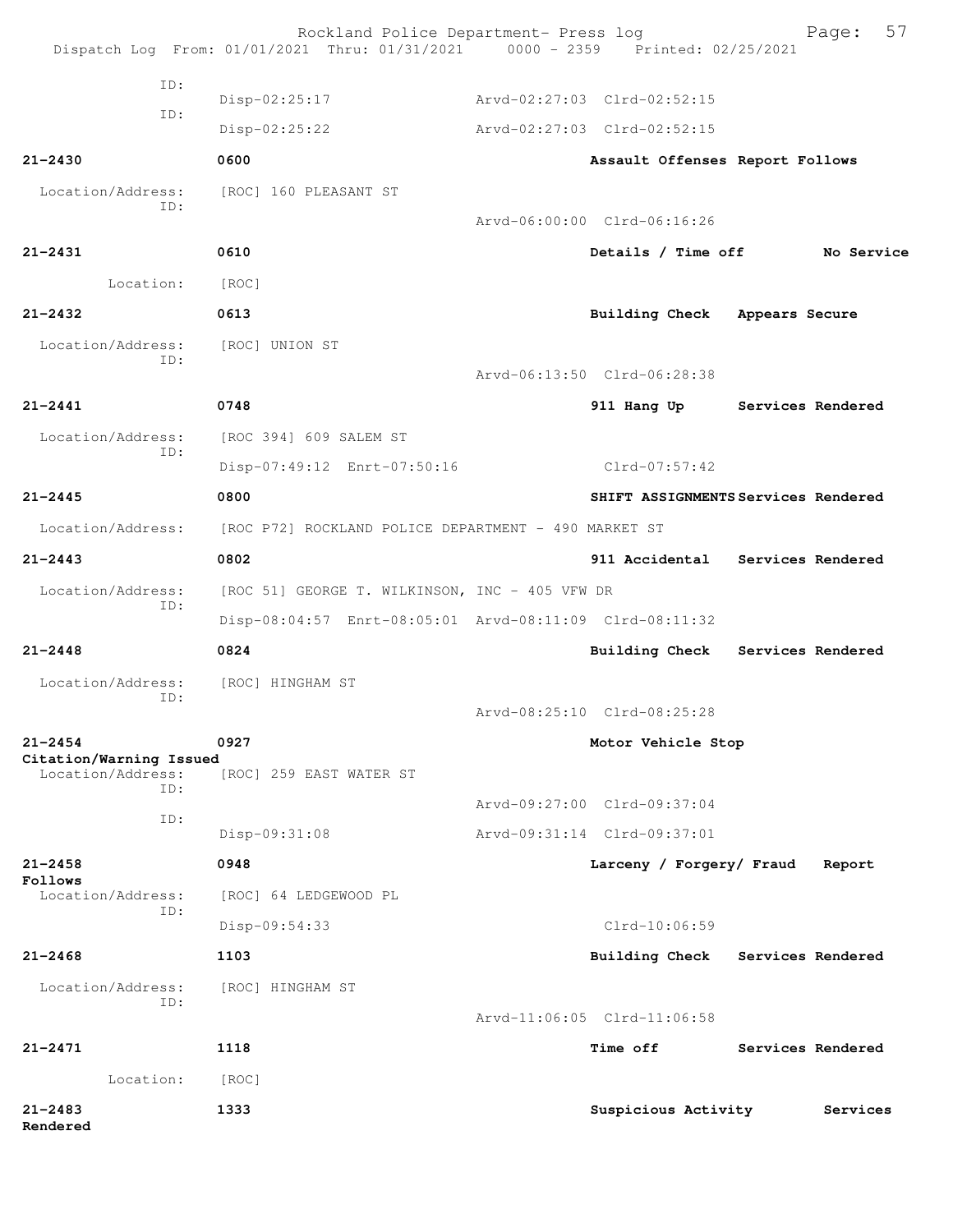| Dispatch Log From: 01/01/2021 Thru: 01/31/2021 0000 - 2359 Printed: 02/25/2021 |                                                      | Rockland Police Department- Press log |                                                         |                   | Page:  | 58 |
|--------------------------------------------------------------------------------|------------------------------------------------------|---------------------------------------|---------------------------------------------------------|-------------------|--------|----|
| Location/Address:                                                              | [ROC] 57 CHURCH ST                                   |                                       |                                                         |                   |        |    |
| TD:                                                                            |                                                      |                                       | Disp-13:35:29 Enrt-13:35:34 Arvd-13:38:11 Clrd-13:42:46 |                   |        |    |
| ID:                                                                            |                                                      |                                       | Disp-13:36:37 Enrt-13:36:37 Arvd-13:38:42 Clrd-13:42:50 |                   |        |    |
| $21 - 2498$                                                                    | 1447                                                 |                                       | <b>Building Check</b>                                   | Services Rendered |        |    |
| Location/Address:                                                              | [ROC] HINGHAM ST                                     |                                       |                                                         |                   |        |    |
| ID:                                                                            |                                                      |                                       | Arvd-14:51:33 Clrd-14:51:49                             |                   |        |    |
| $21 - 2501$                                                                    | 1506                                                 |                                       | Burglar Alarm                                           | Building          |        |    |
| Checked/Secured<br>Location/Address:<br>ID:                                    | [ROC] 78 PINE HAVEN CIR                              |                                       |                                                         |                   |        |    |
|                                                                                |                                                      |                                       | Disp-15:07:12 Enrt-15:08:08 Arvd-15:11:34 Clrd-15:15:01 |                   |        |    |
| $21 - 2503$                                                                    | 1514                                                 |                                       | 911 Hang Up                                             | Services Rendered |        |    |
| Location/Address:<br>TD:                                                       | [ROC] 1001 HINGHAM ST                                |                                       |                                                         |                   |        |    |
|                                                                                |                                                      |                                       | Disp-15:17:52 Enrt-15:18:37 Arvd-15:20:16 Clrd-15:20:59 |                   |        |    |
| $21 - 2508$<br>Follows                                                         | 1539                                                 |                                       | MVA Property Damage Only                                |                   | Report |    |
| Location/Address:<br>ID:                                                       | [ROC] 540 WEBSTER ST                                 |                                       |                                                         |                   |        |    |
| ID:                                                                            |                                                      |                                       | Disp-15:41:12 Enrt-15:41:29 Arvd-15:42:59 Clrd-15:51:52 |                   |        |    |
|                                                                                |                                                      |                                       | Disp-15:41:25 Enrt-15:41:32 Arvd-15:43:04 Clrd-15:51:55 |                   |        |    |
| $21 - 2516$                                                                    | 1600                                                 |                                       | SHIFT ASSIGNMENTS Services Rendered                     |                   |        |    |
| Location/Address:                                                              | [ROC P72] ROCKLAND POLICE DEPARTMENT - 490 MARKET ST |                                       |                                                         |                   |        |    |
| $21 - 2517$                                                                    | 1650                                                 |                                       | Details                                                 | Services Rendered |        |    |
| Location:                                                                      | [ROC]                                                |                                       |                                                         |                   |        |    |
| $21 - 2526$                                                                    | 1742                                                 |                                       | <b>Time off</b>                                         | Services Rendered |        |    |
| Location:                                                                      | [ROC]                                                |                                       |                                                         |                   |        |    |
| $21 - 2532$                                                                    | 1826                                                 |                                       | Building Check Services Rendered                        |                   |        |    |
| Location/Address:<br>ID:                                                       | [ROC] HINGHAM ST                                     |                                       |                                                         |                   |        |    |
|                                                                                |                                                      |                                       | Arvd-18:27:17 Clrd-18:27:41                             |                   |        |    |
| $21 - 2542$                                                                    | 1952                                                 |                                       | Missing Person Services Rendered                        |                   |        |    |
| Location/Address:<br>ID:                                                       | [ROC] 45 HANNAH WAY Apt. #B                          |                                       |                                                         |                   |        |    |
| ID:                                                                            | Disp-19:58:07                                        |                                       | $Clrd-20:04:42$                                         |                   |        |    |
|                                                                                |                                                      |                                       | Disp-20:47:02 Enrt-20:47:06 Arvd-20:49:20 Clrd-20:52:36 |                   |        |    |
| $21 - 2546$                                                                    | 2015                                                 |                                       | <b>Time off</b>                                         | Services Rendered |        |    |
| Location:                                                                      | [ROC]                                                |                                       |                                                         |                   |        |    |
| $21 - 2549$                                                                    | 2026                                                 |                                       | General Info                                            | Services Rendered |        |    |
| Location/Address:                                                              | [ROC P72] ROCKLAND POLICE DEPARTMENT - 490 MARKET ST |                                       |                                                         |                   |        |    |
| $21 - 2567$                                                                    | 2305                                                 |                                       | <b>Time off</b>                                         | Services Rendered |        |    |
| Location:                                                                      | [ROC]                                                |                                       |                                                         |                   |        |    |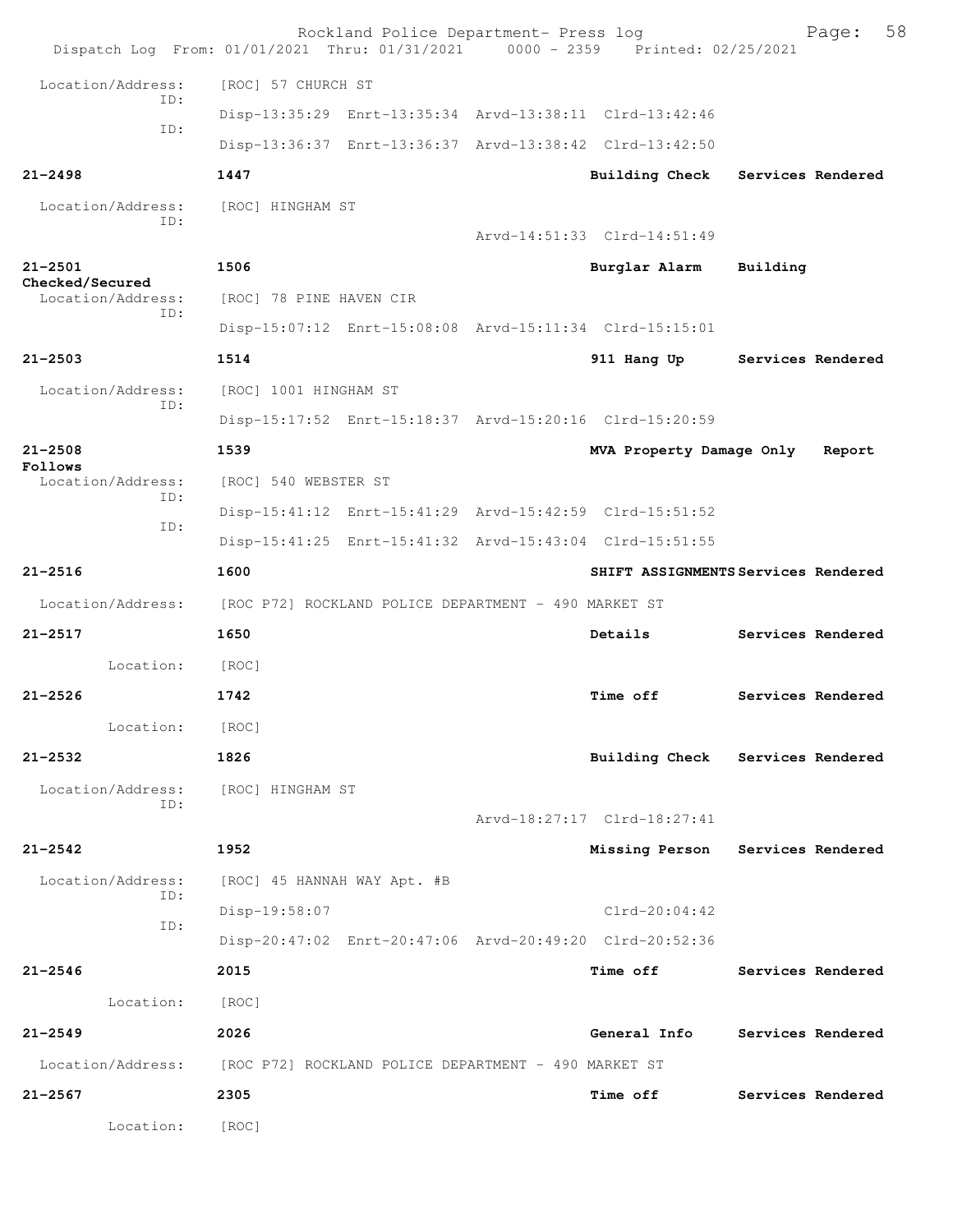## **For Date: 01/21/2021 - Thursday**

| $21 - 2571$                          | 0000                                                 | SHIFT ASSIGNMENTS Services Not Required  |
|--------------------------------------|------------------------------------------------------|------------------------------------------|
| Location/Address:                    | [ROC P72] ROCKLAND POLICE DEPARTMENT - 490 MARKET ST |                                          |
| $21 - 2580$                          | 0214                                                 | Suspicious Activity<br>Gone on           |
| arrival<br>Location/Address:         | [ROC] METRO PCS - W WATER ST @ UNION ST              |                                          |
| ID:                                  | Disp-02:20:20                                        | Arvd-02:20:27 Clrd-02:24:38              |
| $21 - 2582$                          | 0611                                                 | Building Check Appears Secure            |
| Location/Address:                    | [ROC 61] UNION ST BUSINESS DISTRICT - UNION ST       |                                          |
| ID:                                  |                                                      | Arvd-06:12:18 Clrd-06:29:25              |
| $21 - 2590$                          | 0801                                                 | SHIFT ASSIGNMENTS Services Not Required  |
| Location/Address:                    | [ROC P72] ROCKLAND POLICE DEPARTMENT - 490 MARKET ST |                                          |
| $21 - 2591$                          | 0822                                                 | General Info<br>Services Not Required    |
| Location/Address:                    | [ROC P72] ROCKLAND POLICE DEPARTMENT - 490 MARKET ST |                                          |
| $21 - 2602$                          | 0858                                                 | Building Check Services Rendered         |
| Location/Address:<br>TD:             | [ROC] HINGHAM ST                                     |                                          |
|                                      |                                                      | Arvd-08:59:53 Clrd-09:00:19              |
| $21 - 2608$                          | 0953                                                 | Larceny / Forgery/ Fraud<br>Unfounded    |
| Location/Address:<br>ID:             | [ROC 439] 23 SMITH RD                                |                                          |
|                                      | Disp-10:17:36                                        | $Clrd-10:18:41$                          |
| $21 - 2736$                          | 1015                                                 | Animal Complaint Services Rendered       |
| Location/Address:                    | [ROC 408] 178 VERNON ST                              |                                          |
| $21 - 2612$                          | 1109                                                 | Larceny / Forgery/ Fraud<br>Services Not |
| Required<br>Location/Address:<br>ID: | [ROC P72] ROCKLAND POLICE DEPARTMENT - 490 MARKET ST |                                          |
|                                      | $Disp-11:20:52$                                      | $Clrd-11:21:11$                          |
| $21 - 2741$                          | 1115                                                 | Animal Complaint Services Rendered       |
| Location/Address:                    | [ROC] 35 SUMMIT ST                                   |                                          |
| $21 - 2614$                          | 1128                                                 | Details / Time off<br>Services Not       |
| Required<br>Location:                | [ROC]                                                |                                          |
| $21 - 2742$                          | 1130                                                 | Animal Complaint Services Rendered       |
| Location/Address:                    | [ROC] 197 MYRTLE ST                                  |                                          |
| $21 - 2618$                          | 1154                                                 | Building Check Services Rendered         |
| Location/Address:                    | [ROC] HINGHAM ST                                     |                                          |
| ID:                                  |                                                      | Arvd-11:55:27 Clrd-11:55:50              |
| $21 - 2624$                          | 1229                                                 | 911 Hang Up<br>Gone on arrival           |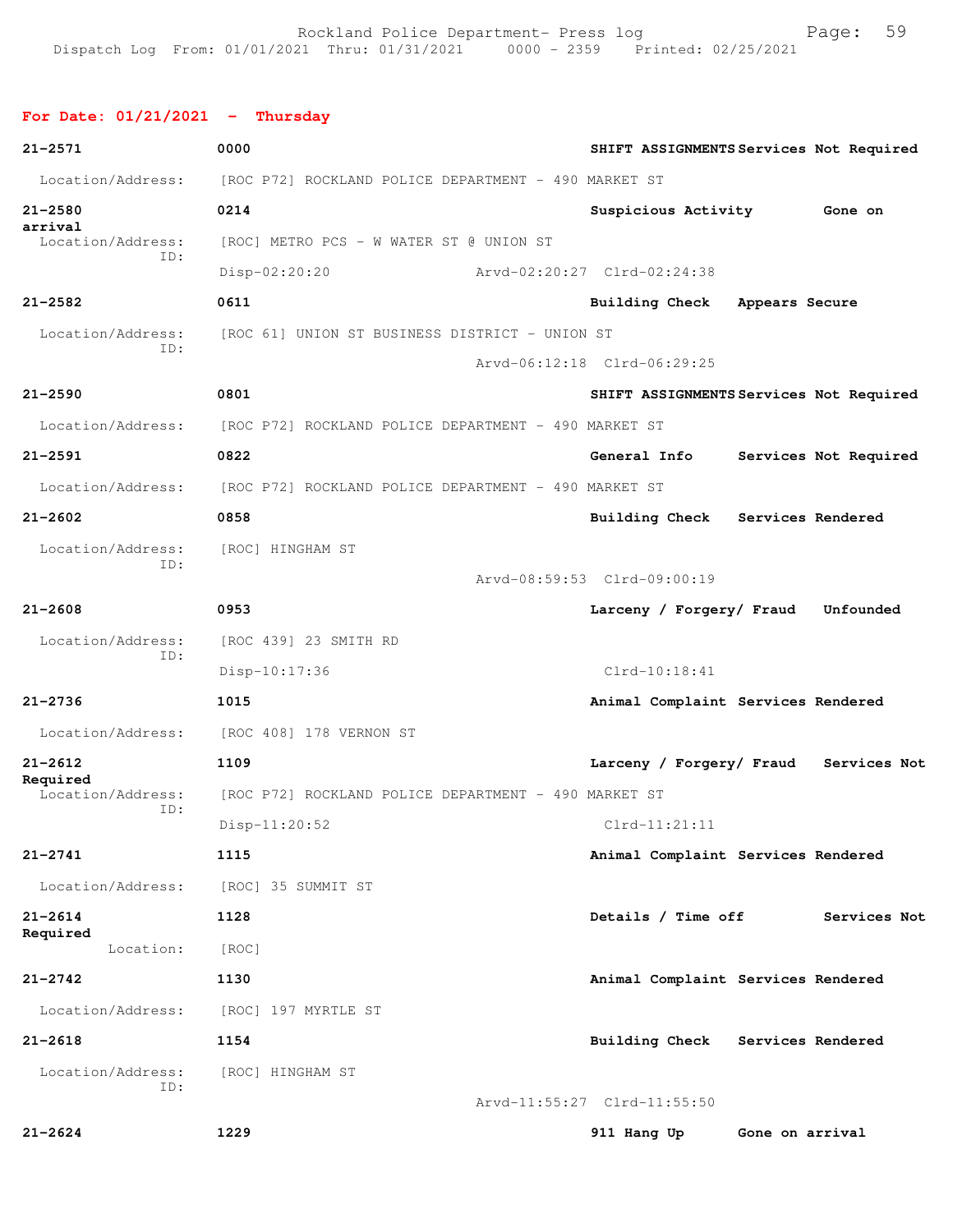| Dispatch Log From: 01/01/2021 Thru: 01/31/2021 0000 - 2359 Printed: 02/25/2021 |                            | Rockland Police Department- Press log                |  |                                                         |  | 60<br>Page:       |
|--------------------------------------------------------------------------------|----------------------------|------------------------------------------------------|--|---------------------------------------------------------|--|-------------------|
| Location/Address:                                                              | [ROC] 53 TAUNTON AVE       |                                                      |  |                                                         |  |                   |
| ID:                                                                            | $Disp-12:31:16$            |                                                      |  | Arvd-12:36:20 Clrd-12:44:13                             |  |                   |
| ID:                                                                            |                            |                                                      |  | Disp-12:44:02 Enrt-12:44:05 Arvd-12:44:07 Clrd-12:44:10 |  |                   |
| $21 - 2627$                                                                    | 1242                       |                                                      |  | Suspicious Activity                                     |  | Services Not      |
| Required<br>Location/Address:                                                  |                            | [ROC P72] ROCKLAND POLICE DEPARTMENT - 490 MARKET ST |  |                                                         |  |                   |
| ID:                                                                            | Disp-13:00:55              |                                                      |  | $Clrd-13:01:02$                                         |  |                   |
| $21 - 2738$                                                                    | 1245                       |                                                      |  | Animal Complaint Services Rendered                      |  |                   |
| Location/Address:                                                              | [ROC] 237 SUMMER ST        |                                                      |  |                                                         |  |                   |
| $21 - 2629$                                                                    | 1303                       |                                                      |  | Details / Time off                                      |  | Services Not      |
| Required<br>Location:                                                          | [ROC]                      |                                                      |  |                                                         |  |                   |
| $21 - 2639$                                                                    | 1307                       |                                                      |  | Details / Time off                                      |  | Services Not      |
| Required<br>Location:                                                          | [ROC]                      |                                                      |  |                                                         |  |                   |
| $21 - 2633$                                                                    | 1327                       |                                                      |  | Unwanted Party Services Rendered                        |  |                   |
| Location/Address:                                                              |                            | [ROC P45] COMFORT INN - 850 HINGHAM ST               |  |                                                         |  |                   |
| ID:                                                                            |                            |                                                      |  | Disp-13:29:29 Enrt-13:29:39 Arvd-13:33:36 Clrd-14:03:54 |  |                   |
| ID:                                                                            |                            |                                                      |  | Disp-13:29:29 Enrt-13:29:36 Arvd-13:32:45 Clrd-13:53:05 |  |                   |
| $21 - 2637$                                                                    | 1403                       |                                                      |  | Suspicious Activity                                     |  | Services          |
| Rendered<br>Location/Address:                                                  | [ROC] 2 LEAH DR            |                                                      |  |                                                         |  |                   |
| ID:                                                                            |                            |                                                      |  | Disp-14:03:44 Enrt-14:03:47 Arvd-14:03:48 Clrd-14:19:34 |  |                   |
| ID:                                                                            |                            |                                                      |  | Disp-14:03:58 Enrt-14:04:00 Arvd-14:04:34 Clrd-14:20:53 |  |                   |
| $21 - 2638$                                                                    | 1404                       |                                                      |  | Noise Complaint Services Not Required                   |  |                   |
| Location/Address:                                                              | [ROC] 32 BOXBERRY LN       |                                                      |  |                                                         |  |                   |
| ID:                                                                            |                            |                                                      |  | Disp-14:04:30 Enrt-14:04:32 Arvd-14:09:28 Clrd-14:13:20 |  |                   |
| $21 - 2640$                                                                    | 1413                       |                                                      |  | Building Check                                          |  | Services Rendered |
| Location/Address:<br>ID:                                                       | [ROC] HINGHAM ST           |                                                      |  |                                                         |  |                   |
|                                                                                |                            |                                                      |  | Arvd-14:13:59 Clrd-14:14:19                             |  |                   |
| $21 - 2643$<br>Rendered                                                        | 1416                       |                                                      |  | Assist Other Agency                                     |  | Services          |
| Location/Address:<br>ID:                                                       |                            | [ROC] 41 TURNER RD                                   |  |                                                         |  |                   |
|                                                                                |                            |                                                      |  | Disp-14:36:26 Enrt-14:36:39 Arvd-14:46:16 Clrd-14:49:03 |  |                   |
| $21 - 2645$<br>Rendered                                                        | 1441                       |                                                      |  | MVA Property Damage Only                                |  | Services          |
| Location/Address:<br>ID:                                                       | [ROC] 61 RESERVOIR PARK DR |                                                      |  |                                                         |  |                   |
| ID:                                                                            | Disp-14:43:39              |                                                      |  | $Clrd-14:49:15$                                         |  |                   |
|                                                                                |                            |                                                      |  | Disp-14:49:12 Enrt-14:49:19 Arvd-14:58:04 Clrd-15:05:12 |  |                   |
| $21 - 2739$                                                                    | 1520                       |                                                      |  | Animal Complaint Services Rendered                      |  |                   |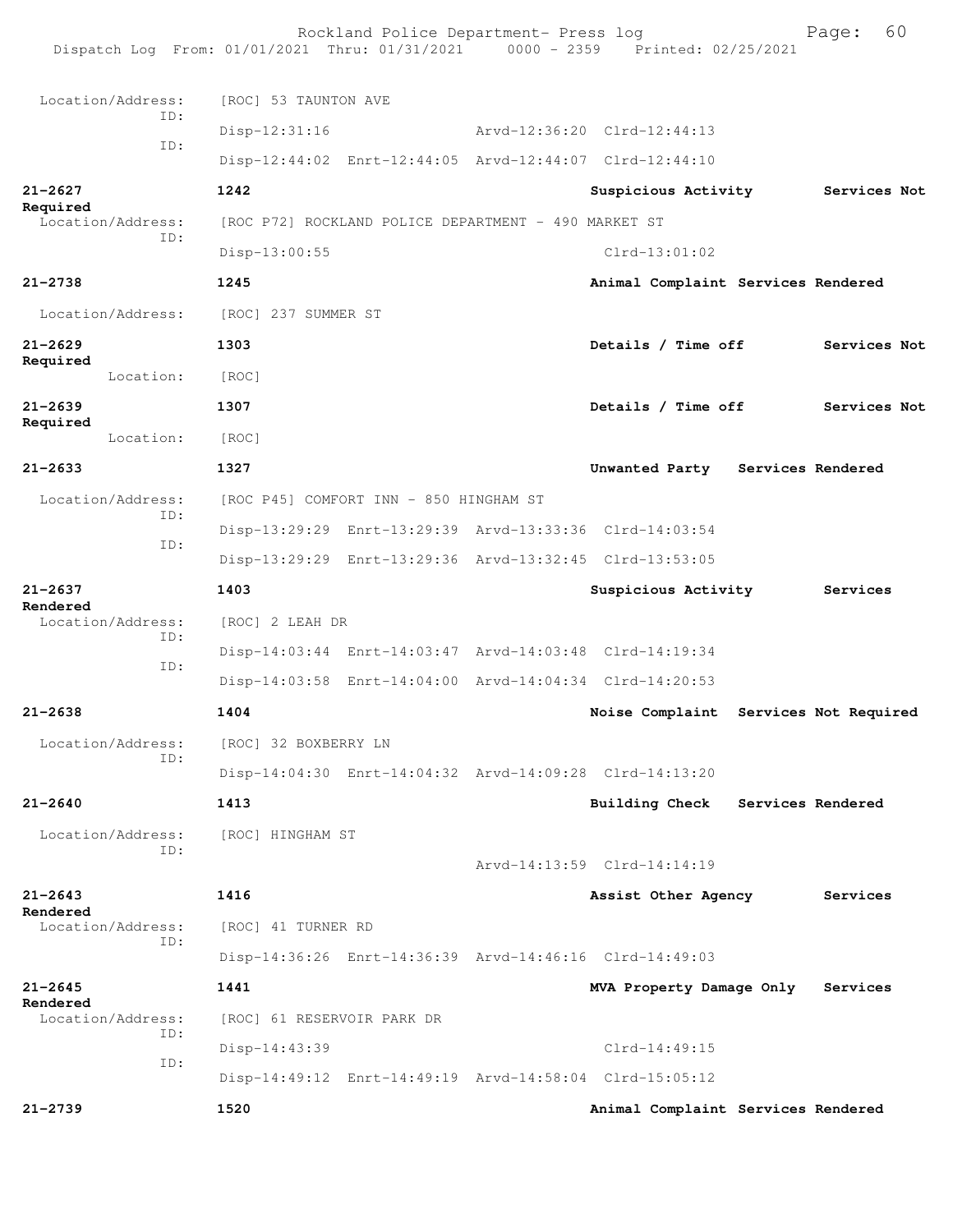|                                              | Rockland Police Department- Press log<br>Dispatch Log From: 01/01/2021 Thru: 01/31/2021 0000 - 2359 Printed: 02/25/2021 | 61<br>Page:                         |
|----------------------------------------------|-------------------------------------------------------------------------------------------------------------------------|-------------------------------------|
| Location/Address:                            | [ROC] 40 DEXTER RD                                                                                                      |                                     |
| $21 - 2651$                                  | 1524                                                                                                                    | Vehicle Maintenance<br>Services Not |
| Required<br>Location/Address:                | [ROC P72] ROCKLAND POLICE DEPARTMENT - 490 MARKET ST                                                                    |                                     |
| TD:                                          | Disp-15:26:38                                                                                                           | $Clrd-15:26:47$                     |
| $21 - 2656$                                  | 1605                                                                                                                    | SHIFT ASSIGNMENTS Services Rendered |
| Location/Address:                            | [ROC P72] ROCKLAND POLICE DEPARTMENT - 490 MARKET ST                                                                    |                                     |
| TD:                                          | Disp-16:07:45                                                                                                           | Clrd-16:07:57                       |
| $21 - 2659$                                  | 1643                                                                                                                    | 911 Accidental<br>Investigated      |
| Location/Address:                            | [ROC] 173 CENTRAL ST                                                                                                    |                                     |
| ID:                                          | Disp-16:44:54 Enrt-16:45:18 Arvd-16:50:51 Clrd-16:52:54                                                                 |                                     |
| $21 - 2663$                                  | 1715                                                                                                                    | Building Check<br>Appears Secure    |
| Location/Address:                            | [ROC] HINGHAM ST                                                                                                        |                                     |
| TD:                                          |                                                                                                                         | Arvd-17:15:42 Clrd-17:15:57         |
| $21 - 2664$                                  | 1715                                                                                                                    | 911 Hang Up<br>Cancelled Enroute    |
| Location/Address:                            | [ROC 109] ACCORD PARK OFFICE BUILDING - 55 ACCORD PARK DR                                                               |                                     |
| ID:                                          | Disp-17:18:16 Enrt-17:18:21                                                                                             | $Clrd-17:20:48$                     |
| $21 - 2667$                                  | 1745                                                                                                                    | Motor Vehicle Stop                  |
| Citation/Warning Issued<br>Location/Address: | [ROC] 45 WEST WATER ST                                                                                                  |                                     |
| ID:<br>ID:                                   | Disp-17:47:37 Enrt-17:48:02 Arvd-17:48:24 Clrd-17:48:37                                                                 |                                     |
|                                              | Disp-17:48:11 Enrt-17:48:20 Arvd-17:48:24 Clrd-17:48:37                                                                 |                                     |
| $21 - 2675$                                  | 1859                                                                                                                    | Health & Welfare Check<br>Services  |
| Rendered<br>Location/Address:                | [ROC] 160 MARTHA DR Apt. #B                                                                                             |                                     |
| ID:                                          | Disp-19:06:51 Enrt-19:07:06 Arvd-19:17:10 Clrd-19:40:02                                                                 |                                     |
|                                              |                                                                                                                         |                                     |
| $21 - 2676$                                  | 1906                                                                                                                    | Suspicious Activity<br>Services     |
| Rendered<br>Location/Address:                | [ROC] WEST PLEASANT ST                                                                                                  |                                     |
| ID:                                          | Disp-19:29:16                                                                                                           | $Clrd-19:29:24$                     |
| $21 - 2693$                                  | 2228                                                                                                                    | Building Check Appears Secure       |
| Location/Address:                            | [ROC] HINGHAM ST                                                                                                        |                                     |
| ID:                                          |                                                                                                                         | Arvd-22:29:02 Clrd-22:29:19         |
| For Date: $01/22/2021$ - Friday              |                                                                                                                         |                                     |
| $21 - 2700$                                  | 0000                                                                                                                    | SHIFT ASSIGNMENTSNo Service         |
| Location/Address:                            | [ROC P72] ROCKLAND POLICE DEPARTMENT - 490 MARKET ST                                                                    |                                     |

**21-2709 0311 Assist Public Peace Restored**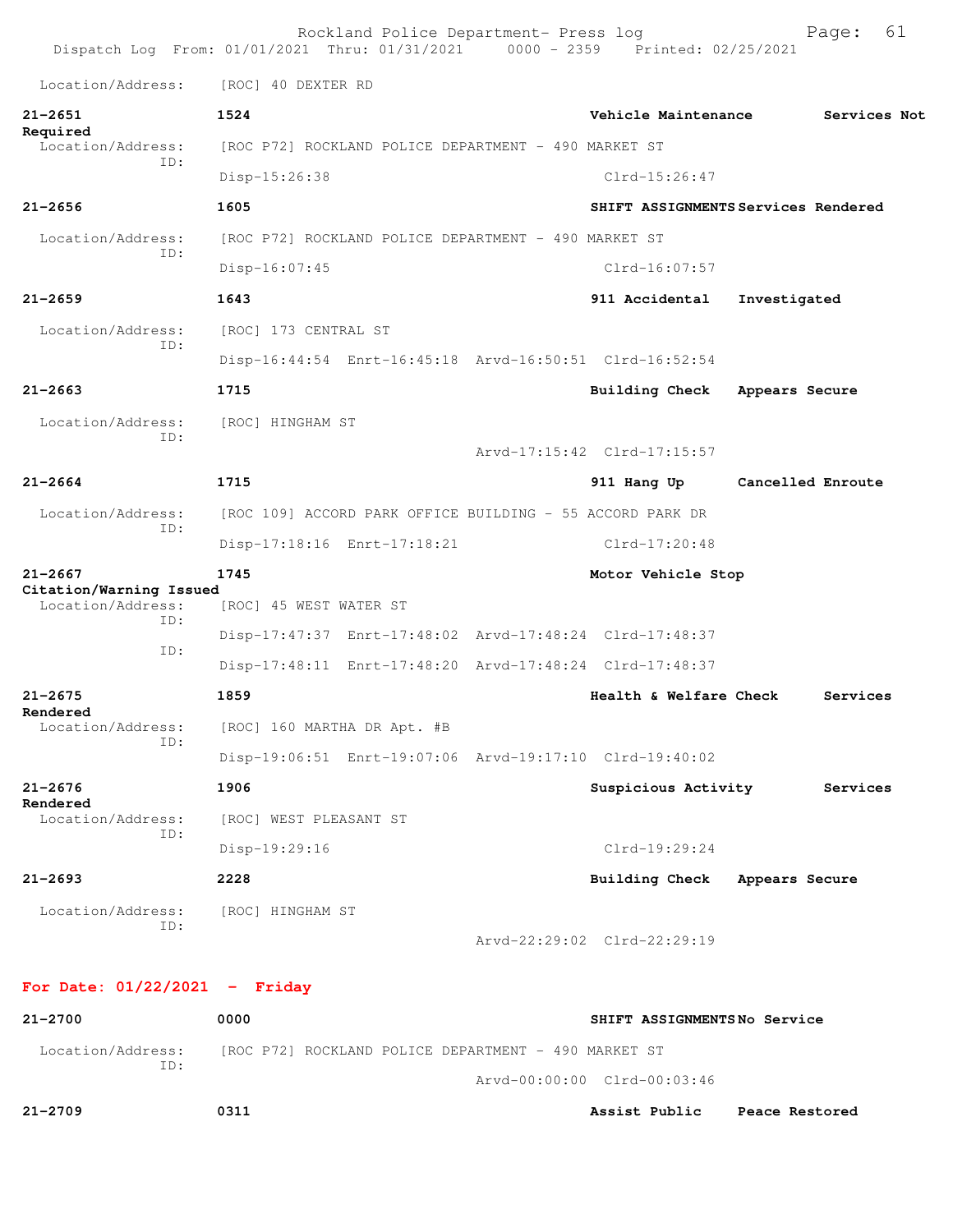|                                                     | Rockland Police Department- Press log<br>Dispatch Log From: 01/01/2021 Thru: 01/31/2021 0000 - 2359 Printed: 02/25/2021 |                             | 62<br>Page:                         |
|-----------------------------------------------------|-------------------------------------------------------------------------------------------------------------------------|-----------------------------|-------------------------------------|
| Location/Address:                                   | [ROC P45] COMFORT INN - 850 HINGHAM ST                                                                                  |                             |                                     |
| TD:                                                 |                                                                                                                         | Arvd-03:11:00 Clrd-03:30:30 |                                     |
| ID:                                                 | Disp-03:14:37 Enrt-03:15:33                                                                                             | $Clrd-03:30:25$             |                                     |
| $21 - 2715$                                         | 0501                                                                                                                    | <b>Building Check</b>       | Appears Secure                      |
| Location/Address:<br>TD:                            | [ROC] UNION ST                                                                                                          | Arvd-05:01:00 Clrd-05:17:44 |                                     |
|                                                     |                                                                                                                         |                             |                                     |
| $21 - 2734$                                         | 0806                                                                                                                    |                             | SHIFT ASSIGNMENTS Services Rendered |
| Location/Address:                                   | [ROC P72] ROCKLAND POLICE DEPARTMENT - 490 MARKET ST<br>0854                                                            |                             |                                     |
| $21 - 2746$                                         |                                                                                                                         |                             | 1/2 VACATION DAY Services Rendered  |
| Location:                                           | [ROC]                                                                                                                   |                             |                                     |
| $21 - 2747$<br>Warning                              | 0904                                                                                                                    | Motor Vehicle Stop          | Verbal                              |
| Location/Address:<br>ID:                            | [ROC] 101 STANDPIPE DR @ 545 BEECH ST                                                                                   |                             |                                     |
|                                                     |                                                                                                                         | Arvd-09:04:00 Clrd-09:07:54 |                                     |
| $21 - 2748$<br>Rendered<br>Location/Address:<br>TD: | 0920                                                                                                                    | Assist Other Agency         | Services                            |
|                                                     | [ROC] 0 J A DUNN MEM DR @ 83 CONCORD ST                                                                                 |                             |                                     |
|                                                     | Disp-09:22:20 Enrt-09:22:51 Arvd-09:29:32 Clrd-09:33:08                                                                 |                             |                                     |
| $21 - 2751$<br>Warning                              | 1013                                                                                                                    | Motor Vehicle Stop          | Verbal                              |
| Location/Address:<br>ID:                            | [ROC] 13 CONCORD ST @ 215 MARKET ST                                                                                     |                             |                                     |
|                                                     |                                                                                                                         | Arvd-10:13:00 Clrd-10:17:05 |                                     |
| $21 - 3138$                                         | 1015                                                                                                                    |                             | Animal Complaint Services Rendered  |
| Location/Address:                                   | [ROC] 389 CONCORD ST                                                                                                    |                             |                                     |
| $21 - 2755$                                         | 1047                                                                                                                    | 911 Accidental              | Services Rendered                   |
| Vicinity of:<br>ID:                                 | [ROC] 4 DOGWOOD CIR                                                                                                     |                             |                                     |
| ID:                                                 | Disp-10:50:30 Enrt-10:50:33 Arvd-10:50:37 Clrd-11:03:25                                                                 |                             |                                     |
|                                                     | $Disp-11:04:39$                                                                                                         | $Clrd-11:21:35$             |                                     |
| $21 - 2770$                                         | 1231                                                                                                                    | 911 Accidental              | Investigated                        |
| Location/Address:<br>ID:                            | [ROC] 103 UNION ST                                                                                                      |                             |                                     |
| ID:                                                 | Disp-12:32:22 Enrt-12:34:32 Arvd-12:36:54 Clrd-12:47:57                                                                 |                             |                                     |
| ID:                                                 | Disp-12:34:36 Enrt-12:34:39 Arvd-12:37:21 Clrd-12:47:55                                                                 |                             |                                     |
|                                                     | Disp-12:36:59 Enrt-12:37:01 Arvd-12:37:02 Clrd-12:47:52                                                                 |                             |                                     |
| $21 - 2771$                                         | 1238                                                                                                                    | General Info                | Services Rendered                   |
| Location/Address:                                   | [ROC P72] ROCKLAND POLICE DEPARTMENT - 490 MARKET ST                                                                    |                             |                                     |
| $21 - 2773$                                         | 1248                                                                                                                    |                             | 911 Accidental Services Rendered    |
| Location/Address:                                   | [ROC 70] WEBSTER PARK NURSING AND REHAB - 56 WEBSTER ST                                                                 |                             |                                     |
| $21 - 2775$                                         | 1319                                                                                                                    | Details / Time off          | Services                            |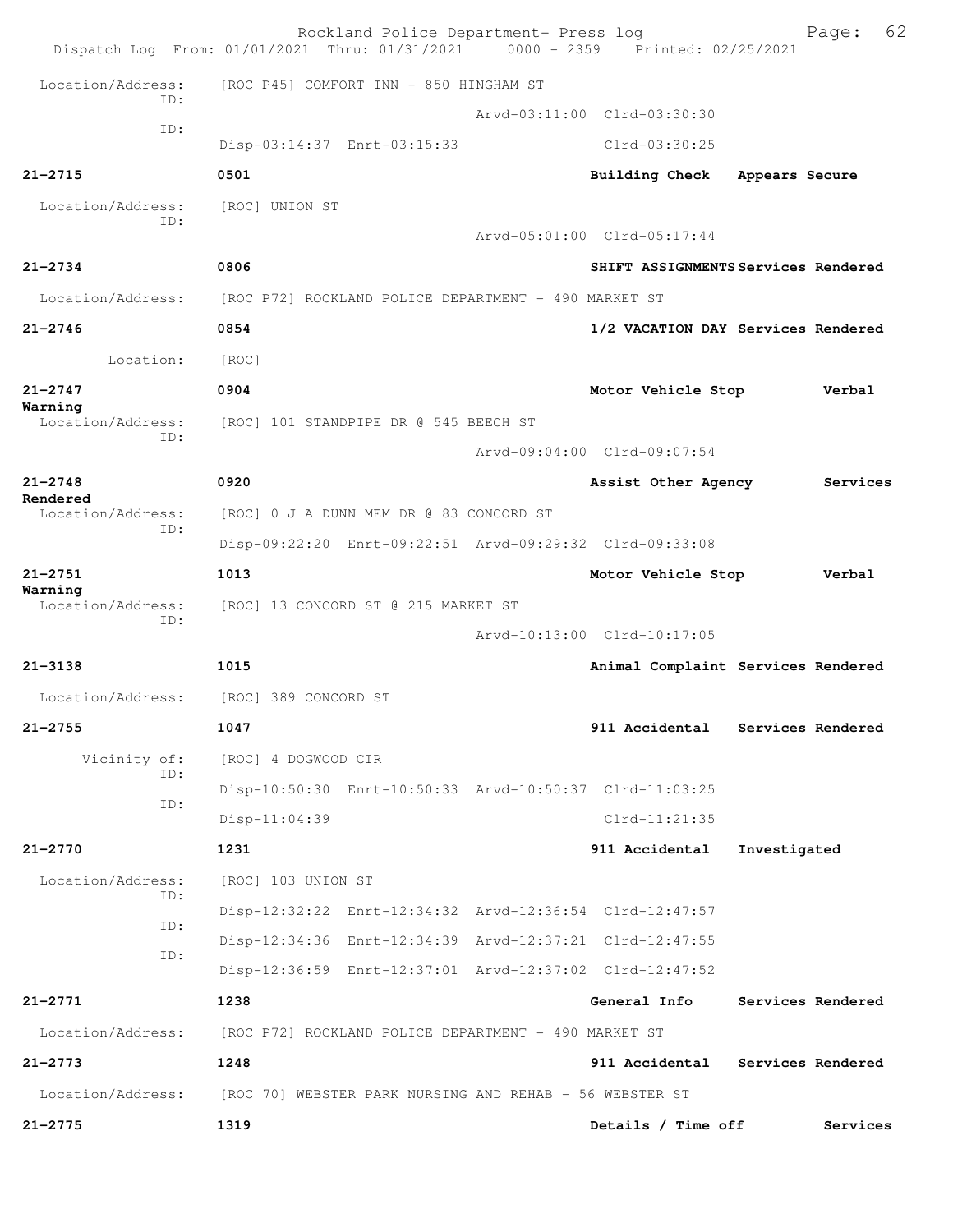| Rendered<br>Location:                                                              | [ROC]                                                                                                                                                                                 |                             |                   |
|------------------------------------------------------------------------------------|---------------------------------------------------------------------------------------------------------------------------------------------------------------------------------------|-----------------------------|-------------------|
| $21 - 2776$                                                                        | 1323                                                                                                                                                                                  | Details / Time off          | Services          |
| Rendered<br>Location:                                                              | [ROC]                                                                                                                                                                                 |                             |                   |
| $21 - 2779$                                                                        | 1331                                                                                                                                                                                  | Disabled Motor Vehicle      | Services          |
| Rendered                                                                           | Vicinity of: [ROC] 402 BEECH ST                                                                                                                                                       |                             |                   |
| ID:                                                                                |                                                                                                                                                                                       | Arvd-13:31:00 Clrd-13:44:15 |                   |
| $21 - 2797$                                                                        | 1517                                                                                                                                                                                  | 911 Accidental              | Services Rendered |
| Location/Address:<br>TD:                                                           | [ROC] 85 LONGWATER DR                                                                                                                                                                 |                             |                   |
|                                                                                    | Disp-15:18:50 Enrt-15:20:14                                                                                                                                                           | Clrd-15:20:59               |                   |
| ID:                                                                                | Disp-15:20:54 Enrt-15:20:56 Arvd-15:34:48 Clrd-15:34:51                                                                                                                               |                             |                   |
| $21 - 2802$                                                                        | 1601                                                                                                                                                                                  | Traffic Enforcement         | Report            |
| Follows<br>Vicinity of:                                                            | [ROC P72] ROCKLAND POLICE DEPARTMENT - 490 MARKET ST                                                                                                                                  |                             |                   |
| ID:<br>Refer To Summons:<br>Summons:<br>Address:<br>Age:<br>Charges:               | Disp-16:04:54 Enrt-16:04:58 Arvd-16:04:59 Clrd-19:32:58<br>21ROC-2802-AR<br>OLIVERA, BRUNA<br>106 LIBERTY ST ROCKLAND, MA<br>27<br>LIGHTS VIOLATION, MV<br>UNLICENSED OPERATION OF MV |                             |                   |
| $21 - 2803$                                                                        | 1612                                                                                                                                                                                  | General Info                | Services Rendered |
| Location/Address:                                                                  | [ROC P72] ROCKLAND POLICE DEPARTMENT - 490 MARKET ST                                                                                                                                  |                             |                   |
| $21 - 2804$                                                                        | 1617                                                                                                                                                                                  | 911 Accidental              | Services Rendered |
| Location/Address:                                                                  | [ROC] 22 WARD AVE                                                                                                                                                                     |                             |                   |
| TD:                                                                                | Disp-16:18:27 Enrt-16:18:29 Arvd-16:28:57 Clrd-16:29:26                                                                                                                               |                             |                   |
| $21 - 2810$                                                                        | 1634                                                                                                                                                                                  | Harassment                  | Services Rendered |
| Location/Address:                                                                  | [ROC] 43 BUTTERNUT LN                                                                                                                                                                 |                             |                   |
| ID:                                                                                | $Disp-16:47:49$                                                                                                                                                                       | $Clrd-16:48:10$             |                   |
| $21 - 2811$                                                                        | 1650                                                                                                                                                                                  | Summons                     | Report Follows    |
| Location/Address:<br>Refer To Summons:<br>Summons:<br>Address:<br>Age:<br>Charges: | [ROC 496] 500 MARKET ST<br>21ROC-2811-AR<br>CRUZ, FERNADO<br>134 BURKHALL ST Apt. #107<br>29<br>LIGHTS VIOLATION, MV<br>UNLICENSED OPERATION OF MV                                    | WEYMOUTH, MA                |                   |
| $21 - 2814$                                                                        | 1723                                                                                                                                                                                  | <b>Time off</b>             | Services Rendered |
| Location:                                                                          | [ROC]                                                                                                                                                                                 |                             |                   |
| $21 - 2816$<br>Rendered                                                            | 1730                                                                                                                                                                                  | Larceny / Forgery/ Fraud    | Services          |
| Location/Address:                                                                  | [ROC 140] 292 MARKET ST Apt. #29                                                                                                                                                      |                             |                   |
| $21 - 2819$<br>Rendered                                                            | 1735                                                                                                                                                                                  | Larceny / Forgery/ Fraud    | Services          |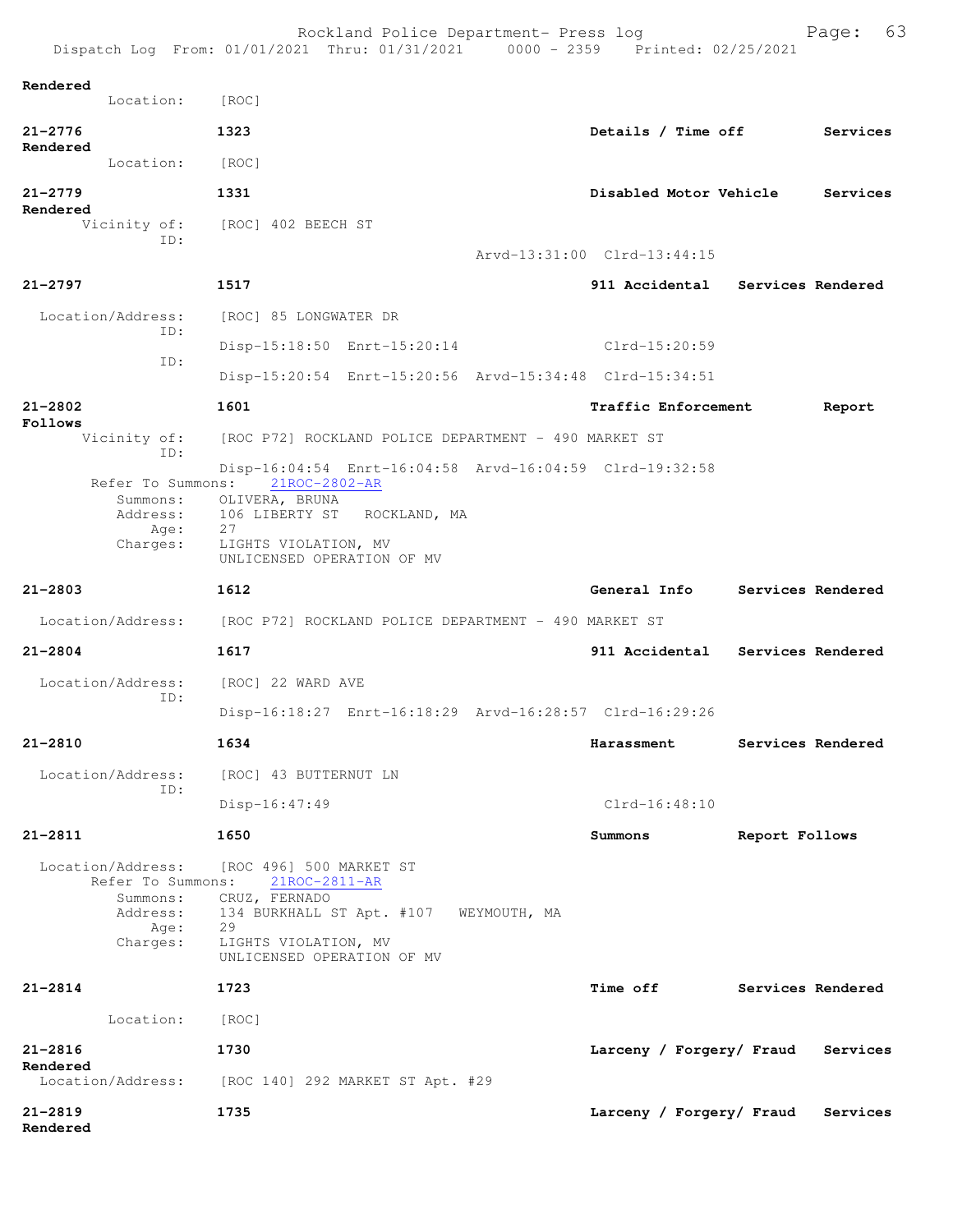| Dispatch Log From: 01/01/2021 Thru: 01/31/2021                         |                                            | Rockland Police Department- Press log                                                                                                | 0000 - 2359 Printed: 02/25/2021     |              | 64<br>Page:       |
|------------------------------------------------------------------------|--------------------------------------------|--------------------------------------------------------------------------------------------------------------------------------------|-------------------------------------|--------------|-------------------|
| Location/Address:                                                      |                                            | [ROC P72] ROCKLAND POLICE DEPARTMENT - 490 MARKET ST                                                                                 |                                     |              |                   |
| TD:                                                                    |                                            | Disp-17:36:21 Enrt-17:38:42 Arvd-17:38:43 Clrd-17:42:49                                                                              |                                     |              |                   |
| $21 - 2823$                                                            | 1818                                       |                                                                                                                                      | Details / Time off                  |              | Services          |
| Rendered<br>Location:                                                  | [ROC]                                      |                                                                                                                                      |                                     |              |                   |
| $21 - 2829$                                                            | 1906                                       |                                                                                                                                      | Motor Vehicle Stop                  |              | Verbal            |
| Warning<br>Location/Address:                                           | [ROC] 168 HOWARD ST                        |                                                                                                                                      |                                     |              |                   |
| TD:                                                                    |                                            |                                                                                                                                      | Arvd-19:06:00 Clrd-19:08:19         |              |                   |
| ID:                                                                    | Disp-19:08:10                              |                                                                                                                                      | Arvd-19:08:15 Clrd-19:56:42         |              |                   |
| $21 - 2833$                                                            | 1929                                       |                                                                                                                                      | Burglar Alarm                       |              | Services Rendered |
| Location/Address:                                                      | [ROC 771] 5 LEAH DR                        |                                                                                                                                      |                                     |              |                   |
| ID:                                                                    | $Disp-19:35:44$                            |                                                                                                                                      | Clrd-19:36:29                       |              |                   |
| ID:                                                                    | $Disp-19:35:44$                            |                                                                                                                                      | $Clrd-19:36:33$                     |              |                   |
| $21 - 2835$                                                            | 1945                                       |                                                                                                                                      | Emergency Medical Transported to    |              |                   |
| Hospital<br>Location/Address:<br>Fire Unit:<br>EMS Unit:               | [ROC] 53 CONCORD ST<br>ROCKAM1-Rockland A1 | ROCKEN1-Pumper-Rockland Engine 1<br>Disp-19:47:46 Enrt-19:48:58 Arvd-19:50:52 Clrd-19:54:05<br>InQrtsUnavl-19:54:53 InSrvce-19:54:53 |                                     |              |                   |
|                                                                        |                                            | Disp-19:47:57 Enrt-19:48:56 Arvd-19:50:50 Clrd-19:54:26<br>Hosp-20:03:26 ClrHosp-20:30:28 InQrtsUnavl-20:30:28 InSrvce-20:30:28      |                                     |              |                   |
| ID:                                                                    | Disp-19:51:31                              |                                                                                                                                      | $Clrd-19:51:53$                     |              |                   |
| $21 - 2841$                                                            | 1956                                       |                                                                                                                                      | MEDICAL ALARM                       |              | Services Rendered |
| Location/Address:                                                      | [ROC] 253 SUMMER ST                        |                                                                                                                                      |                                     |              |                   |
| For Date: $01/23/2021$ - Saturday                                      |                                            |                                                                                                                                      |                                     |              |                   |
| $21 - 2856$                                                            | 0001                                       |                                                                                                                                      | SHIFT ASSIGNMENTS Services Rendered |              |                   |
| Location/Address: [ROC P72] ROCKLAND POLICE DEPARTMENT - 490 MARKET ST |                                            |                                                                                                                                      |                                     |              |                   |
| $21 - 2857$                                                            | 0003                                       |                                                                                                                                      | General Info Services Rendered      |              |                   |
| Location/Address:                                                      |                                            | [ROC P72] ROCKLAND POLICE DEPARTMENT - 490 MARKET ST                                                                                 |                                     |              |                   |
| $21 - 2860$                                                            | 0049                                       |                                                                                                                                      | Suspicious Activity                 |              | Services          |
| Rendered<br>Location/Address:                                          | [ROC] CHURCH ST                            |                                                                                                                                      |                                     |              |                   |
| TD:                                                                    |                                            | Disp-00:50:26 Enrt-00:50:57 Arvd-00:52:43 Clrd-00:55:24                                                                              |                                     |              |                   |
| ID:                                                                    |                                            | Disp-00:50:26 Enrt-00:50:57 Arvd-00:52:45 Clrd-01:03:52                                                                              |                                     |              |                   |
| $21 - 2883$                                                            | 0614                                       |                                                                                                                                      | Burglar Alarm                       | Investigated |                   |
| Location/Address:                                                      |                                            | [ROC 84] HARMON GOLF & FITNESS CLUB - 168 CONCORD ST                                                                                 |                                     |              |                   |
| ID:                                                                    |                                            | Disp-06:15:07 Enrt-06:15:38 Arvd-06:17:42 Clrd-06:19:20                                                                              |                                     |              |                   |
| $21 - 2890$                                                            | 0800                                       |                                                                                                                                      | SHIFT ASSIGNMENTS 8AM TO 4PM        |              |                   |
| Services Rendered<br>Location/Address:                                 |                                            | [ROC P72] ROCKLAND POLICE DEPARTMENT - 490 MARKET ST                                                                                 |                                     |              |                   |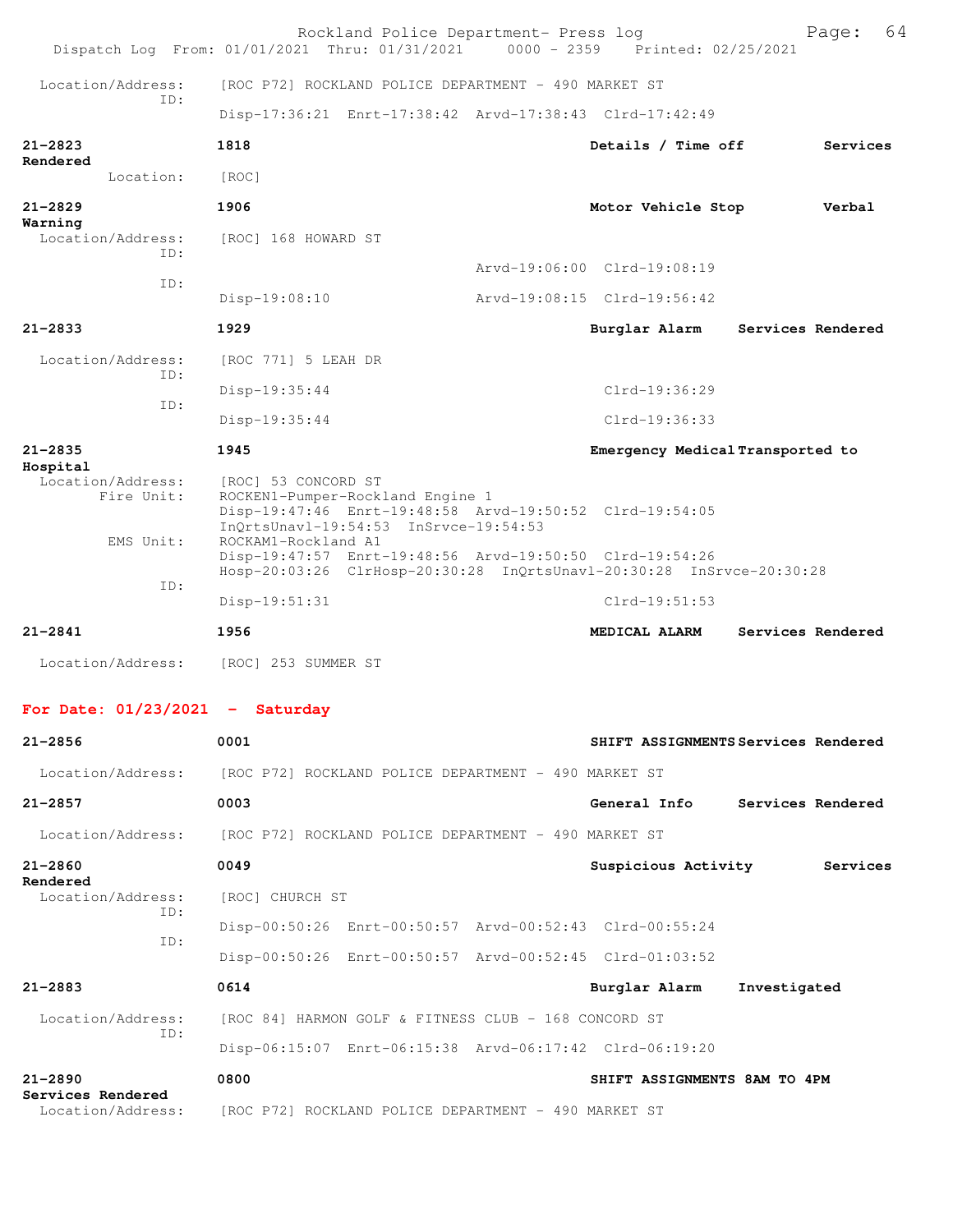Rockland Police Department- Press log Freed Page: 65 Dispatch Log From: 01/01/2021 Thru: 01/31/2021 0000 - 2359 Printed: 02/25/2021 **21-2893 0850 Building Check Building Checked/Secured**  Location/Address: [ROC 60] SPRING GATE APARTMENTS - 52 HANNAH WAY ID: Arvd-08:51:11 Clrd-08:54:48 **21-2896 0856 Building Check Appears Secure** Location/Address: [ROC] HINGHAM ST ID: Arvd-08:56:31 Clrd-08:56:37 **21-2901 0914 Harassment Services Rendered** Location/Address: [ROC] 43 BUTTERNUT LN ID: Disp-09:22:25 Arvd-09:22:48 Clrd-09:51:19 **21-2909 1139 Suspicious Activity Gone on arrival**  Location/Address: [ROC] 246 CENTRAL ST ID: Disp-11:42:01 Enrt-11:42:56 Arvd-11:46:57 Clrd-11:53:17 ID: Disp-11:46:50 Enrt-11:46:53 Arvd-11:46:55 Clrd-11:53:13 **21-2914 1209 Building Check Building Checked/Secured**  Location/Address: [ROC 60] SPRING GATE APARTMENTS - 52 HANNAH WAY ID: Arvd-12:10:26 Clrd-12:10:45 **21-2918 1229 General Info Services Rendered** Location/Address: [ROC P72] ROCKLAND POLICE DEPARTMENT - 490 MARKET ST **21-2925 1327 General Info No Service** Location: [ROC] POLICE STATION **21-2928 1419 Detail Services Rendered** Location/Address: [ROC P72] ROCKLAND POLICE DEPARTMENT - 490 MARKET ST **21-2931 1451 Motor Vehicle Complaint Investigated** Location/Address: [ROC] 140 EAST WATER ST ID: Disp-14:53:00 Enrt-14:53:54 Arvd-15:01:18 Clrd-15:02:10 **21-2932 1507 Building Check Building Checked/Secured**  Location/Address: [ROC 60] SPRING GATE APARTMENTS - 52 HANNAH WAY ID: Arvd-15:07:37 Clrd-15:08:26 **21-2935 1518 Building Check Building Checked/Secured**  Location/Address: [ROC] HINGHAM ST ID: Arvd-15:19:20 Clrd-15:19:48 **21-2938 1547 SICK DAY Services Rendered** Location: [ROC] **21-2939 1559 SHIFT ASSIGNMENTS Services Rendered** Location/Address: [ROC P72] ROCKLAND POLICE DEPARTMENT - 490 MARKET ST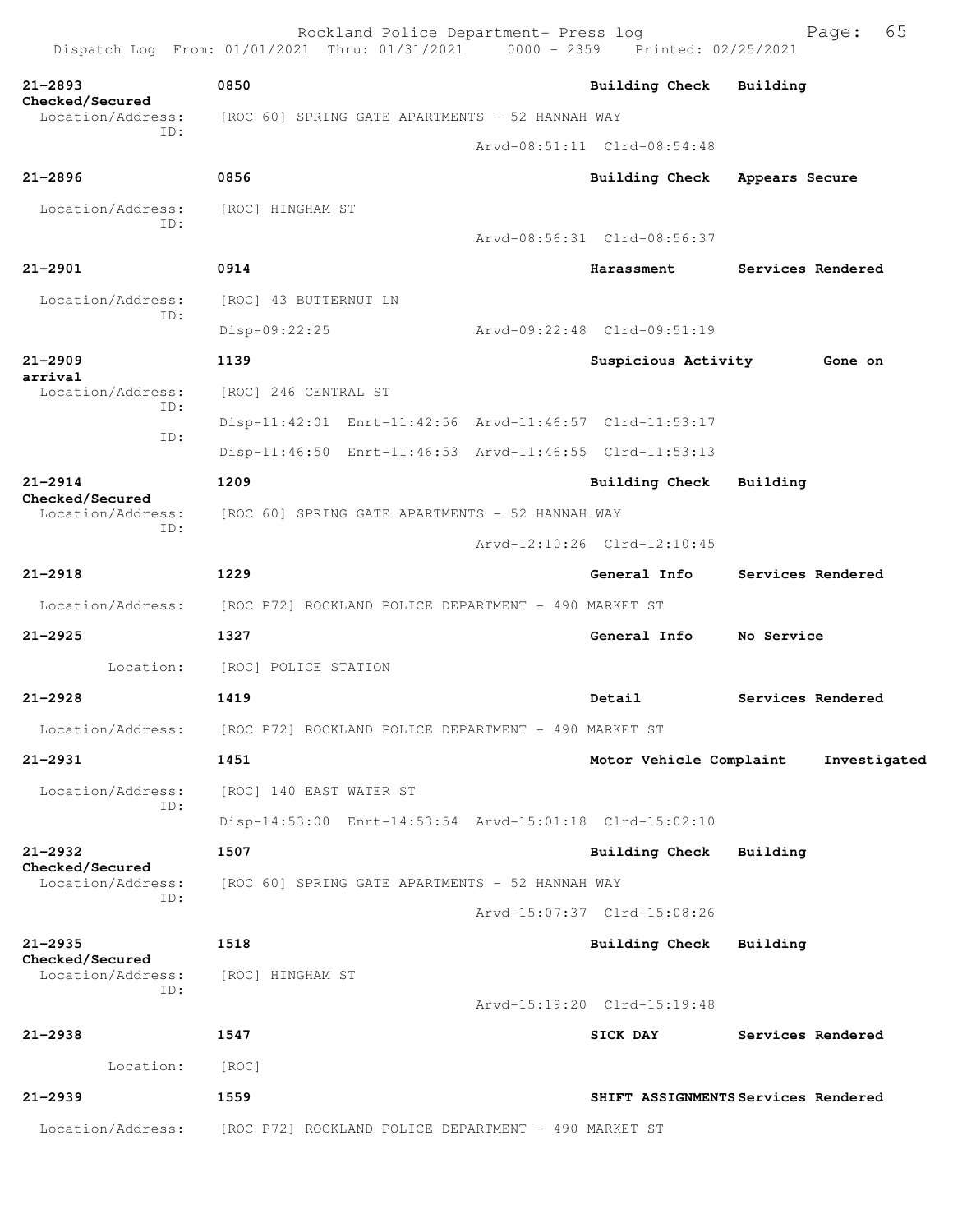| $21 - 2941$                                         | 1628                                                                   | Details                             | Services Rendered |                   |
|-----------------------------------------------------|------------------------------------------------------------------------|-------------------------------------|-------------------|-------------------|
| Location:                                           | [ROC]                                                                  |                                     |                   |                   |
| $21 - 2948$                                         | 1658                                                                   | Motor Vehicle Stop                  |                   |                   |
| Citation/Warning Issued<br>Location/Address:<br>TD: | [ROC P47] BEST WESTERN - 909 HINGHAM ST                                |                                     |                   |                   |
|                                                     |                                                                        | Arvd-16:58:00 Clrd-17:08:38         |                   |                   |
| $21 - 2949$                                         | 1704                                                                   | Larceny / Forgery/ Fraud            |                   | Investigated      |
| Location/Address:<br>ID:                            | [ROC] 150 MARTHA DR Apt. #B                                            |                                     |                   |                   |
|                                                     | Disp-17:05:57 Enrt-17:06:47 Arvd-17:10:19 Clrd-17:19:33                |                                     |                   |                   |
| $21 - 2952$<br>Warning                              | 1741                                                                   | Motor Vehicle Stop                  |                   | Verbal            |
| Location/Address:<br>ID:                            | [ROC P70] D'ANGELOS - 144 MARKET ST                                    |                                     |                   |                   |
|                                                     |                                                                        | Arvd-17:41:00 Clrd-17:43:53         |                   |                   |
| $21 - 2956$<br>Checked/Secured                      | 1818                                                                   | Burglar Alarm                       | Building          |                   |
| Location/Address:<br>ID:                            | [ROC 9] SULLIVAN TIRE AND AUTO SERVICE - 1 VFW DR                      |                                     |                   |                   |
|                                                     | Disp-18:19:58 Enrt-18:25:22 Arvd-18:25:24 Clrd-18:29:35                |                                     |                   |                   |
| $21 - 2966$<br>Rendered                             | 2010                                                                   | MVA Property Damage Only            |                   | Services          |
| Location/Address:<br>ID:                            | [ROC P62] CHINA PLAZA - 35 MARKET ST                                   |                                     |                   |                   |
|                                                     | Disp-20:16:34                                                          | $Clrd-20:16:43$                     |                   |                   |
| $21 - 2968$                                         | 2036                                                                   | Suspicious Activity                 |                   | Investigated      |
| Location/Address:<br>ID:                            | [ROC P68] AL PRIME - 104 MARKET ST                                     |                                     |                   |                   |
|                                                     |                                                                        | Arvd-20:36:00 Clrd-20:40:38         |                   |                   |
| $21 - 2970$                                         | 2046                                                                   | Time off                            |                   | Services Rendered |
| Location:                                           | [ROC]                                                                  |                                     |                   |                   |
| 21-2971                                             | 2056                                                                   | Assist Public                       |                   | Services Rendered |
| Location/Address:<br>ID:                            | [ROC] 87 LINCOLN RD                                                    |                                     |                   |                   |
|                                                     | Disp-20:59:27 Enrt-21:13:24 Arvd-21:14:25 Clrd-21:15:59                |                                     |                   |                   |
| $21 - 2972$                                         | 2129                                                                   | Assist Public                       | Services Rendered |                   |
| Location/Address:<br>ID:                            | [ROC] 215 MARKET ST @ 13 CONCORD ST                                    |                                     |                   |                   |
| ID:                                                 |                                                                        | Arvd-21:29:00 Clrd-21:51:38         |                   |                   |
|                                                     | Disp-21:35:18                                                          | Arvd-21:35:24 Clrd-21:44:16         |                   |                   |
| For Date: $01/24/2021$ - Sunday                     |                                                                        |                                     |                   |                   |
| $21 - 2985$                                         | 0000                                                                   | SHIFT ASSIGNMENTS Services Rendered |                   |                   |
|                                                     | Location/Address: [ROC P72] ROCKLAND POLICE DEPARTMENT - 490 MARKET ST |                                     |                   |                   |

**21-2986 0001 General Info Services Rendered** Location/Address: [ROC P72] ROCKLAND POLICE DEPARTMENT - 490 MARKET ST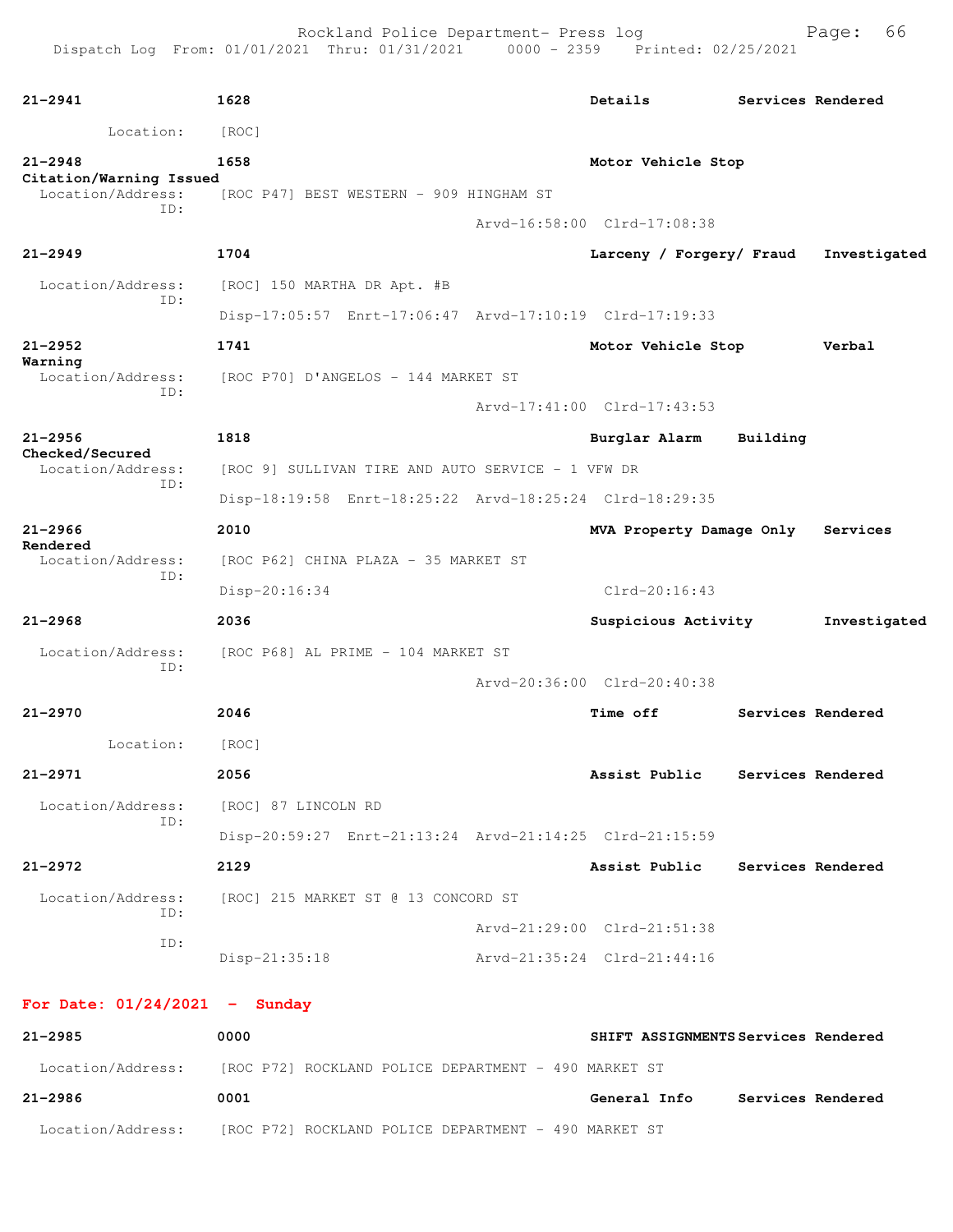| $21 - 3002$                                 | 0603                                                    | <b>Building Check</b>               |                | Services Rendered |
|---------------------------------------------|---------------------------------------------------------|-------------------------------------|----------------|-------------------|
| Location/Address:                           | [ROC 61] UNION ST BUSINESS DISTRICT - UNION ST          |                                     |                |                   |
| ID:                                         |                                                         | Arvd-06:07:16 Clrd-06:19:59         |                |                   |
| $21 - 3003$                                 | 0620                                                    | Burglar Alarm                       | Appears Secure |                   |
| Location/Address:<br>ID:                    | [ROC P64] CVS PHARMACY - 80 MARKET ST                   |                                     |                |                   |
| ID:                                         | Disp-06:21:25 Enrt-06:21:32 Arvd-06:21:34 Clrd-06:24:23 |                                     |                |                   |
|                                             | $Disp-06:22:14$                                         | Arvd-06:22:23 Clrd-06:24:23         |                |                   |
| $21 - 3010$                                 | 0803                                                    | Information Call No Action Required |                |                   |
| Location/Address:                           | [ROC P72] ROCKLAND POLICE DEPARTMENT - 490 MARKET ST    |                                     |                |                   |
| $21 - 3012$                                 | 0910                                                    | Building Check                      | Building       |                   |
| Checked/Secured<br>Location/Address:        | [ROC 60] SPRING GATE APARTMENTS - 52 HANNAH WAY         |                                     |                |                   |
| ID:                                         |                                                         | Arvd-09:11:06 Clrd-09:14:53         |                |                   |
| $21 - 3018$                                 | 1024                                                    | Disabled Motor Vehicle              |                | Services          |
| Rendered<br>Location/Address:               | [ROC] 1099 HINGHAM ST                                   |                                     |                |                   |
| ID:                                         |                                                         | Arvd-10:24:00 Clrd-10:29:13         |                |                   |
| $21 - 3025$                                 | 1121                                                    | <b>Building Check</b>               | Building       |                   |
| Checked/Secured<br>Location/Address:        | [ROC 60] SPRING GATE APARTMENTS - 52 HANNAH WAY         |                                     |                |                   |
| ID:                                         |                                                         | Arvd-11:23:31 Clrd-11:24:46         |                |                   |
| $21 - 3026$                                 | 1130                                                    | Building Check                      | Building       |                   |
| Checked/Secured<br>Location/Address:<br>ID: | [ROC] HINGHAM ST                                        |                                     |                |                   |
|                                             |                                                         | Arvd-11:30:58 Clrd-11:31:33         |                |                   |
| $21 - 3028$                                 | 1139                                                    | Vandalism                           |                | Services Rendered |
| Location/Address:<br>ID:                    | [ROC 338] 111 MARKET ST Apt. #16                        |                                     |                |                   |
| ID:                                         | $Disp-11:45:58$                                         | Arvd-11:51:45 Clrd-11:52:17         |                |                   |
|                                             | $Disp-11:50:20$                                         | Arvd-11:51:45 Clrd-11:52:13         |                |                   |
| $21 - 3042$<br>Follows                      | 1418                                                    | Health & Welfare Check              |                | Report            |
| Location/Address:<br>ID:                    | [ROC] 27 WEST WATER ST                                  |                                     |                |                   |
| ID:                                         | Disp-14:21:53 Enrt-14:27:50                             | Clrd-14:31:50                       |                |                   |
|                                             | Disp-14:21:53 Enrt-14:27:50                             | $Clrd-15:12:02$                     |                |                   |
| $21 - 3043$                                 | 1427                                                    | 911 Hang Up                         |                | Services Rendered |
| Location/Address:<br>ID:                    | [ROC P45] COMFORT INN - 850 HINGHAM ST                  |                                     |                |                   |
|                                             | Disp-14:31:40 Enrt-14:31:45                             | Clrd-14:39:18                       |                |                   |
| $21 - 3047$                                 | 1443                                                    | Assist Public                       |                | Services Rendered |
| Location/Address:<br>ID:                    | [ROC P72] ROCKLAND POLICE DEPARTMENT - 490 MARKET ST    |                                     |                |                   |
|                                             | Disp-14:48:02                                           | $Clrd-14:58:01$                     |                |                   |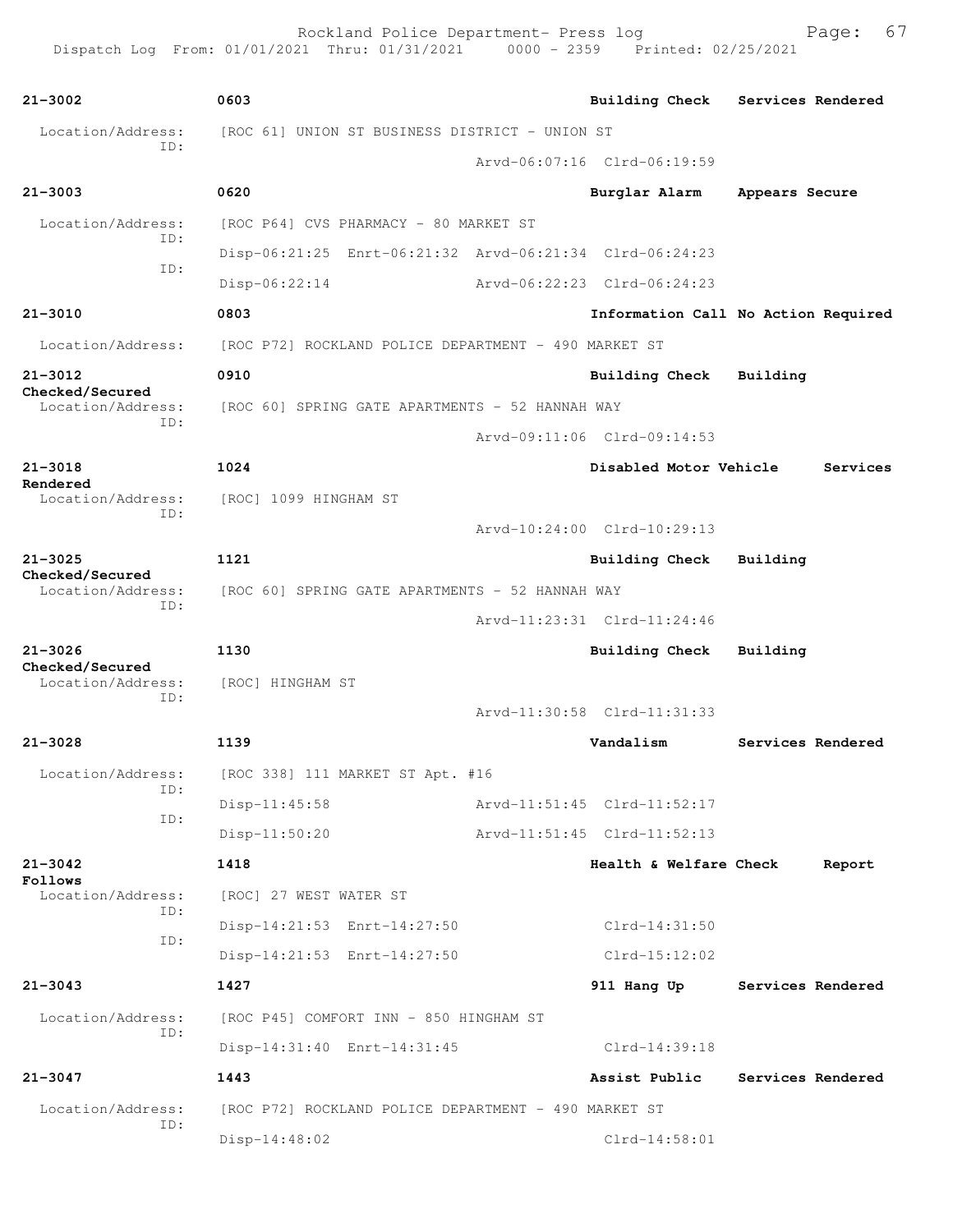Rockland Police Department- Press log entitled and Page: 68 Dispatch Log From: 01/01/2021 Thru: 01/31/2021 0000 - 2359 Printed: 02/25/2021

| $21 - 3050$                            | 1519                                                    |                                 |                    |                       |
|----------------------------------------|---------------------------------------------------------|---------------------------------|--------------------|-----------------------|
|                                        |                                                         | Burglar Alarm Cancelled Enroute |                    |                       |
| Location/Address:<br>ID:               | [ROC P17] THE RUG MERCHANT - 11 COMMERCE RD Apt. #B     |                                 |                    |                       |
|                                        | Disp-15:20:47 Enrt-15:21:28                             | Clrd-15:23:23                   |                    |                       |
| $21 - 3053$<br>Required                | 1527                                                    | Details / Time off Services Not |                    |                       |
| Location:                              | [ROC]                                                   |                                 |                    |                       |
| $21 - 3058$                            | 1610                                                    | General Info                    |                    | Services Not Required |
| Location/Address:                      | [ROC P72] ROCKLAND POLICE DEPARTMENT - 490 MARKET ST    |                                 |                    |                       |
| ID:                                    |                                                         | Arvd-16:10:00 Clrd-16:13:24     |                    |                       |
| $21 - 3064$                            | 1644                                                    | <b>TIME OFF</b>                 | No Action Required |                       |
| Location/Address:                      | [ROC P72] ROCKLAND POLICE DEPARTMENT - 490 MARKET ST    |                                 |                    |                       |
| ID:                                    |                                                         | Arvd-16:44:32 Clrd-16:47:09     |                    |                       |
| $21 - 3065$                            | 1650                                                    | <b>TIME OFF</b>                 | No Action Required |                       |
| Location/Address:                      | [ROC P72] ROCKLAND POLICE DEPARTMENT - 490 MARKET ST    |                                 |                    |                       |
| ID:                                    |                                                         | Arvd-16:50:00 Clrd-16:53:04     |                    |                       |
| $21 - 3066$                            | 1654                                                    | <b>TIME OFF</b>                 | No Action Required |                       |
|                                        |                                                         |                                 |                    |                       |
| Location/Address:<br>ID:               | [ROC P72] ROCKLAND POLICE DEPARTMENT - 490 MARKET ST    |                                 |                    |                       |
|                                        |                                                         | Arvd-16:54:00 Clrd-16:55:20     |                    |                       |
| $21 - 3067$                            | 1655                                                    | TIME OFF                        | No Action Required |                       |
| Location/Address:<br>ID:               | [ROC P72] ROCKLAND POLICE DEPARTMENT - 490 MARKET ST    |                                 |                    |                       |
|                                        |                                                         | Arvd-16:55:00 Clrd-16:57:38     |                    |                       |
| $21 - 3075$<br>Citation/Warning Issued | 1741                                                    | Motor Vehicle Stop              |                    |                       |
| Location/Address:<br>ID:               | [ROC] WINDING WAY                                       |                                 |                    |                       |
|                                        | Disp-17:43:03 Enrt-17:43:07 Arvd-17:43:08 Clrd-17:54:42 |                                 |                    |                       |
| $21 - 3080$<br>Towed                   | 1825                                                    | MVA Property Damage Only        |                    | Vehicle               |
| Location/Address:                      | [ROC] RTE 3 N ON RAMP - HINGHAM ST                      |                                 |                    |                       |
| ID:                                    | Disp-18:31:21 Enrt-18:31:23 Arvd-18:37:19 Clrd-18:58:54 |                                 |                    |                       |
| ID:                                    | Disp-18:37:12 Enrt-18:37:15 Arvd-18:47:21 Clrd-19:26:04 |                                 |                    |                       |
| $21 - 3082$                            | 1910                                                    | Motor Vehicle Complaint         |                    | Gone on               |
| arrival<br>Location/Address:           | [ROC] GREEN ST                                          |                                 |                    |                       |
| ID:                                    | Disp-19:10:35 Enrt-19:12:07 Arvd-19:16:13 Clrd-19:21:18 |                                 |                    |                       |
| $21 - 3085$                            | 1926                                                    | Suspicious Activity             |                    | Sent On Way           |
| Location/Address:                      | [ROC P72] ROCKLAND POLICE DEPARTMENT - 490 MARKET ST    |                                 |                    |                       |
| ID:                                    | $Disp-19:27:31$                                         | Arvd-19:27:41 Clrd-19:29:06     |                    |                       |
| $21 - 3092$<br>Assistance              | 2034                                                    | Assist Other Agency             |                    | Provided              |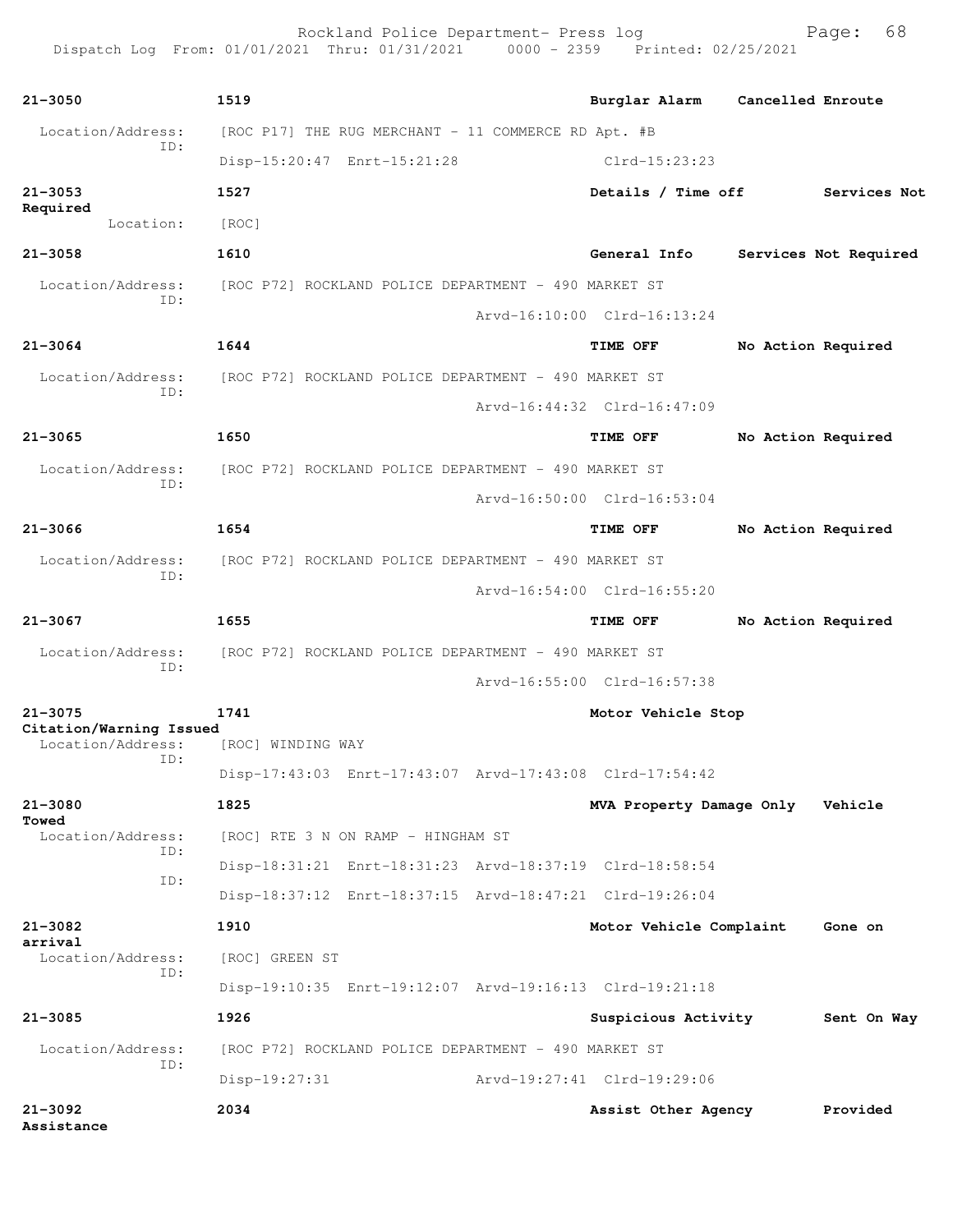|                                      | Rockland Police Department- Press log<br>Dispatch Log From: 01/01/2021 Thru: 01/31/2021 0000 - 2359 Printed: 02/25/2021                                |                             | Page: 69                           |
|--------------------------------------|--------------------------------------------------------------------------------------------------------------------------------------------------------|-----------------------------|------------------------------------|
| Location/Address:                    | [ABI 31] TRUCCHIS MARKET - 858 BEDFORD ST                                                                                                              |                             |                                    |
| TD:                                  | Disp-20:36:33 Enrt-20:36:38 Arvd-20:39:40 Clrd-21:51:28                                                                                                |                             |                                    |
| $21 - 3097$                          | 2125                                                                                                                                                   |                             | Unwanted Party Provided Assistance |
| Location/Address:                    | [ROC] 886 UNION ST                                                                                                                                     |                             |                                    |
| TD:                                  | Disp-21:28:28 Enrt-21:28:31 Arvd-21:32:07 Clrd-21:39:25                                                                                                |                             |                                    |
| ID:                                  | Disp-21:31:57 Enrt-21:32:04 Arvd-21:33:18 Clrd-21:39:25                                                                                                |                             |                                    |
| $21 - 3098$                          | 2138                                                                                                                                                   | Motor Vehicle Stop          | Arrest (s)                         |
| Made<br>Location/Address:            | [ROC] 190 VFW DR @ 0 BOXBERRY LN                                                                                                                       |                             |                                    |
| ID:                                  | Disp-21:39:25 Enrt-21:40:48 Arvd-21:40:51 Clrd-22:15:49                                                                                                |                             |                                    |
| ID:                                  |                                                                                                                                                        |                             |                                    |
|                                      | Disp-21:39:25 Enrt-21:40:46 Arvd-21:40:49 Clrd-22:43:25<br>Refer To Arrest: 21ROC-3098-AR                                                              |                             |                                    |
| Arrest:<br>Address:                  | SURDAM, RYAN<br>69 HOLBROOK RD WEYMOUTH, MA                                                                                                            |                             |                                    |
| Age:<br>Charges:                     | 25<br>0UI-LIQUOR OR .08%<br>DRUG, POSSESS CLASS B<br>NEGLIGENT OPERATION OF MOTOR VEHICLE<br>DRUG, POSSESS CLASS E<br>DRUG, POSSESS TO DISTRIB CLASS B |                             |                                    |
| $21 - 3106$                          | 2313                                                                                                                                                   |                             |                                    |
|                                      |                                                                                                                                                        |                             | Building Check Services Rendered   |
| ID:                                  | Location/Address: [ROC P89] CALVARY CHAPEL - 175 MARKET ST                                                                                             |                             |                                    |
|                                      |                                                                                                                                                        | Arvd-23:13:00 Clrd-23:57:52 |                                    |
| For Date: $01/25/2021$ - Monday      |                                                                                                                                                        |                             |                                    |
| $21 - 3108$                          | 0003                                                                                                                                                   | General Info                | Services Rendered                  |
| Location/Address:                    | [ROC P72] ROCKLAND POLICE DEPARTMENT - 490 MARKET ST                                                                                                   |                             |                                    |
| ID:                                  | $Disp-00:04:52$                                                                                                                                        | $Clrd-00:04:57$             |                                    |
| $21 - 3115$                          | 0100                                                                                                                                                   | Motor Vehicle Stop          | Verbal                             |
| Warning<br>Location/Address:         | [ROC] AREA OF BALL FIELDS - SPRING ST                                                                                                                  |                             |                                    |
| ID:                                  |                                                                                                                                                        | Arvd-01:00:00 Clrd-01:05:58 |                                    |
| $21 - 3116$                          | 0111                                                                                                                                                   | Building Check              | Building                           |
| Checked/Secured<br>Location/Address: | [ROC P89] CALVARY CHAPEL - 175 MARKET ST                                                                                                               |                             |                                    |
| ID:                                  |                                                                                                                                                        | Arvd-01:13:21 Clrd-01:13:59 |                                    |
| 21-3117                              | 0130                                                                                                                                                   | OFFICER OUT OF STATION      | Services                           |
| Rendered<br>Location/Address:        | [ROC P72] ROCKLAND POLICE DEPARTMENT - 490 MARKET ST                                                                                                   |                             |                                    |
| ID:                                  | Disp-01:30:57                                                                                                                                          | Clrd-01:31:03               |                                    |
| $21 - 3121$                          | 0228                                                                                                                                                   | Building Check              | Building                           |
| Checked/Secured<br>Location/Address: | [ROC P89] CALVARY CHAPEL - 175 MARKET ST                                                                                                               |                             |                                    |
| ID:                                  |                                                                                                                                                        | Arvd-02:29:05 Clrd-02:29:19 |                                    |
| $21 - 3128$<br>Made                  | 0517                                                                                                                                                   | Suspicious Activity         | Arrest (s)                         |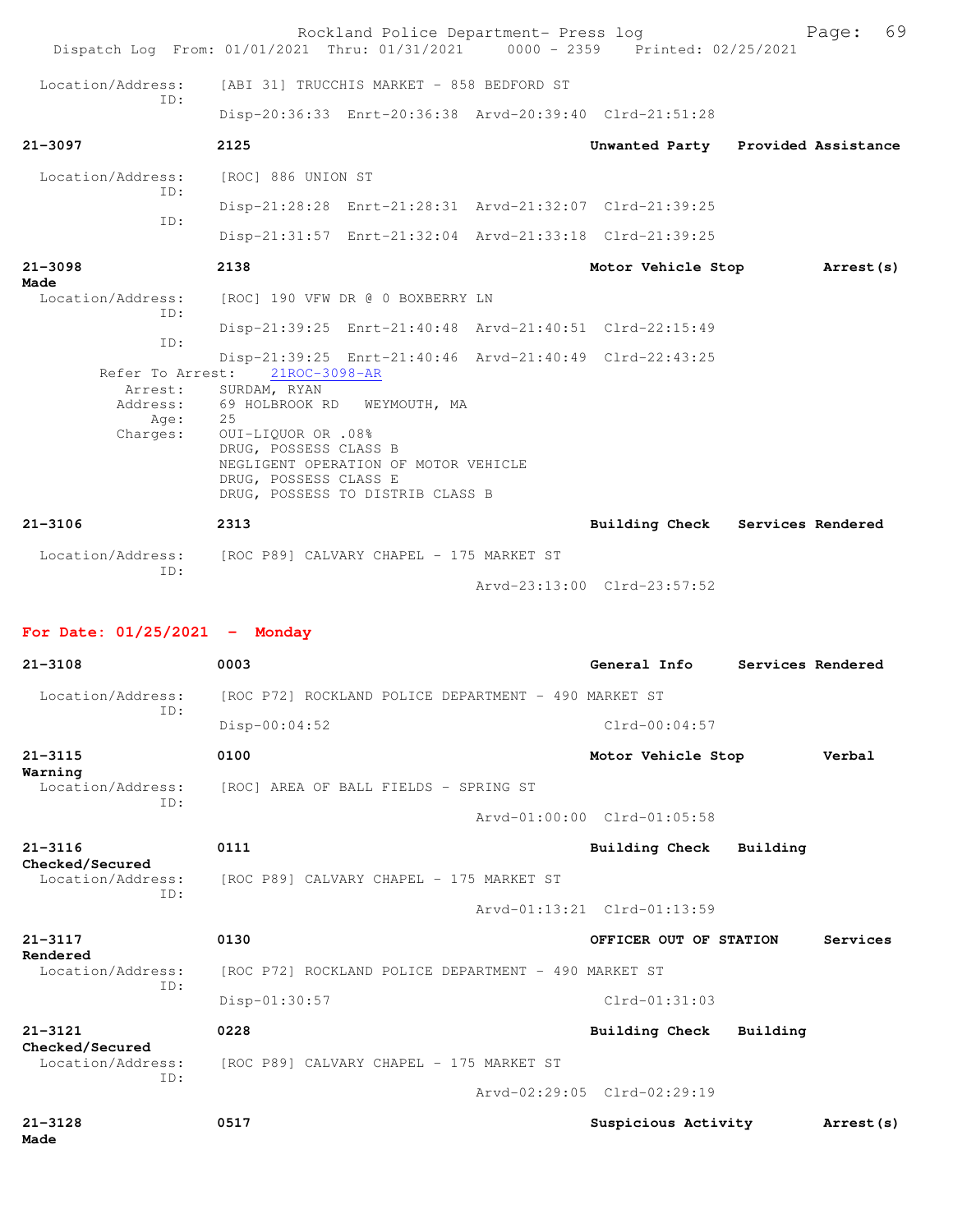Rockland Police Department- Press log Page: 70  $Dispatch$   $Loq$   $From:$   $01/01/2021$   $Thru:$   $01/31/2021$  Location/Address: [ROC P45] COMFORT INN - 850 HINGHAM ST ID: Disp-05:20:27 Enrt-05:21:24 Arvd-05:21:30 Clrd-06:10:53 ID: Disp-05:20:34 Enrt-05:21:27 Arvd-05:21:28 Clrd-05:41:06 Refer To Arrest: 21ROC-3128-AR Arrest: STEWART, MICHAEL P<br>Address: 1082 BROADWAY ST 1082 BROADWAY ST HANOVER, MA Age: 36 Charges: Straight Warrant **21-3132 0555 Building Check Appears Secure** Location/Address: [ROC] UNION ST ID: Arvd-05:55:55 Clrd-06:30:33 **21-3133 0619 Burglar Alarm Building Checked/Secured**  [ROC P64] CVS PHARMACY - 80 MARKET ST ID: Disp-06:20:39 Arvd-06:22:30 Clrd-06:24:11 **21-3134 0629 Building Check Building Checked/Secured**  Location/Address: [ROC P89] CALVARY CHAPEL - 175 MARKET ST ID: Arvd-06:30:11 Clrd-06:30:28 **21-3137 0800 General Info Services Rendered** Location/Address: [ROC P72] ROCKLAND POLICE DEPARTMENT - 490 MARKET ST ID: Disp-08:15:50 Enrt-08:15:59 Arvd-08:16:02 Clrd-08:16:05 **21-3136 0807 TIME OFF No Action Required** Location/Address: [ROC P72] ROCKLAND POLICE DEPARTMENT - 490 MARKET ST ID: Arvd-08:07:06 Clrd-08:08:25 **21-3139 0810 Animal Complaint Services Rendered** Location/Address: [ROC] 221 MYRTLE ST **21-3140 0840 Animal Complaint Services Rendered** Location/Address: [ROC] 49 CUSTER ST **21-3150 1320 Suspicious Activity Services Rendered**  [ROC] ROYS KABAB - 928 HINGHAM ST ID: Disp-13:22:21 Enrt-13:22:34 Arvd-13:24:54 Clrd-14:18:44 ID: Disp-13:22:27 Enrt-13:22:31 Arvd-13:29:50 Clrd-13:57:03 **21-3154 1326 General Incident Services Rendered** Location/Address: [ROC 66] REEDS POND PARK - 80 MARKET ST ID: Disp-13:33:47 Enrt-13:33:51 Arvd-13:33:53 Clrd-13:37:19 **21-3156 1328 Health & Welfare Check Advised to Court**  Location/Address: [ROC] 59 SPRING ST ID: Disp-13:37:37 Enrt-13:37:41 Arvd-13:37:44 Clrd-13:38:15 **21-3163 1331 General Info No Action Required**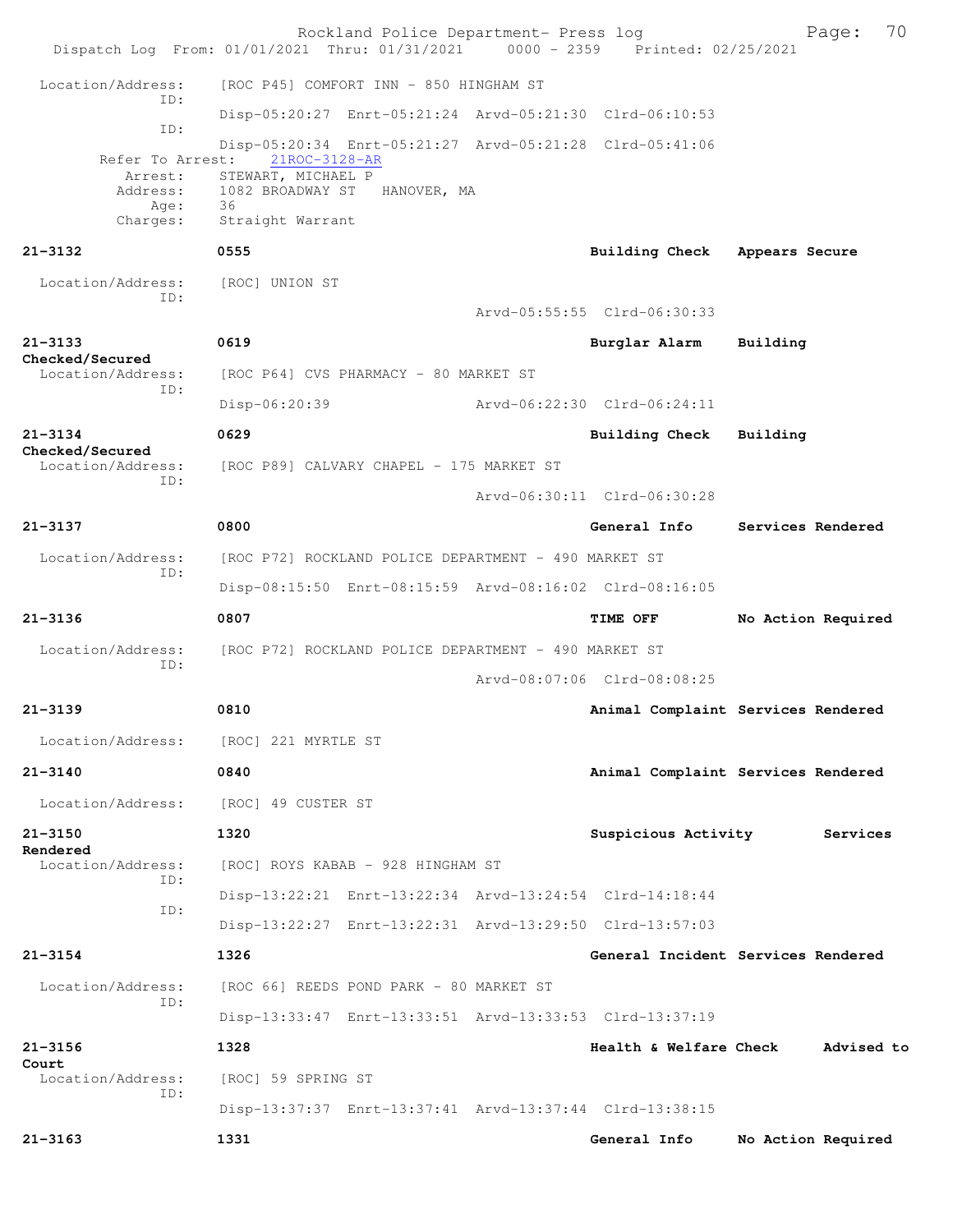| Dispatch Log From: 01/01/2021 Thru: 01/31/2021 0000 - 2359 Printed: 02/25/2021 |                                                      | Rockland Police Department- Press log                |                                                         |                    | 71<br>Page: |
|--------------------------------------------------------------------------------|------------------------------------------------------|------------------------------------------------------|---------------------------------------------------------|--------------------|-------------|
| Location/Address:                                                              | [ROC P89] CALVARY CHAPEL - 175 MARKET ST             |                                                      |                                                         |                    |             |
| $21 - 3168$                                                                    | 1346                                                 |                                                      | General Info                                            | No Action Required |             |
| Location/Address:                                                              | [ROC P72] ROCKLAND POLICE DEPARTMENT - 490 MARKET ST |                                                      |                                                         |                    |             |
| $21 - 3174$                                                                    | 1355                                                 |                                                      | Building Check                                          | Appears Secure     |             |
| Location/Address:                                                              | [ROC] HINGHAM ST                                     |                                                      |                                                         |                    |             |
| $21 - 3175$                                                                    | 1358                                                 |                                                      | Building Check                                          | Building           |             |
| Checked/Secured<br>Location/Address:                                           | [ROC] HINGHAM ST                                     |                                                      |                                                         |                    |             |
| ID:                                                                            |                                                      |                                                      | Arvd-13:59:10 Clrd-13:59:23                             |                    |             |
| $21 - 3184$                                                                    | 1512                                                 |                                                      | Building Check                                          | Building           |             |
| Checked/Secured<br>Location/Address:                                           |                                                      | [ROC P45] COMFORT INN - 850 HINGHAM ST               |                                                         |                    |             |
| ID:                                                                            |                                                      |                                                      | Arvd-15:20:38 Clrd-15:20:49                             |                    |             |
| $21 - 3189$                                                                    | 1545                                                 |                                                      | 911 Hang Up                                             | Investigated       |             |
| Location/Address:                                                              | [ROC] 258 UNION ST                                   |                                                      |                                                         |                    |             |
| ID:                                                                            |                                                      |                                                      | Disp-15:48:11 Enrt-15:48:16 Arvd-15:53:06 Clrd-15:54:01 |                    |             |
| $21 - 3191$                                                                    | 1604                                                 |                                                      | General Info                                            | Services Rendered  |             |
| Location/Address:                                                              | [ROC P72] ROCKLAND POLICE DEPARTMENT - 490 MARKET ST |                                                      |                                                         |                    |             |
| $21 - 3192$                                                                    | 1606                                                 |                                                      | Burglar Alarm                                           | Appears Secure     |             |
| Location/Address:<br>ID:                                                       |                                                      | [ROC P17] THE RUG MERCHANT - 11 COMMERCE RD          |                                                         |                    |             |
| ID:                                                                            |                                                      |                                                      | Disp-16:06:55 Enrt-16:07:32 Arvd-16:15:28 Clrd-16:17:42 |                    |             |
|                                                                                |                                                      |                                                      | Disp-16:08:23 Enrt-16:08:28 Arvd-16:17:37 Clrd-16:17:46 |                    |             |
| $21 - 3202$                                                                    | 1652                                                 |                                                      | Unwanted Party                                          | Arrest (s) Made    |             |
| Location/Address:<br>ID:                                                       |                                                      | [ROC P49] FAST LANE - 924 HINGHAM ST                 |                                                         |                    |             |
| ID:                                                                            |                                                      |                                                      | Disp-16:53:32 Enrt-16:54:19 Arvd-16:59:12 Clrd-17:24:02 |                    |             |
| ID:                                                                            |                                                      |                                                      | Disp-16:54:12 Enrt-16:54:24 Arvd-16:58:23 Clrd-17:24:22 |                    |             |
| Refer To Arrest:<br>Arrest:                                                    | 21ROC-3202-AR<br>PETRIELLO, RICHARD                  |                                                      | Arvd-17:00:48 Clrd-17:14:45                             |                    |             |
| Address:<br>Age:<br>Charges:                                                   | 144 LAKESHORE DR<br>54                               | WEYMOUTH, MA<br>SHOPLIFTING BY ASPORTATION, 3RD OFF. |                                                         |                    |             |
| $21 - 3203$                                                                    | 1708                                                 |                                                      | 911 Hang Up Could Not Locate                            |                    |             |
| Location/Address:<br>TD:                                                       | [ROC] 18 CLIFF ST                                    |                                                      |                                                         |                    |             |
|                                                                                |                                                      |                                                      | Disp-17:14:51 Enrt-17:14:57 Arvd-17:17:34 Clrd-17:27:18 |                    |             |
| $21 - 3211$<br>Rendered                                                        | 1738                                                 |                                                      | Prisoner Information                                    |                    | Services    |
| Location/Address:<br>ID:                                                       |                                                      | [ROC P72] ROCKLAND POLICE DEPARTMENT - 490 MARKET ST |                                                         |                    |             |
|                                                                                |                                                      |                                                      | Disp-17:43:18 Enrt-17:43:23 Arvd-17:43:25 Clrd-17:43:27 |                    |             |
| $21 - 3213$                                                                    | 1751                                                 |                                                      | Suspicious Activity                                     |                    | Appears     |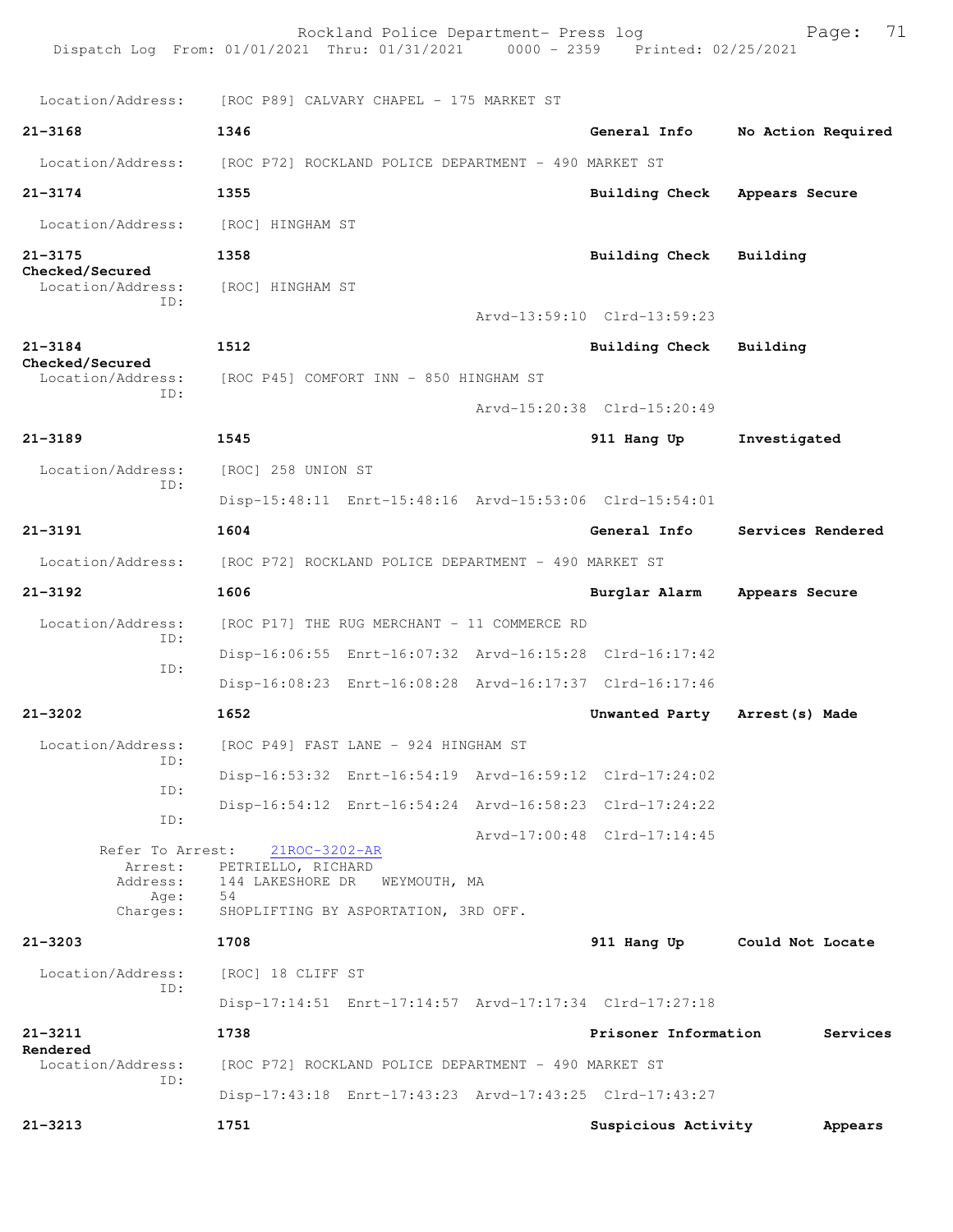|                                 |                                                     |                                                      | Rockland Police Department- Press log                   | Dispatch Log From: 01/01/2021 Thru: 01/31/2021 0000 - 2359 Printed: 02/25/2021 |                   | Page:      | 72         |
|---------------------------------|-----------------------------------------------------|------------------------------------------------------|---------------------------------------------------------|--------------------------------------------------------------------------------|-------------------|------------|------------|
| Secure                          | Location/Address:                                   | [ROC] 133 WEST WATER ST                              |                                                         |                                                                                |                   |            |            |
|                                 | ID:                                                 |                                                      |                                                         | Disp-17:51:56 Enrt-17:52:37 Arvd-17:57:42 Clrd-18:07:05                        |                   |            |            |
| $21 - 3215$                     | Taken/Referred to Other Agency<br>Location/Address: | 1803<br>[ROC] 26 WINTER CIR                          |                                                         | Assist Fire Department                                                         |                   |            |            |
|                                 | ID:                                                 |                                                      |                                                         | Disp-18:03:43 Enrt-18:03:51 Arvd-18:10:09 Clrd-18:17:44                        |                   |            |            |
|                                 | ID:                                                 |                                                      |                                                         | Disp-18:07:50 Enrt-18:07:54 Arvd-18:11:44 Clrd-18:17:48                        |                   |            |            |
| $21 - 3217$                     |                                                     | 1806                                                 |                                                         | Prisoner Information                                                           |                   | Services   |            |
| Rendered                        |                                                     |                                                      |                                                         |                                                                                |                   |            |            |
| Location/Address:<br>ID:<br>ID: |                                                     | [ROC P72] ROCKLAND POLICE DEPARTMENT - 490 MARKET ST |                                                         |                                                                                |                   |            |            |
|                                 |                                                     |                                                      | Disp-18:08:13 Enrt-18:11:25 Arvd-18:11:27 Clrd-18:11:29 |                                                                                |                   |            |            |
|                                 |                                                     |                                                      |                                                         | Disp-18:11:02 Enrt-18:11:54 Arvd-18:29:19 Clrd-18:29:23                        |                   |            |            |
| $21 - 3219$                     |                                                     | 1832                                                 |                                                         | General Info                                                                   | Services Rendered |            |            |
|                                 | Location/Address:                                   | [ROC] 25 DIVISION ST                                 |                                                         |                                                                                |                   |            |            |
| $21 - 3220$                     |                                                     | 1903                                                 |                                                         | Unwanted Party Sent On Way                                                     |                   |            |            |
|                                 | Location/Address:<br>ID:                            |                                                      | [ROC 299] 5 UNION ST Apt. #18                           |                                                                                |                   |            |            |
|                                 | ID:                                                 |                                                      |                                                         | Disp-19:05:10 Enrt-19:06:05 Arvd-19:14:55 Clrd-19:15:31                        |                   |            |            |
|                                 | ID:                                                 |                                                      |                                                         | Disp-19:05:19 Enrt-19:06:05 Arvd-19:14:47 Clrd-19:15:36                        |                   |            |            |
|                                 | ID:                                                 | Disp-19:05:20                                        |                                                         | Clrd-19:05:35                                                                  |                   |            |            |
|                                 |                                                     |                                                      |                                                         | Disp-19:08:15 Enrt-19:08:20 Arvd-19:14:51 Clrd-19:15:27                        |                   |            |            |
| $21 - 3221$                     |                                                     | 1921                                                 |                                                         | <b>Building Check</b>                                                          | Services Rendered |            |            |
|                                 | Location/Address:<br>ID:                            | [ROC] HINGHAM ST                                     |                                                         | Arvd-19:22:11 Clrd-19:22:33                                                    |                   |            |            |
| $21 - 3230$                     |                                                     | 2232                                                 |                                                         | Suspicious Activity                                                            |                   | Services   |            |
| Rendered                        | Location/Address:<br>ID:                            | [ROC] 34 GREEN ST                                    |                                                         |                                                                                |                   |            |            |
|                                 |                                                     |                                                      |                                                         | Disp-22:33:41 Enrt-22:34:19 Arvd-22:38:13 Clrd-22:52:40                        |                   |            |            |
|                                 |                                                     | For Date: $01/26/2021$ - Tuesday                     |                                                         |                                                                                |                   |            |            |
| 21-3237                         |                                                     | 0000                                                 |                                                         | SHIFT ASSIGNMENTSNo Service                                                    |                   |            |            |
|                                 | Location/Address:<br>ID:                            | [ROC P72] ROCKLAND POLICE DEPARTMENT - 490 MARKET ST |                                                         |                                                                                |                   |            |            |
|                                 |                                                     |                                                      |                                                         | Arvd-00:00:00 Clrd-00:01:25                                                    |                   |            |            |
| 21-3238                         |                                                     | 0001                                                 |                                                         | Details / Time off                                                             |                   | No Service |            |
|                                 | Location:                                           | [ROC]                                                |                                                         |                                                                                |                   |            |            |
| $21 - 3240$                     |                                                     | 0003                                                 |                                                         | Details / Time off                                                             |                   |            | No Service |
|                                 | Location: [ROC]                                     |                                                      |                                                         |                                                                                |                   |            |            |
| $21 - 3242$                     |                                                     | 0043                                                 |                                                         | Details / Time off 1 HOUR COMP                                                 |                   |            |            |
| No Service                      | Location:                                           | [ROC]                                                |                                                         |                                                                                |                   |            |            |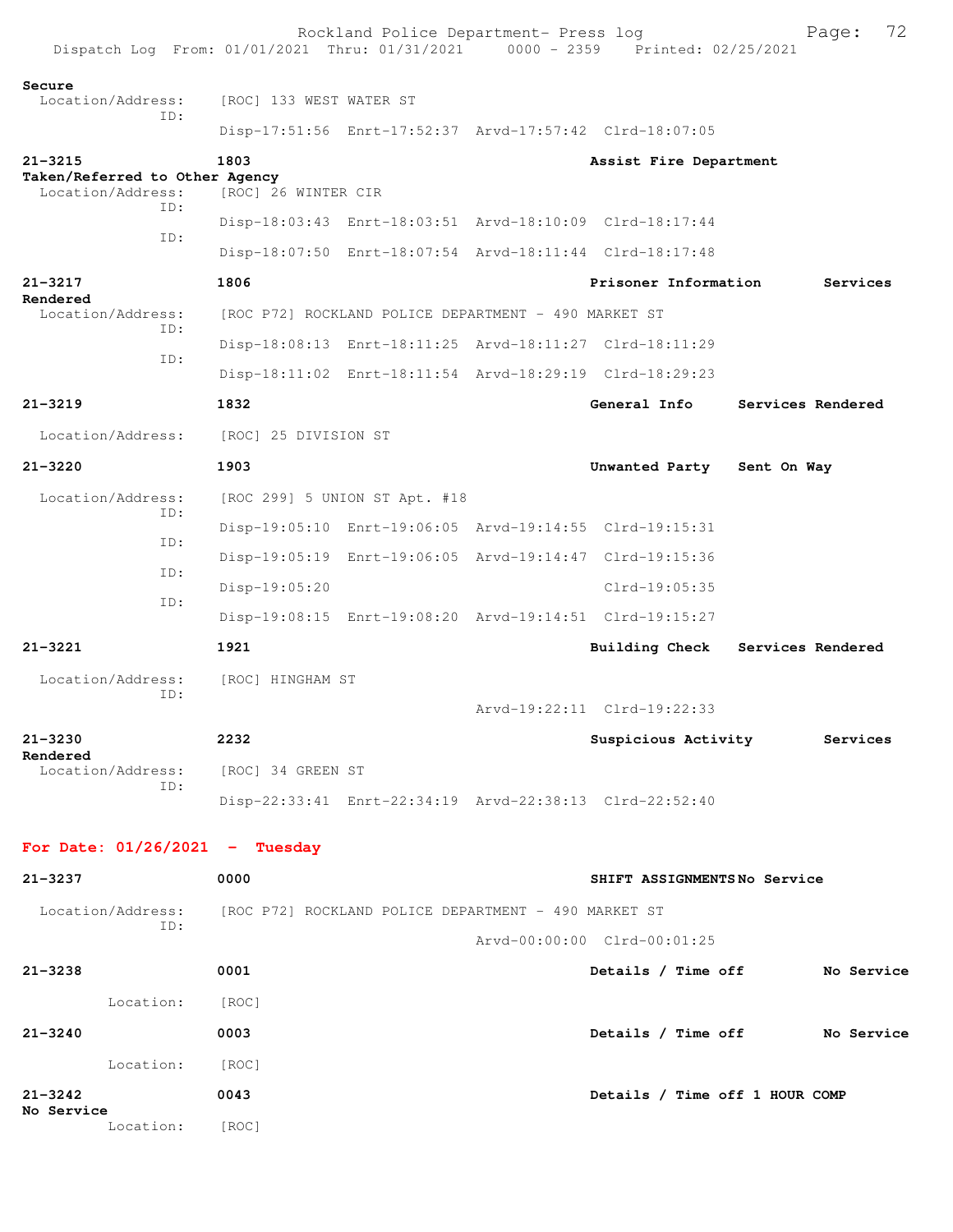Rockland Police Department- Press log entitled and Page: 73 Dispatch Log From: 01/01/2021 Thru: 01/31/2021 0000 - 2359 Printed: 02/25/2021

| $21 - 3248$       | 0101                                                                   | Disturbance                 | Services Rendered                   |
|-------------------|------------------------------------------------------------------------|-----------------------------|-------------------------------------|
| Location/Address: | [ROC P65] 7-ELEVEN CONVENIENCE STORE - 92 MARKET ST                    |                             |                                     |
| ID:               | Disp-01:05:06 Enrt-01:05:17 Arvd-01:06:51 Clrd-01:18:39                |                             |                                     |
| ID:               | Disp-01:05:12 Enrt-01:05:17 Arvd-01:05:35 Clrd-01:18:06                |                             |                                     |
| ID:               | Disp-01:15:07 Enrt-01:15:11 Arvd-01:15:16 Clrd-01:18:43                |                             |                                     |
| $21 - 3257$       | 0557                                                                   | Building Check Building     |                                     |
| Checked/Secured   | Location/Address: [ROC 61] UNION ST BUSINESS DISTRICT - UNION ST       |                             |                                     |
| ID:               |                                                                        | Arvd-06:00:16 Clrd-06:21:20 |                                     |
| $21 - 3265$       | 0640                                                                   | Details / Time off          | No Service                          |
| Location:         | [ROC]                                                                  |                             |                                     |
| $21 - 3266$       | 0800                                                                   |                             | SHIFT ASSIGNMENTS Services Rendered |
|                   | Location/Address: [ROC P72] ROCKLAND POLICE DEPARTMENT - 490 MARKET ST |                             |                                     |
| $21 - 3269$       | 0815                                                                   | Details                     | Services Rendered                   |
| Location:         | [ROC]                                                                  |                             |                                     |
| $21 - 3271$       | 0836                                                                   | Details                     | Services Rendered                   |
| Location: [ROC]   |                                                                        |                             |                                     |
| $21 - 3272$       | 0845                                                                   | Details                     | Services Rendered                   |
| Location:         | [ROC]                                                                  |                             |                                     |
| $21 - 3273$       | 0855                                                                   | COMP DAY                    | Services Rendered                   |
| Location:         | [ROC]                                                                  |                             |                                     |
| $21 - 3279$       | 0909                                                                   | <b>Time off</b>             | Services Rendered                   |
| Location:         | [ROC]                                                                  |                             |                                     |
| 21-3280           | 0910                                                                   | <b>TIME OFF</b>             | No Action Required                  |
| Location/Address: | [ROC P72] ROCKLAND POLICE DEPARTMENT - 490 MARKET ST                   |                             |                                     |
| ID:               |                                                                        | Arvd-09:10:10 Clrd-09:12:48 |                                     |
| $21 - 3281$       | 0912                                                                   | <b>Building Check</b>       | Services Rendered                   |
| Location/Address: | [ROC] HINGHAM ST                                                       |                             |                                     |
| ID:               |                                                                        | Arvd-09:13:38 Clrd-09:13:54 |                                     |
| $21 - 3422$       | 0925                                                                   |                             | Animal Complaint Services Rendered  |
| Location/Address: |                                                                        |                             |                                     |
| $21 - 3285$       | [ROC] 389 CONCORD ST<br>0936                                           | Details / Time off          | No Action                           |
| Required          |                                                                        |                             |                                     |
| Location:         | [ROC]                                                                  |                             |                                     |
| 21-3291           | 1028                                                                   | <b>Time off</b>             | Services Rendered                   |
| Location:         | [ROC]                                                                  |                             |                                     |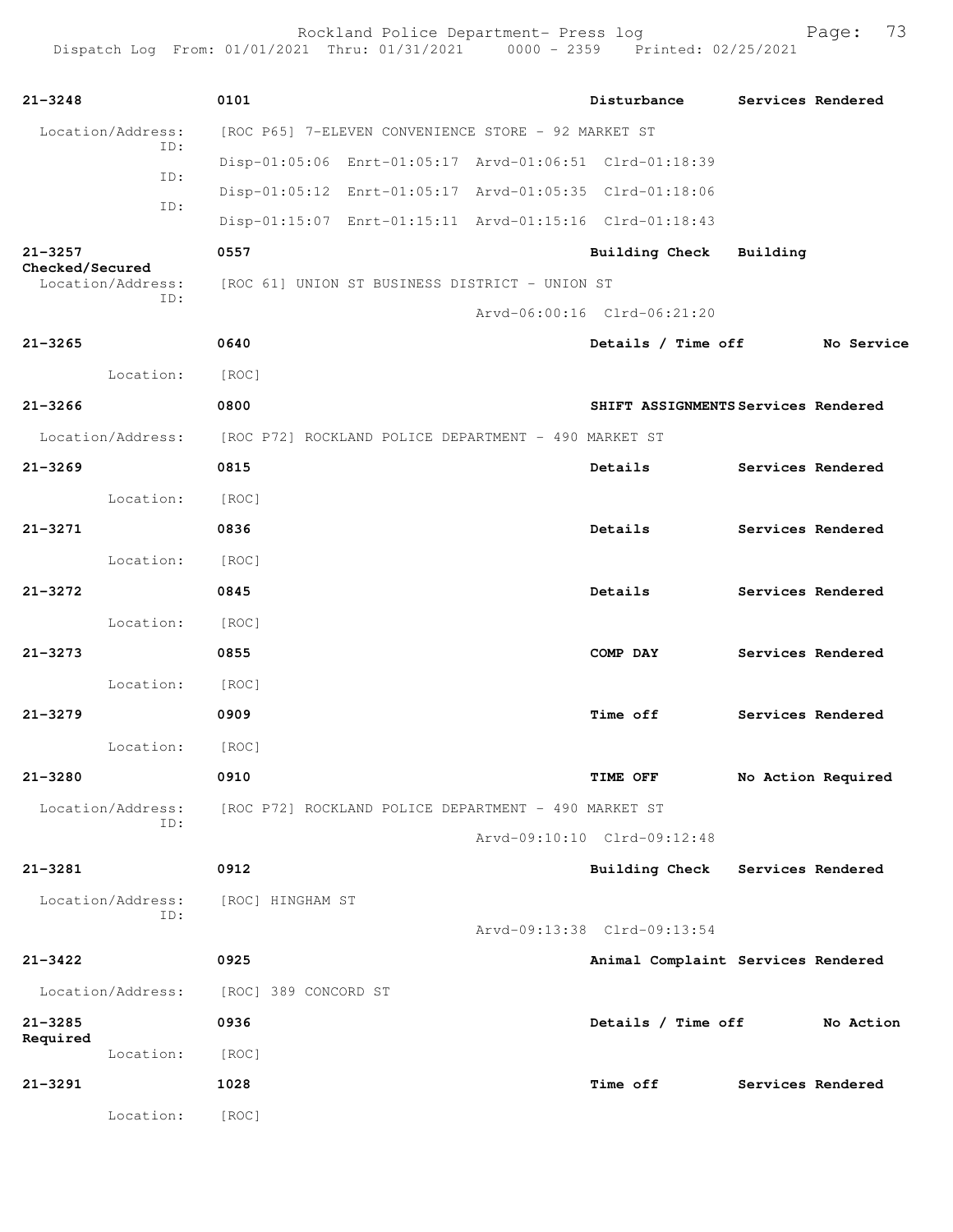Rockland Police Department- Press log Fage: 74<br>21 Thru: 01/31/2021 0000 - 2359 Printed: 02/25/2021  $Dispatch$   $Loq$   $From:$   $01/01/2021$   $Thru:$   $01/31/2021$ **21-3298 1104 Building Check Services Rendered** Location/Address: [ROC] WEST PLEASANT ST ID: Arvd-11:06:52 Clrd-11:07:07 **21-3423 1110 Animal Complaint Services Rendered** Location/Address: [ROC 397] 116 BEECH ST **21-3301 1138 Building Check Services Rendered** Location/Address: [ROC] HINGHAM ST ID: Arvd-11:41:46 Clrd-11:42:14 **21-3308 1250 PLUMBERS IN THE STATION No Action Required**  Location/Address: [ROC P72] ROCKLAND POLICE DEPARTMENT - 490 MARKET ST ID: Disp-12:54:35 Arvd-13:02:38 Clrd-13:48:36 **21-3311 1302 Details / Time off Services Rendered**  Location: [ROC] **21-3424 1310 Animal Complaint Services Rendered** Location/Address: [ROC] 578 SALEM ST **21-3312 1324 Building Check Services Rendered** Location/Address: [ROC] WEST PLEASANT ST ID: Arvd-13:25:11 Clrd-13:25:42 **21-3425 1415 Animal Complaint Services Rendered** Location/Address: [ROC] 185 HOWARD ST **21-3330 1506 Building Check Services Rendered** Location/Address: [ROC] HINGHAM ST ID: Arvd-15:07:36 Clrd-15:08:13 **21-3331 1511 Larceny / Forgery/ Fraud Services Rendered**<br>Location/Address: [ROC] 74 MARTHA DR Apt. #E ID: Disp-15:14:26 Enrt-15:14:29 Arvd-15:16:53 Clrd-15:21:52 **21-3333 1515 Health & Welfare Check Services Rendered**  Location/Address: [ROC] 18 MIDFIELD DR ID: Disp-15:23:23 Enrt-15:23:32 Arvd-15:24:43 Clrd-15:39:06 Fire Unit: ROCKEN1-Pumper-Rockland Engine 1 Disp-15:25:24 Clrd-15:25:48 InQrtsUnavl-15:25:52 InSrvce-15:25:52 ID: Arvd-15:28:42 Clrd-15:30:54 **21-3335 1528 911 Accidental Services Rendered** Location/Address: [ROC 222] SERONO LABS - 1 TECHNOLOGY PL ID: Disp-15:30:59 Enrt-15:31:02 Arvd-15:39:03 Clrd-15:39:14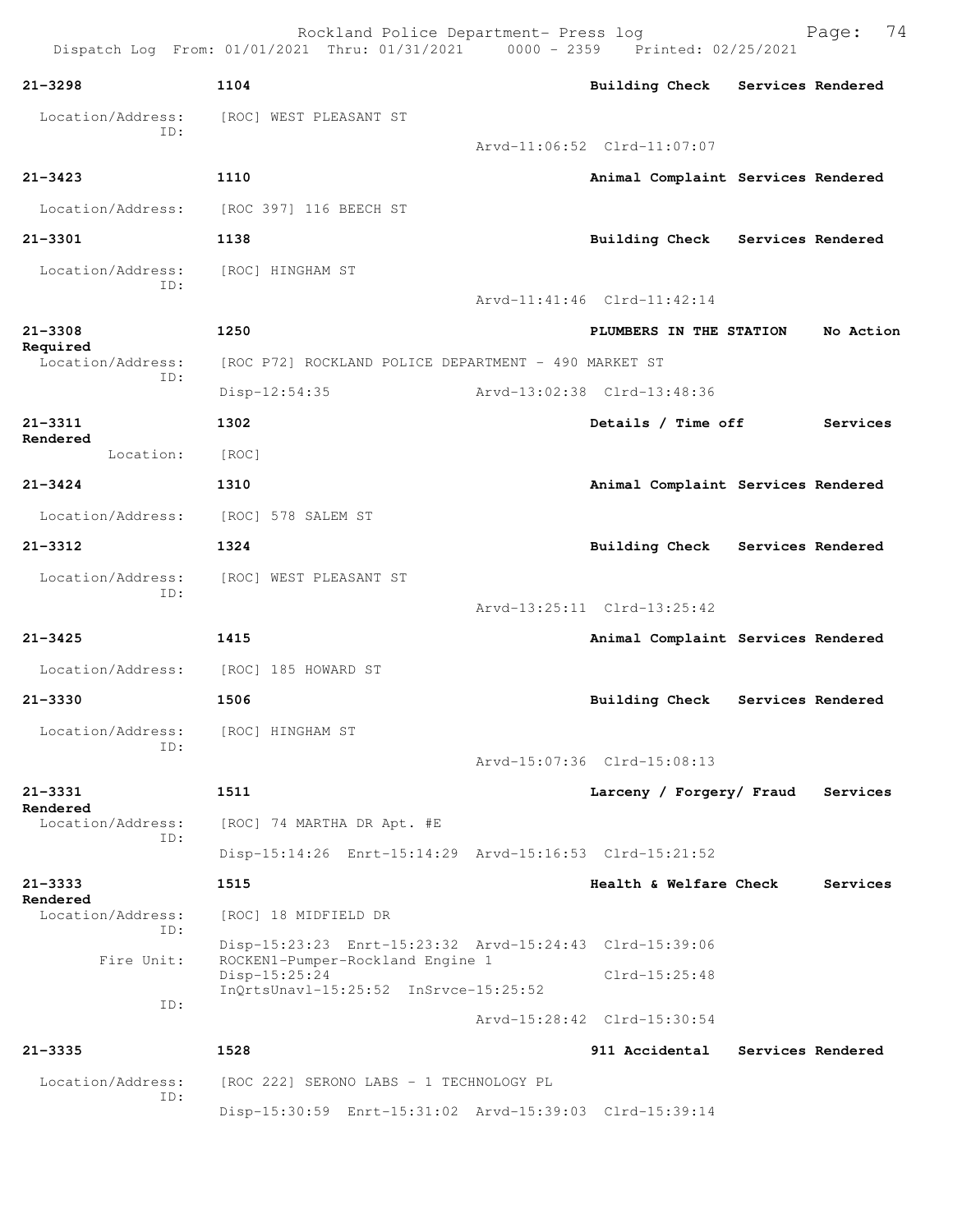| Dispatch Log From: 01/01/2021 Thru: 01/31/2021 |                            |                                                         | $0000 - 2359$               |                 | Printed: 02/25/2021                 |                |                   |
|------------------------------------------------|----------------------------|---------------------------------------------------------|-----------------------------|-----------------|-------------------------------------|----------------|-------------------|
| 21-3337                                        | 1544                       |                                                         |                             | DROP OFF        |                                     |                | Services Rendered |
| Location/Address: [ROC 469] 340 CENTRE AVE     |                            |                                                         |                             |                 |                                     |                |                   |
| $21 - 3344$                                    | 1600                       |                                                         |                             |                 | SHIFT ASSIGNMENTS Services Rendered |                |                   |
| Location/Address:                              |                            | [ROC P72] ROCKLAND POLICE DEPARTMENT - 490 MARKET ST    |                             |                 |                                     |                |                   |
| $21 - 3341$                                    | 1612                       |                                                         |                             |                 | Disturbance                         |                | Services Rendered |
| Location/Address:                              |                            | [ROC P55] HOME DEPOT - 1149 HINGHAM ST                  |                             |                 |                                     |                |                   |
| TD:                                            |                            | Disp-16:12:48 Enrt-16:14:28 Arvd-16:31:33 Clrd-16:32:32 |                             |                 |                                     |                |                   |
| ID:                                            |                            | Disp-16:12:54 Enrt-16:14:26 Arvd-16:31:35 Clrd-16:32:28 |                             |                 |                                     |                |                   |
| $21 - 3351$<br>Checked/Secured                 | 1656                       |                                                         |                             |                 | Burglar Alarm                       | Building       |                   |
| Location/Address:<br>ID:                       |                            | [ROC P113] NATIONAL COATING - 105 INDUSTRIAL WAY        |                             |                 |                                     |                |                   |
|                                                |                            | Disp-16:57:18 Enrt-16:57:48 Arvd-17:04:59 Clrd-17:11:11 |                             |                 |                                     |                |                   |
| $21 - 3375$<br>Rendered                        | 2008                       |                                                         |                             |                 | Suspicious Activity                 |                | Services          |
| Location/Address:<br>ID:                       |                            | [ROC P63] WALGREENS - 75 MARKET ST                      |                             |                 |                                     |                |                   |
|                                                | $Disp-20:11:48$            |                                                         | Arvd-20:13:19 Clrd-20:18:53 |                 |                                     |                |                   |
| $21 - 3376$<br>Rendered                        | 2020                       |                                                         |                             |                 | Disabled Motor Vehicle              |                | Services          |
| Location/Address:                              | [ROC] VFW DR               |                                                         |                             |                 |                                     |                |                   |
| ID:                                            |                            | Disp-20:21:45 Enrt-20:21:56 Arvd-20:30:31 Clrd-21:05:15 |                             |                 |                                     |                |                   |
| $21 - 3377$                                    | 2021                       |                                                         |                             | <b>Time off</b> |                                     |                | Services Rendered |
| Location:                                      | $\lceil \text{ROC} \rceil$ |                                                         |                             |                 |                                     |                |                   |
| $21 - 3378$                                    | 2024                       |                                                         |                             |                 | General Incident Services Rendered  |                |                   |
| Location/Address:<br>ID:                       | [ROC] 4 LEAH DR            |                                                         |                             |                 |                                     |                |                   |
|                                                | $Disp-20:29:21$            |                                                         |                             |                 | $Clrd-20:29:52$                     |                |                   |
| $21 - 3384$                                    | 2137                       |                                                         |                             |                 | Unwanted Party Gone on arrival      |                |                   |
| Location/Address:<br>TD:                       | [ROC] 256 WEYMOUTH ST      |                                                         |                             |                 |                                     |                |                   |
| ID:                                            |                            | Disp-21:39:04 Enrt-21:39:17 Arvd-21:41:46 Clrd-21:49:00 |                             |                 |                                     |                |                   |
|                                                |                            | Disp-21:39:14 Enrt-21:39:20 Arvd-21:42:02 Clrd-21:48:56 |                             |                 |                                     |                |                   |
| For Date: $01/27/2021$ - Wednesday             |                            |                                                         |                             |                 |                                     |                |                   |
| $21 - 3393$                                    | 0009                       |                                                         |                             |                 | SHIFT ASSIGNMENTS Services Rendered |                |                   |
| Location/Address:                              |                            | [ROC P72] ROCKLAND POLICE DEPARTMENT - 490 MARKET ST    |                             |                 |                                     |                |                   |
| ID:                                            | $Disp-00:10:57$            |                                                         |                             |                 | $Clrd-00:11:03$                     |                |                   |
| $21 - 3406$                                    | 0422                       |                                                         |                             |                 | Assist Other Agency                 |                | Services          |
| Rendered<br>Location/Address:                  | [ROC] 100 WEYMOUTH ST      |                                                         |                             |                 |                                     |                |                   |
| ID:                                            |                            | Disp-04:25:21 Enrt-04:25:30 Arvd-04:28:49 Clrd-04:34:36 |                             |                 |                                     |                |                   |
| $21 - 3407$                                    | 0502                       |                                                         |                             |                 | <b>Building Check</b>               | Appears Secure |                   |
|                                                |                            |                                                         |                             |                 |                                     |                |                   |

Rockland Police Department- Press log entitled and Page: 75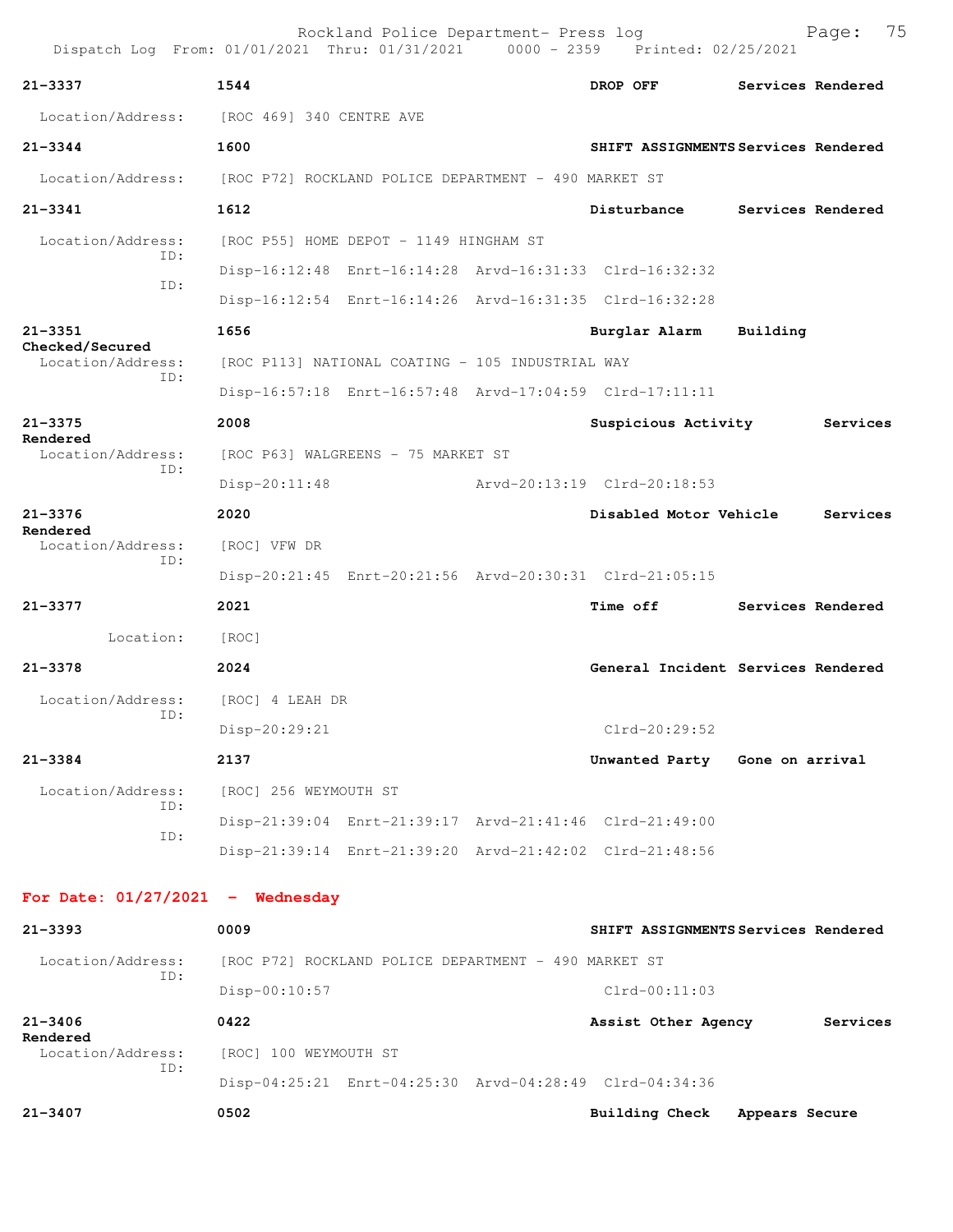|                                      | Rockland Police Department- Press log<br>Dispatch Log From: 01/01/2021 Thru: 01/31/2021 0000 - 2359 Printed: 02/25/2021 |                                     |                   | 76<br>Page: |
|--------------------------------------|-------------------------------------------------------------------------------------------------------------------------|-------------------------------------|-------------------|-------------|
| Location/Address:                    | [ROC] UNION ST                                                                                                          |                                     |                   |             |
| TD:                                  | Disp-05:03:57                                                                                                           | Arvd-05:04:06 Clrd-05:22:42         |                   |             |
| $21 - 3410$                          | 0653                                                                                                                    | Disabled Motor Vehicle              |                   | Services    |
| Rendered<br>Location/Address:        | [ROC] BILL DELAHUNT PKWY                                                                                                |                                     |                   |             |
| ID:                                  | Disp-06:55:03 Enrt-06:55:10 Arvd-06:57:57 Clrd-07:17:57                                                                 |                                     |                   |             |
| ID:                                  | Disp-06:55:03 Enrt-06:55:15 Arvd-06:57:54 Clrd-08:38:22                                                                 |                                     |                   |             |
| $21 - 3418$                          | 0803                                                                                                                    | Information Call No Action Required |                   |             |
| Location/Address:                    | [ROC P72] ROCKLAND POLICE DEPARTMENT - 490 MARKET ST                                                                    |                                     |                   |             |
| $21 - 3419$                          | 0812                                                                                                                    | Details / Time off                  |                   | No Action   |
| Required<br>Location:                | [ROC]                                                                                                                   |                                     |                   |             |
| $21 - 3431$                          | 0850                                                                                                                    | Information Call No Action Required |                   |             |
| Location/Address:                    | [ROC P72] ROCKLAND POLICE DEPARTMENT - 490 MARKET ST                                                                    |                                     |                   |             |
| $21 - 3427$                          | 0902                                                                                                                    | MVA Property Damage Only            |                   | Paper       |
| Exchange<br>Location/Address:        | [ROC] PACIFIC ST                                                                                                        |                                     |                   |             |
| TD:                                  | Disp-09:04:19                                                                                                           | $Clrd-09:16:41$                     |                   |             |
| $21 - 3433$                          | 0921                                                                                                                    | <b>Building Check</b>               | Services Rendered |             |
| Location/Address:                    | [ROC] HINGHAM ST                                                                                                        |                                     |                   |             |
| ID:                                  |                                                                                                                         | Arvd-09:23:10 Clrd-09:23:39         |                   |             |
| $21 - 3434$                          | 0928                                                                                                                    | Burglar Alarm                       | Services Rendered |             |
| Location/Address:<br>TD:             | [ROC P62] CHINA PLAZA - 35 MARKET ST                                                                                    |                                     |                   |             |
|                                      | Disp-09:29:39 Enrt-09:30:34                                                                                             | $Clrd-09:34:23$                     |                   |             |
| $21 - 3444$                          | 1123                                                                                                                    | Suspicious Activity                 |                   | Services    |
| Rendered<br>Location/Address:<br>ID: | [ROC P45] COMFORT INN - 850 HINGHAM ST                                                                                  |                                     |                   |             |
|                                      | Disp-11:24:25 Enrt-11:24:58 Arvd-11:25:04 Clrd-11:27:45                                                                 |                                     |                   |             |
| $21 - 3447$                          | 1139                                                                                                                    | Building Check                      | Services Rendered |             |
| Location/Address:                    | [ROC] HINGHAM ST                                                                                                        |                                     |                   |             |
| ID:                                  |                                                                                                                         | Arvd-11:40:06 Clrd-11:40:34         |                   |             |
| $21 - 3454$<br>Rendered              | 1224                                                                                                                    | Suspicious Activity                 |                   | Services    |
| Location/Address:<br>ID:             | [ROC] AT THE CURVE - BILL DELAHUNT PKWY                                                                                 |                                     |                   |             |
| ID:                                  | $Disp-12:25:50$                                                                                                         | Arvd-12:31:54 Clrd-12:34:49         |                   |             |
|                                      | Disp-12:26:01                                                                                                           | Arvd-12:31:07 Clrd-12:35:31         |                   |             |
| $21 - 4528$                          | 1245                                                                                                                    | Animal Complaint Services Rendered  |                   |             |
| Location/Address:                    | [ROC] 73 LIBERTY ST                                                                                                     |                                     |                   |             |
| $21 - 3472$                          | 1438                                                                                                                    | Building Check Services Rendered    |                   |             |
| Location/Address:                    | [ROC] HINGHAM ST                                                                                                        |                                     |                   |             |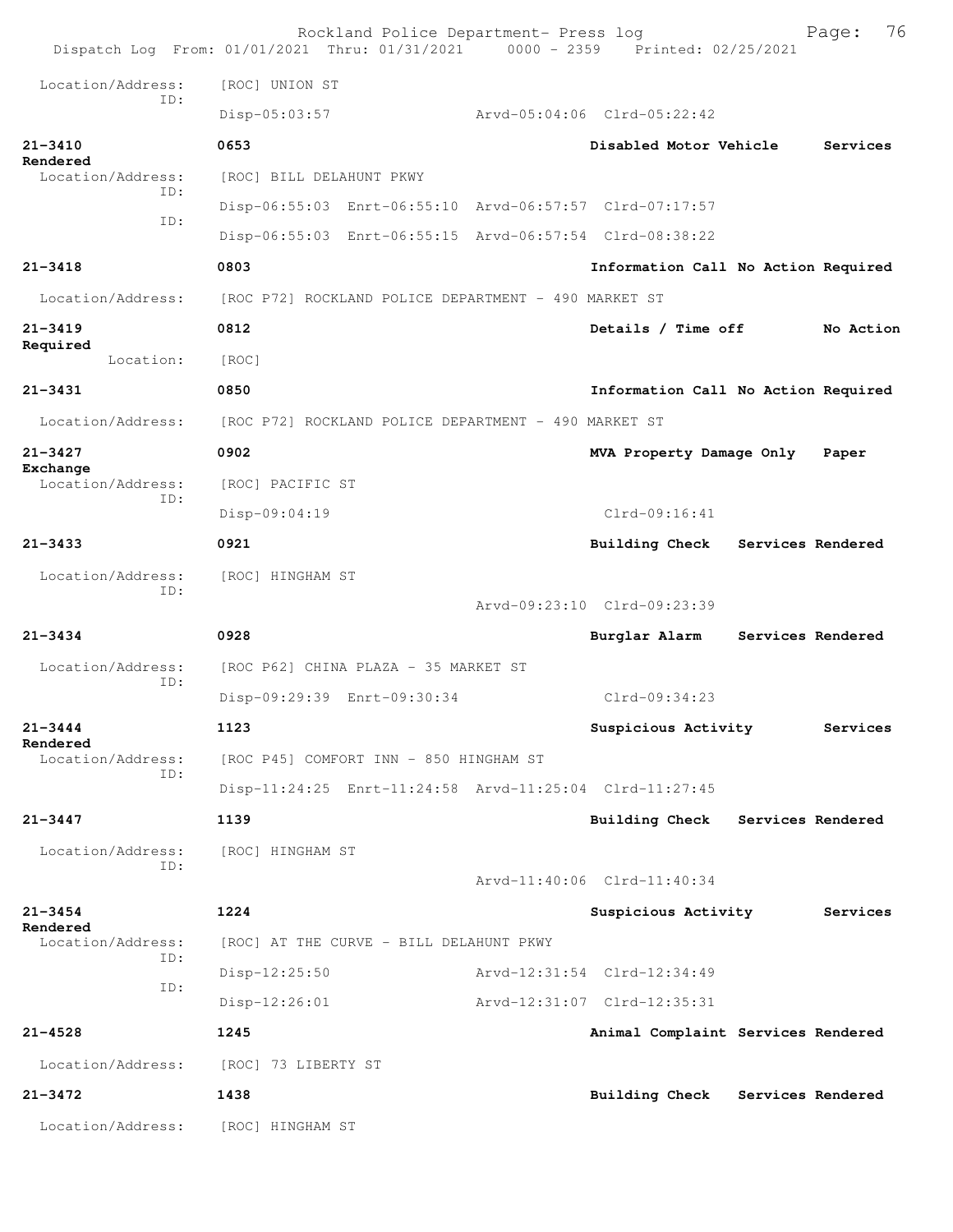|                             | Rockland Police Department- Press log<br>Dispatch Log From: 01/01/2021 Thru: 01/31/2021 0000 - 2359 Printed: 02/25/2021 |                             | 77<br>Page:                     |
|-----------------------------|-------------------------------------------------------------------------------------------------------------------------|-----------------------------|---------------------------------|
| ID:                         |                                                                                                                         | Arvd-14:39:30 Clrd-14:39:46 |                                 |
| $21 - 3479$                 | 1602                                                                                                                    | General Info                | Appears Secure                  |
| Location/Address:           | [ROC P72] ROCKLAND POLICE DEPARTMENT - 490 MARKET ST                                                                    |                             |                                 |
| $21 - 3480$                 | 1607                                                                                                                    |                             | Suspicious Activity 5ent On Way |
| Location/Address:           | [ROC] MARKET ST                                                                                                         |                             |                                 |
| ID:                         | Disp-16:09:18 Enrt-16:09:25 Arvd-16:09:27 Clrd-16:09:29                                                                 |                             |                                 |
| $21 - 3481$                 | 1616                                                                                                                    | Details / Time off          | Appears                         |
| Secure<br>Location:         | [ROC]                                                                                                                   |                             |                                 |
| $21 - 3487$                 | 1628                                                                                                                    | MVA Property Damage Only    | Paper                           |
| Exchange<br>Location:       | [ROC] SUNOCO                                                                                                            |                             |                                 |
| ID:                         | Disp-16:39:03 Enrt-16:39:08 Arvd-16:39:10 Clrd-16:51:55                                                                 |                             |                                 |
| $21 - 3494$                 | 1711                                                                                                                    | Suspicious Activity         | Appears                         |
| Secure<br>Location/Address: | [ROC P81] OCEAN STATE JOB LOT - 360 MARKET ST                                                                           |                             |                                 |
| ID:                         | Disp-17:16:39                                                                                                           | $Clrd-17:17:04$             |                                 |
| $21 - 3495$                 | 1736                                                                                                                    | General Info                | No Service                      |
| Location/Address:           | [ROC 162] 49 BLANCHARD ST Apt. #3                                                                                       |                             |                                 |
| ID:                         | Disp-17:41:22 Enrt-17:41:26 Arvd-17:41:28 Clrd-17:45:18                                                                 |                             |                                 |
| $21 - 3496$                 | 1740                                                                                                                    | General Info                | Services Rendered               |
| Location/Address:           | [ROC 162] 49 BLANCHARD ST                                                                                               |                             |                                 |
| ID:                         | Disp-19:16:04 Enrt-19:16:07 Arvd-19:19:17 Clrd-19:23:20                                                                 |                             |                                 |
| $21 - 3497$                 | 1753                                                                                                                    | 911 Accidental              | Services Rendered               |
| Location/Address:           | [ROC 109] ACCORD PARK OFFICE BUILDING - 55 ACCORD PARK DR                                                               |                             |                                 |
| ID:                         | Disp-17:55:50 Enrt-17:55:52 Arvd-18:04:25 Clrd-18:08:08                                                                 |                             |                                 |
| $21 - 3498$                 | 1759                                                                                                                    | General Info                | Services Rendered               |
| Location/Address:           | [ROC P72] ROCKLAND POLICE DEPARTMENT - 490 MARKET ST                                                                    |                             |                                 |
| $21 - 3509$                 | 1908                                                                                                                    | Assist Public               | Assist Police                   |
| Location/Address:           | [ROC P72] ROCKLAND POLICE DEPARTMENT - 490 MARKET ST                                                                    |                             |                                 |
| TD:                         | Disp-19:11:31 Enrt-19:11:37 Arvd-19:11:39 Clrd-19:47:35                                                                 |                             |                                 |
| ID:                         | Disp-19:50:24                                                                                                           | $Clrd-19:50:33$             |                                 |
| $21 - 3510$                 | 1956                                                                                                                    | Details / Time off          | Appears                         |
| Secure<br>Location:         | [ROC]                                                                                                                   |                             |                                 |
| $21 - 3513$<br>Rendered     | 2016                                                                                                                    | Assist Other Agency         | Services                        |
| Location/Address:<br>ID:    | [ROC] HINGHAM ST                                                                                                        |                             |                                 |
| ID:                         | Disp-20:18:42 Enrt-20:18:50                                                                                             | $Clrd-20:21:19$             |                                 |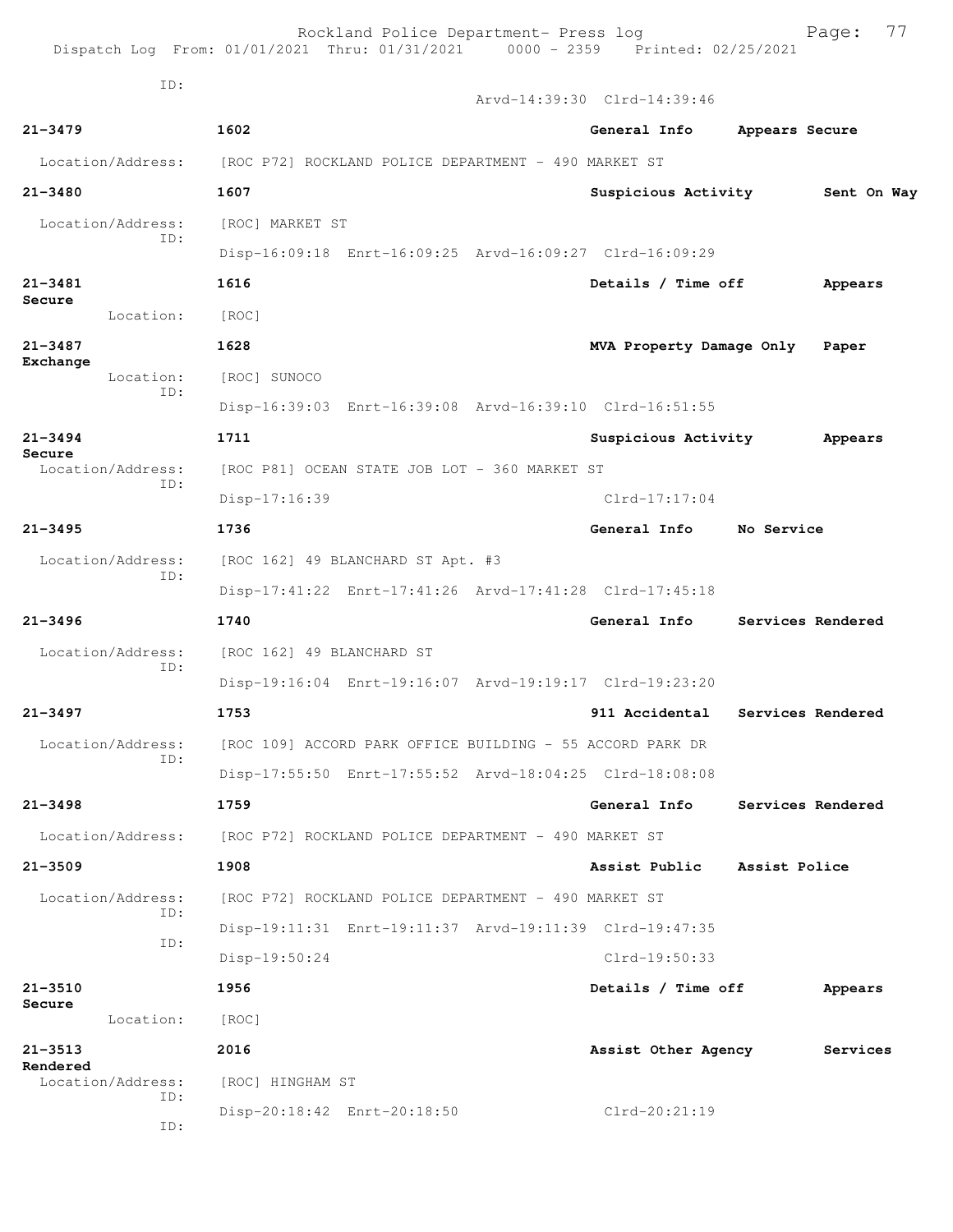Rockland Police Department- Press log entitled and Page: 78 Dispatch Log From: 01/01/2021 Thru: 01/31/2021 0000 - 2359 Printed: 02/25/2021

Disp-20:38:15 Enrt-20:38:18 Arvd-20:45:23 Clrd-21:00:00

| $21 - 3525$                                  | 2100                                                    | Motor Vehicle Stop                  |                |                   |
|----------------------------------------------|---------------------------------------------------------|-------------------------------------|----------------|-------------------|
| Citation/Warning Issued<br>Location/Address: | [ROC] PLAIN ST                                          |                                     |                |                   |
| ID:                                          | Disp-21:01:33 Enrt-21:01:37 Arvd-21:01:39 Clrd-21:14:51 |                                     |                |                   |
| $21 - 3529$                                  | 2234                                                    | Follow-Up Investigation             |                | Investigated      |
| Location/Address:<br>ID:                     | [ROC] 82 MARTHA DR Apt. #B                              |                                     |                |                   |
|                                              | Disp-22:36:43 Enrt-22:36:49 Arvd-22:36:50 Clrd-22:50:32 |                                     |                |                   |
| $21 - 3533$<br>Rendered                      | 2316                                                    | Assist Other Agency                 |                | Services          |
| Location/Address:<br>ID:                     | [ROC] 82 MARTHA DR                                      |                                     |                |                   |
|                                              | Disp-23:21:19 Enrt-23:21:25                             | Clrd-23:57:56                       |                |                   |
| For Date: $01/28/2021$ - Thursday            |                                                         |                                     |                |                   |
| $21 - 3536$                                  | 0000                                                    | SHIFT ASSIGNMENTSNo Service         |                |                   |
| Location/Address:                            | [ROC P72] ROCKLAND POLICE DEPARTMENT - 490 MARKET ST    |                                     |                |                   |
| ID:                                          |                                                         | Arvd-00:00:00 Clrd-00:02:33         |                |                   |
| $21 - 3540$                                  | 0042                                                    | Motor Vehicle Stop                  |                |                   |
| Citation/Warning Issued<br>Vicinity of:      | [ROC P55] HOME DEPOT - 1149 HINGHAM ST                  |                                     |                |                   |
| TD:                                          |                                                         | Arvd-00:42:00 Clrd-00:52:42         |                |                   |
| ID:                                          | Disp-00:43:25 Enrt-00:43:36 Arvd-00:45:51 Clrd-00:52:42 |                                     |                |                   |
| $21 - 3537$                                  | 0200                                                    | General Incident No Service         |                |                   |
| Location/Address:                            | [ROC P72] ROCKLAND POLICE DEPARTMENT - 490 MARKET ST    |                                     |                |                   |
| ID:                                          |                                                         | Arvd-00:27:00 Clrd-00:27:31         |                |                   |
| $21 - 3555$                                  | 0513                                                    | <b>Building Check</b>               | Appears Secure |                   |
| Location/Address:                            | [ROC] UNION ST                                          |                                     |                |                   |
| ID:                                          |                                                         | Arvd-05:13:00 Clrd-05:38:48         |                |                   |
| $21 - 3557$                                  | 0555                                                    | Motor Vehicle Stop                  |                | Verbal            |
| Warning<br>Location/Address:<br>ID:          | [ROC P51] DOUGHBOY - 295 UNION ST                       |                                     |                |                   |
|                                              |                                                         | Arvd-05:55:00 Clrd-06:01:09         |                |                   |
| ID:                                          | Disp-05:58:13                                           | Arvd-05:58:18 Clrd-05:58:23         |                |                   |
| $21 - 3564$                                  | 0809                                                    | SHIFT ASSIGNMENTS Services Rendered |                |                   |
| Location/Address:                            | [ROC P72] ROCKLAND POLICE DEPARTMENT - 490 MARKET ST    |                                     |                |                   |
| $21 - 3565$                                  | 0817                                                    | ACO TIME OFF                        |                | Services Rendered |
| Location:                                    | [ROC]                                                   |                                     |                |                   |
| $21 - 3572$                                  | 0852                                                    | WORKMEN IN STATION                  |                | Services          |
| Rendered<br>Location/Address:                | [ROC P72] ROCKLAND POLICE DEPARTMENT - 490 MARKET ST    |                                     |                |                   |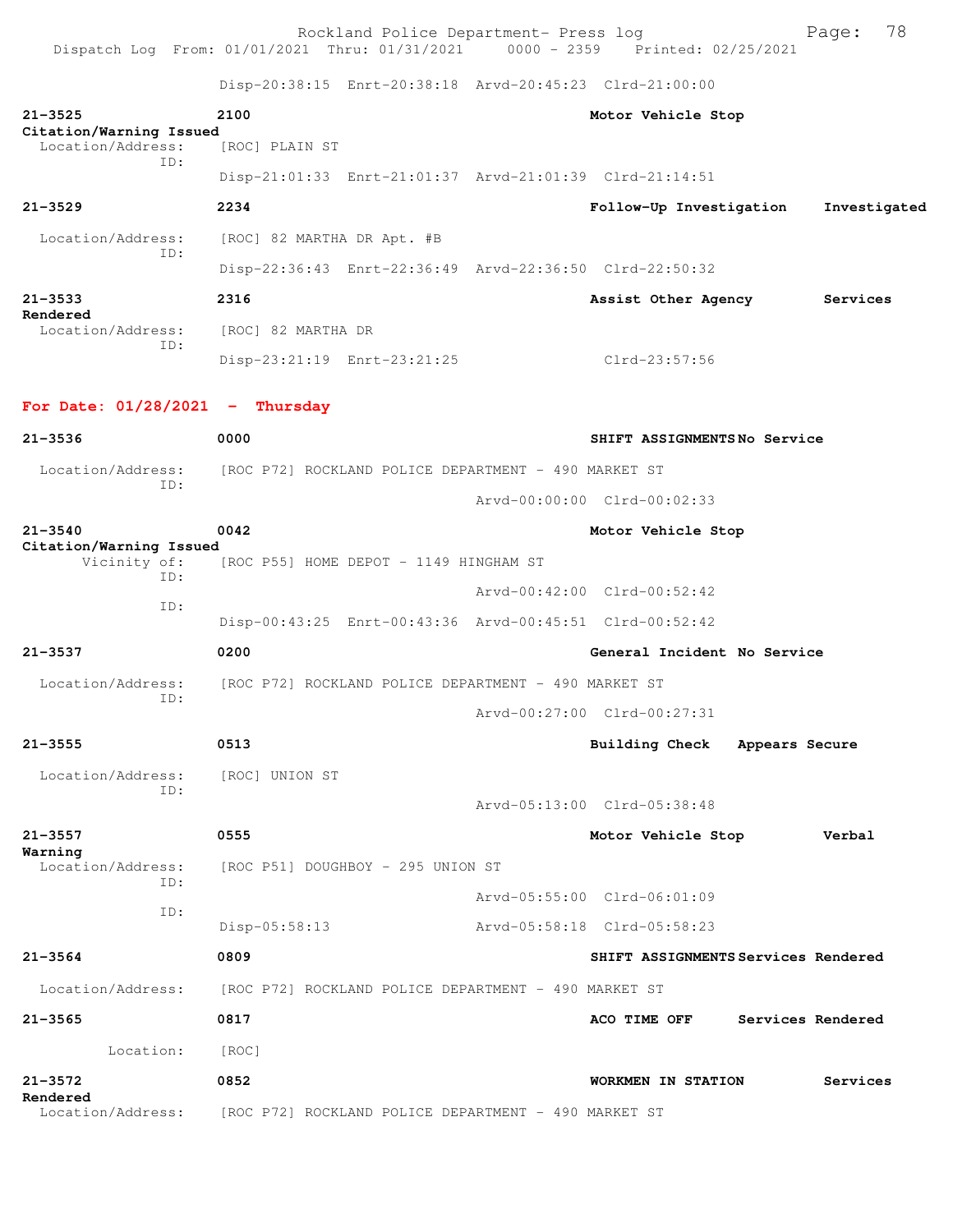| $21 - 3587$                   | 1053                                                 |  | 1/2 VACATION DAY Services Rendered                      |                 |                   |
|-------------------------------|------------------------------------------------------|--|---------------------------------------------------------|-----------------|-------------------|
| Location:                     | [ROC]                                                |  |                                                         |                 |                   |
| $21 - 3596$                   | 1144                                                 |  | Motor Vehicle Complaint                                 |                 | Gone on           |
| arrival<br>Location/Address:  | [ROC] HINGHAM ST                                     |  |                                                         |                 |                   |
| ID:<br>ID:                    |                                                      |  | Disp-11:44:55 Enrt-11:47:48 Arvd-11:51:49 Clrd-11:57:11 |                 |                   |
|                               | $Disp-11:51:41$                                      |  | Arvd-11:51:46 Clrd-11:57:14                             |                 |                   |
| $21 - 3622$                   | 1606                                                 |  | SHIFT ASSIGNMENTS Services Rendered                     |                 |                   |
| Location/Address:             | [ROC P72] ROCKLAND POLICE DEPARTMENT - 490 MARKET ST |  |                                                         |                 |                   |
| $21 - 3634$                   | 1722                                                 |  | 911 Accidental                                          | Gone on arrival |                   |
| Location/Address:             | [ROC] 39 WEBSTER ST                                  |  |                                                         |                 |                   |
| ID:                           |                                                      |  | Disp-17:23:09 Enrt-17:23:13 Arvd-17:27:35 Clrd-17:32:51 |                 |                   |
| $21 - 3641$                   | 1821                                                 |  | Health & Welfare Check                                  |                 | Unfounded         |
| Location/Address:             | [ROC] 101 UNION ST                                   |  |                                                         |                 |                   |
| ID:<br>ID:                    | Disp-18:24:35                                        |  | Arvd-18:24:59 Clrd-18:28:40                             |                 |                   |
|                               | Disp-18:24:35                                        |  | Arvd-18:24:55 Clrd-18:28:33                             |                 |                   |
| $21 - 3654$                   | 1930                                                 |  | Larceny / Forgery/ Fraud                                |                 | Services          |
| Rendered<br>Location/Address: | [ROC P68] AL PRIME - 104 MARKET ST                   |  |                                                         |                 |                   |
| ID:                           | Disp-19:40:26                                        |  | $Clrd-19:41:12$                                         |                 |                   |
| $21 - 3660$                   | 2016                                                 |  | Health & Welfare Check                                  |                 | Services          |
| Rendered<br>Location/Address: | [ROC] 101 UNION ST                                   |  |                                                         |                 |                   |
| ID:                           | $Disp-20:19:23$                                      |  | Arvd-20:19:45 Clrd-20:28:15                             |                 |                   |
| ID:                           |                                                      |  | Disp-20:19:36 Enrt-20:19:40 Arvd-20:26:34 Clrd-20:26:38 |                 |                   |
| 21-3661                       | 2045                                                 |  | Details / Time off                                      |                 | Services          |
| Rendered<br>Location:         | [ROC]                                                |  |                                                         |                 |                   |
| $21 - 3665$                   | 2114                                                 |  | Disturbance                                             |                 | Services Rendered |
| Location/Address:             | [ROC] 14 LONGWATER DR @ 88 POND ST                   |  |                                                         |                 |                   |
| ID:                           |                                                      |  | Disp-21:15:26 Enrt-21:17:03 Arvd-21:19:26 Clrd-21:37:59 |                 |                   |
| ID:                           |                                                      |  | Disp-21:16:42 Enrt-21:17:00 Arvd-21:33:30 Clrd-21:33:33 |                 |                   |

**For Date: 01/29/2021 - Friday**

| $21 - 3679$                    |                   | 0000                                                 |                |          | SHIFT ASSIGNMENTS Services Not Required |          |
|--------------------------------|-------------------|------------------------------------------------------|----------------|----------|-----------------------------------------|----------|
|                                | Location/Address: | [ROC P72] ROCKLAND POLICE DEPARTMENT - 490 MARKET ST |                |          |                                         |          |
| $21 - 3681$<br>Rendered        |                   | 0022                                                 | Details $/$    | Time off |                                         | Services |
|                                | Location:         | [ROC]                                                |                |          |                                         |          |
| $21 - 3699$<br>Checked/Secured |                   | 0509                                                 | Building Check |          | Building                                |          |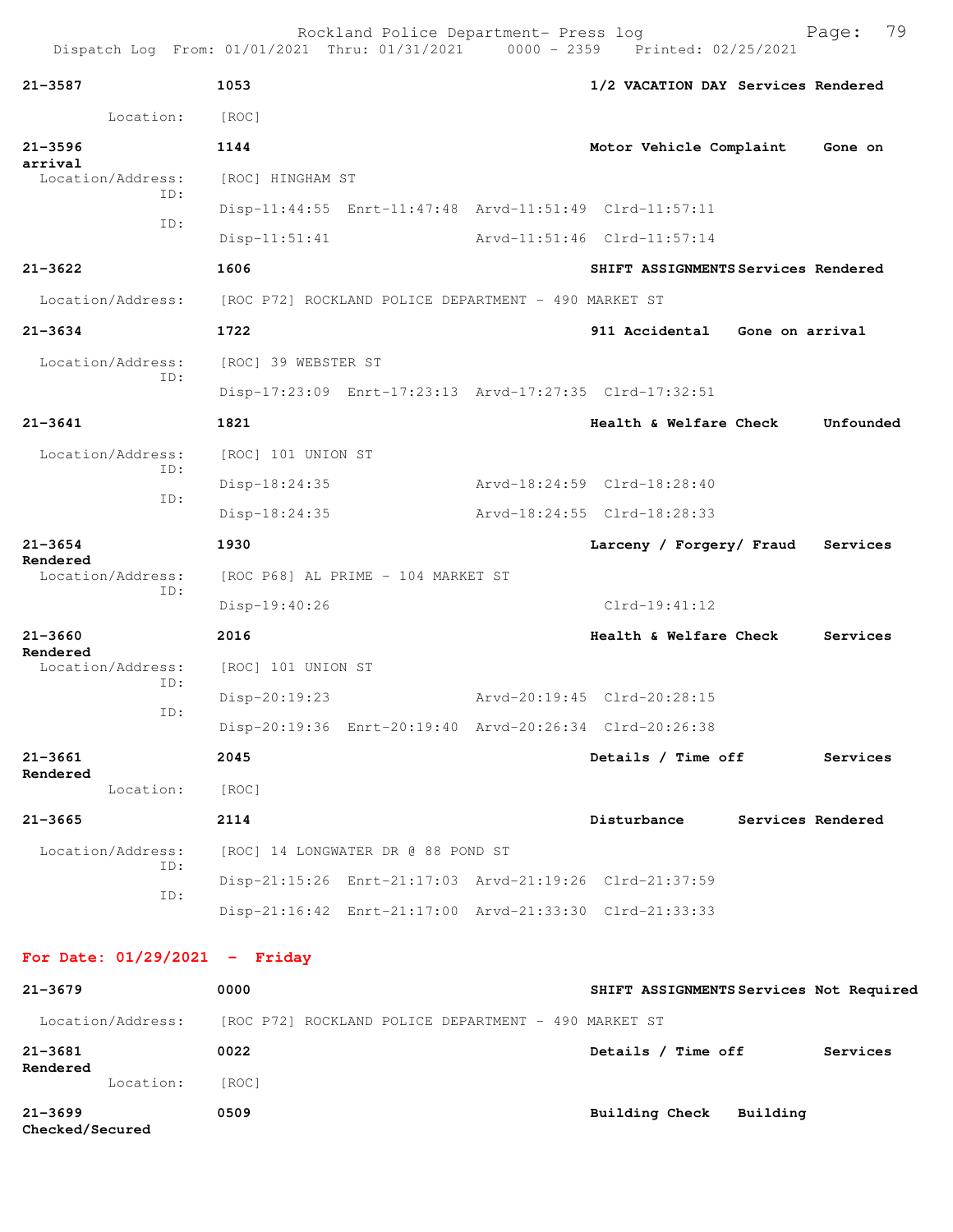|                                |                          | Rockland Police Department- Press log<br>Dispatch Log From: 01/01/2021 Thru: 01/31/2021 0000 - 2359 Printed: 02/25/2021 |                                      |                | 80<br>Page:       |
|--------------------------------|--------------------------|-------------------------------------------------------------------------------------------------------------------------|--------------------------------------|----------------|-------------------|
|                                | Location/Address:        | [ROC 61] UNION ST BUSINESS DISTRICT - UNION ST                                                                          |                                      |                |                   |
|                                | ID:                      | $Disp-05:10:44$                                                                                                         | Arvd-05:10:51 Clrd-05:35:40          |                |                   |
| 21-3707                        |                          | 0640                                                                                                                    | Details / Time off                   |                | Services Not      |
| Required                       | Location:                | [ROC]                                                                                                                   |                                      |                |                   |
| $21 - 3709$                    |                          | 0646                                                                                                                    | Details / Time off                   |                | Services          |
| Rendered                       | Location:                | [ROC]                                                                                                                   |                                      |                |                   |
| $21 - 3713$                    |                          | 0743                                                                                                                    | Suspicious Activity                  |                | Services          |
| Rendered                       | Location/Address:        | [ROC] 211 CONCORD ST                                                                                                    |                                      |                |                   |
|                                | ID:                      | $Disp-07:46:51$                                                                                                         | Arvd-07:47:08 Clrd-07:48:28          |                |                   |
| $21 - 3718$<br>Rendered        |                          | 0800                                                                                                                    | SHIFT ASSIGNMENTS 8-4 SHIFT Services |                |                   |
|                                | Location/Address:        | [ROC P72] ROCKLAND POLICE DEPARTMENT - 490 MARKET ST                                                                    |                                      |                |                   |
| $21 - 3719$                    |                          | 0817                                                                                                                    | 911 Accidental Services Rendered     |                |                   |
|                                | Location:<br>ID:         | [ROC] MEMORIAL PARK SCHOOL                                                                                              |                                      |                |                   |
|                                |                          | Disp-08:21:35                                                                                                           | $Clrd-08:22:08$                      |                |                   |
| $21 - 3722$<br>Checked/Secured |                          | 0844                                                                                                                    | <b>Building Check</b>                | Building       |                   |
|                                | Location/Address:<br>ID: | [ROC P89] CALVARY CHAPEL - 175 MARKET ST                                                                                |                                      |                |                   |
|                                |                          |                                                                                                                         | Arvd-08:45:40 Clrd-08:47:33          |                |                   |
| $21 - 3726$                    |                          | 0901                                                                                                                    | Disturbance                          | Appears Secure |                   |
|                                | Location/Address:<br>ID: | [ROC] HINGHAM ST                                                                                                        |                                      |                |                   |
|                                |                          |                                                                                                                         | Arvd-09:02:15 Clrd-09:02:28          |                |                   |
| $21 - 3728$                    |                          | 0925                                                                                                                    | CANCEL VAC DAY                       |                | Services Rendered |
|                                | Location/Address:        | [ROC P72] ROCKLAND POLICE DEPARTMENT - 490 MARKET ST                                                                    |                                      |                |                   |
| $21 - 3739$<br>Rendered        |                          | 1023                                                                                                                    | Motor Vehicle Complaint              |                | Services          |
|                                | Location/Address:<br>ID: | [ROC] CONCORD ST                                                                                                        |                                      |                |                   |
|                                | ID:                      | Disp-10:25:38 Enrt-10:25:41                                                                                             | Clrd-10:29:27                        |                |                   |
|                                |                          | Disp-10:29:23 Enrt-10:29:30 Arvd-10:31:05 Clrd-10:32:10                                                                 |                                      |                |                   |
| $21 - 3740$                    |                          | 1024                                                                                                                    | General Info                         |                | Services Rendered |
|                                | Location/Address:        | [ROC P72] ROCKLAND POLICE DEPARTMENT - 490 MARKET ST                                                                    |                                      |                |                   |
| $21 - 3742$                    |                          | 1036                                                                                                                    | Detail                               |                | Services Rendered |
|                                | Location/Address:        | [ROC P72] ROCKLAND POLICE DEPARTMENT - 490 MARKET ST                                                                    |                                      |                |                   |
| $21 - 3746$<br>Checked/Secured |                          | 1100                                                                                                                    | <b>Building Check</b>                | Building       |                   |
|                                | Location/Address:<br>ID: | [ROC P89] CALVARY CHAPEL - 175 MARKET ST                                                                                |                                      |                |                   |
|                                |                          |                                                                                                                         | Arvd-11:00:55 Clrd-11:06:04          |                |                   |
| $21 - 3749$                    |                          | 1103                                                                                                                    | Detail                               |                | Services Rendered |
|                                | Location/Address:        | [ROC P72] ROCKLAND POLICE DEPARTMENT - 490 MARKET ST                                                                    |                                      |                |                   |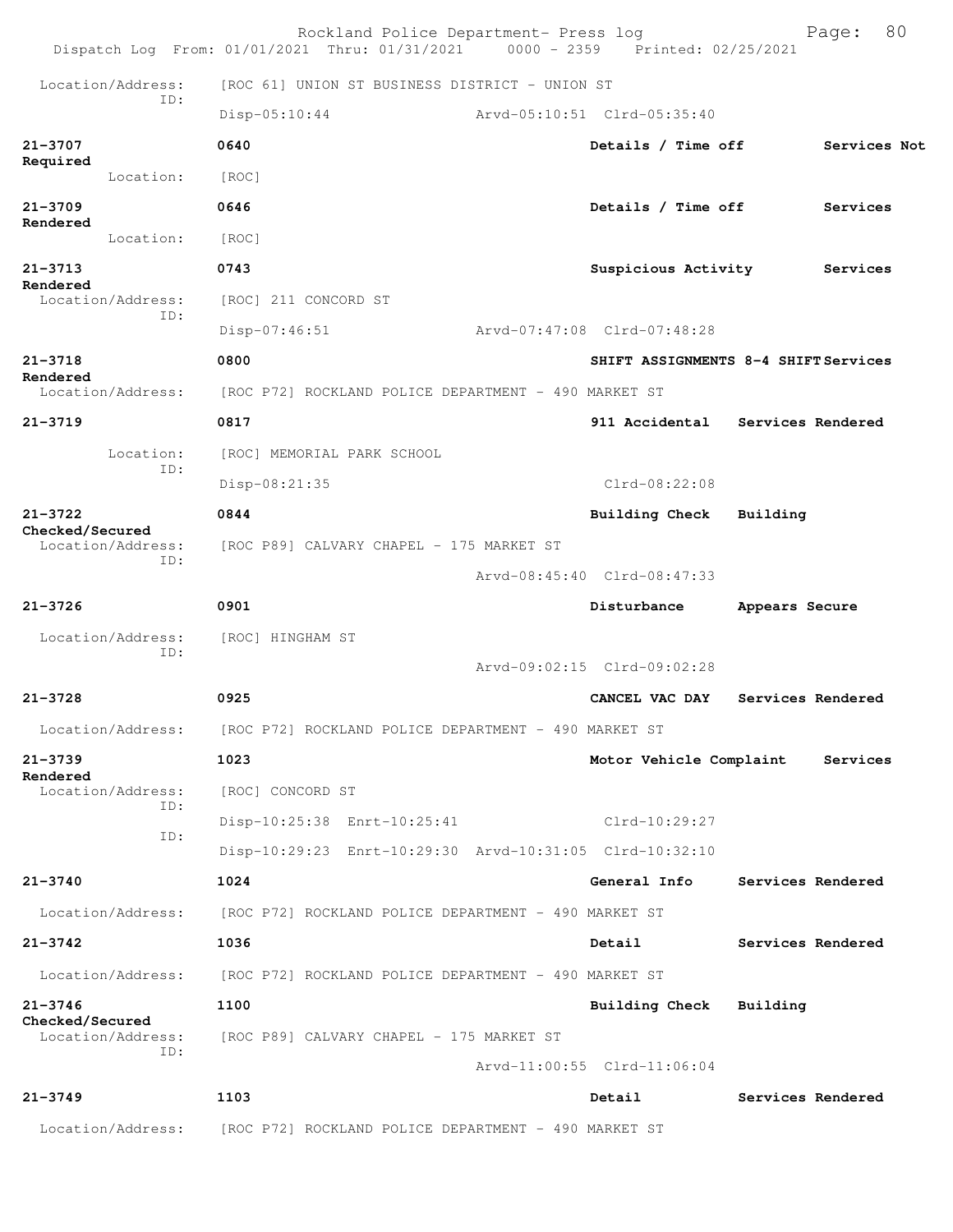**21-3751 1115 1/2 VACATION DAY OFF Services Rendered**  Location/Address: [ROC P72] ROCKLAND POLICE DEPARTMENT - 490 MARKET ST ID: Disp-11:17:24 Clrd-11:29:45 **21-3752 1133 911 Accidental Services Rendered** Location/Address: [ROC P64] CVS PHARMACY - 80 MARKET ST ID: Disp-11:35:08 Enrt-11:35:12 Arvd-11:39:52 Clrd-11:39:55 **21-3767 1346 Burglar Alarm Building Checked/Secured**  Location/Address: [ROC 666] 1048 UNION ST ID: Disp-13:47:38 Enrt-13:48:07 Arvd-13:51:10 Clrd-13:54:40 ID: Disp-13:48:33 Enrt-13:48:40 Clrd-13:54:36 **21-3773 1414 TIME OFF No Action Required** Location/Address: [ROC P72] ROCKLAND POLICE DEPARTMENT - 490 MARKET ST ID: Arvd-14:14:51 Clrd-14:15:50 **21-3775 1422 VACATION DAY OFF Services Rendered** Location/Address: [ROC P72] ROCKLAND POLICE DEPARTMENT - 490 MARKET ST **21-3777 1433 Building Check Building Checked/Secured**  Location/Address: [ROC P89] CALVARY CHAPEL - 175 MARKET ST ID: Arvd-14:36:00 Clrd-14:49:44 **21-3779 1502 Emergency Medical Transported to Hospital**  [ROC] 42 FRANKLIN AVE Fire Unit: ROCKEN1-Pumper-Rockland Engine 1 Disp-15:05:16 Enrt-15:08:04 Arvd-15:09:11 Clrd-15:25:23 InQrtsUnavl-15:26:59 InSrvce-15:26:59 ID: Disp-15:05:23 Clrd-15:05:57<br>EMS Unit: ROCKAM2-Rockland A2 ROCKAM2-Rockland A2 Disp-15:05:23 Enrt-15:08:04 Arvd-15:09:11 Clrd-15:25:18 Hosp-15:35:15 ClrHosp-15:53:48 InQrtsUnavl-16:09:15 InSrvce-16:09:15 ID: Disp-15:05:28 Enrt-15:05:50 Clrd-15:05:53 **21-3782 1535 COMP TIME OFF Services Rendered** Location/Address: [ROC P72] ROCKLAND POLICE DEPARTMENT - 490 MARKET ST **21-3786 1600 Follow-Up Investigation Services Rendered**  Location/Address: [ROC 69] SOUTH SHORE REHAB & NURSING - 115 NORTH AVE ID: Disp-16:03:06 Arvd-16:03:10 Clrd-16:44:15 **21-3788 1601 SHIFT ASSIGNMENTS Services Rendered** Location/Address: [ROC P72] ROCKLAND POLICE DEPARTMENT - 490 MARKET ST **21-3791 1610 Burglar Alarm Investigated** Location/Address: [ROC P17] THE RUG MERCHANT - 11 COMMERCE RD ID: Disp-16:11:48 Enrt-16:12:18 Arvd-16:22:43 Clrd-16:32:32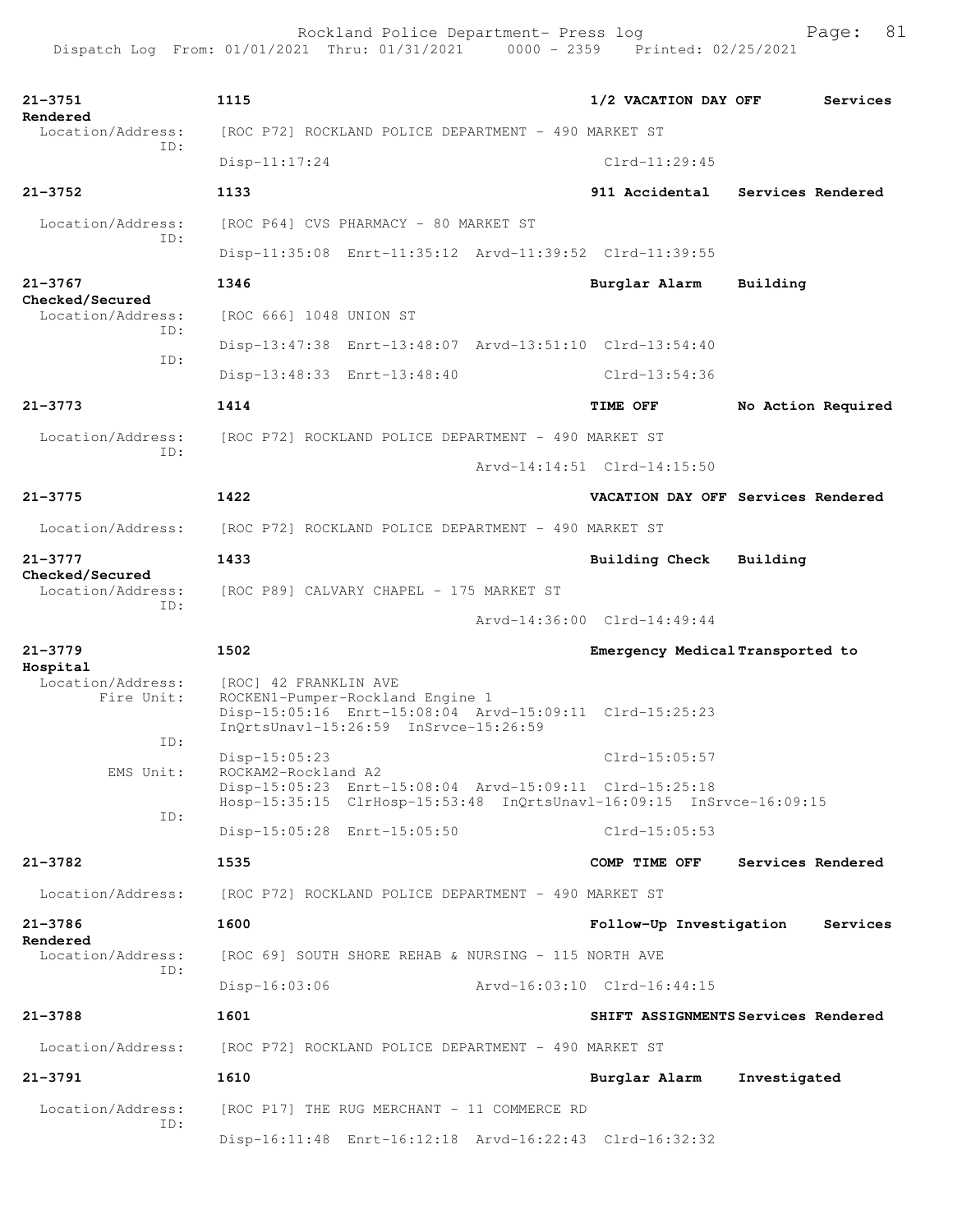| $21 - 3794$<br>Towed                         |     | 1630                   |                                                           | MVA Property Damage Only                                |                 | Vehicle           |
|----------------------------------------------|-----|------------------------|-----------------------------------------------------------|---------------------------------------------------------|-----------------|-------------------|
| Location/Address:                            | ID: |                        | [ROC] 197 VFW DR @ 244 PLEASANT ST                        |                                                         |                 |                   |
|                                              | ID: |                        |                                                           | Disp-16:32:51 Enrt-16:33:03 Arvd-16:34:55 Clrd-17:02:00 |                 |                   |
|                                              |     |                        |                                                           | Disp-16:33:15 Enrt-16:33:21 Arvd-16:35:35 Clrd-16:46:03 |                 |                   |
|                                              | ID: |                        | Disp-16:33:19 Enrt-16:33:22 Arvd-16:35:57 Clrd-16:46:16   |                                                         |                 |                   |
| $21 - 3802$                                  |     | 1736                   |                                                           | Motor Vehicle Stop                                      |                 |                   |
| Citation/Warning Issued<br>Location/Address: | TD: | [ROC] 50 EAST WATER ST |                                                           |                                                         |                 |                   |
|                                              |     | Disp-17:38:10          |                                                           | Arvd-17:38:15 Clrd-18:19:22                             |                 |                   |
| $21 - 3806$                                  |     | 1815                   |                                                           | Larceny / Forgery/ Fraud                                |                 | Services          |
| Rendered<br>Location/Address:                |     | [ROC] 790 UNION ST     |                                                           |                                                         |                 |                   |
|                                              | ID: | Disp-18:21:04          |                                                           | $Clrd-18:21:12$                                         |                 |                   |
| $21 - 3810$                                  |     | 1842                   |                                                           | Detail                                                  |                 | Services Rendered |
| Location/Address:                            |     | [ROC] NORMAN ST        |                                                           |                                                         |                 |                   |
|                                              | ID: |                        |                                                           | Arvd-18:42:26 Clrd-18:45:11                             |                 |                   |
| $21 - 3814$                                  |     | 1858                   |                                                           | Detail                                                  |                 | Services Rendered |
| Location/Address:                            |     |                        | [ROC P72] ROCKLAND POLICE DEPARTMENT - 490 MARKET ST      |                                                         |                 |                   |
| TD:                                          |     |                        | Arvd-18:58:00 Clrd-19:00:22                               |                                                         |                 |                   |
| $21 - 3837$                                  |     |                        |                                                           |                                                         |                 |                   |
|                                              |     | 2220                   |                                                           | Unwanted Party                                          | Gone on arrival |                   |
| Location/Address:                            |     |                        | [ROC P51] DOUBLE TREE - 929 HINGHAM ST Apt. #304          |                                                         |                 |                   |
|                                              | ID: |                        |                                                           | Disp-22:21:47 Enrt-22:21:56 Arvd-22:22:06 Clrd-22:39:43 |                 |                   |
|                                              | ID: |                        | Disp-22:21:52 Enrt-22:21:54 Arvd-22:30:02 Clrd-22:39:48   |                                                         |                 |                   |
|                                              | ID: |                        |                                                           | Arvd-22:25:47 Clrd-22:37:01                             |                 |                   |
| For Date: $01/30/2021$ - Saturday            |     |                        |                                                           |                                                         |                 |                   |
| $21 - 3844$                                  |     | 0001                   |                                                           | SHIFT ASSIGNMENTS Services Rendered                     |                 |                   |
| Location/Address:                            |     |                        | [ROC P72] ROCKLAND POLICE DEPARTMENT - 490 MARKET ST      |                                                         |                 |                   |
| $21 - 3849$                                  |     | 0116                   |                                                           | Suspicious Activity                                     |                 | Services          |
| Rendered<br>Location/Address:                |     |                        | [ROC P45] COMFORT INN - 850 HINGHAM ST                    |                                                         |                 |                   |
|                                              | ID: |                        |                                                           | Disp-01:17:24 Enrt-01:17:43 Arvd-01:20:44 Clrd-01:30:22 |                 |                   |
|                                              | ID: | $Disp-01:17:24$        |                                                           | Arvd-01:17:35 Clrd-01:30:22                             |                 |                   |
|                                              | ID: | $Disp-01:17:24$        |                                                           | Arvd-01:17:40 Clrd-01:30:22                             |                 |                   |
| $21 - 3856$                                  |     | 0254                   |                                                           | Harassment                                              |                 | Services Rendered |
| Location/Address:                            |     |                        | [ROC 272] SHERIDAN SQUARE CONDOS - 103 GROVE ST Apt. #321 |                                                         |                 |                   |
|                                              | ID: | Disp-03:02:08          |                                                           | Clrd-03:02:16                                           |                 |                   |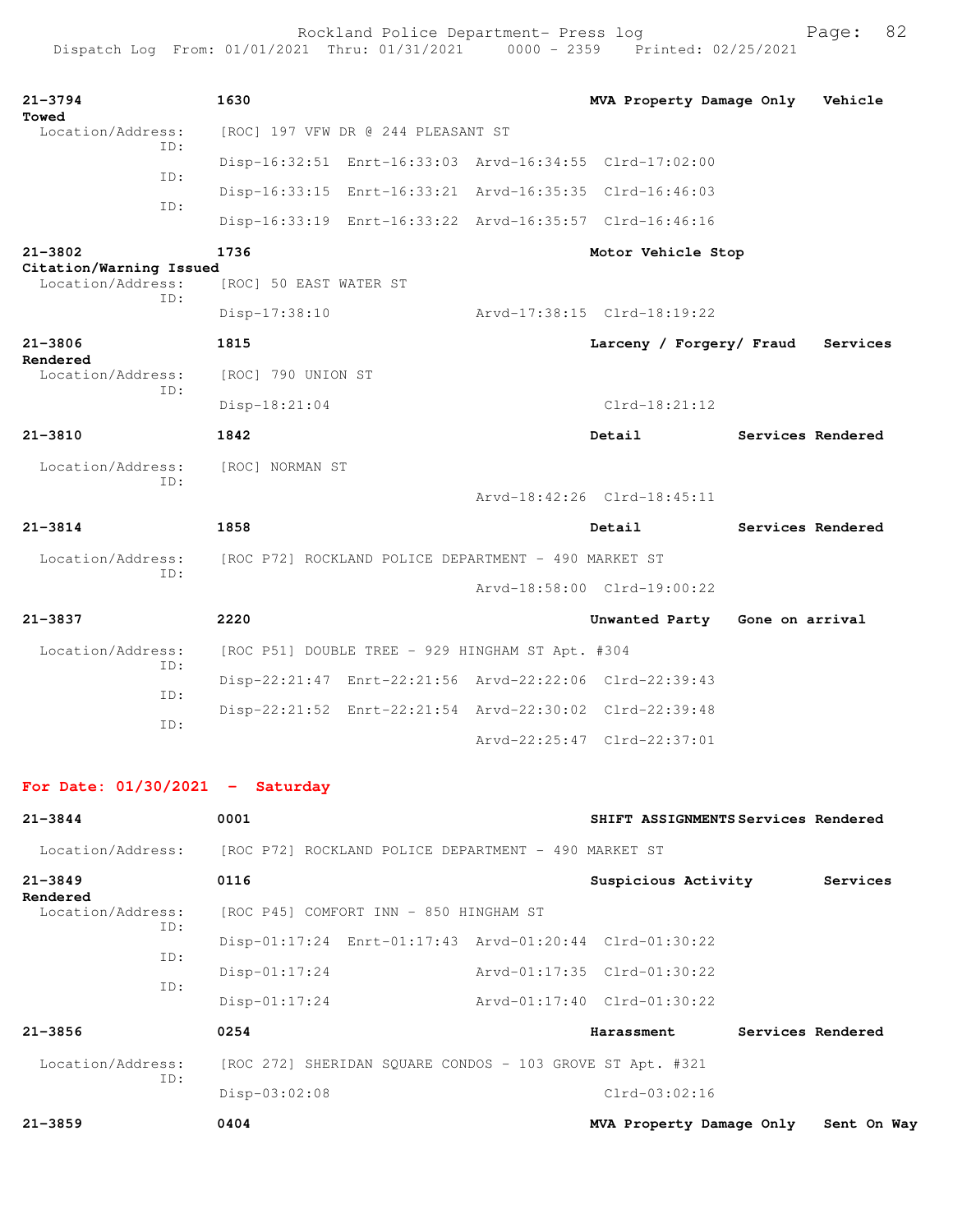|                                      |     |                        | Rockland Police Department- Press log                                                                                                                                            | Dispatch Log From: 01/01/2021 Thru: 01/31/2021 0000 - 2359 Printed: 02/25/2021 | 83<br>Page:                         |
|--------------------------------------|-----|------------------------|----------------------------------------------------------------------------------------------------------------------------------------------------------------------------------|--------------------------------------------------------------------------------|-------------------------------------|
| Location/Address:                    |     | [ROC] 252 BEECH ST     |                                                                                                                                                                                  |                                                                                |                                     |
|                                      | TD: |                        | Disp-04:06:33 Enrt-04:06:49                                                                                                                                                      | Clrd-04:15:20                                                                  |                                     |
|                                      | ID: |                        | Disp-04:06:41 Enrt-04:06:49                                                                                                                                                      | Clrd-04:14:56                                                                  |                                     |
|                                      | ID: | $Disp-04:15:03$        |                                                                                                                                                                                  | Arvd-04:15:13 Clrd-04:25:52                                                    |                                     |
| $21 - 3862$                          |     | 0449                   |                                                                                                                                                                                  | Burglar Alarm                                                                  | Appears Secure                      |
| Location/Address:                    |     | [ROC] 21 COMMERCE RD   |                                                                                                                                                                                  |                                                                                |                                     |
|                                      | TD: |                        | Disp-04:50:11 Enrt-04:51:03 Arvd-04:54:47 Clrd-05:03:12                                                                                                                          |                                                                                |                                     |
|                                      | ID: |                        | Disp-04:50:22 Enrt-04:51:03 Arvd-04:55:29 Clrd-05:03:17                                                                                                                          |                                                                                |                                     |
| $21 - 3865$                          |     | 0511                   |                                                                                                                                                                                  | <b>Building Check</b>                                                          | Building                            |
| Checked/Secured<br>Location/Address: | TD: | [ROC] UNION ST         |                                                                                                                                                                                  |                                                                                |                                     |
|                                      |     | $Disp-05:12:24$        |                                                                                                                                                                                  | Arvd-05:12:31 Clrd-05:32:40                                                    |                                     |
| $21 - 3867$                          |     | 0603                   |                                                                                                                                                                                  | Assist Other Agency                                                            | Services                            |
| Rendered<br>Location:                | ID: | [MID] MIDDLEBOROUGH    |                                                                                                                                                                                  |                                                                                |                                     |
|                                      |     |                        | Disp-06:05:25 Enrt-06:05:34 Arvd-07:21:29 Clrd-09:13:30                                                                                                                          |                                                                                |                                     |
| $21 - 3868$<br>Checked/Secured       |     | 0606                   |                                                                                                                                                                                  | Burglar Alarm                                                                  | Building                            |
| Location/Address:                    | TD: |                        | [ROC 51] GEORGE T. WILKINSON, INC - 405 VFW DR                                                                                                                                   |                                                                                |                                     |
|                                      |     | Disp-06:08:54          |                                                                                                                                                                                  | Arvd-06:12:47 Clrd-06:17:25                                                    |                                     |
| $21 - 3875$<br>No EMS                |     | 0710                   |                                                                                                                                                                                  | Motor Vehicle Collision W/PI                                                   |                                     |
| Location/Address:<br>Fire Unit:      |     |                        | [ROC] ON RAMP - RT 3 NB NORTH OF EXIT 14<br>ROCKEN3-Pumper-Rockland Engine 3<br>Disp-07:11:22 Enrt-07:14:02 Arvd-07:33:18 Clrd-07:33:22<br>InQrtsUnavl-07:35:17 InSrvce-07:35:17 |                                                                                |                                     |
| EMS Unit:                            |     | ROCKAM1-Rockland A1    | Disp-07:11:34 Enrt-07:13:58 Arvd-07:33:19 Clrd-07:33:25<br>InQrtsUnavl-07:35:20 InSrvce-07:35:20                                                                                 |                                                                                |                                     |
|                                      | ID: |                        | Disp-07:11:50 Enrt-07:13:03 Arvd-07:14:08 Clrd-07:33:43                                                                                                                          |                                                                                |                                     |
|                                      | ID: |                        | Disp-07:11:55 Enrt-07:13:04 Arvd-07:14:06 Clrd-07:23:29                                                                                                                          |                                                                                |                                     |
|                                      | ID: |                        | Disp-07:12:02 Enrt-07:13:06 Arvd-07:14:10 Clrd-07:33:39                                                                                                                          |                                                                                |                                     |
|                                      | ID: |                        | Disp-07:24:49 Enrt-07:24:53 Arvd-07:24:57 Clrd-07:33:23                                                                                                                          |                                                                                |                                     |
| 21-3882                              |     | 0807                   |                                                                                                                                                                                  |                                                                                | Information Call No Action Required |
| Location/Address:                    |     |                        | [ROC P72] ROCKLAND POLICE DEPARTMENT - 490 MARKET ST                                                                                                                             |                                                                                |                                     |
| $21 - 3885$                          |     | 0826                   |                                                                                                                                                                                  |                                                                                | Animal Complaint Services Rendered  |
| Location/Address:                    |     | [ROC 191] 435 BEECH ST |                                                                                                                                                                                  |                                                                                |                                     |
|                                      | ID: |                        | Disp-08:28:35 Enrt-08:28:42 Arvd-08:37:48 Clrd-09:00:01                                                                                                                          |                                                                                |                                     |
| $21 - 3889$                          |     | 0905                   |                                                                                                                                                                                  | <b>Building Check</b>                                                          | Building                            |
| Checked/Secured<br>Location/Address: |     |                        | [ROC P89] CALVARY CHAPEL - 175 MARKET ST                                                                                                                                         |                                                                                |                                     |
|                                      | ID: |                        |                                                                                                                                                                                  | Arvd-09:06:08 Clrd-09:07:22                                                    |                                     |
| $21 - 3903$                          |     | 1128                   |                                                                                                                                                                                  | <b>Building Check</b>                                                          | Building                            |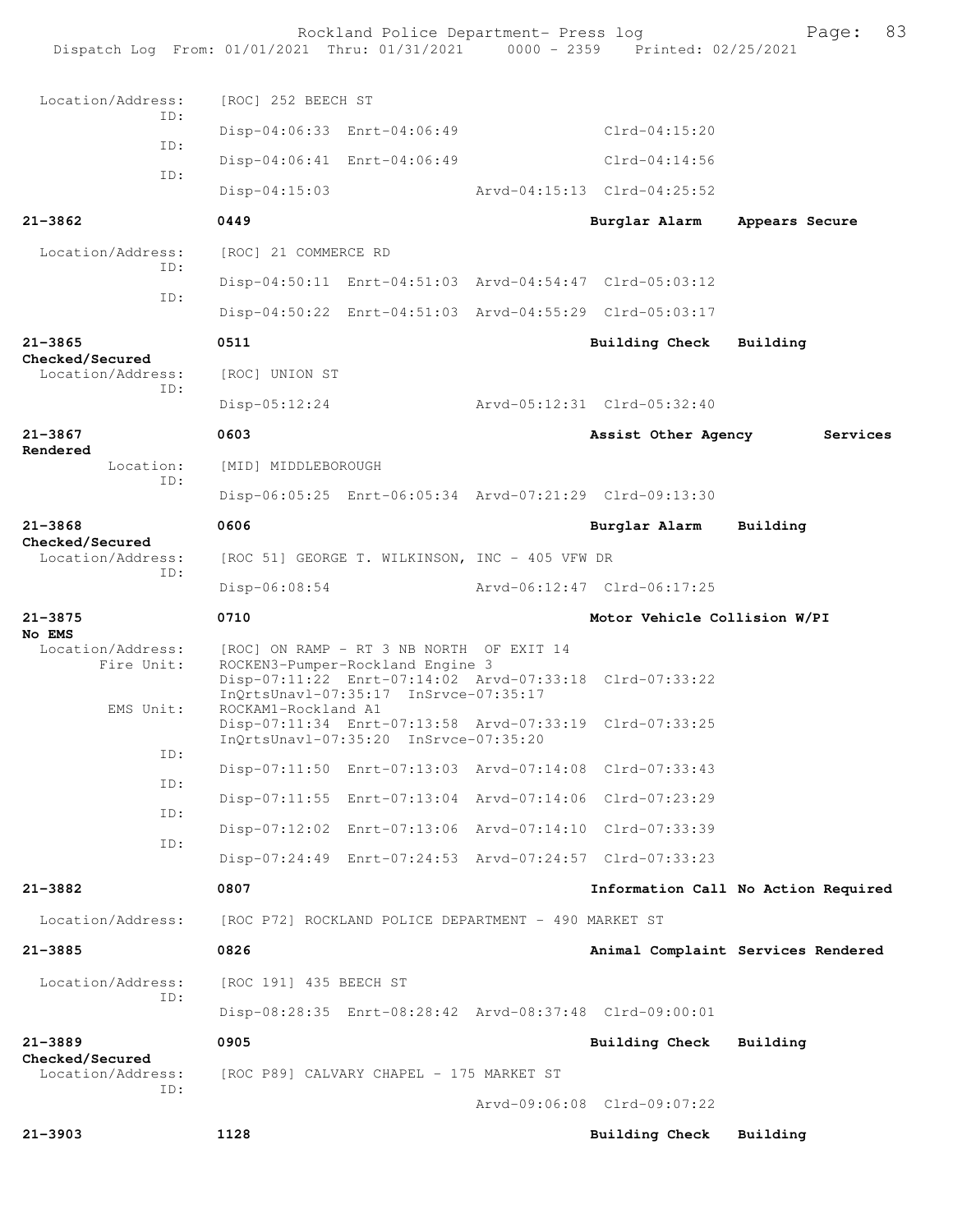| Dispatch Log From: 01/01/2021 Thru: 01/31/2021 0000 - 2359 Printed: 02/25/2021 |                                                                                                      | Rockland Police Department- Press log |                                                                                                                                 | 84<br>Page:                      |
|--------------------------------------------------------------------------------|------------------------------------------------------------------------------------------------------|---------------------------------------|---------------------------------------------------------------------------------------------------------------------------------|----------------------------------|
| Checked/Secured<br>Location/Address:                                           | [ROC P89] CALVARY CHAPEL - 175 MARKET ST                                                             |                                       |                                                                                                                                 |                                  |
| TD:                                                                            |                                                                                                      |                                       | Arvd-11:28:39 Clrd-11:30:17                                                                                                     |                                  |
| $21 - 3906$                                                                    | 1136                                                                                                 |                                       | Harassment                                                                                                                      | Advised to Court                 |
| Location/Address:                                                              | [ROC 338] 111 MARKET ST Apt. #24                                                                     |                                       |                                                                                                                                 |                                  |
| ID:                                                                            | Disp-11:48:34                                                                                        |                                       | $Clrd-11:52:35$                                                                                                                 |                                  |
| $21 - 3913$                                                                    | 1221                                                                                                 |                                       | MVA Property Damage Only                                                                                                        | Services                         |
| Rendered<br>Location/Address:                                                  | [ROC] 497 SUMMER ST                                                                                  |                                       |                                                                                                                                 |                                  |
| ID:                                                                            | Disp-12:31:30                                                                                        |                                       | Clrd-12:36:11                                                                                                                   |                                  |
| $21 - 3922$                                                                    | 1353                                                                                                 |                                       |                                                                                                                                 | 911 Accidental Services Rendered |
| Location/Address:                                                              | [ROC] 5 JUNIPER CIR                                                                                  |                                       |                                                                                                                                 |                                  |
| TD:                                                                            |                                                                                                      |                                       | Disp-13:55:43 Enrt-13:55:51 Arvd-13:58:01 Clrd-14:00:15                                                                         |                                  |
| $21 - 3923$                                                                    | 1406                                                                                                 |                                       | Suspicious Activity                                                                                                             | Services                         |
| Rendered<br>Location/Address:                                                  | [ROC P51] DOUBLE TREE - 929 HINGHAM ST                                                               |                                       |                                                                                                                                 |                                  |
| ID:                                                                            | $Disp-14:07:42$                                                                                      |                                       | Arvd-14:07:49 Clrd-14:15:52                                                                                                     |                                  |
| $21 - 3925$                                                                    | 1431                                                                                                 |                                       | <b>Building Check</b>                                                                                                           | Building                         |
| Checked/Secured<br>Location/Address:<br>ID:                                    | [ROC] HINGHAM ST                                                                                     |                                       |                                                                                                                                 |                                  |
|                                                                                |                                                                                                      |                                       | Arvd-14:32:14 Clrd-14:32:30                                                                                                     |                                  |
| $21 - 3927$                                                                    | 1437                                                                                                 |                                       |                                                                                                                                 | Unwanted Party Gone on arrival   |
| Location/Address:                                                              | [ROC P53] TK O'SHEA'S - 934 HINGHAM ST                                                               |                                       |                                                                                                                                 |                                  |
| ID:                                                                            |                                                                                                      |                                       | Disp-14:39:22 Enrt-14:39:30 Arvd-14:42:19 Clrd-14:59:02                                                                         |                                  |
| ID:                                                                            |                                                                                                      |                                       | Disp-14:40:23 Enrt-14:40:28 Arvd-14:43:21 Clrd-14:44:53                                                                         |                                  |
| $21 - 3928$                                                                    | 1442                                                                                                 |                                       | Disturbance                                                                                                                     | Services Rendered                |
| Location/Address:                                                              | [ROC P99] RICHDALES (TEDESCHI'S) - 268 UNION ST                                                      |                                       |                                                                                                                                 |                                  |
| TD:                                                                            |                                                                                                      |                                       | Disp-14:43:51 Enrt-14:45:09 Arvd-14:56:23 Clrd-15:01:25                                                                         |                                  |
| ID:                                                                            |                                                                                                      |                                       | Disp-14:45:00 Enrt-14:45:09 Arvd-14:48:19 Clrd-15:01:29                                                                         |                                  |
| 21-3931                                                                        | 1514                                                                                                 |                                       | Emergency Medical Transported to                                                                                                |                                  |
| Hospital<br>Location/Address:<br>Fire Unit:                                    | [ROC 171] 64 STUDLEY CT<br>ROCKEN1-Pumper-Rockland Engine 1<br>InQrtsUnavl-15:54:02 InSrvce-15:54:02 |                                       | Disp-15:15:52 Enrt-15:16:09 Arvd-15:19:32 Clrd-15:44:06                                                                         |                                  |
| EMS Unit:                                                                      | ROCKAM1-Rockland A1                                                                                  |                                       | Disp-15:15:52 Enrt-15:16:09 Arvd-15:19:29 Clrd-15:44:02<br>Hosp-15:53:57 ClrHosp-16:28:31 InQrtsUnavl-16:33:58 InSrvce-16:33:58 |                                  |
| ID:                                                                            | $Disp-15:55:07$                                                                                      |                                       | $Clrd-15:55:14$                                                                                                                 |                                  |
| $21 - 3934$                                                                    | 1542                                                                                                 |                                       | Building Check                                                                                                                  | Building                         |
| Checked/Secured<br>Location/Address:                                           | [ROC P89] CALVARY CHAPEL - 175 MARKET ST                                                             |                                       |                                                                                                                                 |                                  |
| TD:                                                                            |                                                                                                      |                                       | Arvd-15:42:47 Clrd-15:43:33                                                                                                     |                                  |
| $21 - 3936$                                                                    | 1544                                                                                                 |                                       | Harassment                                                                                                                      | Advised to Court                 |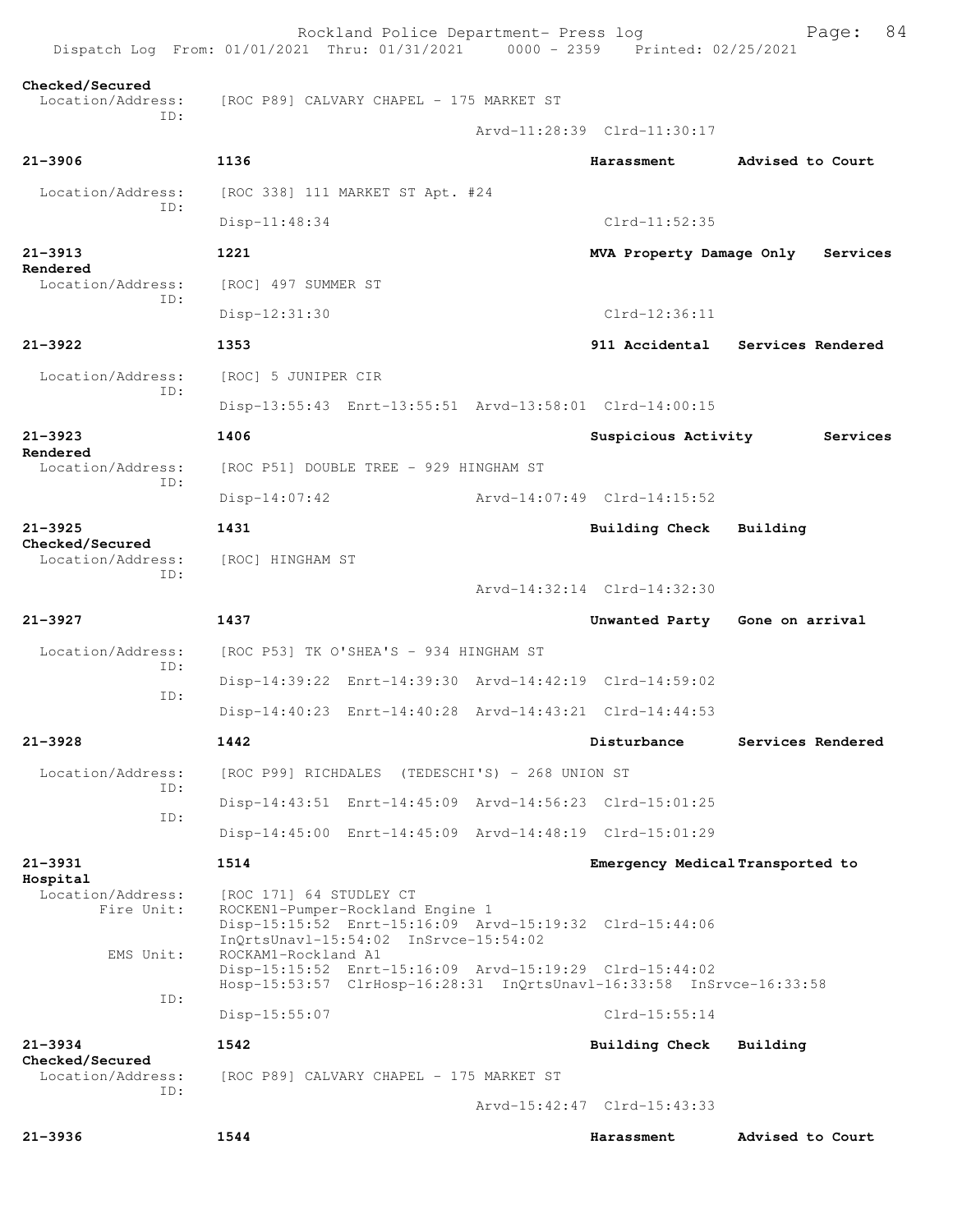Rockland Police Department- Press log Frank Page: 85 Dispatch Log From: 01/01/2021 Thru: 01/31/2021 0000 - 2359 Printed: 02/25/2021 Location/Address: [ROC] 110 MARTHA DR ID: Disp-15:47:39 Clrd-15:49:27 **21-3938 1605 General Info Services Not Required** Location/Address: [ROC P72] ROCKLAND POLICE DEPARTMENT - 490 MARKET ST ID: Arvd-16:05:01 Clrd-16:08:25 **21-3946 1702 Larceny / Forgery/ Fraud Services Rendered**  Location/Address: [ROC] 7 WHITE RD ID: Arvd-17:02:00 Clrd-17:37:02 **21-3949 1737 Assault Offenses Services Rendered** Location/Address: [ROC 70] WEBSTER PARK NURSING AND REHAB - 56 WEBSTER ST ID: Arvd-17:37:00 Clrd-18:55:23 **21-3953 1818 Motor Vehicle Stop Citation/Warning Issued**  Location/Address: [ROC] 422 NORTH AVE @ 511 PLAIN ST ID: Disp-18:19:39 Arvd-18:19:43 Clrd-18:35:26 **21-3958 1915 Motor Vehicle Stop Verbal Warning**  Location/Address: [ROC] MARKET ST ID: Disp-19:16:52 Arvd-19:16:59 Clrd-19:19:48 **21-3959 1929 Details / Time off Services Rendered**  Location: [ROC] **21-3970 2122 Motor Vehicle Stop Citation/Warning Issued**  Location/Address: [ROC] SPRING ST ID: Arvd-21:22:00 Clrd-21:37:37 **21-3979 2225 Motor Vehicle Stop Citation/Warning Issued**  Location/Address: [ROC] 90 UNION ST @ 19 PAYSON AVE ID: Arvd-22:25:00 Clrd-22:31:59 **21-3982 2312 SICK DAY Services Rendered** Location: [ROC] **21-3984 2322 Details / Time off Services Rendered**  Location: [ROC] **For Date: 01/31/2021 - Sunday 21-3985 0001 General Info Services Rendered** Location/Address: [ROC P72] ROCKLAND POLICE DEPARTMENT - 490 MARKET ST ID: Disp-00:03:33 Clrd-00:03:40 **21-3987 0028 Building Check Building**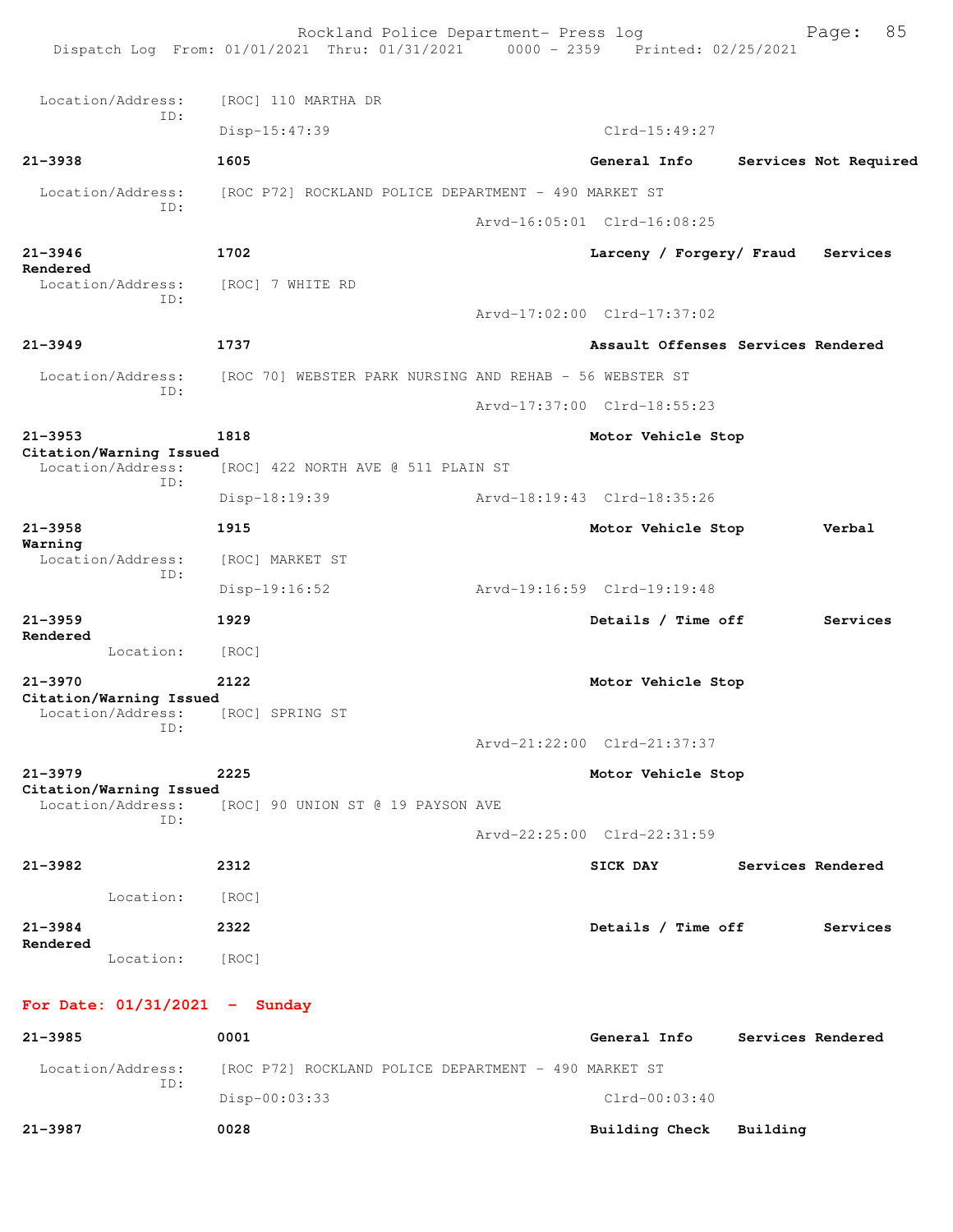Rockland Police Department- Press log Freed Page: 86 Dispatch Log From: 01/01/2021 Thru: 01/31/2021 0000 - 2359 Printed: 02/25/2021

## **Checked/Secured**

 Location/Address: [ROC] MARKET ST ID: **21-3994 0251 Assist Other Agency Provided Assistance** 

 Vicinity of: [WEY] 50 PATRIOT PKWY ID: Disp-02:53:15 Enrt-02:54:29 Arvd-02:58:26 Clrd-04:26:32 ID: ID:

ID:

ID:

**Rendered** 

**Checked/Secured**  ID:

ID:

ID:

**Checked/Secured**  ID:

**21-4021 0839 Building Check Building Checked/Secured** 

Location/Address: [ROC] HINGHAM ST ID:

**Rendered** 

**21-4025 0912 Assist Fire Department Services**

 Disp-02:53:15 Enrt-02:54:29 Arvd-02:56:02 Clrd-04:26:41 Disp-02:54:25 Enrt-02:54:29 Arvd-02:56:09 Clrd-03:43:51 **21-3997 0342 Disturbance Peace Restored** Location/Address: [ROC P45] COMFORT INN - 850 HINGHAM ST Disp-03:44:10 Enrt-03:44:18 Arvd-03:55:55 Clrd-04:04:51 **21-3998 0344 General Info Services Rendered** Location/Address: [ROC P72] ROCKLAND POLICE DEPARTMENT - 490 MARKET ST Disp-03:45:50 Clrd-03:45:56 **21-3999 0346 Details / Time off Services** Location: [ROC] **21-4006 0642 Burglar Alarm Building** Location/Address: [ROC P64] CVS PHARMACY - 80 MARKET ST Disp-06:42:54 Enrt-06:45:10 Arvd-06:45:38 Clrd-06:54:58 **21-4013 0737 General Info Services Rendered** Location/Address: [ROC P72] ROCKLAND POLICE DEPARTMENT - 490 MARKET ST Disp-07:37:59 Clrd-07:38:05 **21-4017 0803 Information Call No Action Required** Location/Address: [ROC P72] ROCKLAND POLICE DEPARTMENT - 490 MARKET ST **21-4018 0809 911 Accidental Services Rendered**

Arvd-00:28:55 Clrd-00:29:10

Location/Address: [ROC] 54 PAYSON AVE Disp-08:10:34 Enrt-08:10:43 Arvd-08:14:23 Clrd-08:15:17

**21-4020 0838 Building Check Building** Location/Address: [ROC P89] CALVARY CHAPEL - 175 MARKET ST

Arvd-08:39:09 Clrd-08:44:24

Arvd-08:39:57 Clrd-08:40:14

Location/Address: [ROC] 200 VFW DR ID: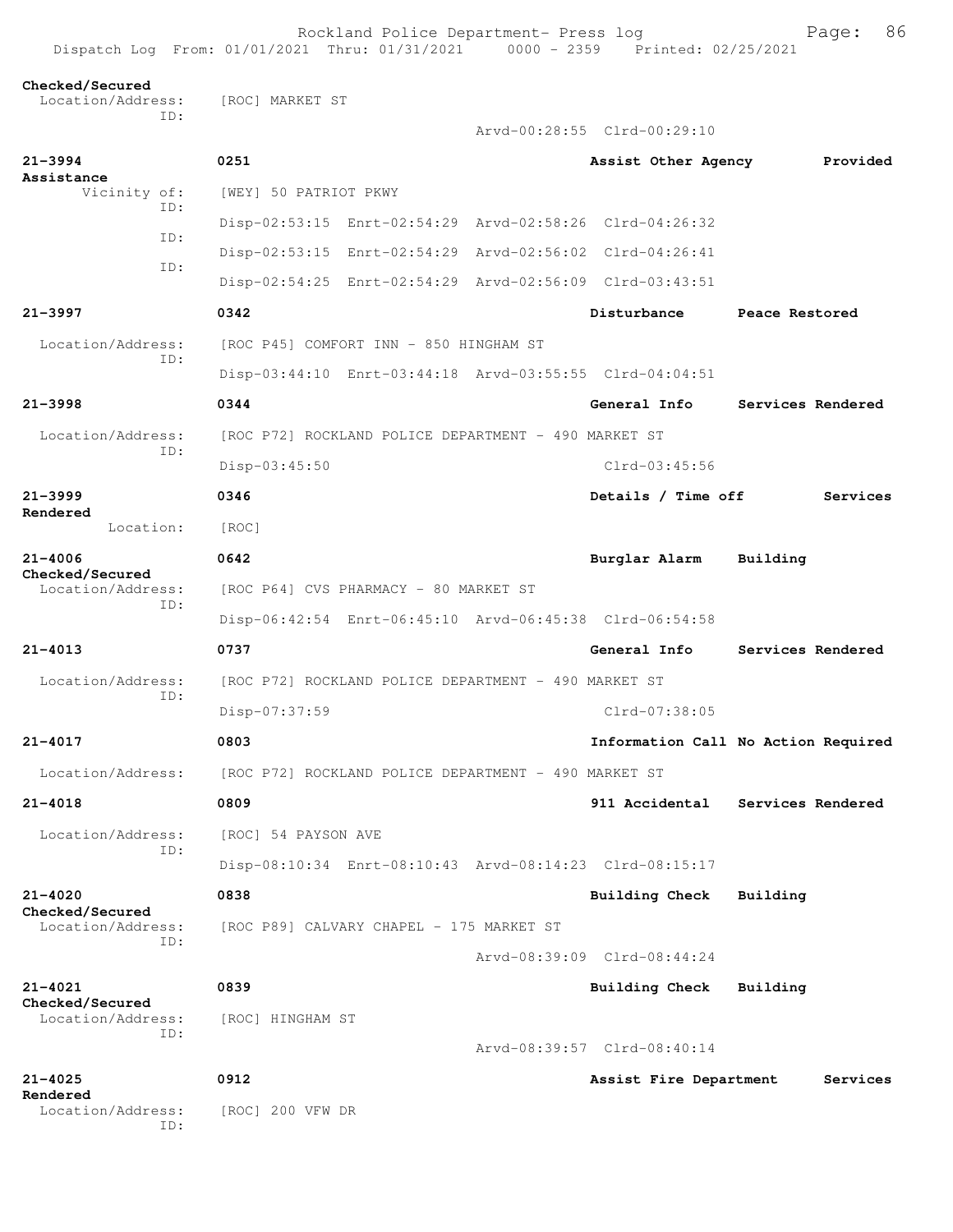Rockland Police Department- Press log Fage: 87 Dispatch Log From: 01/01/2021 Thru: 01/31/2021 0000 - 2359 Printed: 02/25/2021 Disp-09:13:00 Enrt-09:13:02 Arvd-09:15:35 Clrd-09:24:58 **21-4035 1046 Vandalism Report Follows** Location/Address: [ROC 113] 269 EAST WATER ST ID: Disp-10:49:03 Arvd-10:50:18 Clrd-13:37:10 **21-4036 1055 Building Check Building Checked/Secured**  Location/Address: [ROC P89] CALVARY CHAPEL - 175 MARKET ST ID: Arvd-10:57:10 Clrd-11:00:20 **21-4037 1058 Details / Time off No Action Required**  Location: [ROC] **21-4056 1337 General Incident Services Rendered** Location/Address: [ROC P72] ROCKLAND POLICE DEPARTMENT - 490 MARKET ST ID: Disp-13:44:52 Clrd-13:48:14 ID: Disp-13:44:52 Clrd-13:46:23 ID: Disp-13:46:47 Clrd-13:48:09 **21-4055 1341 Suspicious Activity Investigated** Location/Address: [ROC 66] REEDS POND PARK - 80 MARKET ST ID: Disp-13:42:55 Enrt-13:44:14 Arvd-13:44:17 Clrd-13:53:20 **21-4058 1345 Building Check Building Checked/Secured**  Location/Address: [ROC] HINGHAM ST ID: Arvd-13:46:23 Clrd-13:46:34 **21-4063 1423 Disabled Motor Vehicle Services Rendered**  Location/Address: [ROC] 385 MARKET ST @ 19 BUTTERNUT LN ID: Disp-14:24:22 Arvd-14:24:28 Clrd-14:25:34 **21-4065 1444 General Info No Service** Location: [ROC] E BRIDGEWATER **21-4068 1457 Building Check Building Checked/Secured**  Location/Address: [ROC P89] CALVARY CHAPEL - 175 MARKET ST ID: Arvd-14:58:25 Clrd-14:58:44 **21-4069 1457 Information Call No Service** Location/Address: [ROC P72] ROCKLAND POLICE DEPARTMENT - 490 MARKET ST **21-4077 1522 Suspicious Activity Services Rendered**  Location/Address: [ROC 321] 25 MONCRIEF RD ID: Disp-15:25:16 Clrd-15:25:54 **21-4084 1602 General Info Services Rendered** Location/Address: [ROC P72] ROCKLAND POLICE DEPARTMENT - 490 MARKET ST